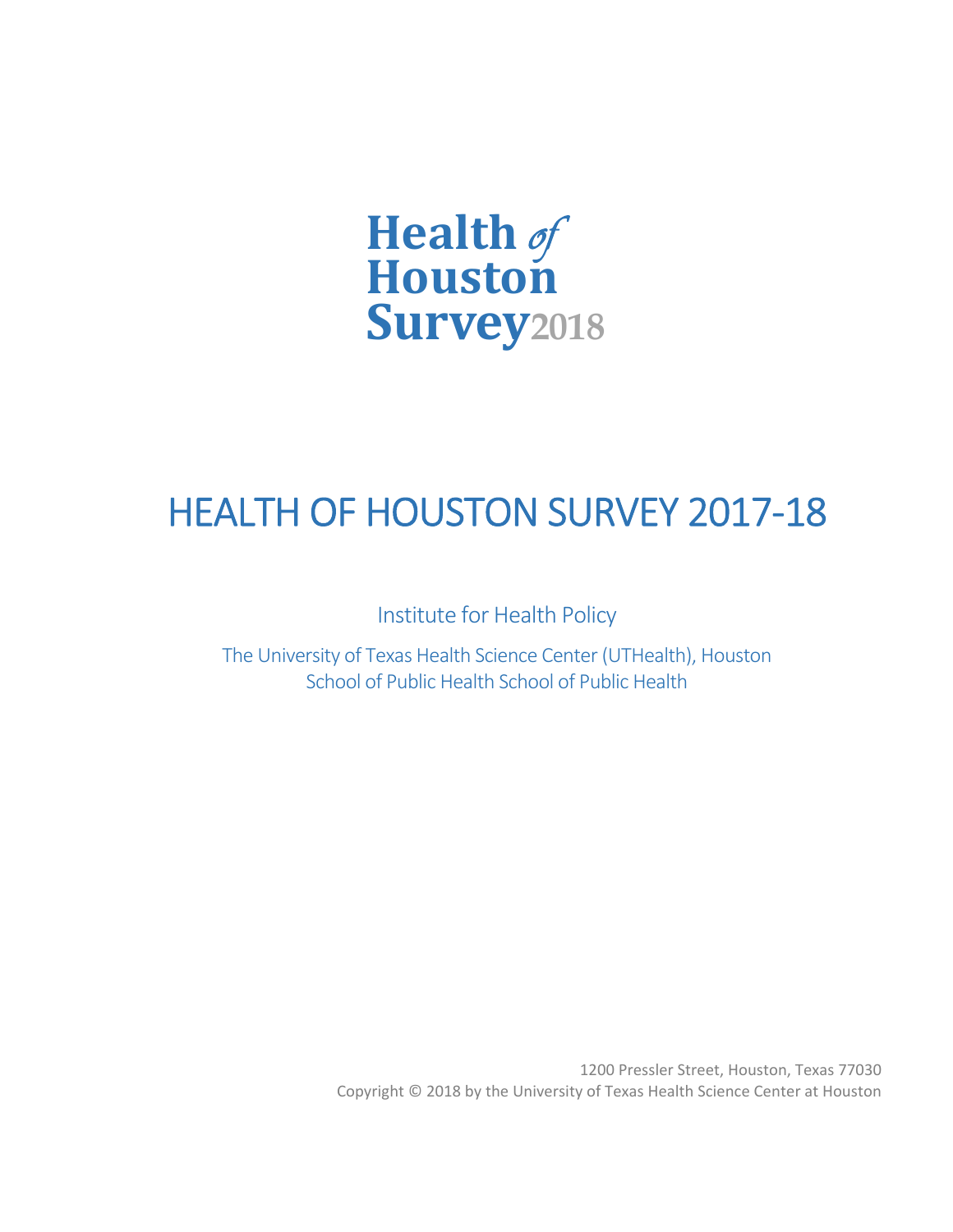## Table of Contents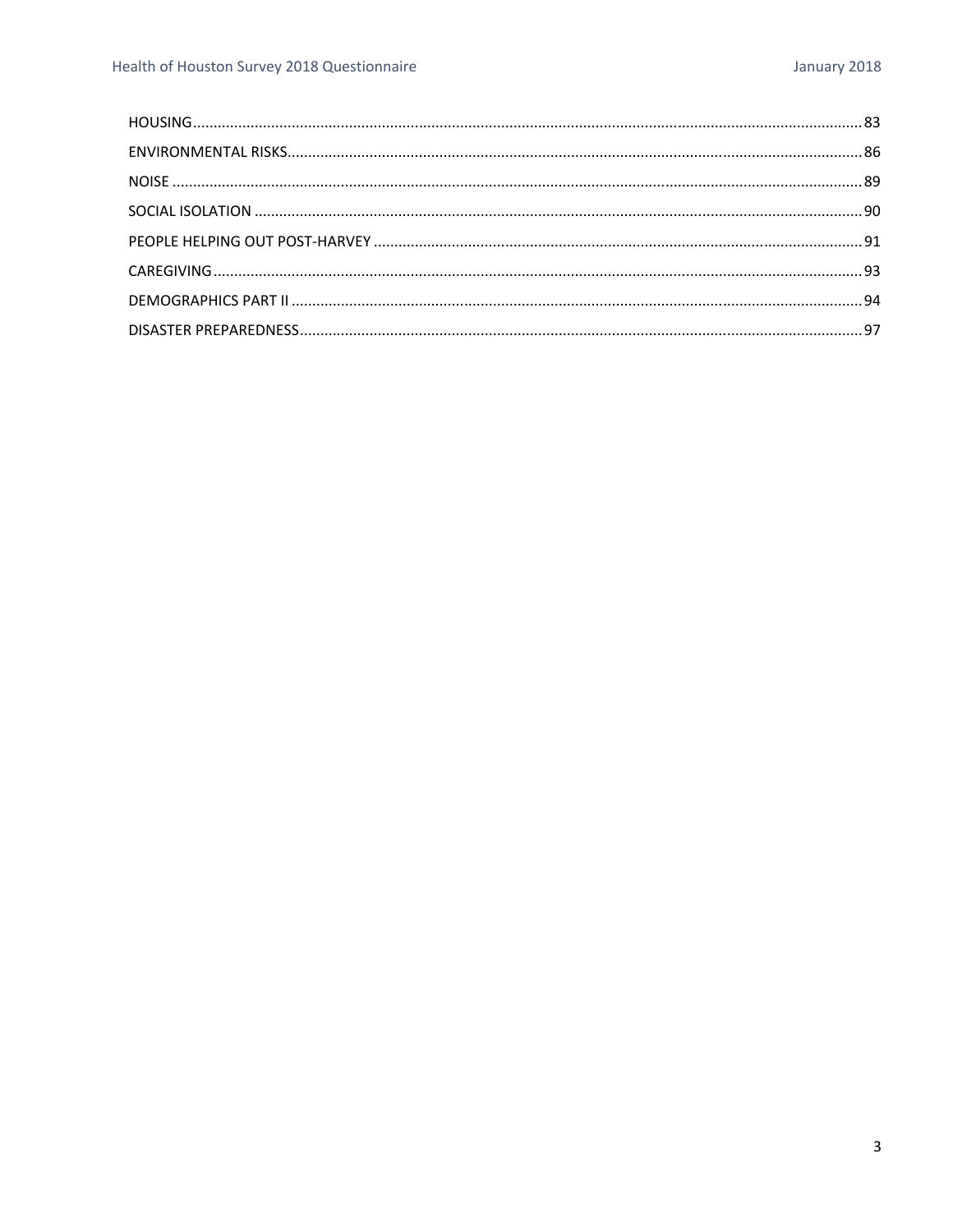## **SAMPLE TYPES: SAMPTYPE = 1 (LANDLINE) SAMPTYPE = 2 (CELL)**

## INTRODUCTION

#### **ASK ALL**

GENDER May I confirm your gender?

- 01 Male
- 02 Female
- 97 (If Volunteered) Other
- 98 DO NOT READ Don't know
- 99 Refused

#### ¿Puedo confirmar su género?

- 01 Hombre
- 02 Mujer
- 97 (If Volunteered) Otro
- 98 DO NOT READ Don't know
- 99 Refused

#### **ASK IF SAMPTYPE = 01**

LLPHONE Do you have more than one telephone number in your household? Do not include cell phones or numbers that are only used by a computer or fax machine.

¿Tiene más de un número de teléfono fijo en su casa? Por favor no incluya los teléfonos celulares o números que se usan únicamente por un ordenador o fax.

- 01 Yes
- 02 No
- 98 DO NOT READ Don't know
- 99 DO NOT READ Refused

#### **ASK IF LLPHONE=01**

QRESPHONE How many of these telephone numbers are residential numbers? ¿Cuántos de estos números de teléfono fijo son residenciales?

DO NOT READ

- 01 1
- 02 2
- 03 3
- 04 4
- 05 5
- 06 6 or more
- 98 DO NOT READ Don't know
- 99 DO NOT READ Refused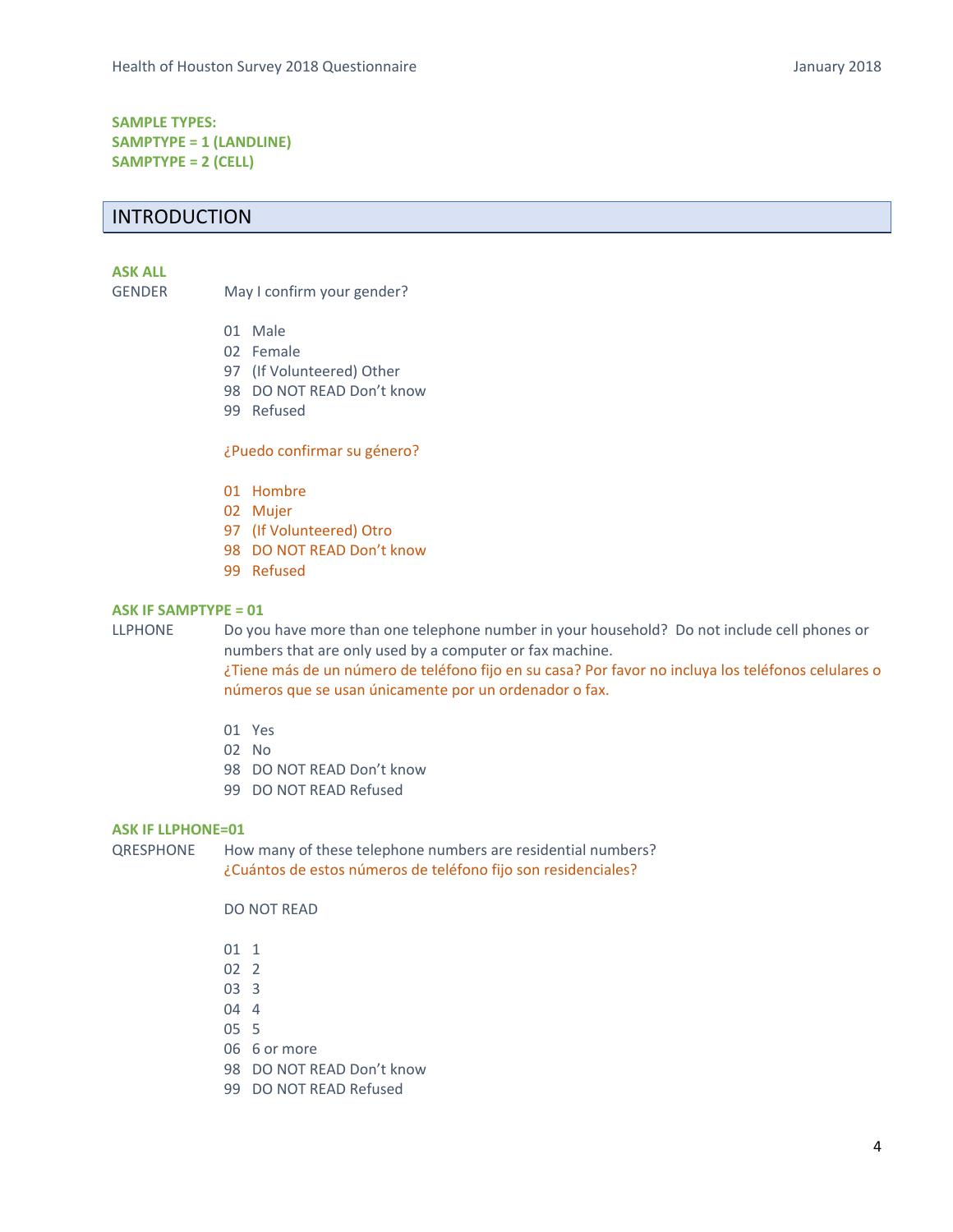CELL1 Do you have a cell phone for personal use?

¿Tiene usted un teléfono celular para uso personal?

INTERVIEWER NOTE: Please include cell phone used for both business and personal use. Por favor incluya celulares para uso comercial o personal.

- 01 Yes
- 02 No
- 98 DO NOT READ Don't know
- 99 DO NOT READ Refused

#### **ASK IF SAMPTYPE = 02**

LANDLINE Do you also have a landline telephone in your home that is used to make and receive calls? **READ ONLY IF NECESSARY**: "By landline telephone, we mean a "regular" telephone in your home that is used for making or receiving calls." Please include landline phones used for both business and personal use."

> ¿Tiene también un teléfono fijo en su casa que se utilice para realizar y recibir llamadas? **READ ONLY IF NECESSARY**: "Cuando decimos teléfono fijo queremos decir un teléfono "regular" que se encuentra en su casa y que es utilizado para realizar o recibir llamadas. Por favor incluya teléfonos fijos tanto de uso comercial como de uso personal".

INTERVIEWER NOTE: Telephone service over the internet counts as landline service (includes Vonage, magic jack and other home‐based phone services).

El servicio telefónico a través de internet cuenta como servicio de línea fija (incluye Vonage, magic Jack y otros servicios telefónicos en su hogar).

- 01 Yes
- 02 No
- 98 DO NOT READ Don't know
- 99 DO NOT READ Refused

#### **ASK IF SAMPTYPE = 02**

CELL2 Is there anyone else who primarily uses this cell phone number? ¿Hay alguna otra persona que utilice este número de teléfono celular como número principal?

- 01 Yes
- 02 No
- 98 DO NOT READ Don't know
- 99 DO NOT READ Refused

#### **ASK IF SAMPTYPE = 02**

CELL3 Other than this cell phone, how many additional cell phone numbers do you have? A parte de este número de celular, ¿cuántos números adicionales de celulares tiene?

DO NOT READ

- 00 0  $01 \quad 1$  $02 \quad 2$ 
	-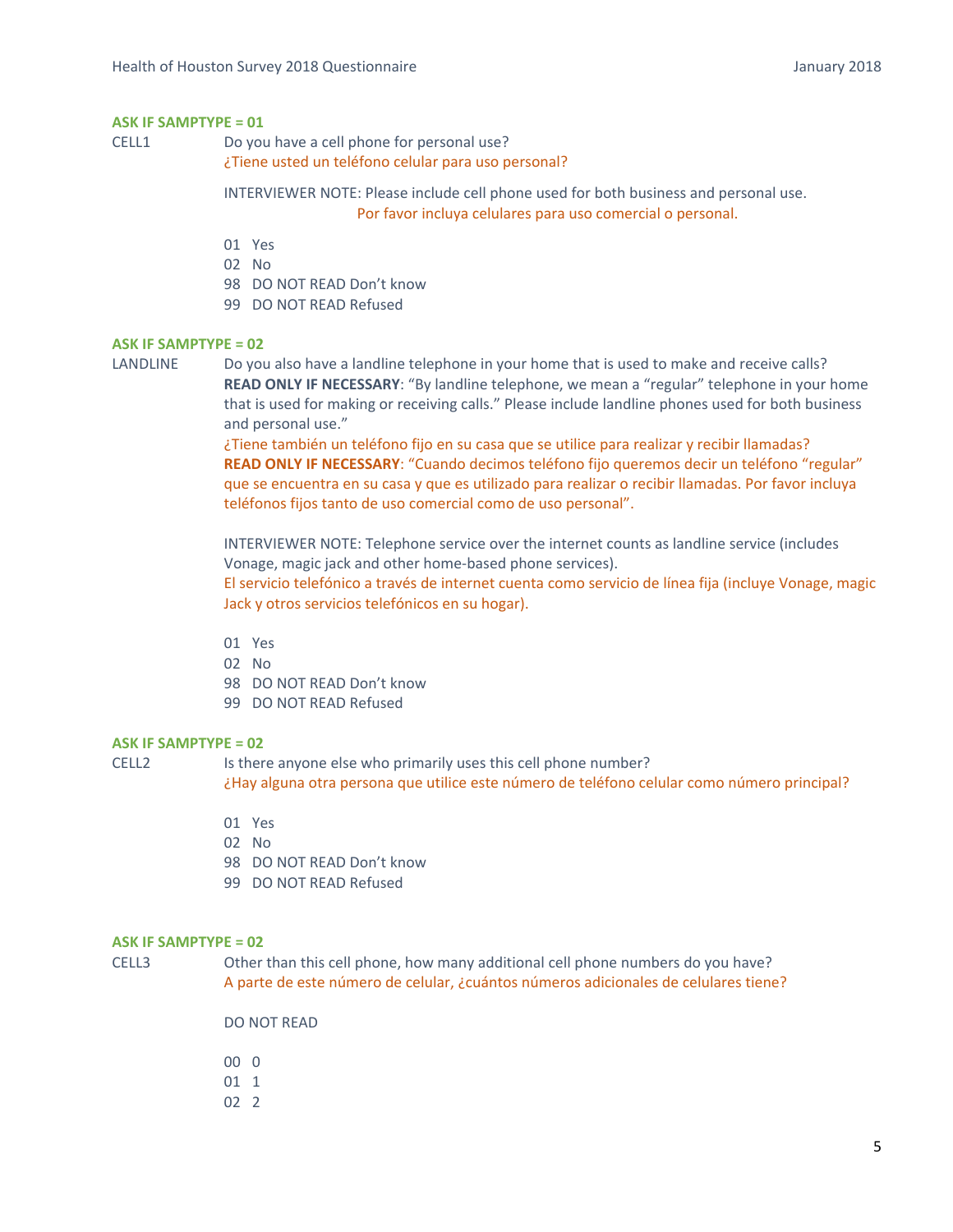- 03 3  $04 \quad 4$
- 05 5
- 06 6 or more
- 98 DO NOT READ Don't know
- 99 DO NOT READ Refused

## PROPERTY DAMAGE DUE TO HURRICANE HARVEY

#### **RECORD PD\_STARTTIME**

#### **ASK ALL**

#### PD1 (Post-Harvey sample only)

 I'm going to read you some types of flooding people experienced during Hurricane Harvey. Please tell me which one best describes your situation.

INTERVIEWER NOTE: Read all response options, unless respondent indicates "no flooding".

- 01 No flooding
- 02 Your street was flooded, but not your home
- 03 Water entered your home but there was limited damage
- 04 Water entered your home and there was fair amount of damage, or
- 05 Your home was completely flooded
- 98 DO NOT READ Don't know
- 99 DO NOT READ Refused

Le voy a leer diferentes tipos de inundación que la gente sufrió durante el Huracán Harvey. Por favor dígame cual mejor describe su situación.

- 01 Ninguna inundación
- 02 Su calle se inundó, pero no su casa\Entró agua en su casa pero el daño fue limitado
- 03 Entró agua en su casa y hubo una cantidad considerable de daños, o
- 04 Su casa quedó completamente inundada

#### **ASK ALL**

#### PrePD2 (Post-Harvey sample only)

 Did you own or lease a vehicle prior to Harvey? Antes de Harvey, ¿era usted dueño de un vehículo o rentaba uno?

- 01 Yes
- 02 No
- 98 DO NOT READ Don't know
- 99 DO NOT READ Refused

#### **ASK IF PREPD2 = 01**

#### PD2 (Post-Harvey sample only)

 What degree of flood damage did any vehicles you own or lease experience? INTERVIEWER NOTE: Read all response options

- 01 No flood damage to your vehicle
- 02 Minor flood damage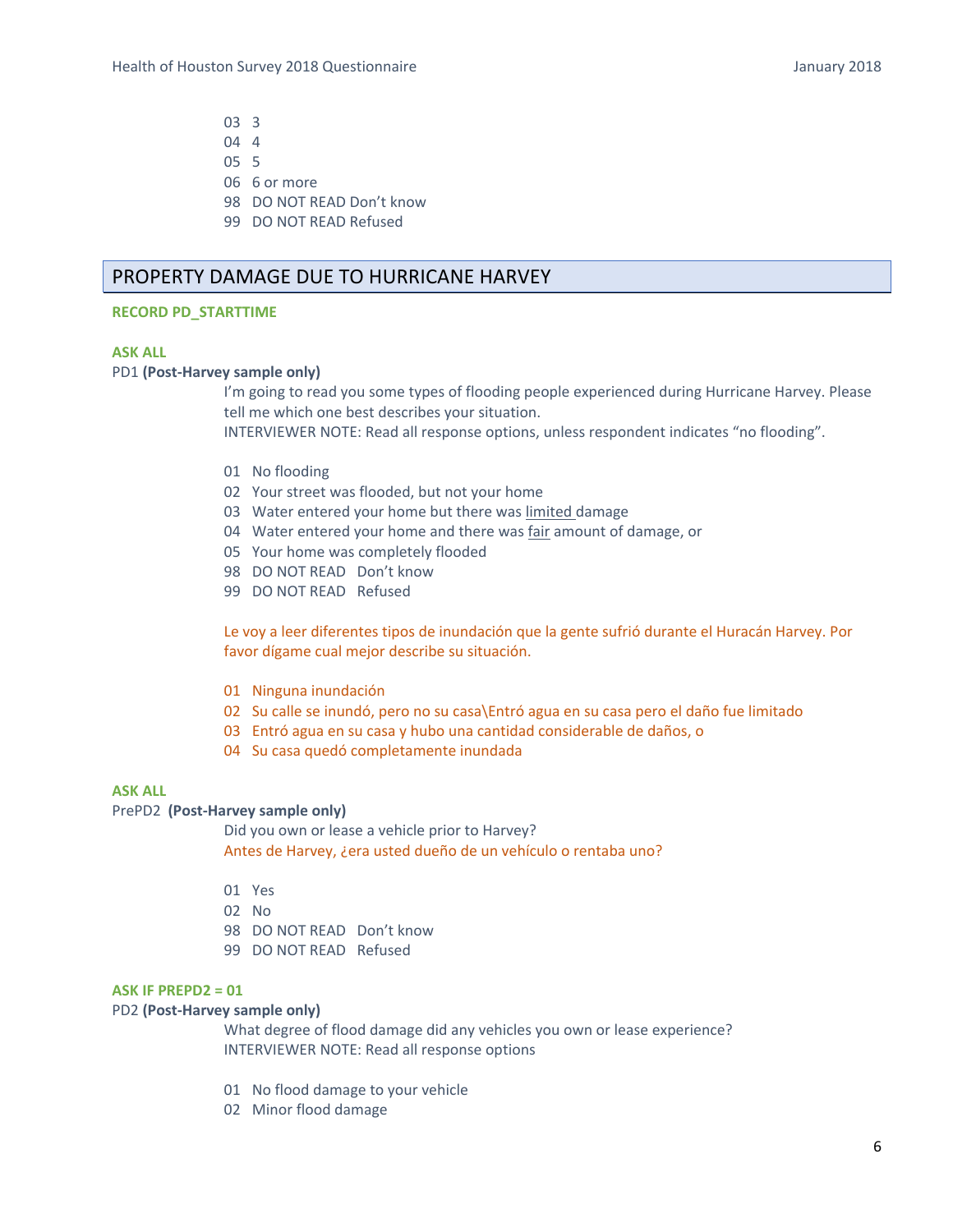- 03 Significant flood damage, or
- 04 Your vehicle was totaled due to flood damage
- 98 DO NOT READ Don't know
- 99 DO NOT READ Refused

¿Cuánto daño a causa de la inundación hubo en los vehículos de los que usted era dueño o que rentaba?

- 01 Ningún daño por inundación en el vehículo
- 02 Daño mínimo a causa de la inundación
- 03 Daño significativo a causa de la inundación, o
- 04 Su vehículo sufrió daños irreparables a causa de la inundación

## RECOVERY AND NEED POST‐HARVEY

#### **ASK ALL**

#### PRERD **(Post‐Harvey sample only)**

 Hurricane Harvey impacted Houston residents in large and small ways. For the following questions, please consider all the ways your life was affected by the hurricane.

El Huracán Harvey afectó a los residentes de Houston en pequeña o en gran escala. Para las siguientes preguntas, por favor tenga en cuenta todas las maneras en las que su vida fue afectada por el huracán.

01 Continue

#### **ASK ALL**

#### RD1 **(Post‐Harvey sample only)**

 Which of the following best describes your personal situation in terms of recovering from the Hurricane Harvey? Would you say that your day to day life …?

- 01 Was not disrupted by Harvey
- 02 Is back to normal
- 03 Is mostly back to normal
- 04 Is still somewhat disrupted
- 05 Is still very disrupted
- 98 DO NOT READ Don't know
- 99 DO NOT READ Refused

De las siguientes opciones, ¿cuál describe mejor su situación personal en cuanto a la recuperación del Huracán Harvey? ¿Diría usted que su vida diaria…?

- 01 No fue afectada por Harvey
- 02 Volvió a la normalidad
- 03 Casi todo volvió a la normalidad
- 04 Todavía está algo afectada
- 05 Todavía está muy afectada

#### **ASK IF RD1 NE 01, 98, 99**

#### RD2 **(Post‐Harvey sample only)**

Please tell me what your greatest needs are as a result of the hurricane at this time?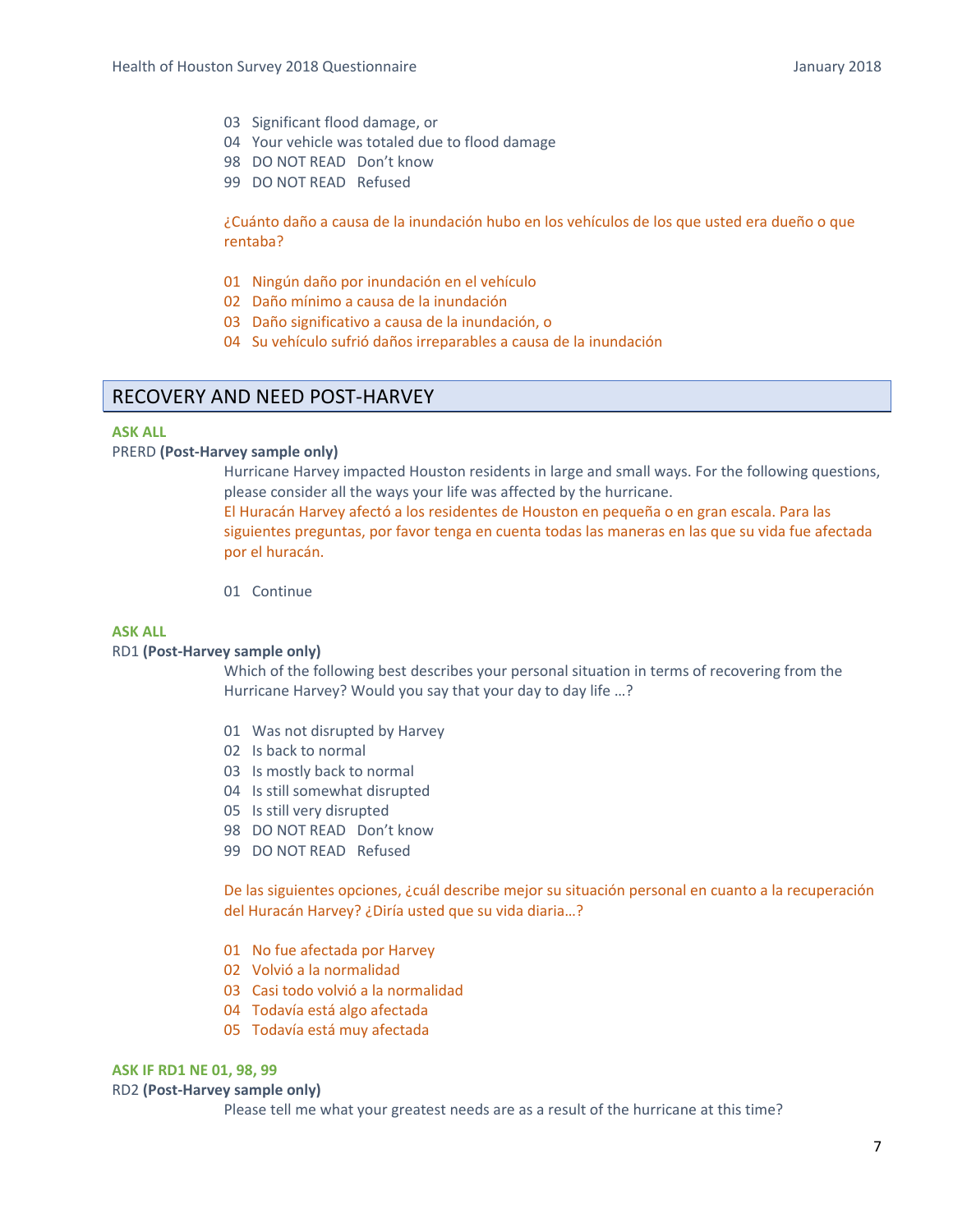INTERVIEWER NOTE: Do not read responses; if respondent indicates something not listed, categorize as other and specify. DO NOT READ RESPONSE LIST Check all that apply

- 01 Finding temporary housing
- 02 Finding affordable permanent housing
- 03 Repairing home damage
- 04 Getting transportation
- 05 Finding a job
- 06 Getting the medical care
- 07 Getting mental health care, such as professional counseling or other mental health assistance
- 08 Applying for disaster assistance
- 09 Other **SPECIFY**
- 10 None **EXCLUSIVE RESPONSE**
- 98 DO NOT READ Don't know **EXCLUSIVE RESPONSE**
- 99 DO NOT READ Refused **EXCLUSIVE RESPONSE**

Por favor dígame, en este momento, ¿cuáles son sus mayores necesidades como resultado del huracán?

- 01 Encontrar alojamiento temporal
- 02 Encontrar alojamiento permanente y asequible
- 03 Reparar los daños en su casa
- 04 Conseguir transporte
- 05 Encontrar un trabajo
- 06 Obtener cuidado médico
- 07 Conseguir cuidado para la salud mental, ya sea asesoramiento profesional u otro tipo de asistencia
- 08 Solicitar ayuda o asistencia económica por desastre

## GENERAL HEALTH STATUS

#### **RECORD GH\_STARTTIME**

#### **ASK ALL**

SURV\_INT Ok, let's get started! Bien, ¡comencemos!

#### **ASK ALL**

- GH 1 Would you say your health in general is...? READ RESPONSE LIST
	- 01 Excellent
	- 02 Very good
	- 03 Good
	- 04 Fair
	- 05 Poor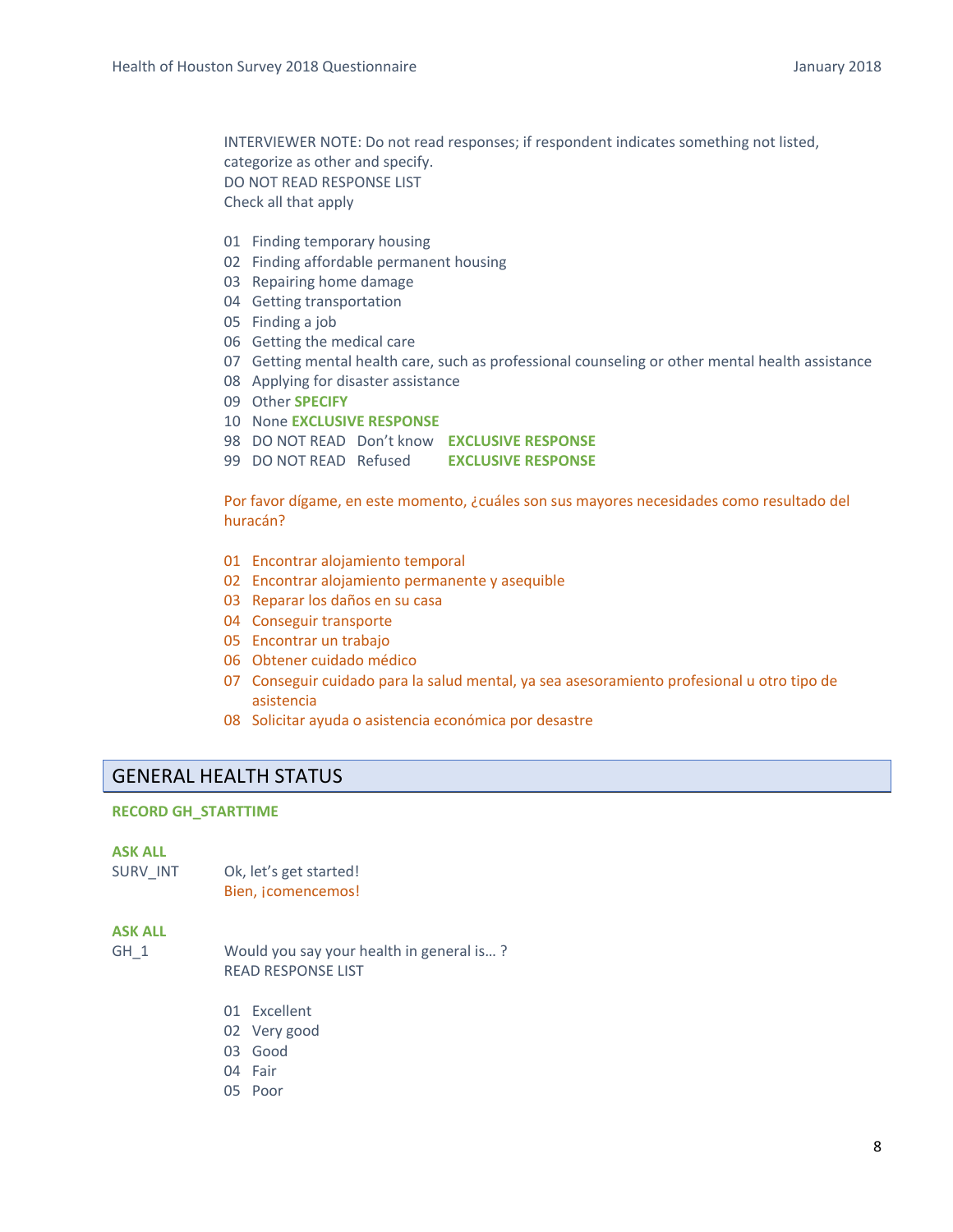## 98 DO NOT READ Don't know

99 DO NOT READ Refused

¿Diría que su salud en términos generales es…?

- 01 Excelente
- 02 Muy buena
- 03 Buena
- 04 Aceptable
- 05 Mala

## **ASK ALL**

GH 2 Thinking about your physical health, which includes physical illness and injury, for about how many days during the past 30 days was your physical health NOT good? Pensando en su salud física, que incluye enfermedades físicas y lesiones, ¿durante cuántos de los últimos 30 días no fue buena su salud física?

#### \_\_\_\_\_\_\_\_\_\_\_\_\_\_\_\_\_\_ ENTER # OF DAYS **[RANGE 0‐30]**

98 DO NOT READ Don't know

99 DO NOT READ Refused

## **ASK ALL**

GH\_4 Now thinking about your mental health, which includes stress, depression, and problems with emotions, for how many days during the past 30 days was your mental health NOT good? Ahora, teniendo en cuenta su salud mental, lo cual incluye estrés, depresión y problemas emocionales, ¿durante cuántos de los últimos 30 días su salud mental NO estuvo bien?

\_\_\_\_\_\_\_\_\_\_\_\_\_\_\_\_\_\_ ENTER # OF DAYS **[RANGE 0‐30]**

98 DO NOT READ Don't know 99 DO NOT READ Refused

## DENTAL HEALTH

#### **RECORD DH\_STARTTIME**

#### **ASK ALL**

DH\_1 Would you say your dental health in general is...? Puede decir que su salud dental en general es…?

> READ RESPONSE LIST PROMPT IF NECESSARY: By dental health, we mean mouth and teeth. Por salud dental queremos decir boca y dientes.

- 01 Excellent
- 02 Very good
- 03 Good
- 04 Fair
- 05 Poor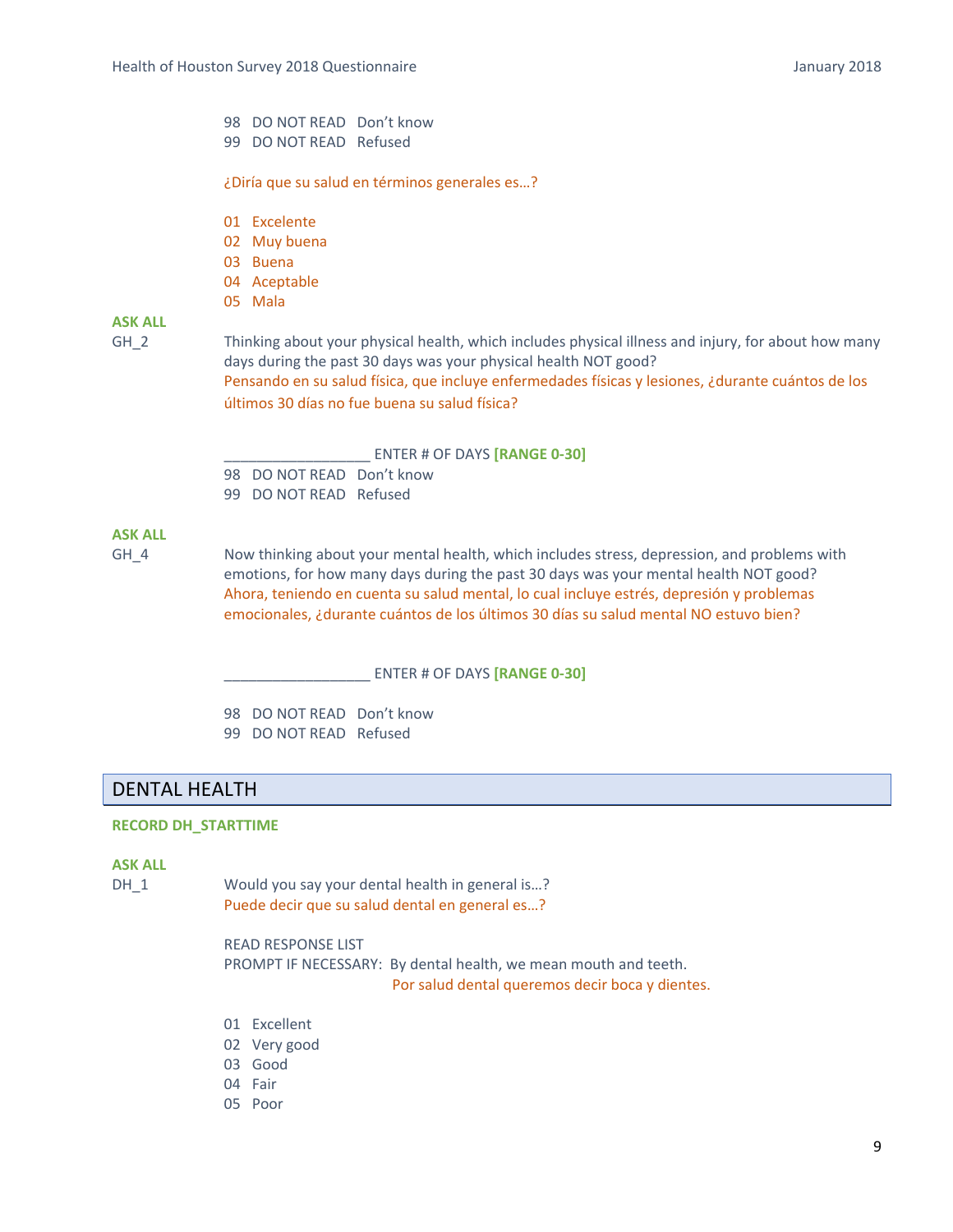- 98 DO NOT READ Don't know
- 99 DO NOT READ Refused

- DH\_2 
Have you had a professional dental cleaning or check-up in the past 12 months? ¿Se hizo alguna limpieza dental o chequeo dental profesional durante los últimos 12 meses?
	- 01 Yes
	- 02 No
	- 98 DO NOT READ Don't know
	- 99 DO NOT READ Refused

## **DIABETES**

#### **RECORD DB\_STARTTIME**

#### **ASK IF GENDER = 01 OR 97 (OTHER) OR 98 OR 99**

DB 1A Has a doctor ever told you that you have diabetes or sugar diabetes? ¿Alguna vez le ha dicho un médico que tiene diabetes, diabetes mellitus o el azúcar alta?

- 01 Yes
- 02 No
- 03 (IF VOLUNTEERED) Borderline diabetes or pre-diabetes
- 98 DO NOT READ Don't know
- 99 DO NOT READ Refused

#### **ASK IF GENDER = 02**

DB 1B Other than during pregnancy, has a doctor ever told you that you have diabetes or sugar diabetes? Con excepción del período del embarazo, ¿alguna vez le ha dicho un médico que tiene diabetes, diabetes mellitus o el azúcar alta?

> INTERVIEWER NOTE: If respondents says during pregnancy, clarify that the question is about the time she was not pregnant.

> Si la persona dice durante el embarazo, clarifica que la pregunta se refiere al tiempo que ella no estuvo embarazada.

- 01 Yes
- 02 No
- 03 (IF VOLUNTEERED) Borderline diabetes or pre-diabetes
- 98 DO NOT READ Don't know
- 99 DO NOT READ Refused

#### **ASK IF DB\_1A = 01 OR DB\_1B = 01**

DB 2 Was that Type I or Type II diabetes?

- 01 Type I
- 02 Type II
- 98 DO NOT READ Don't know
- 99 DO NOT READ Refused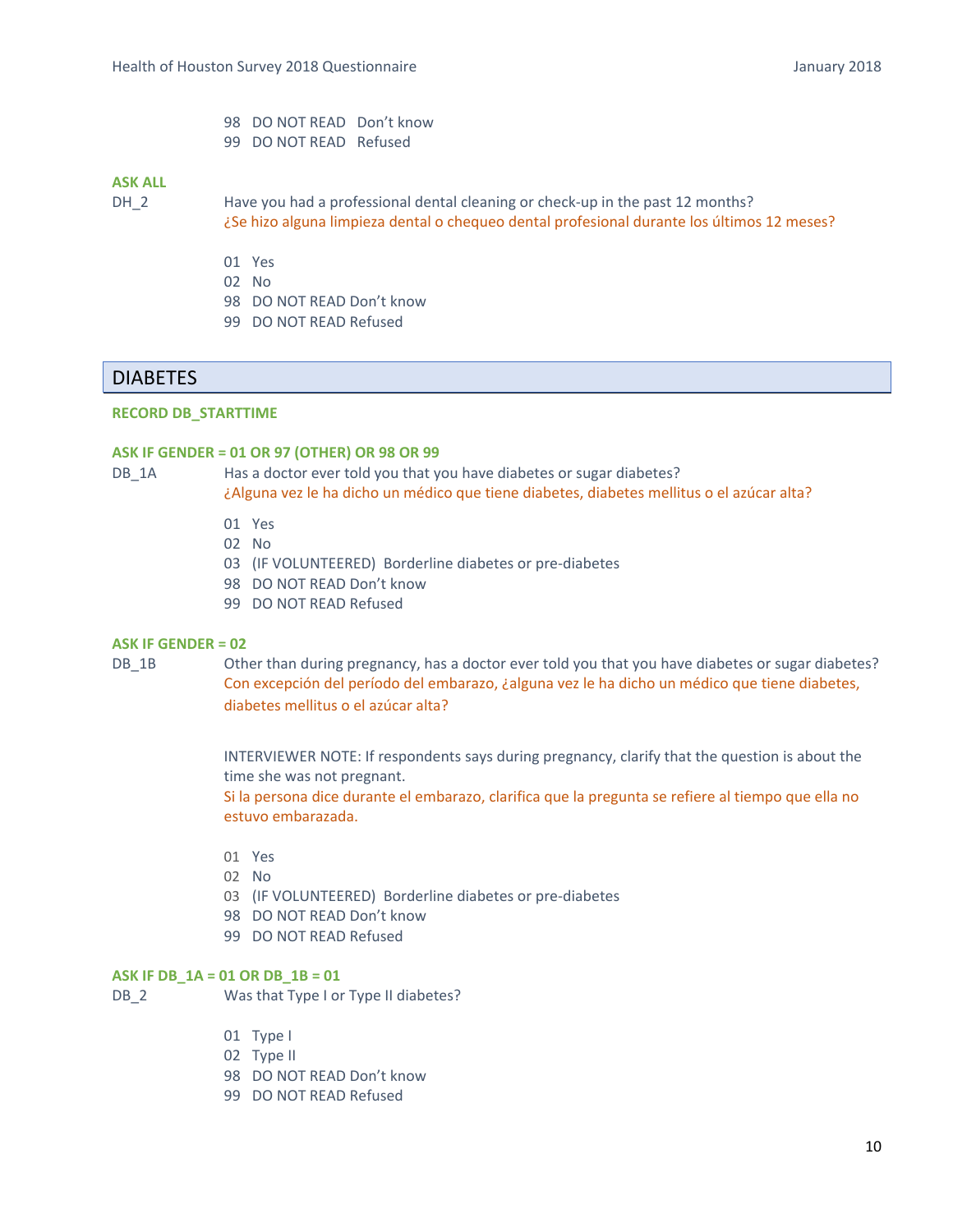#### ¿Usted tenía diabetes Tipo 1 o Tipo 2?

01 Tipo I

02 Tipo II

## CANCER

## **RECORD CN\_STARTTIME**

#### **ASK ALL**

CN 1 Have you ever been told by a doctor that you had cancer? ¿Alguna vez le ha dicho un médico que usted tenía cáncer?

- 01 Yes
- 02 No
- 98 DO NOT READ Don't know
- 99 DO NOT READ Refused

#### **ASK IF CN\_1 = 01**

CN\_2 What type of cancer did you have?

IF NECESSARY: If you have had more than one type of cancer, please tell me about the most recent diagnosis. DO NOT READ RESPONSE LIST

#### **BREAST**

#### 01 BREAST CANCER

**FEMALE REPRODUCTIVE (GYNECOLOGIC)** 

- 02 CERVICAL CANCER (CANCER OF THE CERVIX)
- 03 ENDOMETRIAL CANCER (CANCER OF THE UTERUS)
- 04 OVARIAN CANCER (CANCER OF THE OVARY)

#### **HEAD/NECK**

- 05 HEAD AND NECK CANCER
- 06 ORAL CANCER
- 07 PHARYNGEAL (THROAT CANCER)
- 08 THYROID

#### **GASTROINTESTINAL**

- 09 COLON (INTESTINE CANCER)
- 10 ESOPHAGEAL (ESOPHAGUS)
- 11 LIVER CANCER
- 12 PANCREATIC (PANCREAS CANCER)
- 13 RECTAL (RECTUM CANCER)

14 STOMACH

#### **LEUKEMIA/LYMPHOMA (LYMPH NODES AND BONE MARROW)**

- 15 HODGKIN'S LYMPHOMA (HODGKIN'S DISEASE)
- 16 LEUKEMIA (BLOOD CANCER)
- 17 NON‐HODGKIN'S LYMPHOMA

**SKIN** 

20 MELANOMA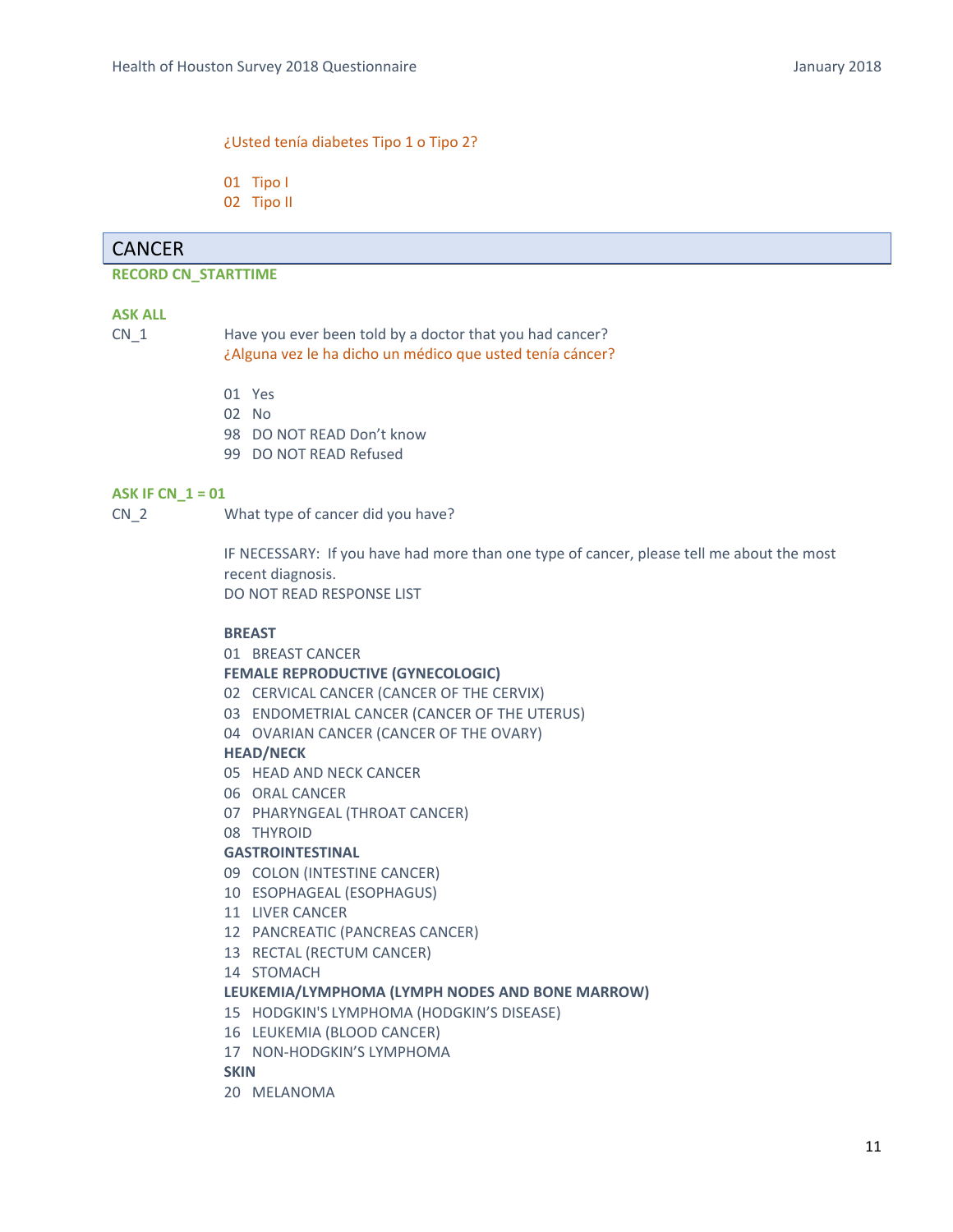21 OTHER SKIN CANCER **THORACIC**  22 HEART 23 LUNG **URINARY CANCER**  24 BLADDER CANCER 25 RENAL (KIDNEY CANCER) **OTHERS**  26 BONE 27 BRAIN 28 NEUROBLASTOMA 29 PROSTATE 30 TESTES (TESTICULAR CANCER)

- 97 OTHER **(SPECIFY)**
- 98 DO NOT READ DON'T KNOW
- 99 DO NOT READ REFUSED

¿Qué tipo de cáncer tenía?

IF NECESSARY: Si tiene más de un tipo de cáncer pregunte acerca del más reciente NO LEA LA LISTA

#### **PECHO**

01 CÁNCER DE MAMA

#### **ÓRGANOS DE REPRODUCCIÓN FEMENINOS (GINECOLÓGICO)**

- 02 CÁNCER CERVICAL (CÁNCER DE CÉRVIX)
- 03 CÁNCER ENDOMETRIAL (CÁNCER DEL ÚTERO)
- 04 CÁNCER DE OVARIO (CÁNCER DEL OVARIO)

#### **CABEZA/CUELLO**

- 05 CÁNCER DE CABEZA Y CUELLO
- 06 CÁNCER ORAL
- 07 CÁNCER FARÍNGEO (GARGANTA)
- 08 TIROIDES

#### **GASTROINTESTINAL**

- 09 CÁNCER DE COLÓN (INTESTINO)
- 10 ESOFÁGICO (ESÓFAGO)
- 11 CÁNCER DE HÍGADO
- 12 CÁNCER PANCREÁTICO (PÁNCREAS)
- 13 CÁNCER RECTAL (RECTO)

#### 14 ESTÓMAGO

#### **LEUCEMIA/LINFOMA (GÁNGLIOS LINFÁTICOS Y MÉDULA ÓSEA)**

- 15 LINFOMA DE HODGKIN (ENFERMEDAD DE HODGKIN)
- 16 LEUCEMIA CÁNCER (EN LA SANGRE)
- 17 LINFOMA NO HODGKIN

#### **PIEL**

- 20 MELANOMA
- 21 OTRO CÁNCER DE PIEL

#### **TORÁCICO**

- 22 CORAZÓN
- 23 PULMÓN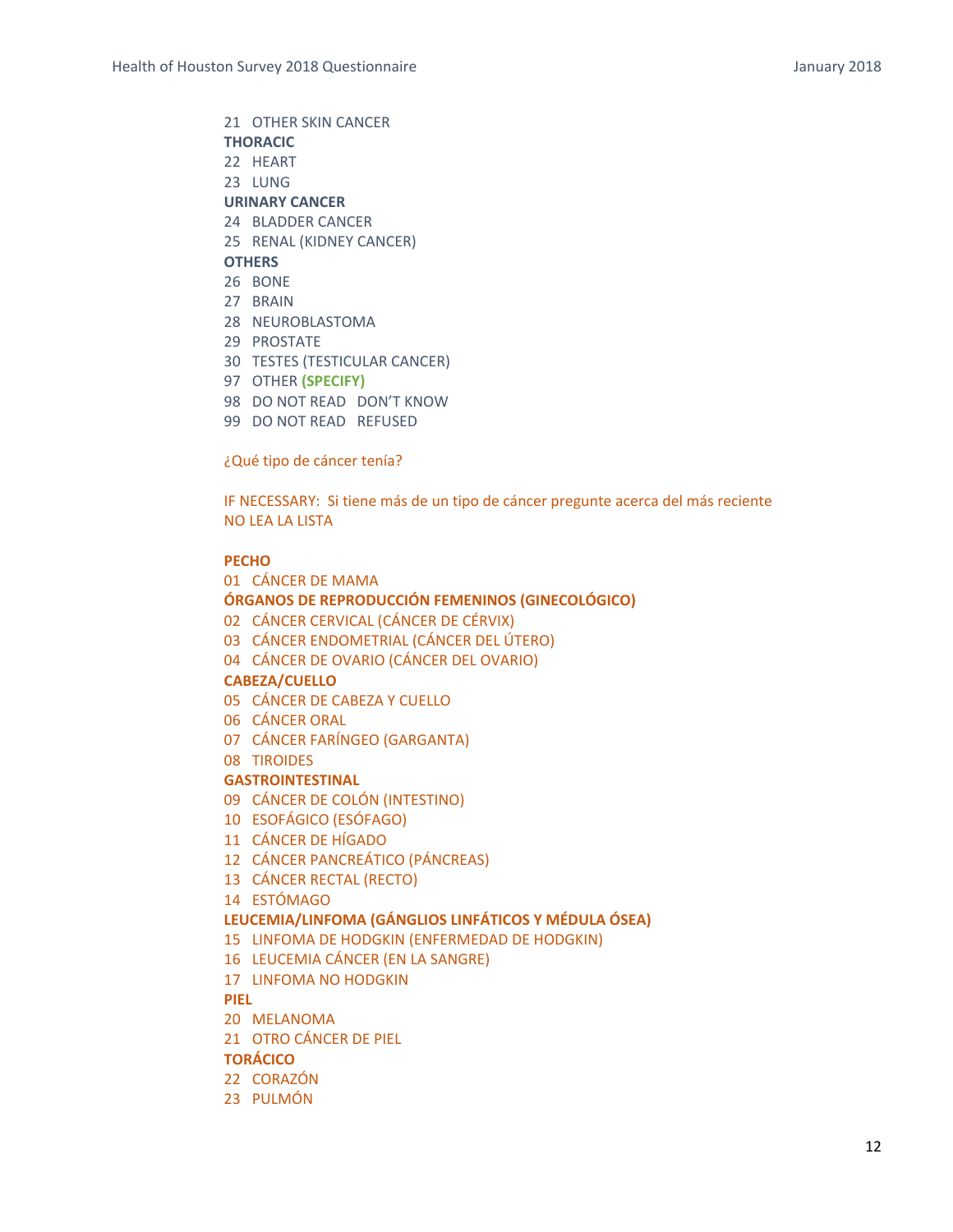**CÁNCER URINARIO**  24 CÁNCER DE VEJIGA 25 CÁNCER RENAL (RIÑONES) **OTROS**  26 HUESO 27 CEREBRO

- 28 NEUROBLASTOMA
- 29 CÁNCER DE PRÓSTATA
- 30 CÁNCER TESTICULAR
- 97 OTRO (**ESPECIFIQUE)**
- 98 DO NOT READ DON'T KNOW

\_\_\_\_\_\_\_\_\_\_\_\_\_\_\_\_\_\_\_\_\_\_\_\_\_\_\_

99 DO NOT READ REFUSED

**ASK IF CN\_2 = 97**  CN\_2O [INTERVIEWER NOTE: ENTER OTHER RESPONSE] RECORD RESPONSE VERBATIM

## CARDIOVASCULAR DISEASE

#### **RECORD CV\_STARTTIME**

#### **ASK ALL**

- CD INTRO Has a doctor ever told you that you had any of the following? Please tell me 'yes' or 'no' to each. ¿Alguna vez le ha dicho un médico que usted tenía cualquiera de los siguientes? Por favor responda 'sí' o 'no' a cada una de las preguntas.
	- READ EACH

## **ASK ALL**

- CD 1 Ever told you had a heart attack? Le ha dicho que tenía un ataque al corazón?
	- 01 Yes
	- 02 No
	- 98 DO NOT READ Don't know
	- 99 DO NOT READ Refused

#### **ASK ALL**

- CD\_2 Ever told you have angina or coronary heart disease? ¿Le ha dicho que tenía angina de pecho o enfermedad coronaria?
	- 01 Yes
	- 02 No
	- 98 DO NOT READ Don't know
	- 99 DO NOT READ Refused

#### **ASK ALL**

CD 3 Ever told you had a stroke? ¿Le ha dicho que tenía un derrame o infarto cerebral?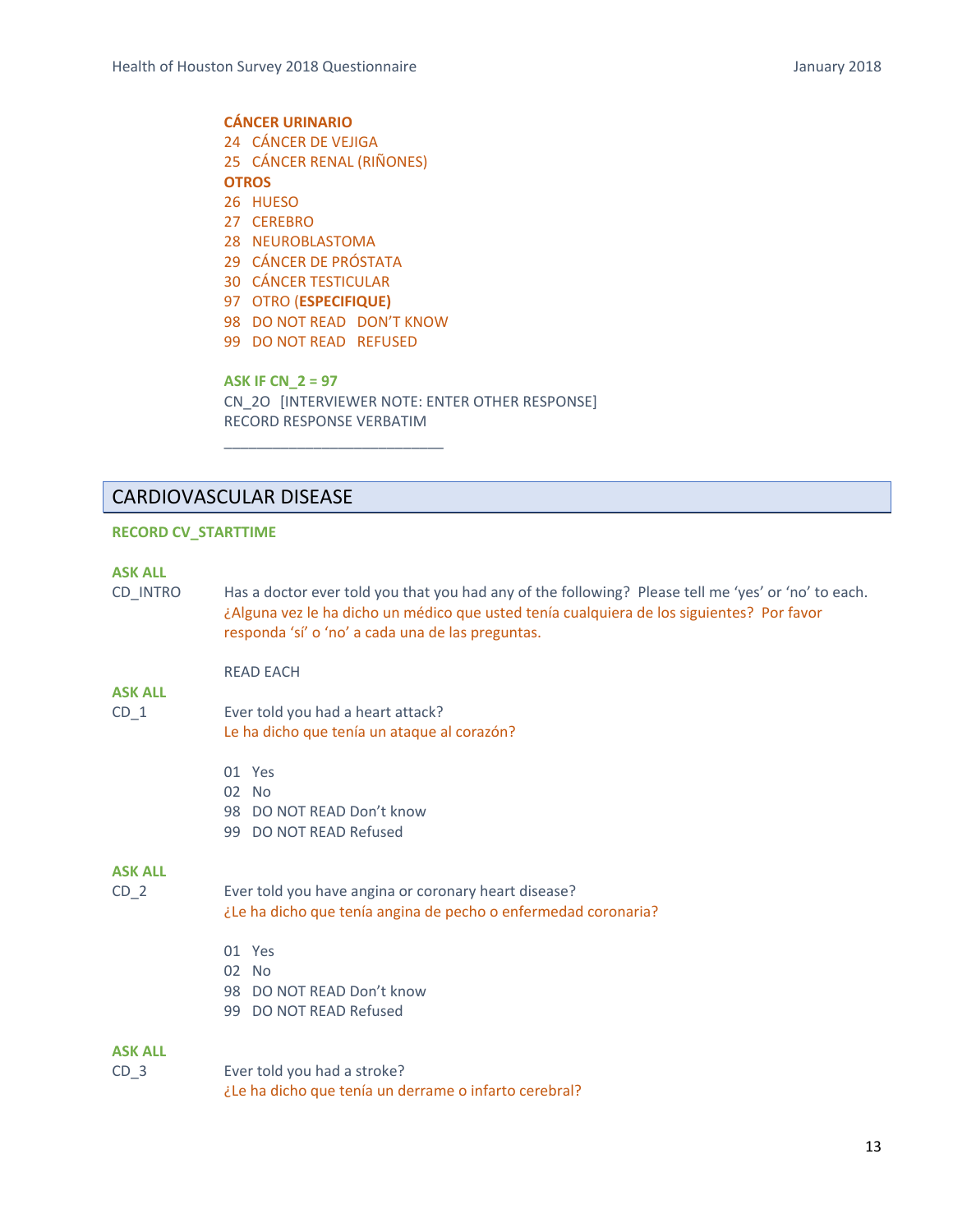- 01 Yes
- 02 No
- 98 DO NOT READ Don't know
- 99 DO NOT READ Refused

#### **ASK IF GENDER = 01 OR 97 OR 98 OR 99**

CD 4A Ever told you had high blood pressure? ¿Le ha dicho que tenía la presión arterial alta?

- 01 Yes
- 02 No
- 98 DO NOT READ Don't know
- 99 DO NOT READ Refused

#### **ASK IF GENDER = 02**

CD\_4B Ever told you had high blood pressure other than during pregnancy? ¿Alguna vez, excepto durante el embarazo, le dijeron que tiene presión alta?

- 01 Yes
- 02 No
- 98 DO NOT READ Don't know
- 99 DO NOT READ Refused

#### **ASK ALL**

CD\_5 Ever told you have Chronic Obstructive Pulmonary Disease, or COPD? ¿Le ha dicho que tenía Enfermedad Pulmonar Obstructiva Crónica?

- 01 Yes
- 02 No
- 98 DO NOT READ Don't know
- 99 DO NOT READ Refused

## **ASK ALL**

| CD 6 | Ever told you had asthma?    |
|------|------------------------------|
|      | ¿Le ha dicho que tenía asma? |

- 01 Yes
- 02 No
- 98 DO NOT READ Don't know
- 99 DO NOT READ Refused

#### **ASK IF CD\_6 = 01**

- CD\_7 Do you still have asthma? ¿Tiene todavía asma?
	- 01 Yes
	- 02 No
	- 98 DO NOT READ Don't know
	- 99 DO NOT READ Refused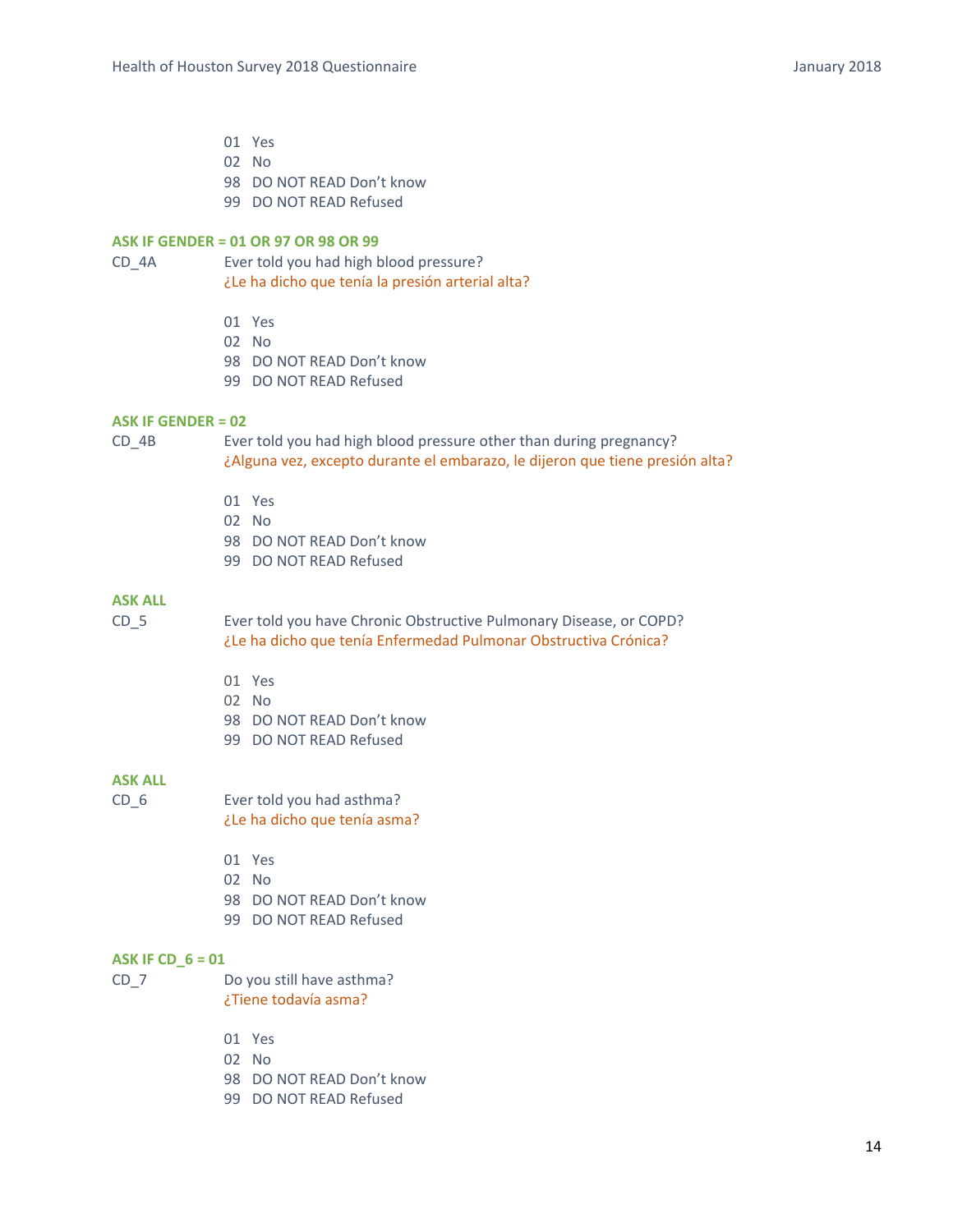#### **ASK IF CD\_7 = 01**

- CD\_9 During the past 30 days, how many days of work or school did you miss due to asthma? Durante los últimos 30 días, ¿cuántos días de trabajo o de colegio perdió como consecuencia del asma?
	- \_\_\_\_\_\_ DAYS **[RANGE = 0‐30]**
	- 97 DO NOT READ Does not work and does not go to school (No trabaja y no va a la escuela)
	- 98 DO NOT READ Don't know
	- 99 DO NOT READ Refused

## DEMOGRAPHICS PART I

#### **RECORD DEM\_STARTTIME**

#### **ASK ALL**

DEM\_INTRO Now I have a few questions about your background. Ahora tengo unas preguntas sobre sus antecedentes.

#### **ASK ALL**

DEM 2 What is your age? ¿Qué edad tiene?

> ENTER AGE\_\_\_\_\_\_\_\_\_\_\_**[RANGE = 18‐100]** 995 Under 18 **(TERMINATE INTERVIEW)**  998 DO NOT READ Don't know 999 DO NOT READ Refused

#### **ASK IF DEM\_2 = 998, 999**

DEM 2A Can you tell if your age is between 18 and 29, 30 and 39, 40 and 44, 45 and 49, 50 and 64, 65 and 74 or 75 or older?

- 02 Between 18 and 29
- 03 Between 30 and 39
- 04 Between 40 and 44
- 05 Between 45 and 49
- 06 Between 50 and 64
- 07 Between 65 and 74
- 08 75 or older
- 95 DO NOT READ Under age 18 **(TERMINATE INTERVIEW)**
- 98 DO NOT READ Don't know
- 99 DO NOT READ Refused

¿Podría decirme si tiene entre 18 y 29 años, 30 y 39, 40 y 44, 45 y 49, 50 y 64, 65 y 74 o 75 o más?

- 02 Entre 18 and 29
- 03 Entre 30 and 39
- 04 Entre 40 and 44
- 05 Entre 45 and 49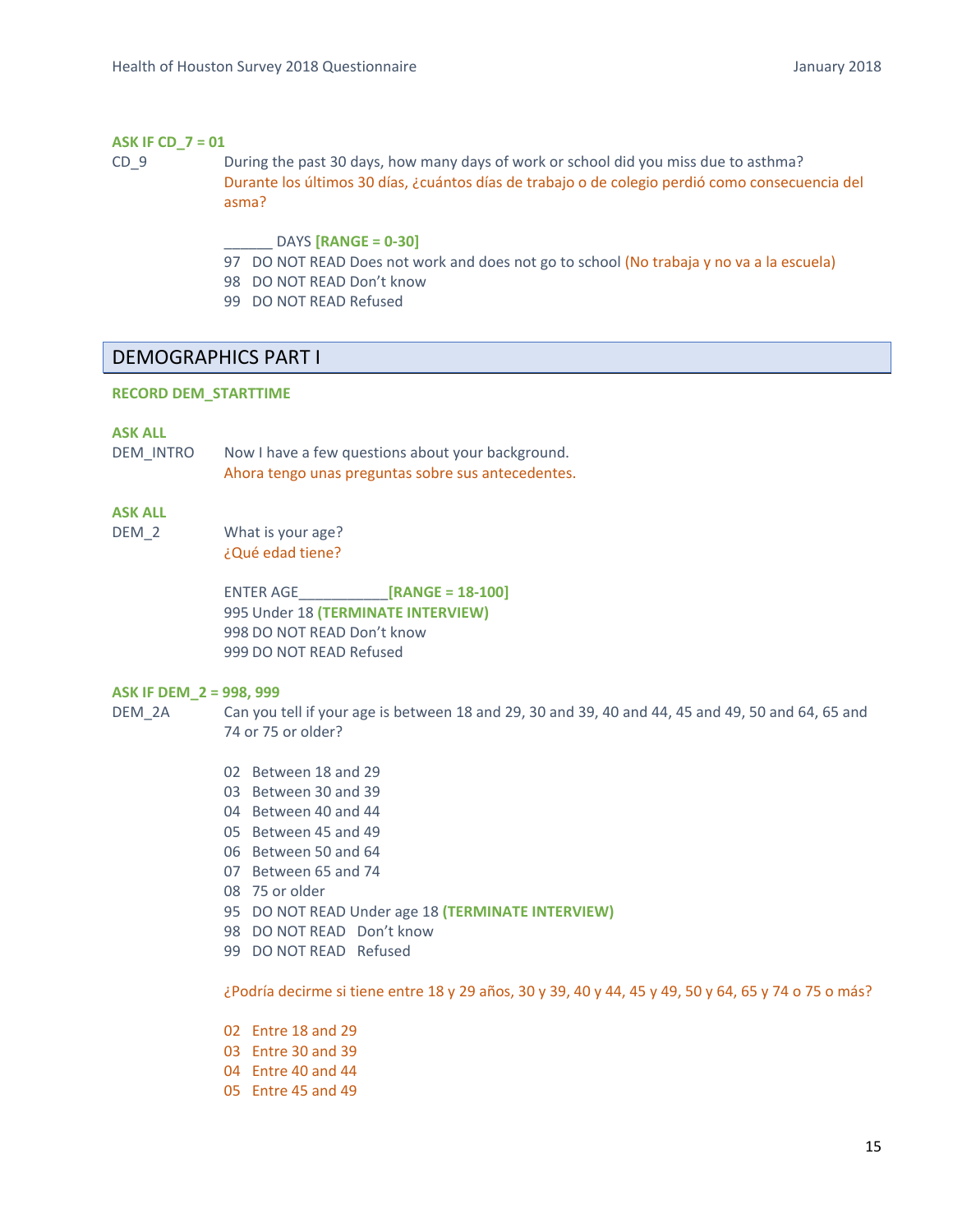- 06 Entre 50 and 64
- 07 Entre 65 and 74
- 08 75 o más
- 95 DO NOT READ Under age 18 **(TERMINATE INTERVIEW)**
- 98 DO NOT READ Don't know
- 99 DO NOT READ Refused

DEM 3 Are you of Hispanic, Latino, or Spanish origin? ¿Usted es hispano, latino o de origen español?

#### DO NOT READ CATEGORIES

- 01 Yes
- 02 No
- 98 DO NOT READ Don't know
- 99 DO NOT READ Refused

#### **ASK IF DEM\_3 = 01**

DEM<sub>\_4</sub> And, what is your Latino, Hispanic, or Spanish origin or ancestry? For example, Mexican, Salvadoran, or Venezuelan.

¿Cuál es su origen o ascendencia latina o hispana? Por ejemplo, mexicano, salvadoreño, o venezolano.

ACCEPT MULTIPLE RESPONSES

- 01 Gave response
- 99 DO NOT READ Don't know
- 99 DO NOT READ Refused

## **ASK IF DEM\_4 = 01**

DEM\_4A RECORD ANCESTRY \_\_\_\_\_\_\_\_\_\_\_\_\_\_\_\_\_\_\_

## **ASK ALL**

DEM 5 Would you describe yourself as White, Black or African American, Asian or some other category?

DO NOT READ CATEGORIES ACCEPT MULTIPLE RESPONSES IF A RESPONDENT GIVES ANOTHER RESPONSE, YOU MUST RECORD UNDER OTHER

- 01 White
- 02 Black Or African American
- 03 Asian
- 04 Other
- 98 DO NOT READ Don't know
- 99 DO NOT READ Refused

¿Se describiría como blanco, negro o afroamericano, asiático, o de otra categoría?

01 Blanco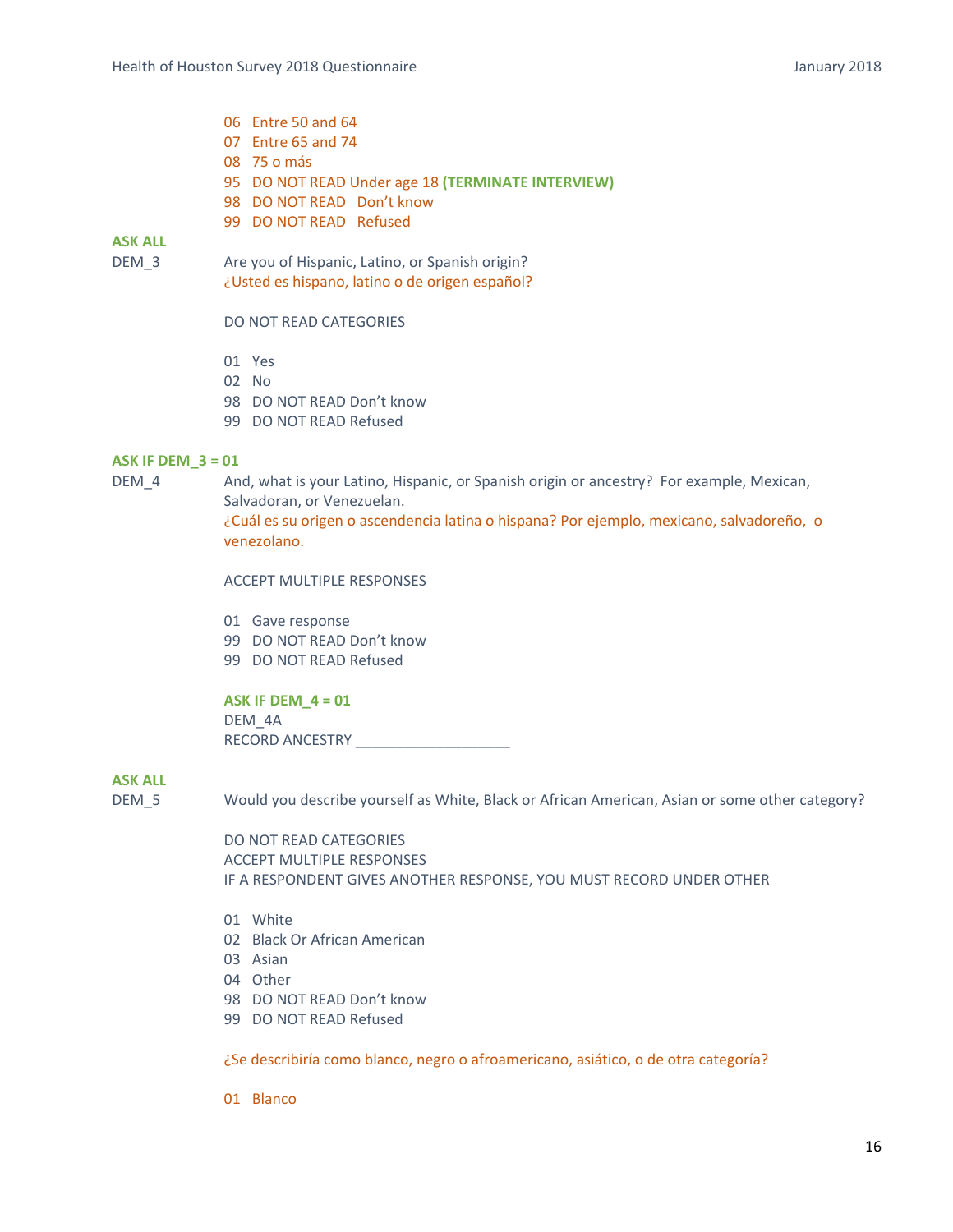02 Negro o Afroamericano 03 Asiático 04 Otro

\_\_\_\_\_\_\_\_\_\_\_\_\_\_\_\_\_\_\_\_\_\_\_\_\_\_\_\_\_\_\_\_\_\_\_

**ASK IF DEM\_5 = 04**  DEM\_5O [INTERVIEWER NOTE: ENTER OTHER RESPONSE]

RECORD RESPONSE VERBATIM ACCEPT MULTIPLE RESPONSES

#### **ASK IF DEM\_5 = 03**

DEM 6 You said that you are Asian. What specific ethnic group are you? For example, Chinese, Vietnamese, Indian, or Pakistani. Usted dijo asiático, ¿de qué grupo étnico específico es usted, como chino, vietnamita, indio o pakistaní?

ACCEPT MULTIPLE RESPONSES

01 Gave response 98 DO NOT READ Don't know 99 DO NOT READ Refused

**ASK IF DEM\_6 = 01**  DEM 6A RECORD ETHNIC GROUP\_\_\_\_\_\_\_\_\_\_\_\_\_\_\_\_\_\_\_\_

#### **ASK ALL**

- DEM\_7 Do you speak a language other than English at home? ¿Habla algún otro idioma en su hogar además de inglés?
	- 01 Yes
	- 02 No
	- 98 DO NOT READ Don't know
	- 99 DO NOT READ Refused

#### **ASK IF DEM\_7 = 01**

DEM\_9 How well do you speak English?

#### READ RESPONSE LIST

- 01 Very well
- 02 Well
- 03 Not well
- 04 Not at all
- 98 DO NOT READ Don't know
- 99 DO NOT READ Refused

¿Qué tan bien habla inglés?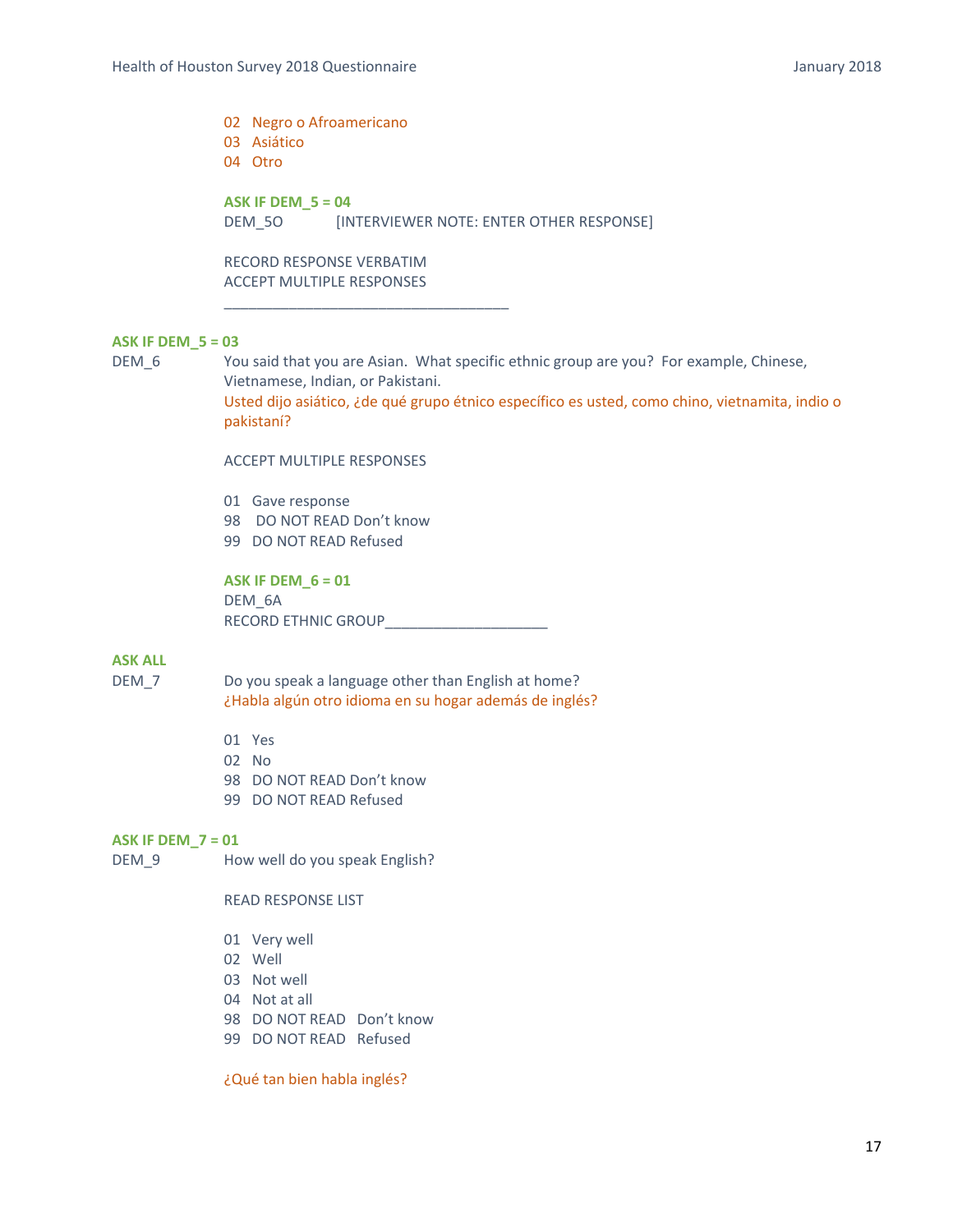- 01 Muy bien
- 02 Bien
- 03 No muy bien
- 04 No habla

DEM\_10 Are you...?

#### READ RESPONSE LIST

- 01 Married
- 02 Living with Partner
- 03 Divorced
- 04 Separated
- 05 Widowed
- 06 Never married
- 98 DO NOT READ Don't know
- 99 DO NOT READ Refused

#### ¿Usted es…?

- 01 Casado(a)
- 02 Vive con su pareja en unión libre
- 03 Divorciado(a)
- 04 Separado(a)
- 05 Viudo(a)
- 06 Nunca se ha casado

#### **ASK ALL**

DEM\_11 What is the highest grade of education you have completed?

#### DO NOT READ RESPONSE LIST

RECORD THE HIGHEST LEVEL R HAS COMPLETED. DO NOT PROBE FURTHER IF R MENTIONS MASTER'S DEGREE; CODE MASTER'S DEGREE AS 09.

- 01 None
- 02 First through 8th grade
- 03 Some high school, but no diploma
- 04 High school graduate or GED
- 05 Some college, but no degree
- 06 Professional certification or occupational training
- 07 2‐year college degree (Associate's degree)
- 08 4‐year college degree (Bachelor's degree)
- 09 Advanced degree (Master's degree or higher)
- 98 DO NOT READ DON'T KNOW
- 99 DO NOT READ Refused

¿Cuál es el nivel de educación más alto que completó?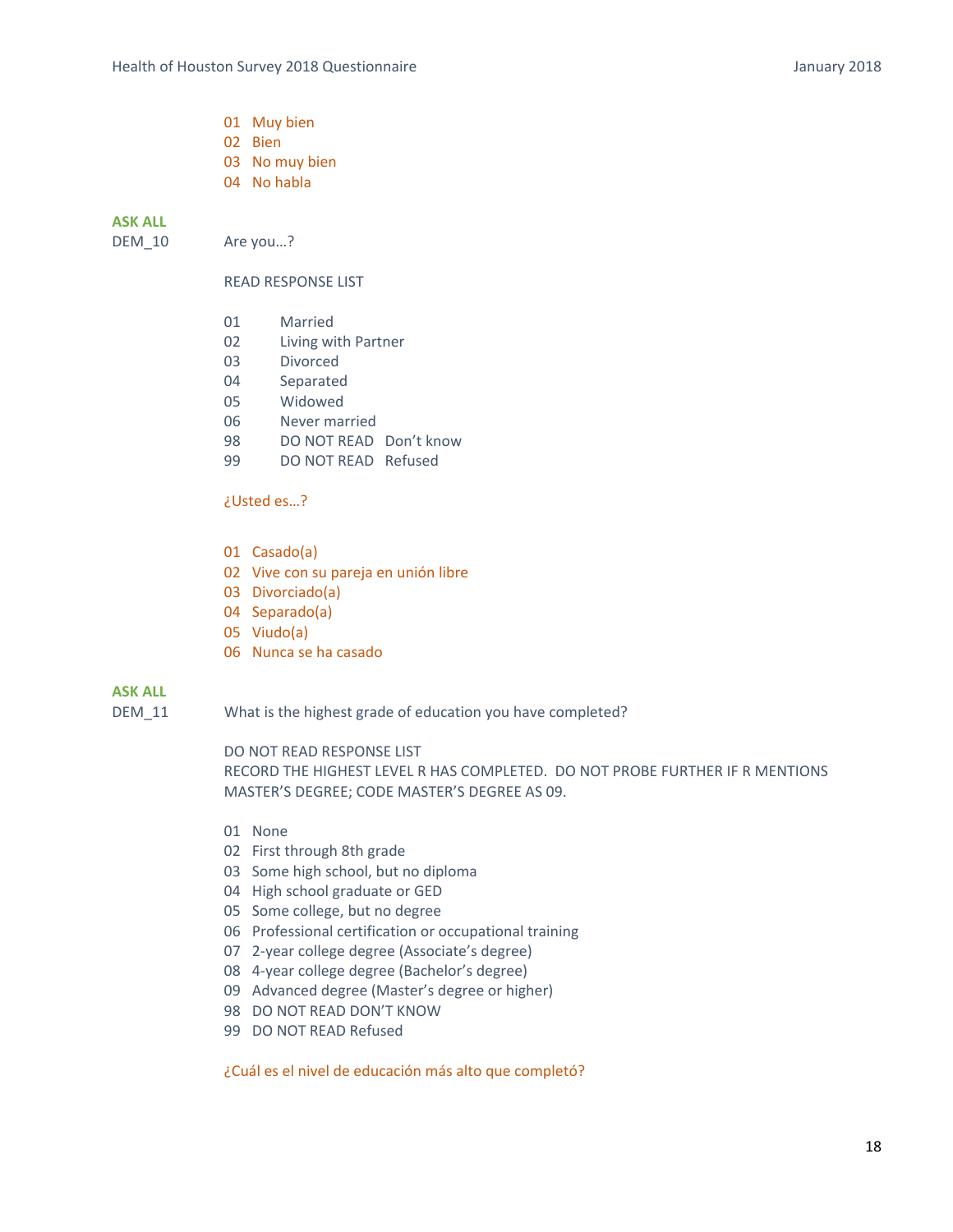- 01 Ninguno
- 02 Del primer al octavo grado
- 03 Una parte de la preparatoria, pero no obtuvo diploma
- 04 Graduado de preparatoria o GED
- 05 Una parte de la universidad, pero no obtuvo un título
- 06 Certificación profesional o formación profesional
- 07 Título universitario de 2 años (título de asociado)
- 08 Título universitario de 4 años (título de bachillerado)
- 09 Título avanzado (Maestría o algo superior)

DEM 12 About how much do you weigh without shoes? ¿Aproximadamente cuánto pesa sin zapatos?

> IF RESPONDENT SAYS A NUMBER GREATER THAN 600LBS OR 275KG OR LESS THAN 70LBS OR 31KG, PLEASE CONFIRM.

- 01 Answer given in pounds
- 02 Answer given in kilograms
- 98 DO NOT READ Don't know
- 99 DO NOT READ Refused

**ASK IF DEM\_12=01** DEM\_12P ENTER POUNDS **[RANGE 70 – 600 LBS]**

995 DO NOT READ Less than 70 pounds 996 DO NOT READ More than 600 pounds

**ASK IF DEM\_12=02**

DEM\_12K ENTER KILOS **[RANGE 31– 275 KG]**

995 DO NOT READ Less than 31kg 996 DO NOT READ More than 275kg

#### **ASK ALL**

- DEM 13 And about how tall are you without shoes? ¿Aproximadamente cuál es su estatura sin zapatos?
	- 01 Answered in Feet/Inches
	- 02 Answered in Meters/Centimeters
	- 98 DO NOT READ Don't know
	- 99 DO NOT READ Refused

#### **ASK IF DEM\_13 = 01**

ENTER "SIX ONE" AS '6' FEET AND '1' INCH, or "FIVE FOOT" AS '5' FEET AND '0' INCHES. IF RESPONDENT SAYS A NUMBER GREATER THAN 8 FEET OR LESS THAN 2 FEET, PLEASE CONFIRM.

DEM\_13F\_\_\_\_\_\_\_\_ RECORD FEET, **[RANGE 2FT – 8FT]**  DEM\_13I\_\_\_\_\_\_\_\_\_\_\_\_\_ RECORD INCHES, **[RANGE 0 INCHES -11 INCHES]**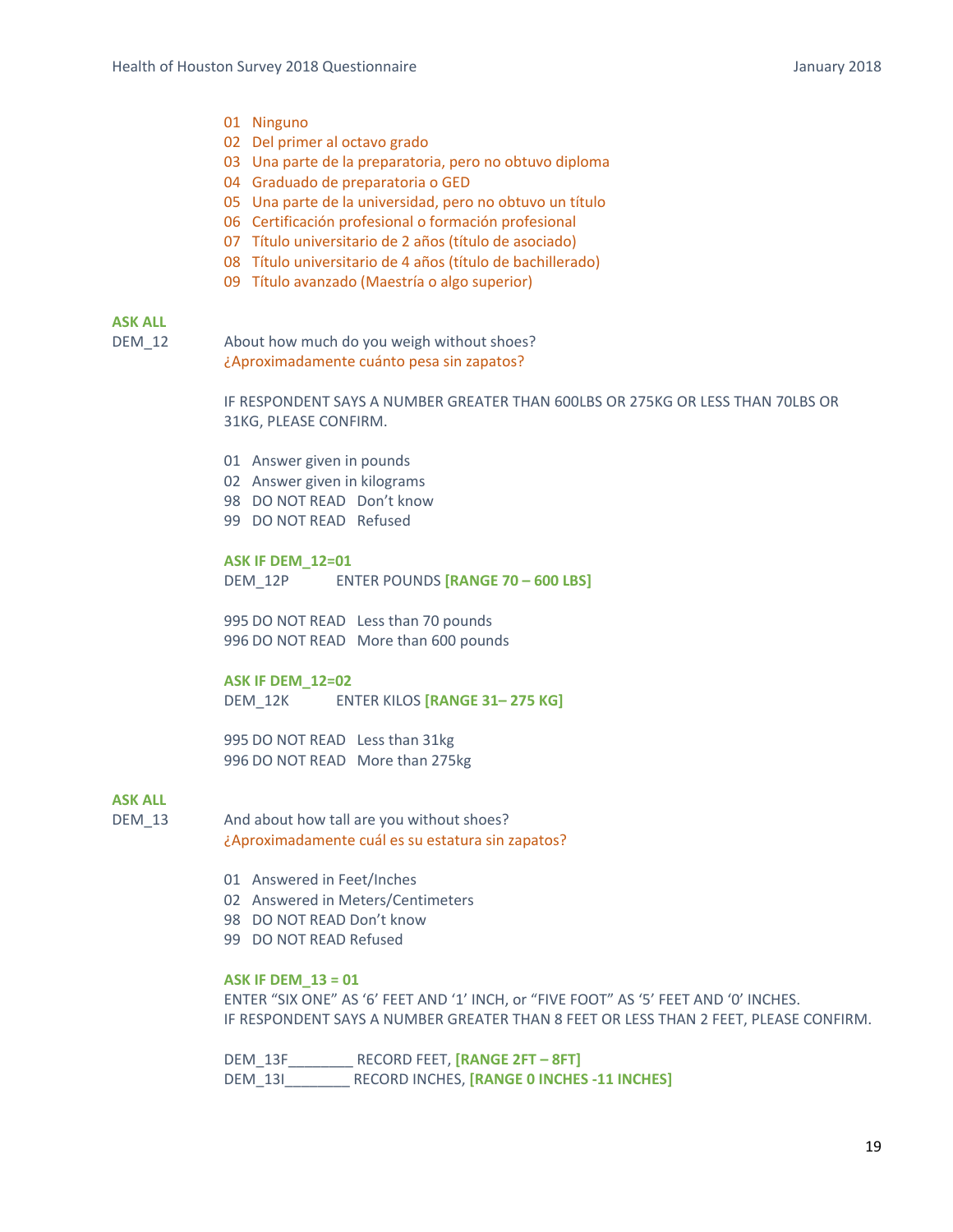#### **SELECTION OF 95 OR 96 MUST NOW ALLOW ENTRY IN FEET OR INCHES FIELD.**

#### **ASK IF DEM\_13 = 02**

DEM\_13M ENTER "ONE EIGHTY" AS '1' METER AND '80' CENTIMETERS, or "TWO METERS" AS '2' METERS AND '00' CENTIMETERS. IF RESPONDENT SAYS A NUMBER GREATER THAN 2M OR LESS THAN 1M, PLEASE CONFIRM.

DEM\_13M\_\_\_\_\_\_\_\_\_\_\_ RECORD METERS, **[RANGE 1M –2M]** DEM\_13C\_\_\_\_\_\_\_\_\_\_\_\_RECORD CENTIMETERS, **[RANGE 0CM ‐ 99CM]**

#### **SELECTION OF 95 OR 96 MUST NOW ALLOW ENTRY IN M OR CM FIELD.**

## ADULT HEALTH INSURANCE

#### **RECORD AHI\_STARTTIME**

#### **ASK ALL**

AHI\_INT Mow I'm going to ask you about your health insurance. Ahora le voy a preguntar acerca de su seguro de salud.

> INTERVIEWER NOTE: If respondents say they are uninsured, please say, "I need to quickly read through the list".

"Necesito leerle rápidamente la lista de tipos de seguros médicos."

#### **ASK ALL**

AHI\_1 Are you CURRENTLY covered by any of the following types of health insurance or health coverage plans?

#### READ RESPONSE LIST CHECK ALL THAT APPLY

- 01 Insurance through a current or former employer or union [**Interviewer note:** Respondent's or another family member's. This includes COBRA coverage.]
- 02 Insurance purchased directly from an insurance company [**Interviewer note**: by respondent or another family member. This would include coverage purchased through an exchange or marketplace, such as Healthcare.gov]
- 03 Medicare [**Interviewer note**: for people 65 and older, or people with certain disabilities]
- 04 Medicaid/CHIP [**Interviewer note:** include TEXAS STAR, any kind of state or government‐ sponsored assistance plan based on income or a disability. CHIP stands for Children's Health Insurance Program] **Programming Note:** Read "CHIP" if DEM\_2=18 or DEM\_2A=02 or (GENDER=02 AND DEM\_2<50) or (GENDER=02 AND DEM\_2A<06).
- 05 Some other source
- 06 No Insurance
- 98 DO NOT READ Don't Know
- 99 DO NOT READ Refused

En ESTE MOMENTO, ¿está usted cubierto por alguno de los siguientes tipos de seguro médico o plan de cobertura médica?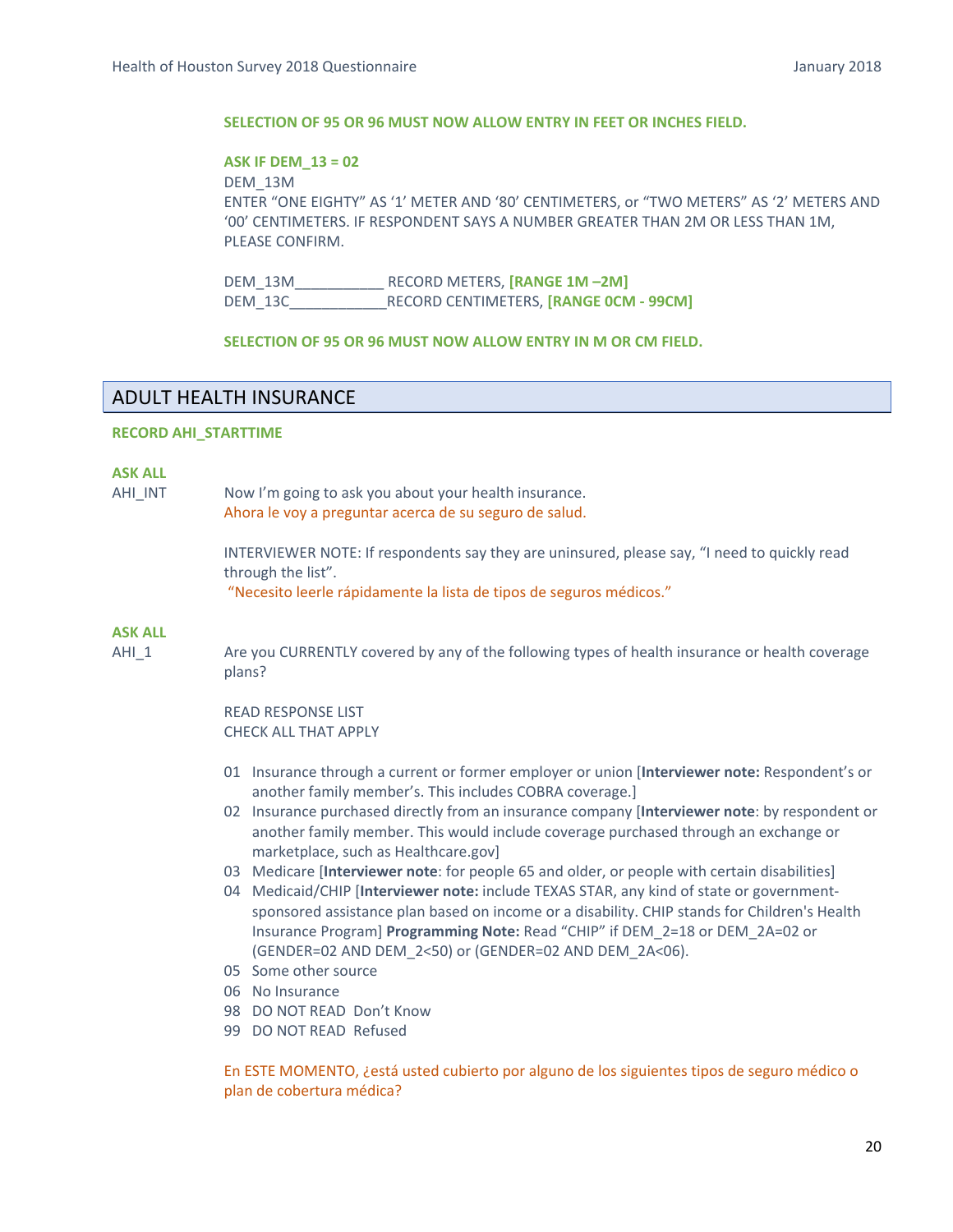- 01 Seguro de su empleador o sindicato actual o anterior. [**Interviewer Note**: de la persona u otro miembro de la familia. Esto incluye cobertura por COBRA.]
- 02 Seguro comprado directamente de una compañía aseguradora [**Interviewer Note**: de la persona u otro miembro de la familia. Esto incluye un seguro comprado en el Mercado de Seguros Médicos como Healthcare.gov.]
- 03 Medicare [**Interviewer Note**: para personas de 65 años o más, o personas con discapacidad]
- 04 Medicaid, CHIP [**Interviewer Note**: incluye TEXAS STAR, u otra cobertura gratis o a bajo costo para personas con ingresos limitados o incapacidades. CHIP es por Children's Health Insurance Program] **Programming Note:** Read "CHIP" if DEM\_2=18 or DEM\_2A=02 or (GENDER=02 AND DEM\_2<50) or (GENDER=02 AND DEM\_2A<06).
- 05 Otro Plan
- 06 No tiene seguro

**ASK IF AHI\_1 = 05**  AHI\_1GO [INTERVIEWER NOTE: ENTER OTHER RESPONSE] RECORD RESPONSE VERBATIM

\_\_\_\_\_\_\_\_\_\_\_\_\_\_\_\_\_\_\_\_\_\_\_\_\_\_\_\_\_\_\_\_\_\_\_\_\_\_\_\_\_

98 DO NOT READ Don't Know 99 DO NOT READ Refused

#### **ASK IF ALL AHI\_1 = 05, 06, 98, 99 AND AHI\_1 NE 01, 02, 03, 04**

AHI\_2 
Are you covered by Harris Health Financial Assistance Program named "My Harris Health" or previously known as "Gold Card"? ¿Esta usted cubierto por el Programa de Ayuda Economica de Harris Health llamado "My Harris Health" o anteriormente conocido como "Gold Card"?

- 01 Yes
- 02 No
- 98 DO NOT READ Don't know
- 99 DO NOT READ Refused

#### **ASK IF AHI\_1 = 02 OR 05**

AHI\_3 How did you purchase this health insurance – directly from an insurance company or HMO, or through an exchange or marketplace, such as Healthcare.gov?

DO NOT READ RESPONSE LIST

- 01 Insurance company or HMO
- 02 Exchange or marketplace like Healthcare.gov
- 97 Other
- 98 DO NOT READ Don't know
- 99 DO NOT READ Refused

¿De qué forma compró este seguro médico – directamente en una compañía de seguros o HMO, o a través de un intercambio o mercado de seguros médicos, tal como Healthcare.gov?

01 Compañía de seguros o HMO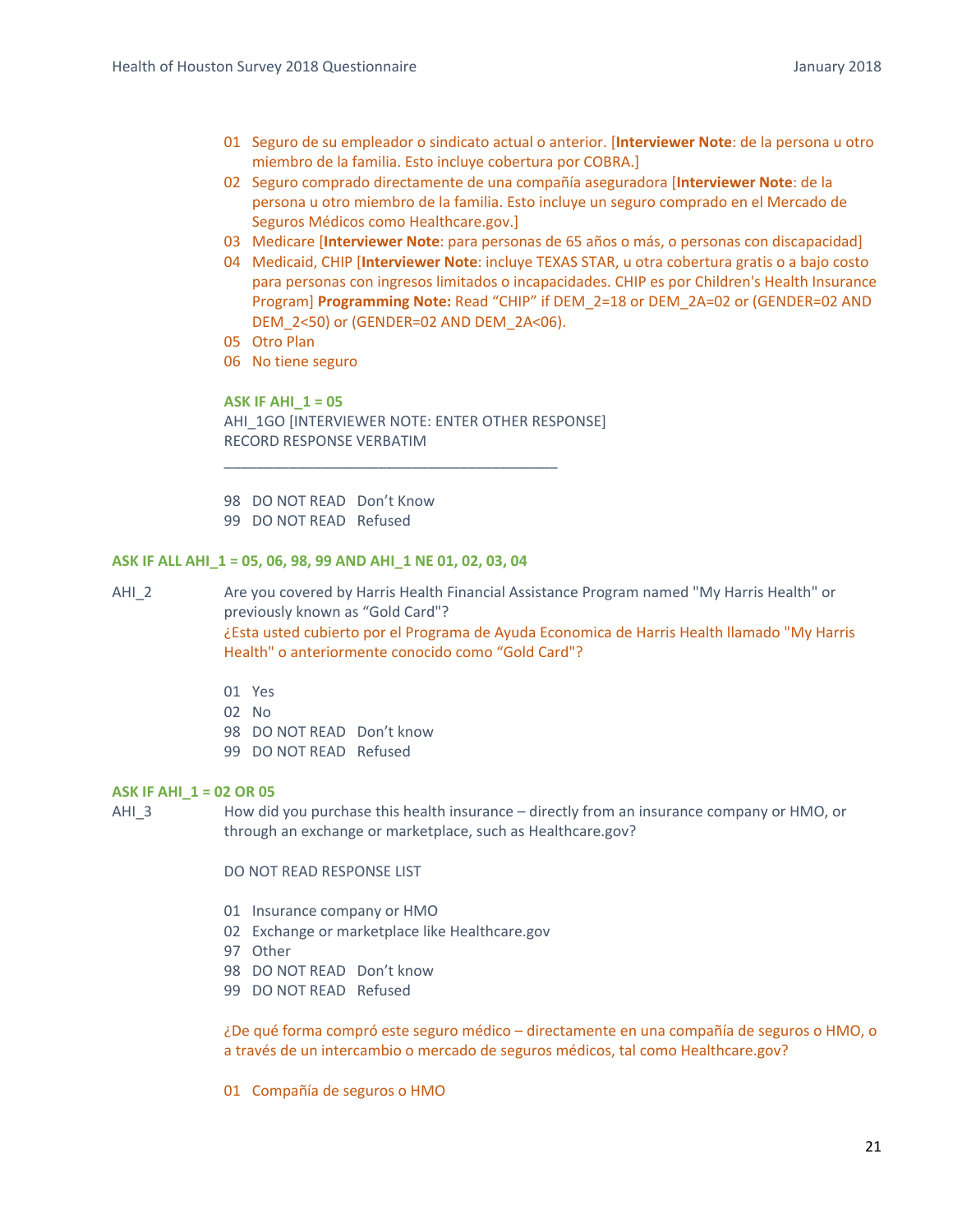02 Mercado de Seguros Médicos, tal como Healthcare.gov

97 Otro

## **ASK IF AHI\_3 = 97**

AHI\_3O [INTERVIEWER NOTE: ENTER OTHER RESPONSE] RECORD RESPONSE VERBATIM

#### **ASK IF AHI\_1=06 OR IF AHI\_2=01**

- AHI\_6 Have you looked into purchasing health insurance coverage through Healthcare.gov? ¿Ha intentado comprar una cobertura de seguro médico a través de Healthcare.gov?
	- 01 Yes
	- 02 No
	- 98 DO NOT READ Don't know

\_\_\_\_\_\_\_\_\_\_\_\_\_\_\_\_\_\_\_\_\_\_\_\_\_

99 DO NOT READ Refused

#### **ASK IF AHI\_6 = 01**

AHIZ What is the MAIN reason why you have not have obtained a private health insurance plan or Medicaid coverage when you visited the marketplace?

> DO NOT READ RESPONSE LIST ACCEPT SINGLE RESPONSE

- 01 You found the process of enrolling in a plan difficult or confusing
- 02 You were not eligible to enroll in Medicaid or for financial assistance
- 03 You could not find a plan with the type of coverage you need
- 04 You could not find a plan you could afford
- 05 You obtained health insurance through another source
- 06 You decided you didn't need health insurance
- 97 Other reason
- 98 DO NOT READ Don't know
- 99 DO NOT READ Refused

¿Cuál es la razón PRINCIPAL por la cual usted no ha obtenido un plan de seguro médico privado o una cobertura Medicaid cuando visitó el mercado de seguros?

- 01 El proceso de inscripción a un plan le pareció difícil o complicado
- 02 Usted no era elegible para inscribirse a Medicaid o para recibir asistencia financiera
- 03 Usted no pudo encontrar un plan con el tipo de cobertura que necesita
- 04 Usted no pudo encontrar un plan que pudiera pagar
- 05 Usted obtuvo un seguro médico por otro medio
- 06 Usted decidió que no necesitaba un seguro médico
- 97 Otra razón

**ASK IF AHI\_7 = 97**  AHI\_7O [INTERVIEWER NOTE: ENTER OTHER RESPONSE] RECORD RESPONSE VERBATIM

\_\_\_\_\_\_\_\_\_\_\_\_\_\_\_\_\_\_\_\_\_\_\_\_\_\_\_\_\_\_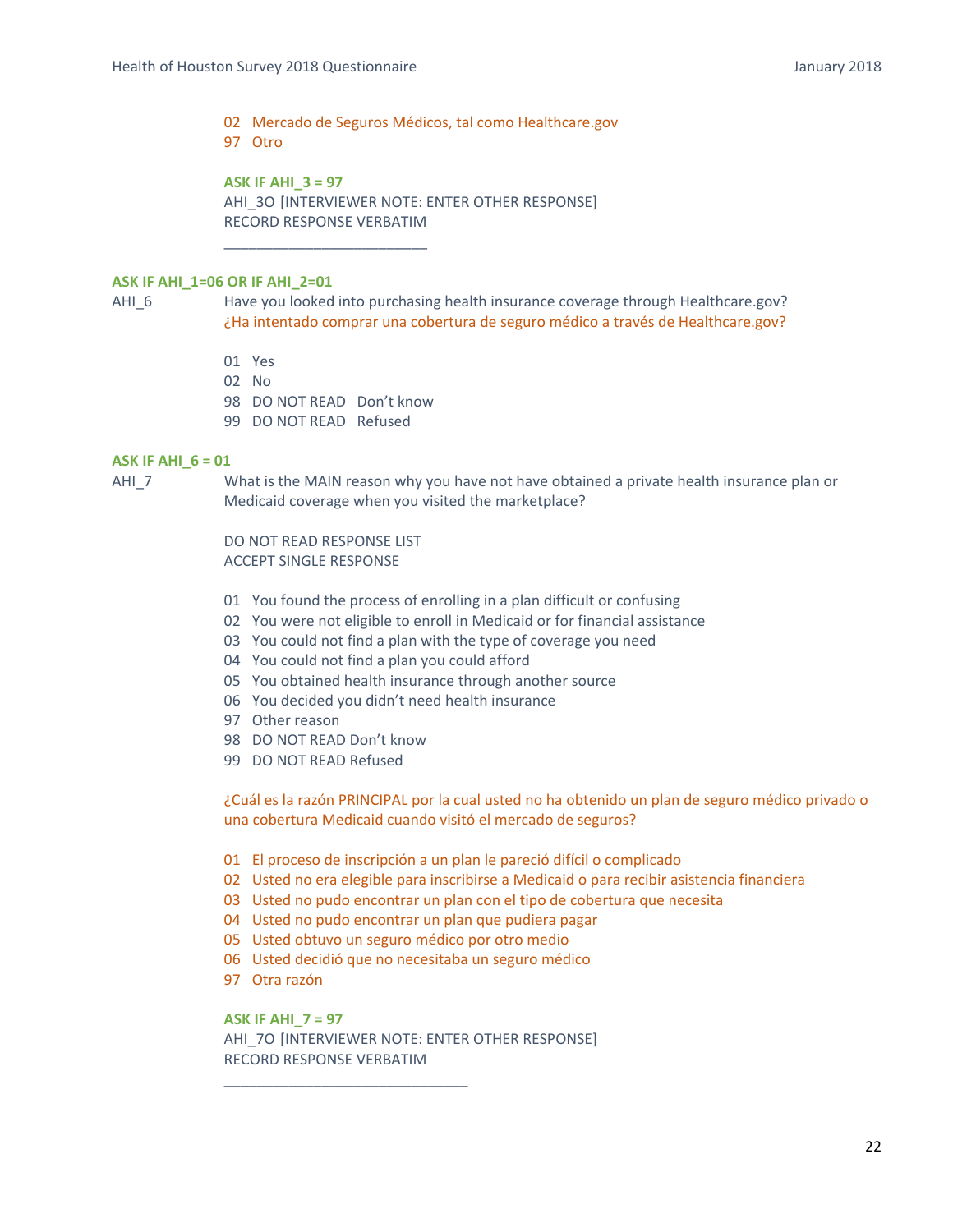#### **ASK IF AHI\_1=06 OR IF AHI\_2=01**

AHI 8 For how long have you been uninsured? Do not count Harris Health Financial Assistance Program or Gold Card.

> ¿Por cuánto tiempo ha estado sin seguro? No tenga en cuenta el Programa de Asistencia Financiera de Harris Health o Gold Card.

#### **ONE SELECTION ONLY – NOT MULTI**

- 01 ANSWER GIVEN IN DAYS
- 02 ANSWER GIVEN IN MONTHS
- 03 ANSWER GIVEN IN YEARS
- 04 NEVER HAD COVERAGE / NÚNCA TUVO SEGURO
- 98 DO NOT READ Don't know
- 99 DO NOT READ Refused

#### **ASK IF AHI\_8 =01**

AHI\_8D\_ENTER NUMBER OF DAYS #

**ASK IF AHI\_8=02** 

AHI\_8M ENTER NUMBER OF MONTHS \_\_\_\_\_\_\_\_\_\_\_\_\_\_\_\_\_\_\_\_#

#### **ASK IF AHI\_8=03**

AHI\_8Y ENTER NUMBER OF YEARS \_\_\_\_\_\_\_\_\_\_\_\_\_\_\_\_\_\_\_\_#

#### **ASK IF ALL AHI\_1 NE 06 AND AHI\_2 NE 01**

AHI\_9 During the past 12 months, was there any time when you had no health insurance at all? Durante los últimos 12 meses, ¿hubo algún momento en el cual no tuvo ninguna clase de seguro médico?

- 01 Yes
- 02 No
- 98 DO NOT READ Don't know
- 99 DO NOT READ Refused

#### **ASK IF AHI\_9 = 01**

AHI\_10 For how many months of the past 12 months did you have no health insurance at all? ¿Durante cuántos de los últimos 12 meses usted no tuvo ningún tipo de seguro médico?

- 01 ENTER NUMBER OF MONTHS\_\_\_\_\_\_\_\_# **[RANGE 1‐12]**
- 95 DO NOT READ Less Than One Month (Menos de un més)
- 98 DO NOT READ Don't know
- 99 DO NOT READ Refused

#### **ASK IF AHI\_9 = 01**

AHI\_11A What is the **one main** reason why you did not have any health insurance during that time?

DO NOT READ RESPONSE LIST SINGLE MENTION ONLY

01 Can't afford/too expensive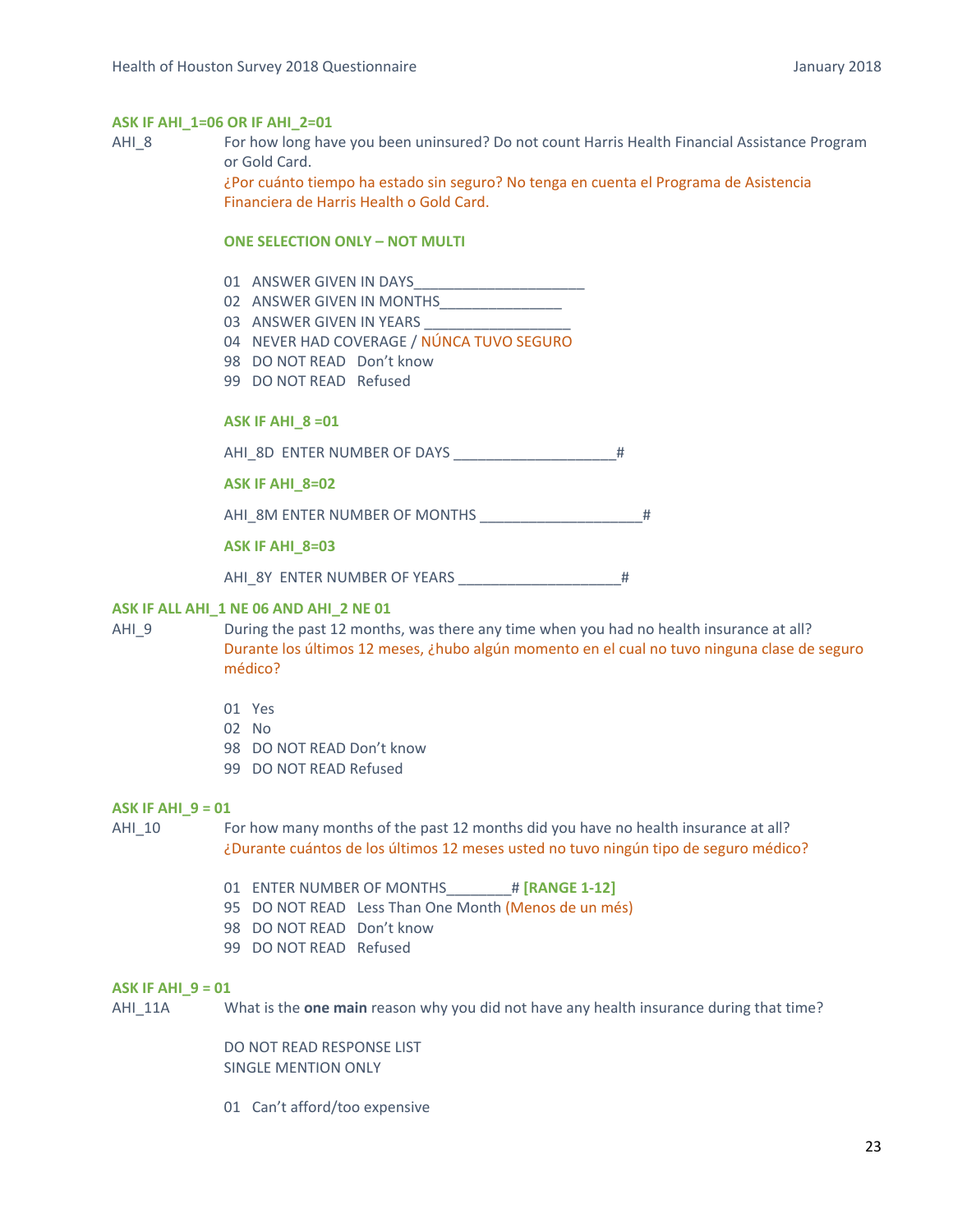- 02 Not eligible due to working status/changed employer/lost job
- 03 Not eligible due to health or other problems
- 04 Not eligible due to citizenship/immigration status
- 05 Family situation changed
- 06 Don't believe in insurance
- 07 Switched insurance companies, delay between
- 08 Can get health care for free/pay for own care
- 97 Other
- 98 DO NOT READ Don't know
- 99 DO NOT READ Refused

¿Cuál es la RAZÓN PRINCIPAL por la que usted no tuvo ningún seguro médico durante ese tiempo?

- 01 No puede pagarlo/es demasiado caro
- 02 No es elegible debido a su estatus laboral/cambió de empleador/perdió el trabajo
- 03 No es elegible debido a problemas de salud u otros problemas
- 04 No es elegible debido a su condición de ciudadanía/estatus migratorio
- 05 Cambió su situación familiar
- 06 No cree en los seguros
- 07 Cambió de compañía de seguros y hay un retraso entre éstas
- 08 Puede obtener atención médica gratuita/paga por atención propia
- 97 Otro

**ASK IF AHI\_11A = 97** 

AHI\_11AO [INTERVIEWER NOTE: ENTER OTHER RESPONSE] RECORD RESPONSE VERBATIM

#### **ASK IF AHI\_1=06 OR IF AHI\_2=01**

AHI\_11B What is the **one main** reason why you do not have any health insurance?

DO NOT READ RESPONSE LIST SINGLE MENTION ONLY

\_\_\_\_\_\_\_\_\_\_\_\_\_\_\_\_\_\_\_\_\_\_\_\_\_\_

- 01 Can't afford/too expensive
- 02 Not eligible due to working status/changed employer/lost job
- 03 Not eligible due to health or other problems
- 04 Not eligible due to citizenship/immigration status
- 05 Family situation changed
- 06 Don't believe in insurance
- 07 Switched insurance companies, delay between
- 08 Can get health care for free/pay for own care
- 97 Other
- 98 DO NOT READ Don't know
- 99 DO NOT READ Refused

¿Cuál es la RAZÓN PRINCIPAL por la que usted no tiene seguro médico actualmente?

- 01 No puede pagarlo/es demasiado caro
- 02 No es elegible debido a su estatus laboral/cambió de empleador/perdió el trabajo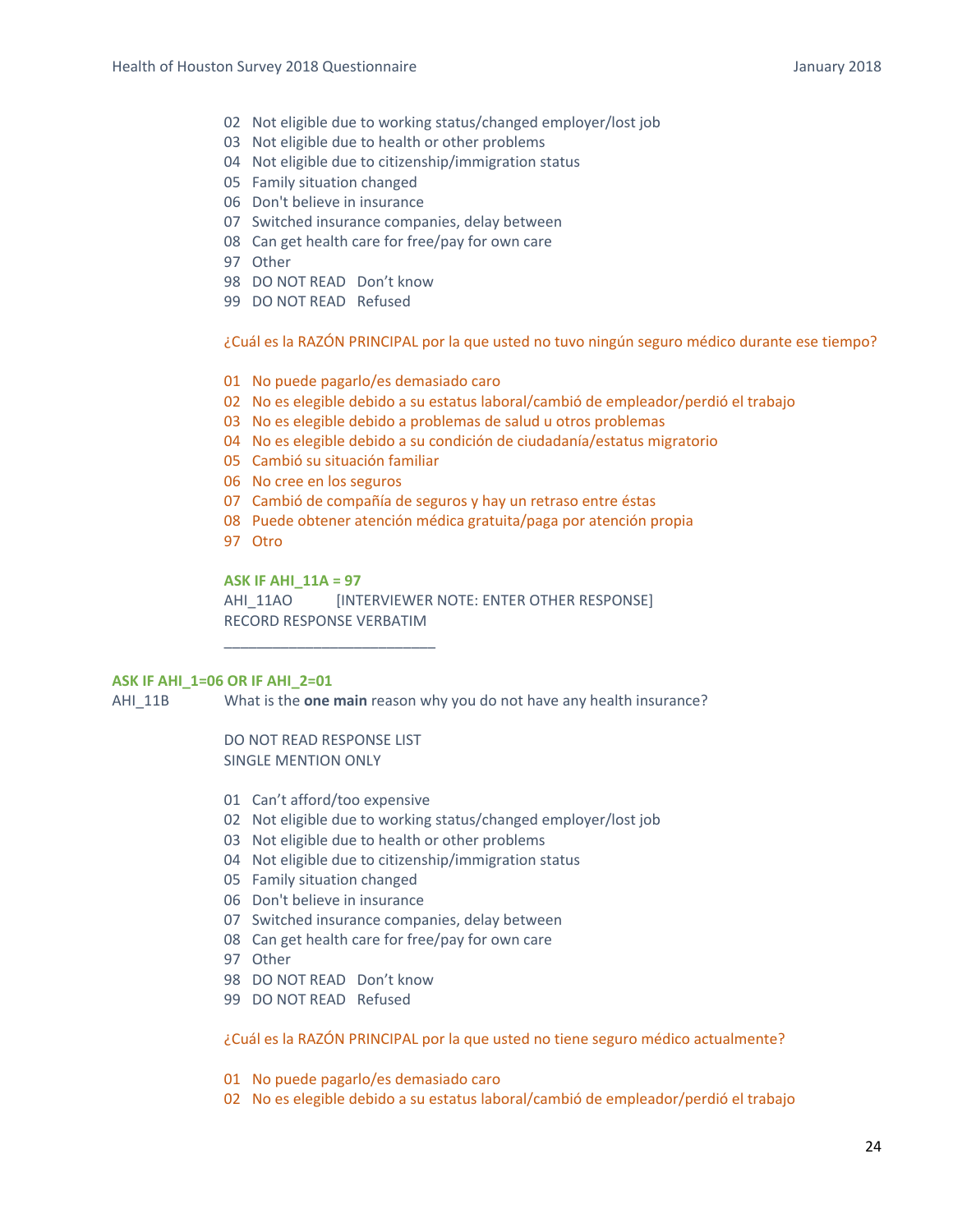- 03 No es elegible debido a problemas de salud u otros problemas
- 04 No es elegible debido a su condición de ciudadanía/estatus migratorio
- 05 Cambió su situación familiar

\_\_\_\_\_\_\_\_\_\_\_\_\_\_\_\_\_\_\_\_\_\_\_\_\_\_

- 06 No cree en los seguros
- 07 Cambió de compañía de seguros y hay un retraso entre éstas
- 08 Puede obtener atención médica gratuita/paga por atención propia
- 97 Otro

#### **ASK IF AHI\_11B = 97**

AHI\_11BO [INTERVIEWER NOTE: ENTER OTHER RESPONSE] RECORD RESPONSE VERBATIM

## **ASK ALL**

AHI\_13 During the **past 12 months**, were you unable to pay for medical bills either for yourself, or any family member in your household?

> En los últimos 12 meses, ¿hubo veces que no pudiste pagar facturas médicas suyas o de cualquier otro miembro de su hogar?

- 01 Yes
- 02 No
- 98 DO NOT READ Don't know
- 99 DO NOT READ Refused

#### **ASK IF AHI\_13 = 01**

AHI\_14 Because of these medical bills, were you unable to pay for basic necessities like food, the electricity bill or rent/mortgage?

¿El pago de facturas médicas le impidió satisfacer sus necesidades básicas como alimentos, recibos de luz o renta/hipoteca?

- 01 Yes
- 02 No
- 98 DO NOT READ Don't know
- 99 DO NOT READ Refused

#### **ASK ALL**

AHI $15$  For about how many months of the **past 12 months** did you have dental insurance? ¿Durante cuántos de los **últimos 12 meses** tuvo usted seguro dental?

- 01 ENTER NUMBER OF MONTHS\_\_\_\_\_\_\_\_# **[RANGE 1‐12]**
- 95 DO NOT READ Less than one month (Menos de un més)
- 96 DO NOT READ Had no dental insurance for any of the past 12 months (No tuvo seguro dental en los últimos 12 meses)
- 98 DO NOT READ Don't know
- 99 DO NOT READ Refused

## ADULT HEALTHCARE ACCESS AND UTILIZATION

#### **RECORD HCU\_STARTTIME**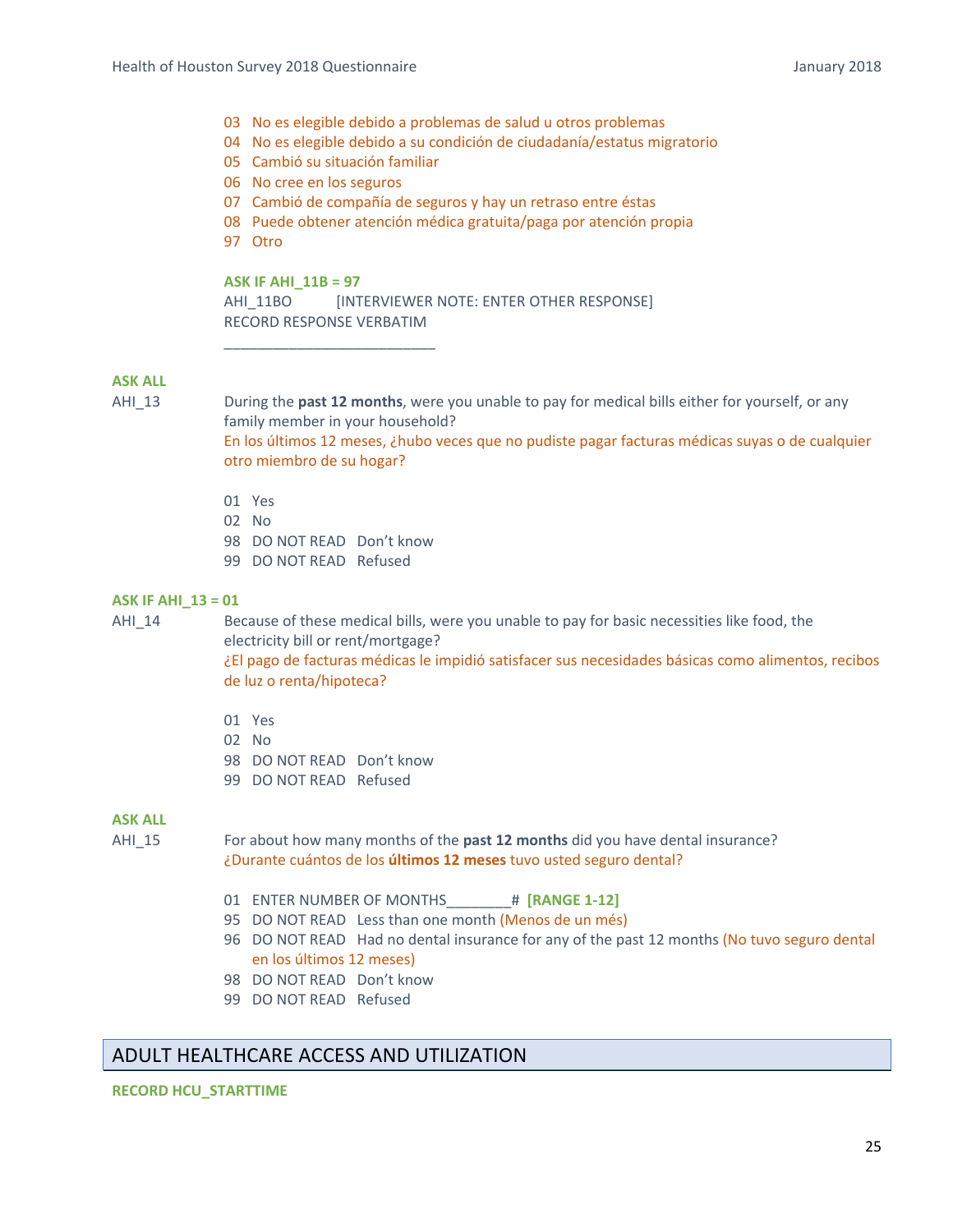HCU\_INT Now I am going to ask you some questions about your access to healthcare. Ahora voy a preguntarle sobre su acceso a la atención médica.

> HCU\_1 What kind of place do you go to most often when you are sick or need advice about your health - a medical doctor's office, a clinic or hospital clinic, an emergency room, or some other place?

DO NOT READ RESPONSE LIST

- 01 Doctor's Office
- 02 HMO
- 03 Clinic/Healthcare Center/Hospital Clinic
- 04 Emergency Room
- 05 No one place
- 97 Some other place
- 98 DO NOT READ Don't know
- 99 DO NOT READ Refused

¿A qué tipo de lugar acude con más frecuencia – un consultorio médico, una clínica o clínica hospitalaria, una sala de emergencias, o algún otro lugar?

- 01 Consultorio médico
- 02 HMO
- 03 Clinica/Centro de atención médica/Clínica hospitalaria
- 04 Sala de emergencias
- 05 A ningún lugar
- 97 Algún otro lugar

**ASK IF HCU\_1 = 97**  HCU 10 [INTERVIEWER NOTE: ENTER OTHER RESPONSE]

RECORD RESPONSE VERBATIM

\_\_\_\_\_\_\_\_\_\_\_\_\_\_\_\_\_\_\_\_\_\_

#### **ASK IF GENDER = 02**

HCU\_2 Where do you usually go for health concerns related to being a woman, such as annual exams, breast exams, family planning, and other female concerns?

> NOTE: A family doctor would be the same as the primary care physician or general health practitioner where the respondent usually goes for health services

DO NOT READ RESPONSE LIST SINGLE MENTION ONLY

- 01 Family planning clinic
- 02 Health department
- 03 Obstetrician/gynecologist (OB/GYN)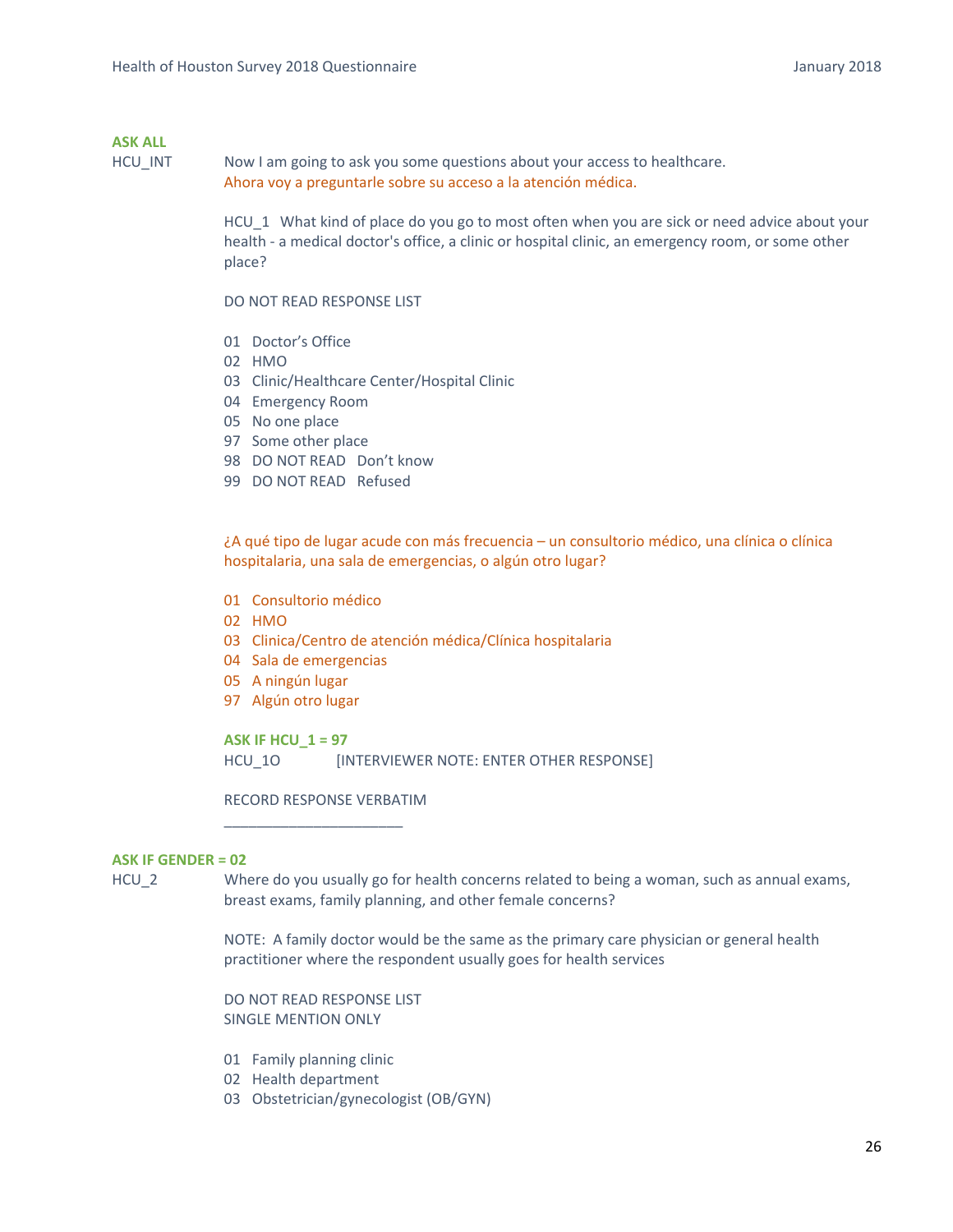- 04 Family doctor
- 05 Does not get these services
- 97 Other
- 98 DO NOT READ Don't know
- 99 DO NOT READ Refused

¿A dónde va normalmente para atender problemas de salud de la mujer, como exámenes anuales, exámenes de mama, planeación familiar u otros problemas?

- 01 Clínica de planeación familiar
- 02 Departamento de Salud
- 03 Obstetricia/Ginecología (OB/GYN)
- 04 Médico familiar
- 05 No tiene acceso a estos servicios
- 97 Otro
- 98 DO NOT READ Don't know

\_\_\_\_\_\_\_\_\_\_\_\_\_\_\_\_\_\_\_\_\_\_\_\_\_

99 DO NOT READ Refused

**ASK IF HCU\_2 = 97**  HCU 2O [INTERVIEWER NOTE: ENTER OTHER RESPONSE] RECORD RESPONSE VERBATIM

#### **ASK ALL**

HCU\_4 In the past 12 months, did you delay or could not fill a prescription for yourself because of cost or lack of insurance?

> En los últimos 12 meses, ¿se retrasó o no pudo comprar un medicamento recetado para usted debido al costo o a la falta de seguro?

- 01 Yes
- 02 No
- 98 DO NOT READ Don't know
- 99 DO NOT READ Refused

#### **ASK ALL**

HCU 5 In the past 12 months, did you delay or could not see a doctor because of cost or lack of insurance?

En los últimos 12 meses, ¿se retrasó o no pudo ver a un médico debido al costo o a la falta de seguro?

- 01 Yes
- 02 No
- 98 DO NOT READ Don't know
- 99 DO NOT READ Refused

**ASK ALL**

HCU 6 Again, in the past 12 months did you delay or could not get specialist care because of cost or lack of insurance? En los últimos 12 meses, ¿se retrasó o no pudo recibir la atención de un especialista debido al costo o a la falta de seguro?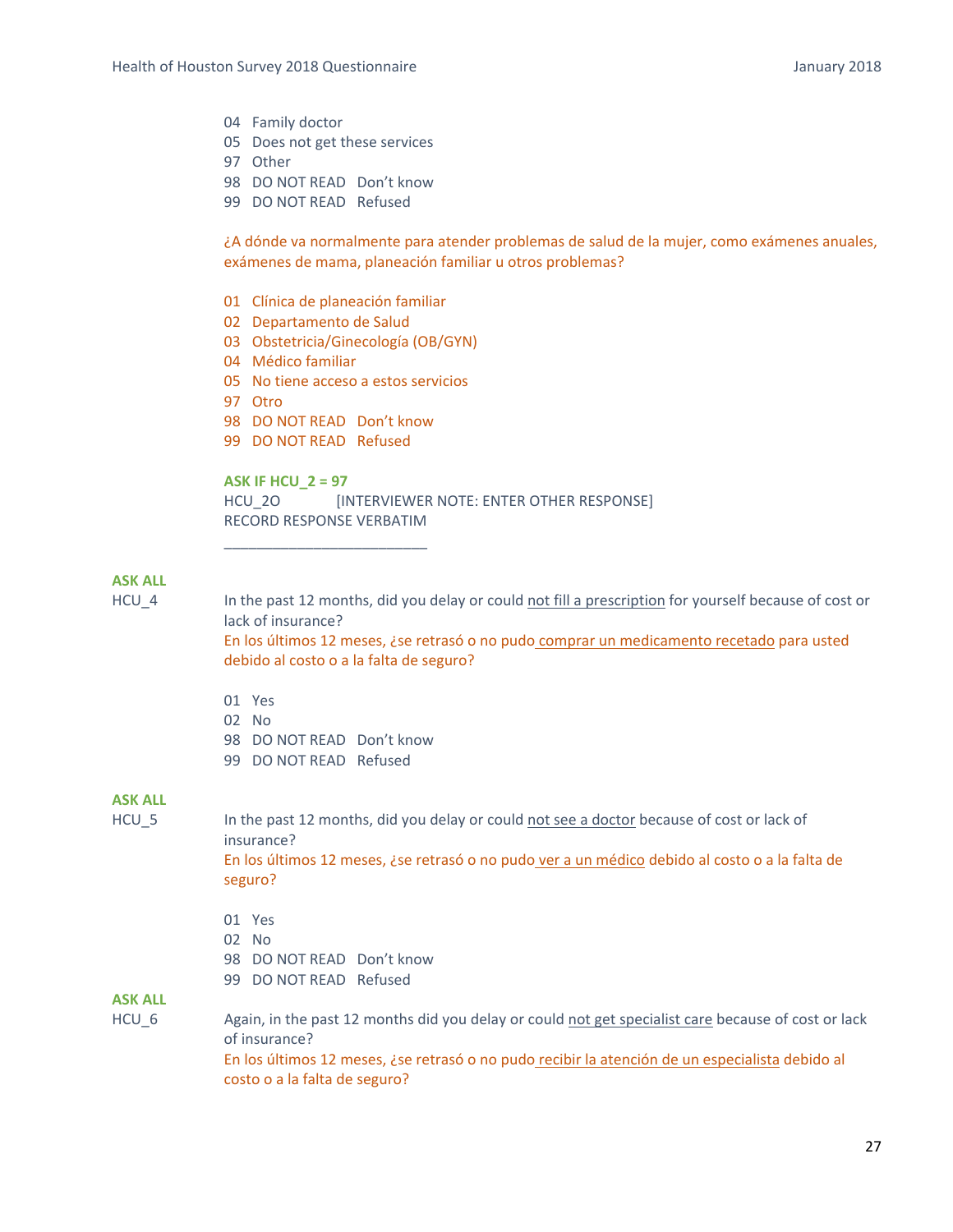READ ONLY IF NECESSARY: Specialists are doctors like surgeons, heart doctors, allergy doctors, skin doctors, and others who specialize in one area of health care. Los especialistas son médicos como cirujanos, cardiólogos, alergólogos, dermatólogos y otros que se especializan en un área de atención médica.

- 01 Yes
- 02 No
- 98 DO NOT READ Don't know
- 99 DO NOT READ Refused

## **ASK ALL**

HCU 8 In the past 12 months did you delay or could not get mental health care because of cost or lack of insurance?

> ¿Durante los últimos 12 meses, pospuso o no pudo recibir la atención para la salud mental debido a su costo o a la falta de un seguro?

- 01 Yes
- 02 No
- 98 DO NOT READ Don't know
- 99 DO NOT READ Refused

## **ASK ALL**

HCU 9 In the past 12 months did you delay or could not get dental care because of cost or lack of insurance?

En los últimos 12 meses, ¿se retrasó o no pudo recibir la atención dental debido al costo o a la falta de seguro?

- 01 Yes
- 02 No
- 98 DO NOT READ Don't know
- 99 DO NOT READ Refused

## MENTAL HEALTH

#### **RECORD MH\_STARTTIME**

#### **ASK ALL**

MH\_INT Thank you! These next questions are about how you have been feeling during the past 30 days. Remember that all of your responses are kept confidential. ¡Gracias! Las próximas preguntas apuntan a saber cómo se ha sentido durante los últimos 30 días. Recuerde que todas sus respuestas son confidenciales.

#### **ASK ALL**

- MH\_1 
How often during the past 30 days did you feel nervous all of the time, most of the time, some of the time, a little of the time, or none of the time?
	- 01 All of the time
	- 02 Most of the time
	- 03 Some of the time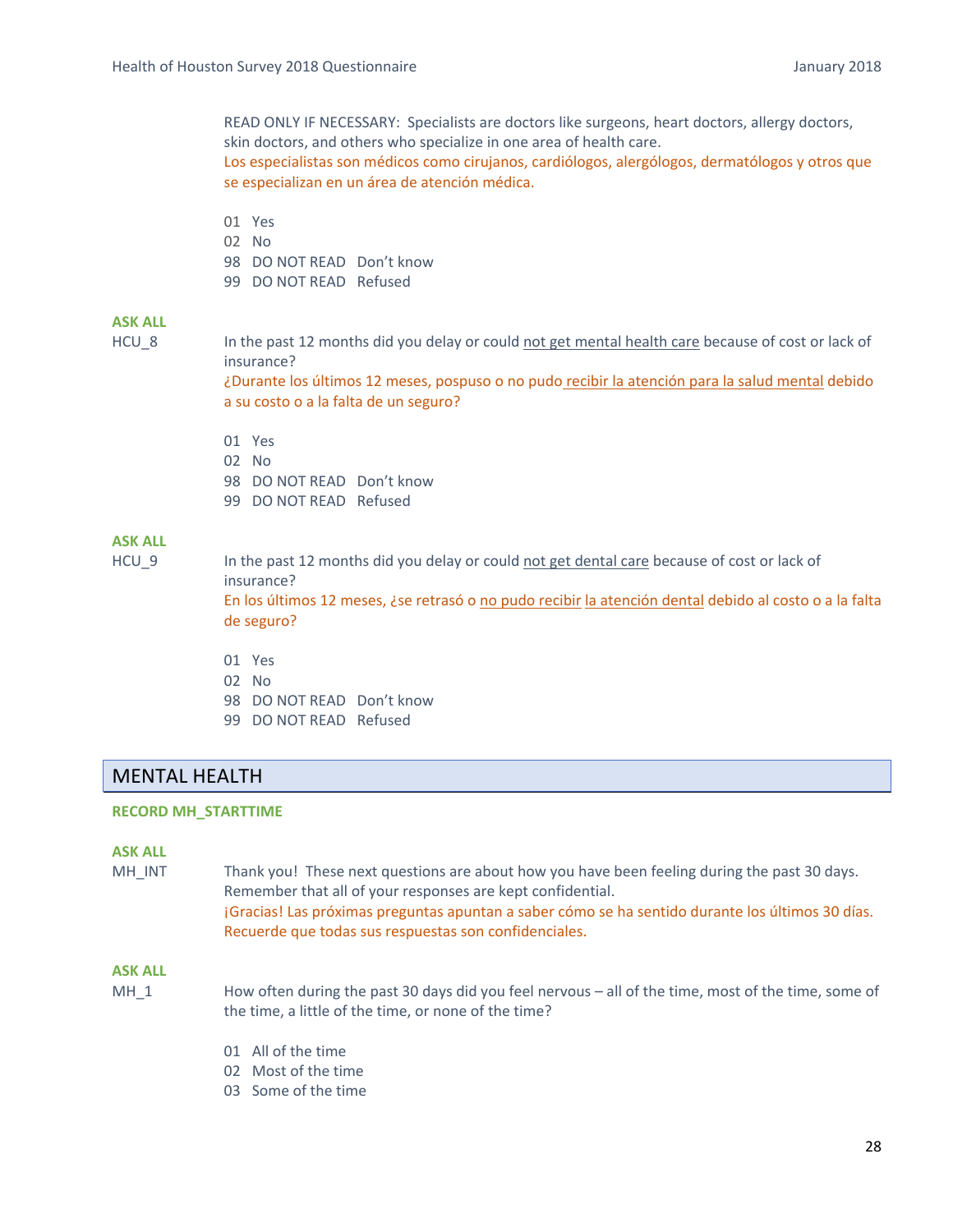- 04 A little of the time
- 05 None of the time
- 98 DO NOT READ Don't know
- 99 DO NOT READ Refused

¿Con qué frecuencia en los últimos 30 días se sintió nervioso ‐ todo el tiempo, la mayor parte del tiempo, cierto tiempo, muy poco tiempo, o nada?

- 01 Todo el tiempo
- 02 La mayor parte del tiempo
- 03 Cierto tiempo
- 04 Muy poco tiempo
- 05 Nada

#### **ASK ALL**

MH 2 During the past 30 days, about how often did you feel hopeless?

## REPEAT CATEGORIES IF NECESSARY

- 01 All of the time
- 02 Most of the time
- 03 Some of the time
- 04 A little of the time
- 05 None of the time
- 98 DO NOT READ Don't know
- 99 DO NOT READ Refused

En los últimos 30 días ¿aproximadamente con qué frecuencia se sintió sin esperanza ‐ todo el tiempo, la mayor parte del tiempo, cierto tiempo, muy poco tiempo, o nada?

- 01 Todo el tiempo
- 02 La mayor parte del tiempo
- 03 Cierto tiempo
- 04 Muy poco tiempo
- 05 Nada

#### **ASK ALL**

MH<sub>\_3</sub> How often did you feel restless or fidgety?

REPEAT CATEGORIES ONLY IF NECESSARY INTERVIEWER NOTE: During the past 30 days

- 01 All of the time
- 02 Most of the time
- 03 Some of the time
- 04 A little of the time
- 05 None of the time
- 98 DO NOT READ Don't know
- 99 DO NOT READ Refused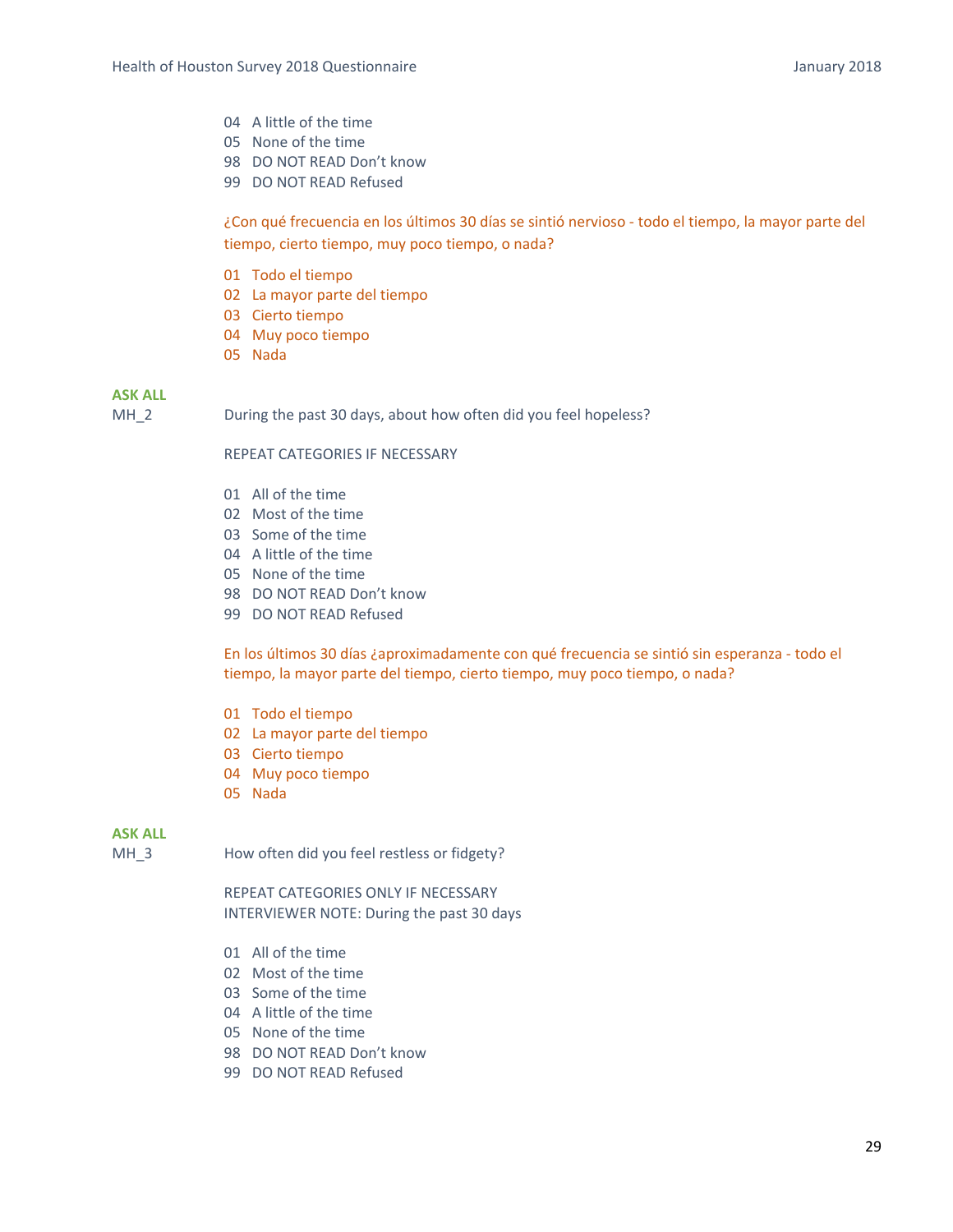¿Con qué frecuencia se sintió intranquilo o inquieto?

#### INTERVIEWER NOTE: En los últimos 30 días

- 01 Todo el tiempo
- 02 La mayor parte del tiempo
- 03 Cierto tiempo
- 04 Muy poco tiempo
- 05 Nada

## **ASK ALL**

MH\_4 How often did you feel so depressed that nothing could cheer you up?

REPEAT CATEGORIES ONLY IF NECESSARY INTERVIEWER NOTE: During the past 30 days

- 01 All of the time
- 02 Most of the time
- 03 Some of the time
- 04 A little of the time
- 05 None of the time
- 98 DO NOT READ Don't know
- 99 DO NOT READ Refused

¿Con qué frecuencia se sintió tan deprimido que nada podía animarlo?

- 01 Todo el tiempo
- 02 La mayor parte del tiempo
- 03 Cierto tiempo
- 04 Muy poco tiempo
- 05 Nada

## **ASK ALL**

MH 5 During the past 30 days, about how often did you feel that everything was an effort?

#### REPEAT CATEGORIES ONLY IF NECESSARY

- 01 All of the time
- 02 Most of the time
- 03 Some of the time
- 04 A little of the time
- 05 None of the time
- 98 DO NOT READ Don't know
- 99 DO NOT READ Refused

En los últimos 30 días, ¿aproximadamente con qué frecuencia sintió que todo le costaba trabajo?

#### REPEAT CATEGORIES ONLY IF NECESSARY

01 Todo el tiempo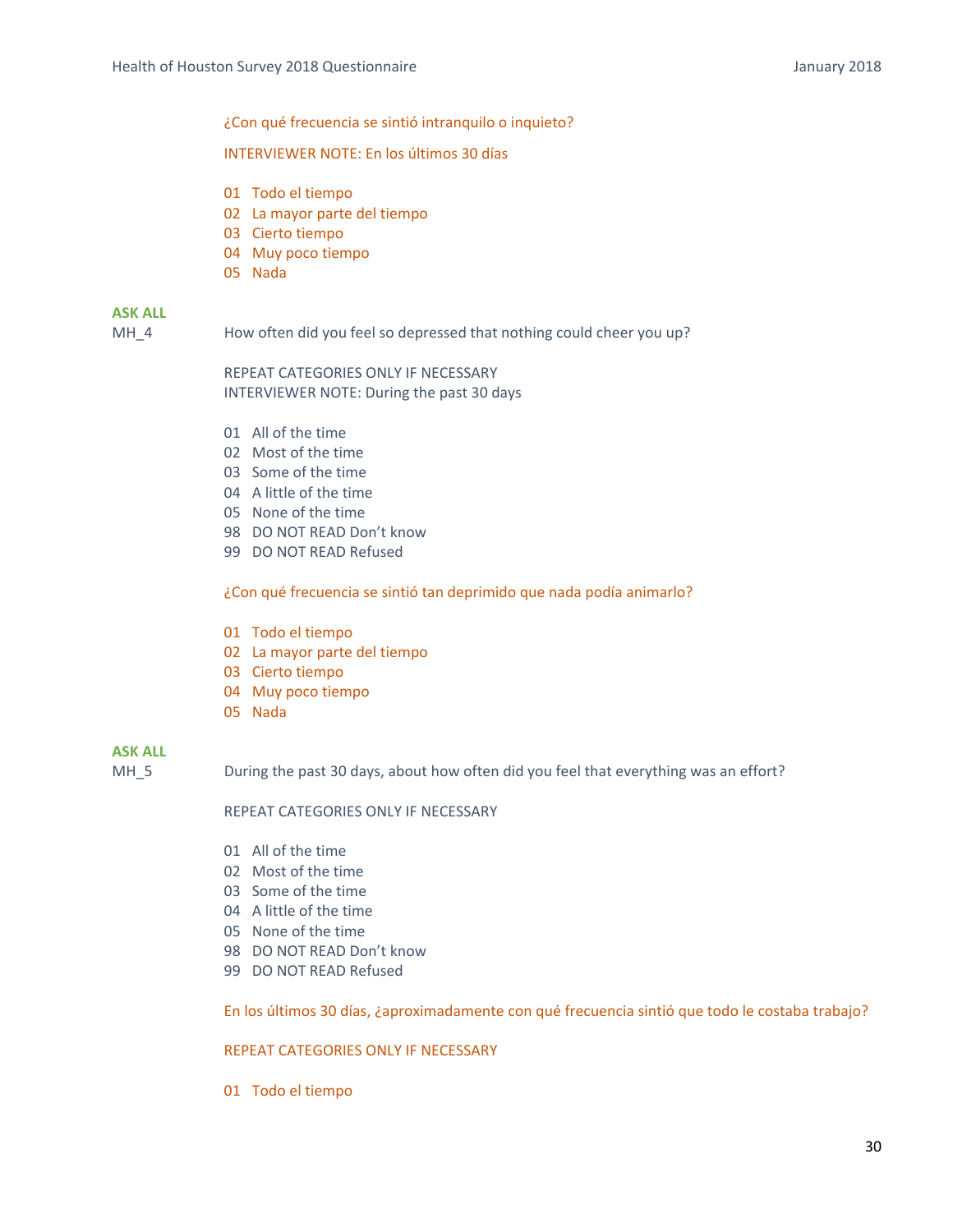- 02 La mayor parte del tiempo
- 03 Cierto tiempo
- 04 Muy poco tiempo
- 05 Nada

MH 6 About how often did you feel worthless?

REPEAT CATEGORIES ONLY IF NECESSARY INTERVIEWER NOTE: During the past 30 days

- 01 All of the time
- 02 Most of the time
- 03 Some of the time
- 04 A little of the time
- 05 None of the time
- 98 DO NOT READ Don't know
- 99 DO NOT READ Refused

#### ¿Aproximadamente con qué frecuencia se sintió que no valía nada? REPEAT CATEGORIES ONLY IF NECESSARY

- 01 Todo el tiempo
- 02 La mayor parte del tiempo
- 03 Cierto tiempo
- 04 Muy poco tiempo
- 05 Nada

## MENTAL HEALTHCARE ACCESS AND UTILIZATION

#### **RECORD MHA\_STARTTIME**

#### **ASK ALL**

MHA\_1 Was there ever a time during the past 12 months when you **felt that you might need to see** a doctor or other professional because of problems with your mental health, emotions, nerves, or your use of alcohol or drugs?

> ¿Alguna vez sintió, en los últimos 12 meses, que podría necesitar ver a un profesional debido a problemas con su salud mental, emociones, nervios o su uso de alcohol o drogas?

IF NECESSARY: By "other professional," we mean a nurse practitioner, physician's assistant, counselor, psychiatrist or social worker.

Por "otro profesional de la salud", nos referimos a una enfermera practicante, un asistente médico, psiquiatra o algún otro profesional certificado.

- 01 Yes
- 02 No
- 98 DO NOT READ Don't know
- 99 DO NOT READ Refused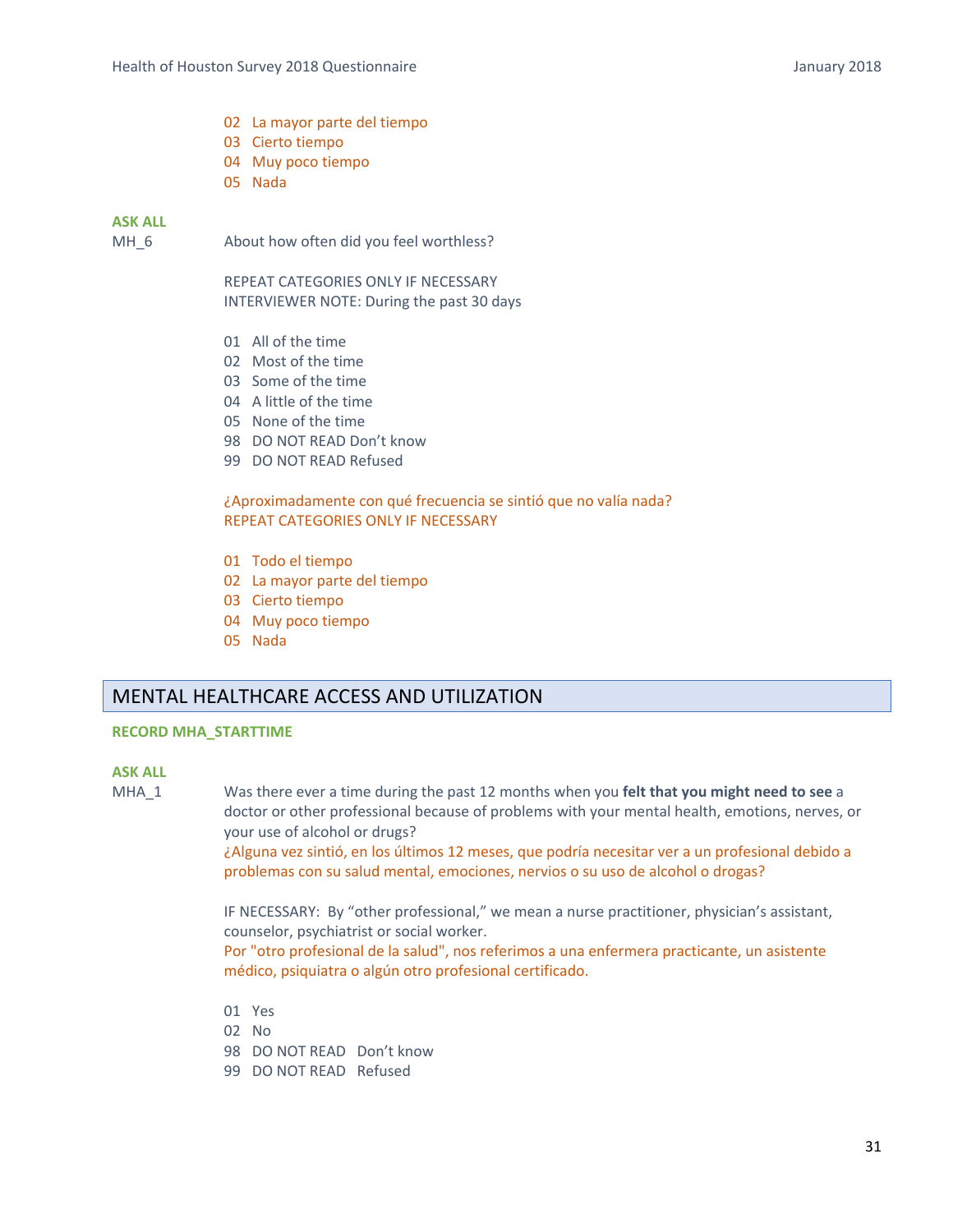MHA\_2 In the past 12 months, have you **seen** your doctor or other professional for problems with your mental health, emotions, nerves, or use of alcohol or drugs? ¿En los últimos 12 meses ha visto a su médico de atención primaria o a otro profesional, como un consejero, psiquiatra, o trabajadora social por problemas con su salud mental, emociones, nervios, o uso de alcohol o drogas?

> IF NECESSARY: By "other professional," we mean a nurse practitioner, physician's assistant, counselor, psychiatrist or social worker.

> Por "otro profesional de la salud", nos referimos a una enfermera practicante, un asistente médico, psiquiatra o algún otro profesional certificado.

- 01 Yes
- 02 No
- 98 DO NOT READ Don't know
- 99 DO NOT READ Refused

#### **ASK IF MHA\_2 = 01**

MHA 3 Did you complete the recommended full course of treatment?

- 01 Yes
- 02 No
- 03 Still in treatment
- 04 No treatment recommended
- 98 DO NOT READ Don't know
- 99 DO NOT READ Refused

#### ¿Usted completó el curso completo de tratamiento recomendado?

- 01 Sí
- 02 No
- 03 Todavía en tratamiento
- 04 No me recomendaron ningún tratamiento

#### **ASK IF MHA\_3 = 02**

MHA 4 What is the main reason you did not complete the recommended full course of treatment?

DO NOT READ RESPONSE LIST SINGLE MENTION ONLY PROMPT FOR THE MAIN REASON

- 01 Got better/no longer needed
- 02 Not getting better
- 03 Wanted to handle problem on own
- 04 Bad experiences with treatment
- 05 Lack of time/transportation
- 06 Too expensive
- 07 Insurance does not cover
- 97 Other
- 98 DO NOT READ Don't know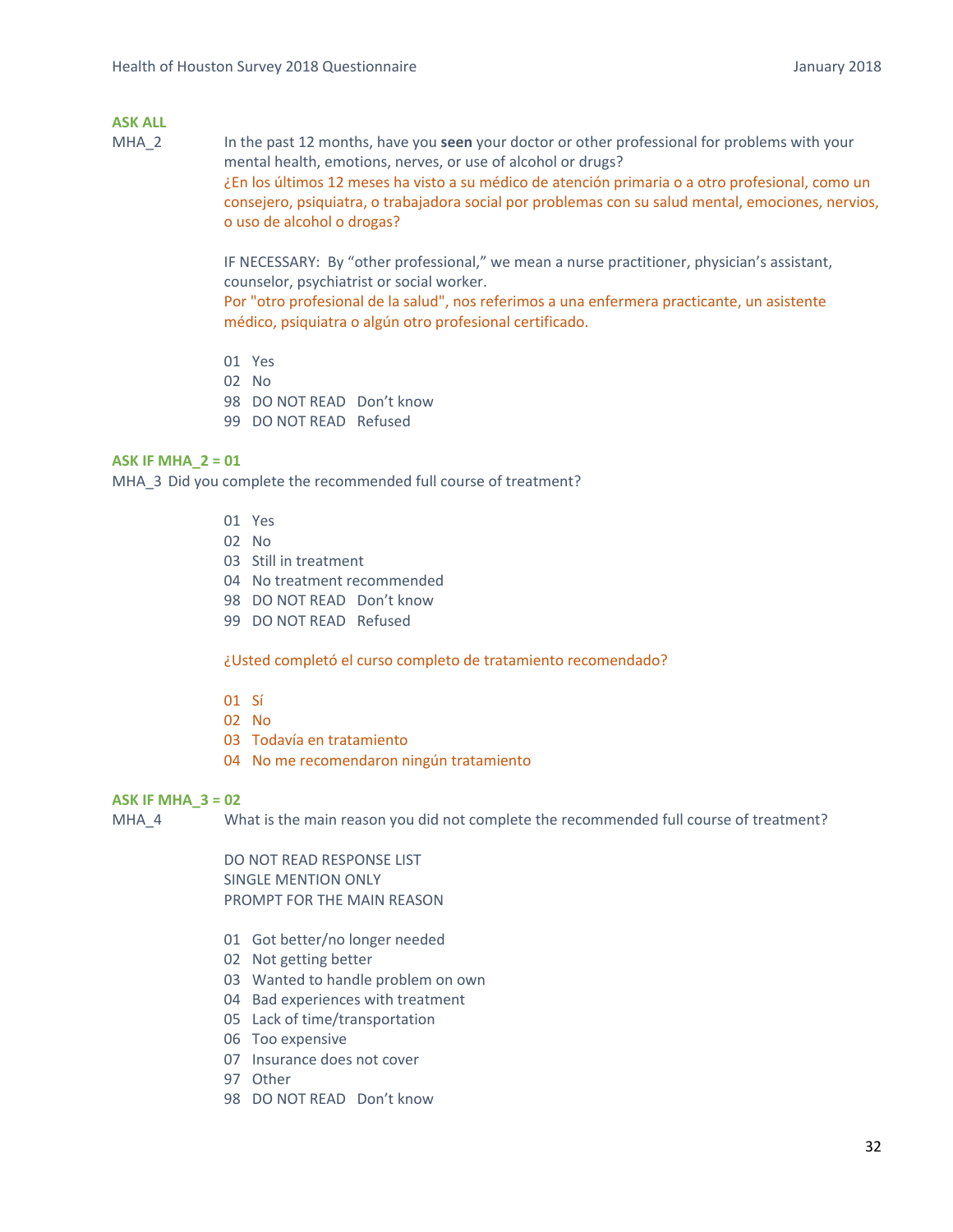#### 99 DO NOT READ Refused

¿Cuál es la RAZÓN PRINCIPAL por la que usted ya no completó el tratamiento?

- 01 Mejoró/Ya no lo necesitaba
- 02 No mejoró
- 03 Quería manejar el problema por su cuenta
- 04 Malas experiencias con el tratamiento
- 05 Falta de tiempo/transporte

\_\_\_\_\_\_\_\_\_\_\_\_\_\_\_\_\_\_\_\_\_\_\_\_\_\_

- 06 Muy costoso
- 07 El seguro no lo cubría
- 97 Otro

**ASK IF MHA\_4 = 97** MHA\_4O [INTERVIEWER NOTE: ENTER OTHER RESPONSE] SINGLE MENTION ONLY; PROBE FOR THE MAIN REASON RECORD RESPONSE VERBATIM

## HEALTH CONDITIONS POST‐HARVEY

#### **RECORD HC\_STARTTIME**

Intro Thinking about Hurricane Harvey… Pensando en el Huracán Harvey…

#### **ASK ALL**

#### HC1 **(Post‐Harvey sample only)**

 Did you have suffer any physical injuries or new illness as a result of Hurricane? ¿Ha sufrido alguna lesión física o padecido alguna enfermedad nueva como resultado del Huracán?

- 01 Yes
- 02 No
- 98 DO NOT READ Don't know
- 99 DO NOT READ Refused

#### **ASK IF HC1 = 01**

#### HC2 **(Post‐Harvey sample only)**

 Which of the following best describes the extent of the injury or illness you suffered as a result of Hurricane Harvey?

- 01 Mild injury or illness that did not require seeing a health care professional
- 02 Moderate injury or illness that required seeing a health care professional
- 03 Serious injury or illness that required hospitalization
- 98 DO NOT READ Don't know
- 99 DO NOT READ Refused

De las siguientes opciones, ¿cuál describe mejor el grado de la lesión que sufrió o la enfermedad que padeció como resultado del Huracán Harvey?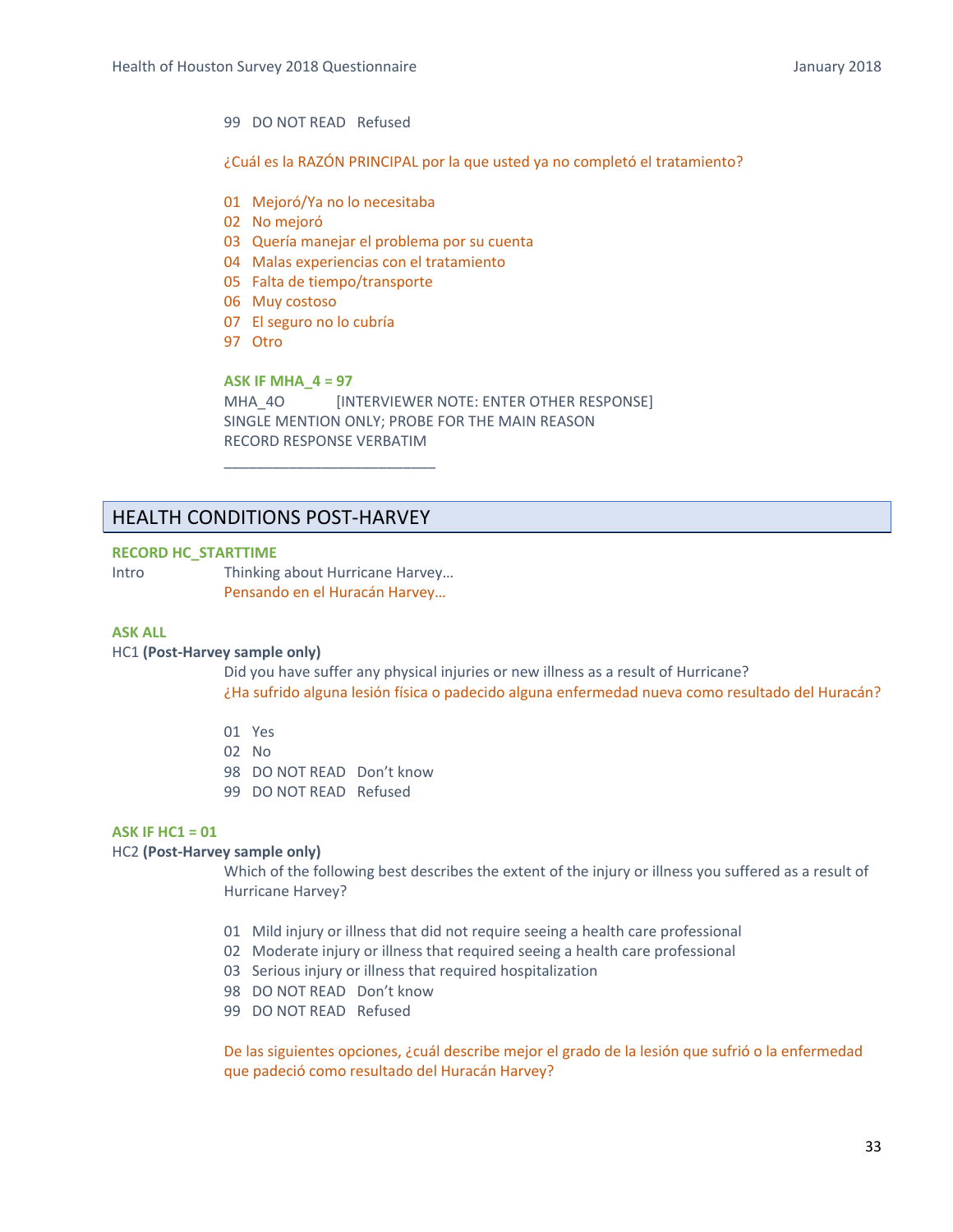- 01 Lesión o enfermedad leve por la cual no necesitó ver a un profesional de la salud
- 02 Lesión o enfermedad moderada por la cual sí necesitó ver a un profesional de la salud
- 03 Lesión o enfermedad seria por la cual necesitó ser hospitalizado

**ASK IF HC1=01**  HC2a **(Post‐Harvey sample only)**  What illness or injury was it? ¿Cuál fue la enfermedad o lesión?

RECORD RESPONSE VERBATIM

\_\_\_\_\_\_\_\_\_\_\_\_\_\_\_\_\_\_\_\_\_\_\_\_\_\_\_\_\_\_\_\_

## PREVENTATIVE SERVICES

#### **RECORD PS\_STARTTIME**

#### **Women's Preventative Health**

#### **ASK IF GENDER = 02 AND DEM\_2=40‐75 OR DEM\_2A =04, 05, 06, 07**

PREV INT Now I'm going to ask you a few questions about preventative health. Ahora voy a hacerle algunas preguntas sobre la salud preventiva

#### **ASK IF GENDER = 02 AND DEM\_2=40‐75 OR DEM\_2A =04, 05, 06, 07**

PS\_1 How long has it been since you had your last mammogram?

READ ONLY IF NECESSARY: A mammogram is an x-ray of each breast to look for breast cancer. DO NOT READ RESPONSE LIST

- 01 Within the past year (ANYTIME LESS THAN 12 MONTHS AGO)
- 02 Within the past 2 years (1 YEAR BUT LESS THAN 2 YEARS AGO)
- 03 Within the past 3 years (2 YEARS BUT LESS THAN 3 YEARS AGO)
- 04 Within the past 5 years (3 YEARS BUT LESS THAN 5 YEARS AGO)
- 05 5 or more years ago
- 06 I've never had a mammogram
- 98 DO NOT READ Don't know
- 99 DO NOT READ Refused

¿Cuánto tiempo ha pasado desde que le hicieron su última mamografía? READ ONLY IF NECESSARY: Una mamografía es una radiografía de cada seno para detectar cáncer de mama.

- 01 En el último año (EN CUALQUIER MOMENTO HACE MENOS DE 12 MESES)
- 02 En los últimos 2 años (HACE 1 AÑO PERO MENOS DE 2 AÑOS)
- 03 En los últimos 3 años (HACE 2 AÑOS PERO MENOS DE 3 AÑOS)
- 04 En los últimos 5 años (HACE 3 AÑOS PERO MENOS DE 5 AÑOS)
- 05 Hace 5 años o más
- 06 Nunca tuve una mamografía

**ASK IF PS\_1 = 06**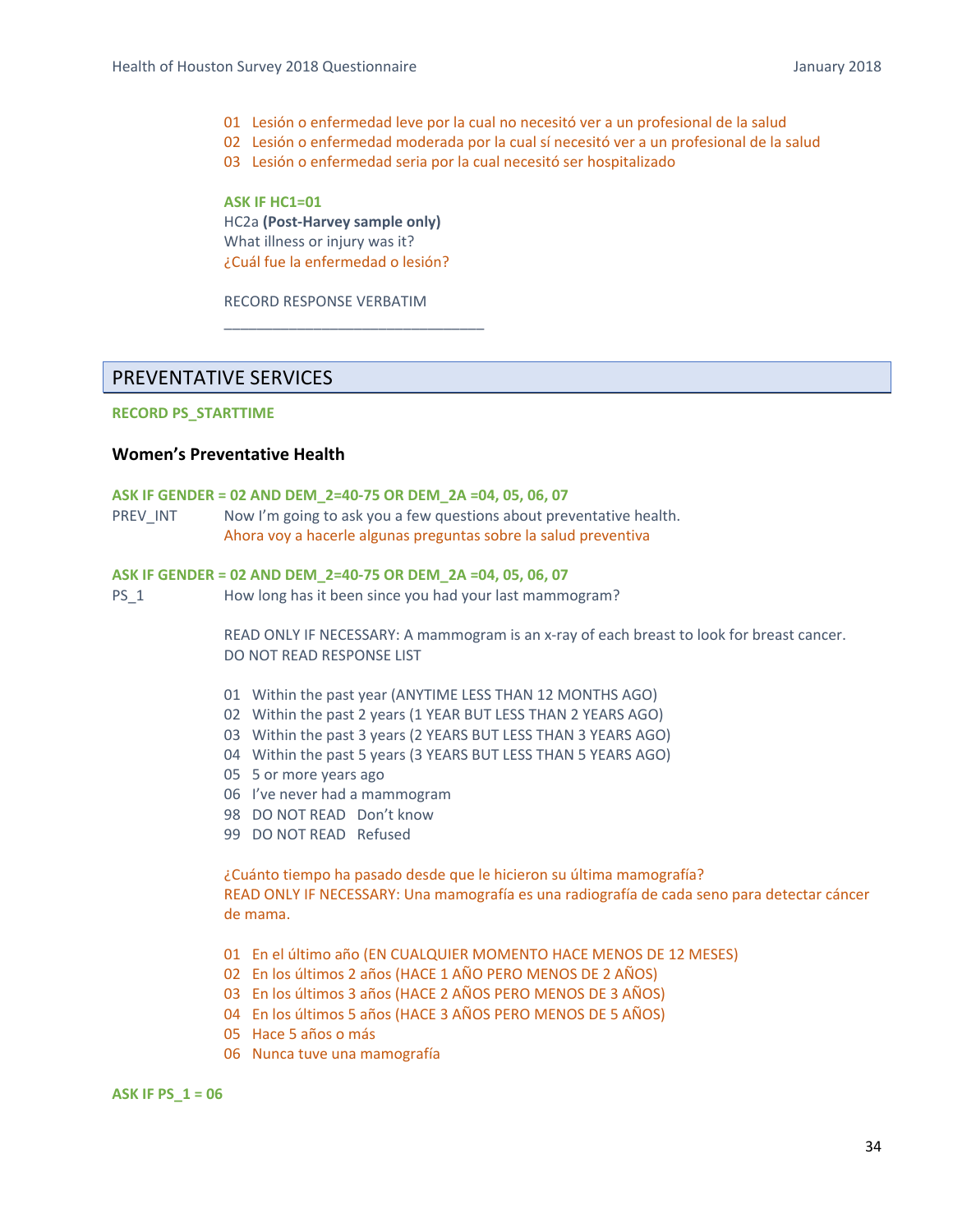PS 2A What is the one most important reason why you have never had a mammogram?

DO NOT READ RESPONSE LIST SINGLE MENTION ONLY IF MORE THAN ONE MENTION, PROBE FOR THE MOST IMPORTANT REASON.

- 01 No reason/never thought about it
- 02 Didn't know I needed this type of test
- 03 Doctor didn't tell me I needed it
- 04 Haven't had any problems
- 05 Put it off
- 06 Too expensive/no insurance/cost
- 07 Insurance will not pay for this until I am 50
- 08 Too painful, unpleasant, or embarrassing
- 09 Don't have a doctor
- 10 Had a double mastectomy
- 97 Other
- 98 DO NOT READ Don't know
- 99 DO NOT READ Refused

¿Cuál es la RAZÓN más importante por la que usted NUNCA se ha hecho una mamografía?

- 01 No hay una razón/nunca pensó en esto
- 02 No sabía que necesitaba este tipo de prueba
- 03 El médico no le dijo que lo necesitaba
- 04 No ha tenido ningún problema
- 05 Lo pospuso
- 06 Demasiado costoso/sin seguro/costo
- 07 El seguro no pagará por esta prueba hasta que cumpla 50
- 08 Demasiado dolorosa, desagradable o embarazosa
- 09 No tiene un médico
- 10 Tenía una doble mastectomía

\_\_\_\_\_\_\_\_\_\_\_\_\_\_\_\_\_\_\_\_\_\_\_\_\_\_

97 Otro

**ASK IF PS\_2A = 97** 

PS\_2AO [INTERVIEWER NOTE: ENTER OTHER RESPONSE] RECORD RESPONSE VERBATIM

#### **ASK IF PS\_1 = 03, 04, OR 05**

PS 2B What is the one most important reason why you have not had a mammogram in the last 2 years?

DO NOT READ RESPONSE LIST SINGLE MENTION ONLY. IF MORE THAN ONE MENTION, PROBE FOR THE MOST IMPORTANT REASON.

- 01 No reason/never thought about it
- 02 Didn't know I needed this type of test
- 03 Doctor didn't tell me I needed it
- 04 Haven't had any problems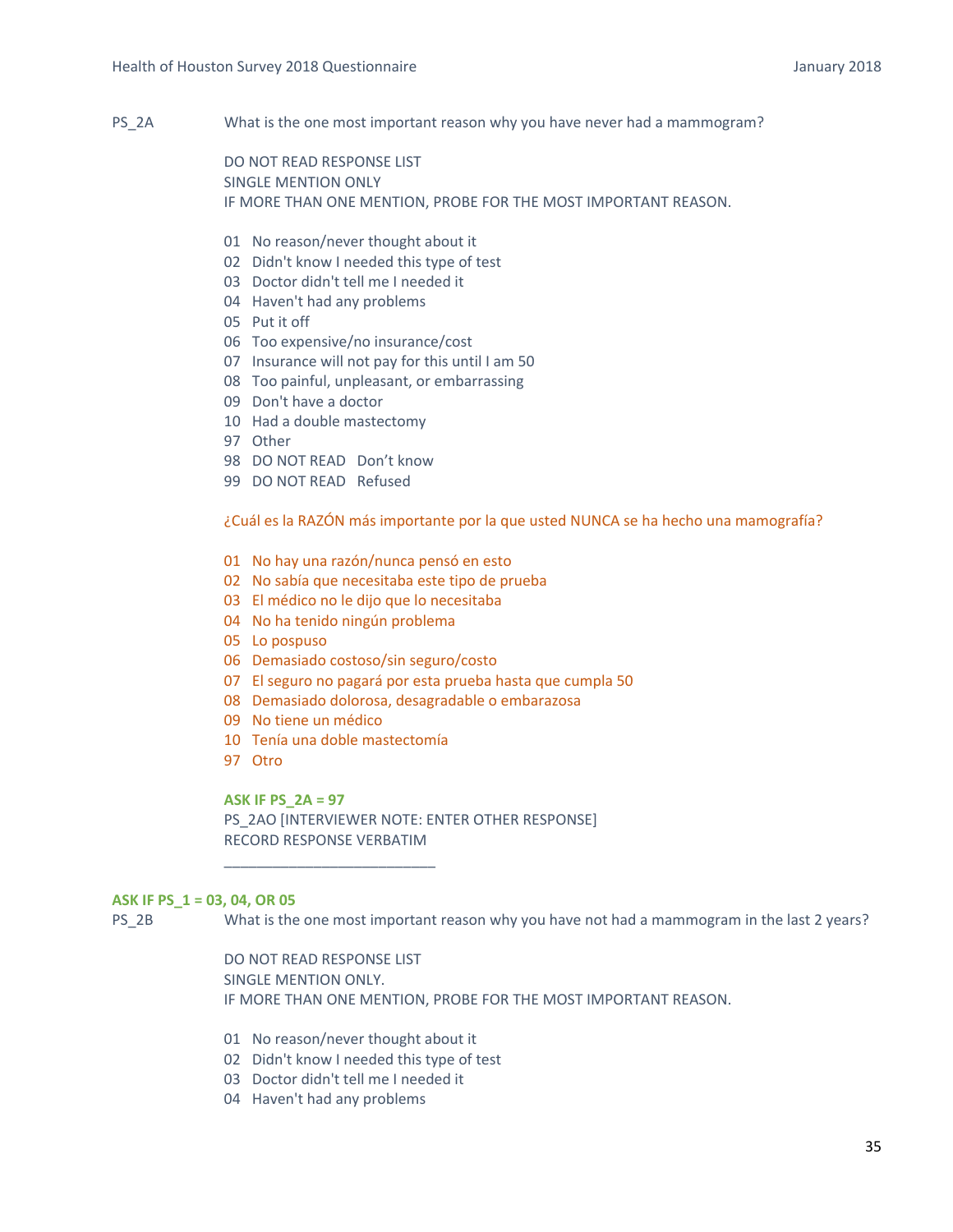- 05 Put it off
- 06 Too expensive/no insurance/cost
- 07 Insurance will not pay for this until I am 50
- 08 Too painful, unpleasant, or embarrassing
- 09 Don't have a doctor
- 10 Had a double mastectomy
- 97 Other
- 98 DO NOT READ Don't know
- 99 DO NOT READ Refused

¿Cuál es la RAZÓN más importante por la que usted no se ha hecho una mamografía en los últimos 2 años?

- 01 No hay una razón/nunca pensó en esto
- 02 No sabía que necesitaba este tipo de prueba
- 03 El médico no le dijo que lo necesitaba
- 04 No ha tenido ningún problema
- 05 Lo pospuso
- 06 Demasiado costoso/sin seguro/costo
- 07 El seguro no pagará por esta prueba hasta que cumpla 50
- 08 Demasiado dolorosa, desagradable o embarazosa
- 09 No tiene un médico
- 10 Tenía una doble mastectomía
- 97 Otro

#### **ASK IF PS\_2B = 97**

PS\_2BO [INTERVIEWER NOTE: ENTER OTHER RESPONSE] RECORD RESPONSE VERBATIM

#### **ASK IF GENDER = 02 AND DEM\_2=21‐65 OR DEM\_2A=02, 03 04, 05, 06**

\_\_\_\_\_\_\_\_\_\_\_\_\_\_\_\_\_\_\_\_\_\_\_\_\_\_

PS\_3 How long has it been since you had your last Pap test?

READ ONLY IF NECESSARY: A Pap test is a test for cancer of the cervix. DO NOT READ RESPONSE LIST

- 01 Within the past year (ANYTIME LESS THAN 12 MONTHS AGO)
- 02 Within the past 2 years (1 YEAR BUT LESS THAN 2 YEARS AGO)
- 03 Within the past 3 years (2 YEARS BUT LESS THAN 3 YEARS AGO)
- 04 Within the past 5 years (3 YEARS BUT LESS THAN 5 YEARS AGO)
- 05 5 or more years ago;
- 06 Never had a Pap test
- 98 DO NOT READ Don't know
- 99 DO NOT READ Refused

¿Cuánto tiempo ha pasado desde que le hicieron su último Papanicolau? READ ONLY IF NECESSARY: Una prueba de Papanicolau es una prueba para detectar cáncer del cuello del útero (matriz).

01 En el último año (EN CUALQUIER MOMENTO HACE MENOS DE 12 MESES)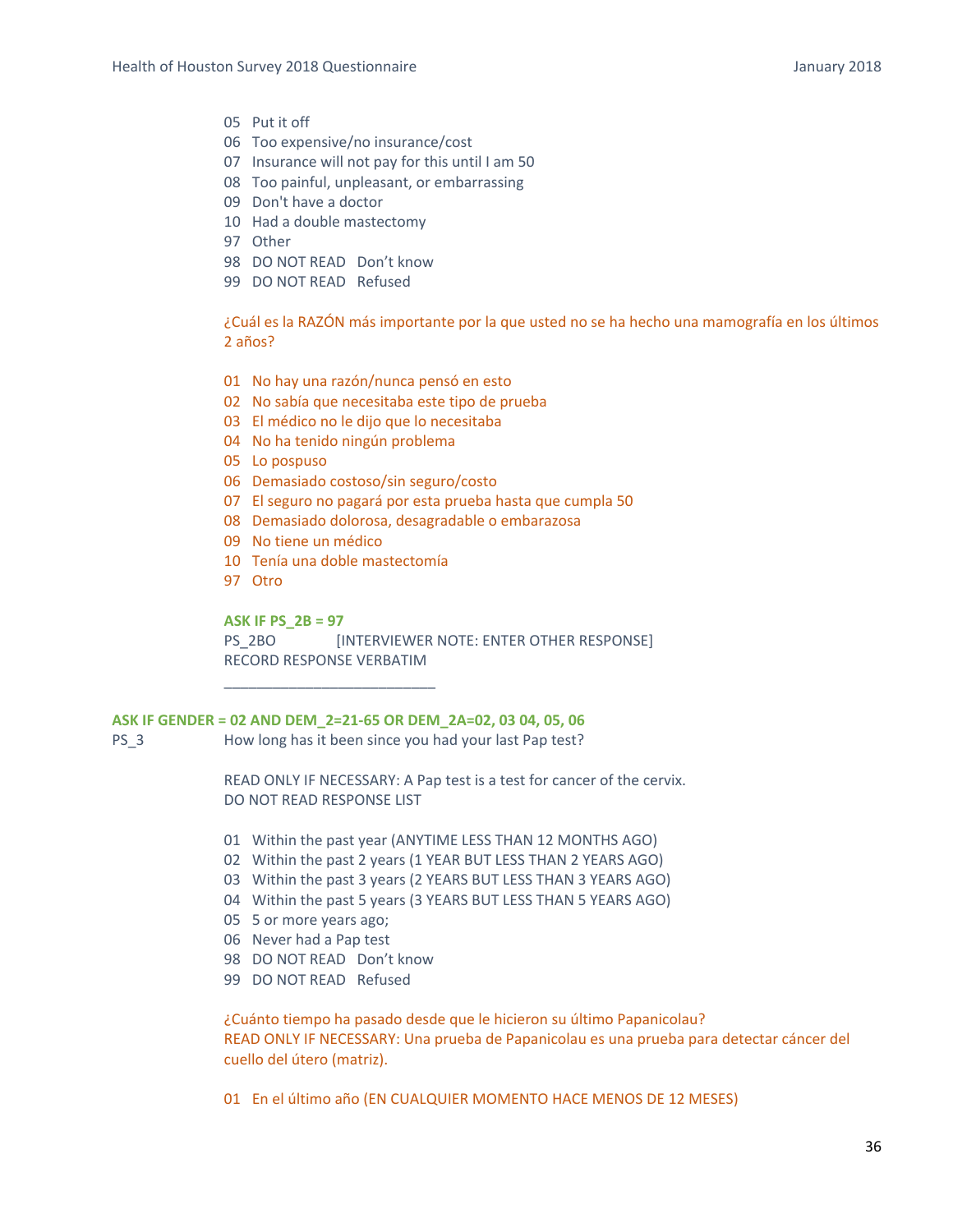- 02 En los últimos 2 años (HACE 1 AÑO PERO MENOS DE 2 AÑOS)
- 03 En los últimos 3 años (HACE 2 AÑOS PERO MENOS DE 3 AÑOS)
- 04 En los últimos 5 años (HACE 3 AÑOS PERO MENOS DE 5 AÑOS)
- 05 Hace 5 años o más
- 06 Núnca tuve una prueba de Papanicolau

### **ASK IF PS\_3 = 06**

PS\_4A What is the one most important reason why you have never had a Pap test?

 DO NOT READ RESPONSE LIST SINGLE MENTION ONLY IF MORE THAN ONE MENTION, PROBE FOR THE MOST IMPORTANT REASON.

- 01 No reason/never thought about it
- 02 Didn't know I needed this type of test
- 03 Doctor didn't tell me I needed it
- 04 Haven't had any problems
- 05 Put it off
- 06 Too expensive/no insurance/cost
- 07 Too painful, unpleasant, or embarrassing
- 08 Hysterectomy
- 09 Don't have a doctor
- 10 Had HPV vaccine
- 97 Other
- 98 DO NOT READ Don't know
- 99 DO NOT READ Refused

¿Cuál es la RAZÓN MÁS importante por la que NUNCA se ha hecho una prueba de Papanicolau?

- 01 No hay una razón/nunca pensó en esto
- 02 No sabía que necesitaba este tipo de prueba
- 03 El médico no le dijo que lo necesitaba
- 04 No ha tenido ningún problema
- 05 Lo pospuso
- 06 Demasiado costoso/sin seguro/costo
- 07 Demasiado dolorosa, desagradable o embarazosa
- 08 Histerectomía
- 09 No tiene un médico
- 10 Le aplicaron la vacuna contra el virus del papiloma humano (HPV)
- 97 Otro
- 98 DO NOT READ Don't know

\_\_\_\_\_\_\_\_\_\_\_\_\_\_\_\_\_\_\_\_\_\_\_\_\_\_

99 DO NOT READ Refused

# **ASK IF PS\_4A = 97**

PS\_4AO [INTERVIEWER NOTE: ENTER OTHER RESPONSE] RECORD RESPONSE VERBATIM

### **ASK IF PS\_3 = 04 OR 05**

PS 4B What is the one most important reason why you have not had a Pap test in the past 3 years?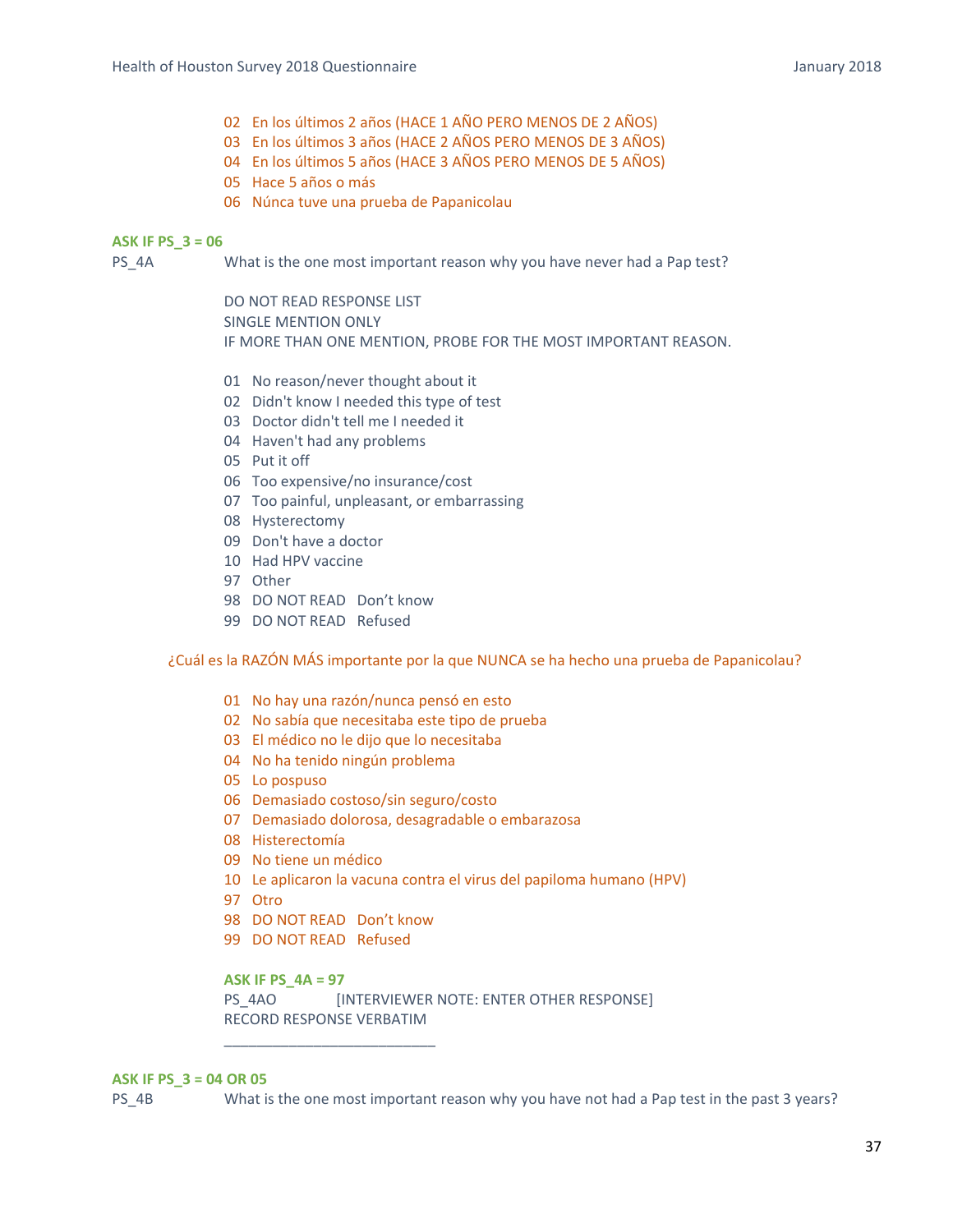DO NOT READ RESPONSE LIST SINGLE MENTION ONLY IF MORE THAN ONE MENTION, PROBE FOR THE MOST IMPORTANT REASON.

- 01 No reason/never thought about it
- 02 Didn't know I needed this type of test
- 03 Doctor didn't tell me I needed it
- 04 Haven't had any problems
- 05 Put it off
- 06 Too expensive/no insurance/cost
- 07 Too painful, unpleasant, or embarrassing
- 08 Hysterectomy
- 09 Don't have a doctor
- 10 Had HPV vaccine
- 97 Other
- 98 DO NOT READ Don't know
- 99 DO NOT READ Refused

¿Cuál es la RAZÓN MÁS importante por la que no se hizo una prueba de Papanicolau en los últimos 3 años?

- 01 No hay una razón/nunca pensó en esto
- 02 No sabía que necesitaba este tipo de prueba
- 03 El médico no le dijo que lo necesitaba
- 04 No ha tenido ningún problema
- 05 Lo pospuso
- 06 Demasiado costoso/sin seguro/costo
- 07 Demasiado dolorosa, desagradable o embarazosa
- 08 Histerectomía
- 09 No tiene un médico
- 10 Le aplicaron la vacuna contra el virus del papiloma humano
- 97 Otro

### **ASK IF PS\_4B = 97**

PS\_4BO [INTERVIEWER NOTE: ENTER OTHER RESPONSE] RECORD RESPONSE VERBATIM

# **Colon Health**

# **ASK IF DEM\_2=50‐75 OR DEM\_2A= 06, 07**

COL INT Now, I have a few questions on a different health topic... Ahora tengo unas preguntas sobre otro tema de salud…

\_\_\_\_\_\_\_\_\_\_\_\_\_\_\_\_\_\_\_\_\_\_\_\_\_\_\_\_\_\_\_\_

## **ASK IF DEM\_2= 50‐75 OR DEM\_2A= 06,07**

PS\_5 Have you ever had a sigmoidoscopy or colonoscopy? ¿Alguna vez le han realizado una sigmoidoscopía o colonoscopía?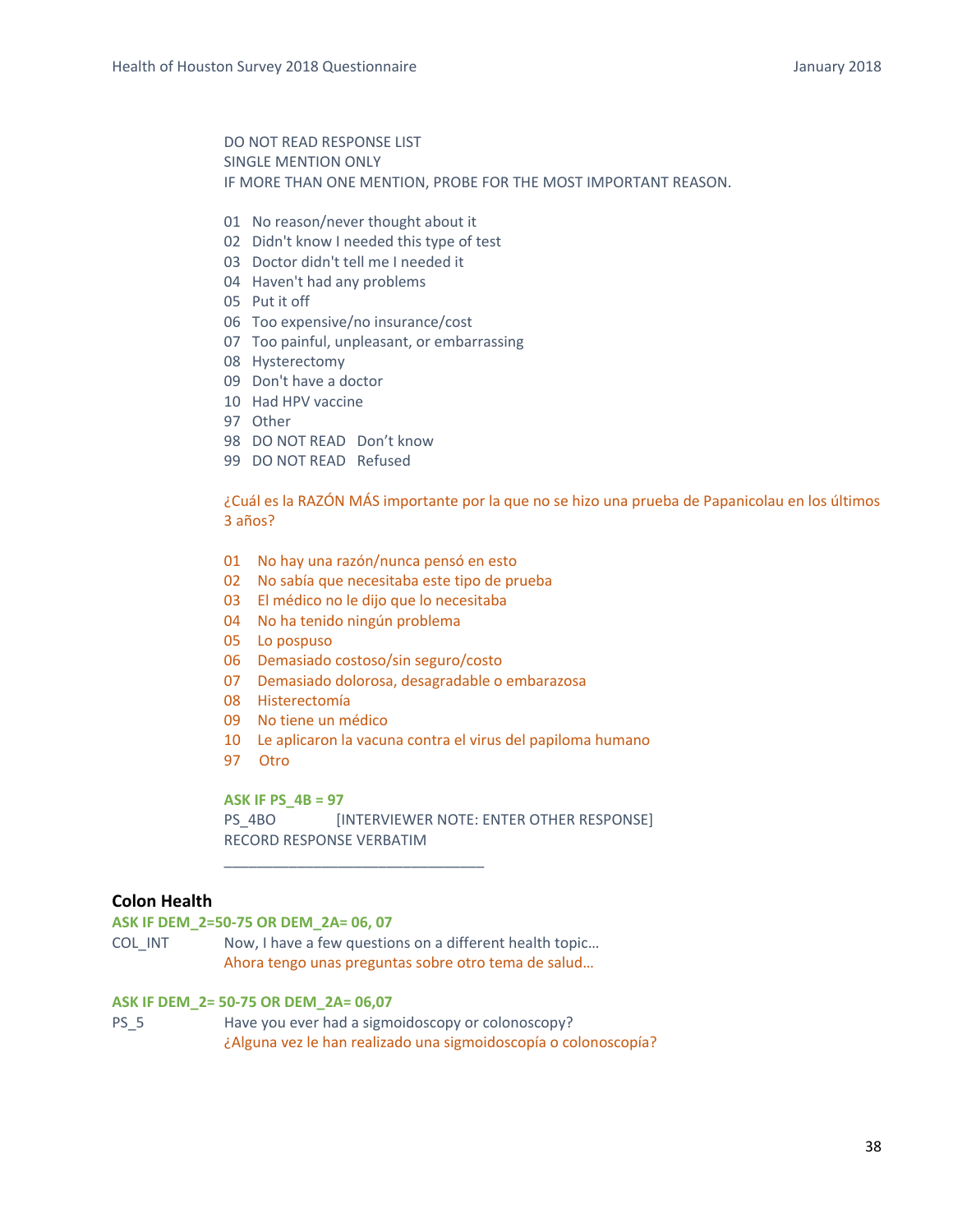READ ONLY IF NECESSARY: Sigmoidoscopy (SIG‐moid‐os‐ka‐pee) and colonoscopy (CO‐lon‐os‐Ka‐ pee) are exams in which a tube is inserted in the rectum to view the colon for signs of cancer or other health problems.

La sigmoidoscopía y la colonoscopía son pruebas en las que se inserta un tubo en el recto para ver el colon y detectar señales de cáncer u otros problemas de salud.

DO NOT READ RESPONSE LIST

- 01 Yes
- 02 No
- 98 DO NOT READ Don't know
- 99 DO NOT READ Refused

### **ASK IF PS\_5= 01**

PS\_6 Was your most recent exam a sigmoidoscopy or a colonoscopy?

READ ONLY IF NECESSARY: For a **sigmoidoscopy** a flexible tube is inserted into the rectum to look for problems. A **colonoscopy** is similar, but it uses a longer tube, and you are usually given medication through a needle in your arm to make you sleepy and told to have someone else drive you home after the test.

- 01 Sigmoidoscopy
- 02 Colonoscopy
- 98 DO NOT READ Don't know
- 99 DO NOT READ Refused

¿Su prueba más reciente fue una sigmoidoscopía o una colonoscopía?

READ ONLY IF NECESSARY: En una SIGMOIDOSCOPÍA, se inserta un tubo flexible a través del recto para detectar problemas. Una COLONOSCOPÍA es similar, pero usa un tubo más largo y generalmente se le administra medicamento a través de una aguja en su brazo para que le dé sueño y se le dice que alguien más debe llevarlo a su casa en su auto después de la prueba.

- 01 Sigmoidoscopía
- 02 Colonoscopía
- 98 DO NOT READ Don't know
- 99 DO NOT READ Refused

### **ASK IF PS\_6 = 01**

PS\_7A How long has it been since you had your last sigmoidoscopy?

### READ ONLY IF NECESSARY

- 01 A year ago or less
- 02 Between 1 and 5 years ago
- 03 Between 5 and 10 years ago
- 04 More than 10 years ago
- 98 DO NOT READ don't know
- 99 DO NOT READ Refused

¿Cuánto tiempo ha pasado desde que le hicieron su última sigmoidoscopía?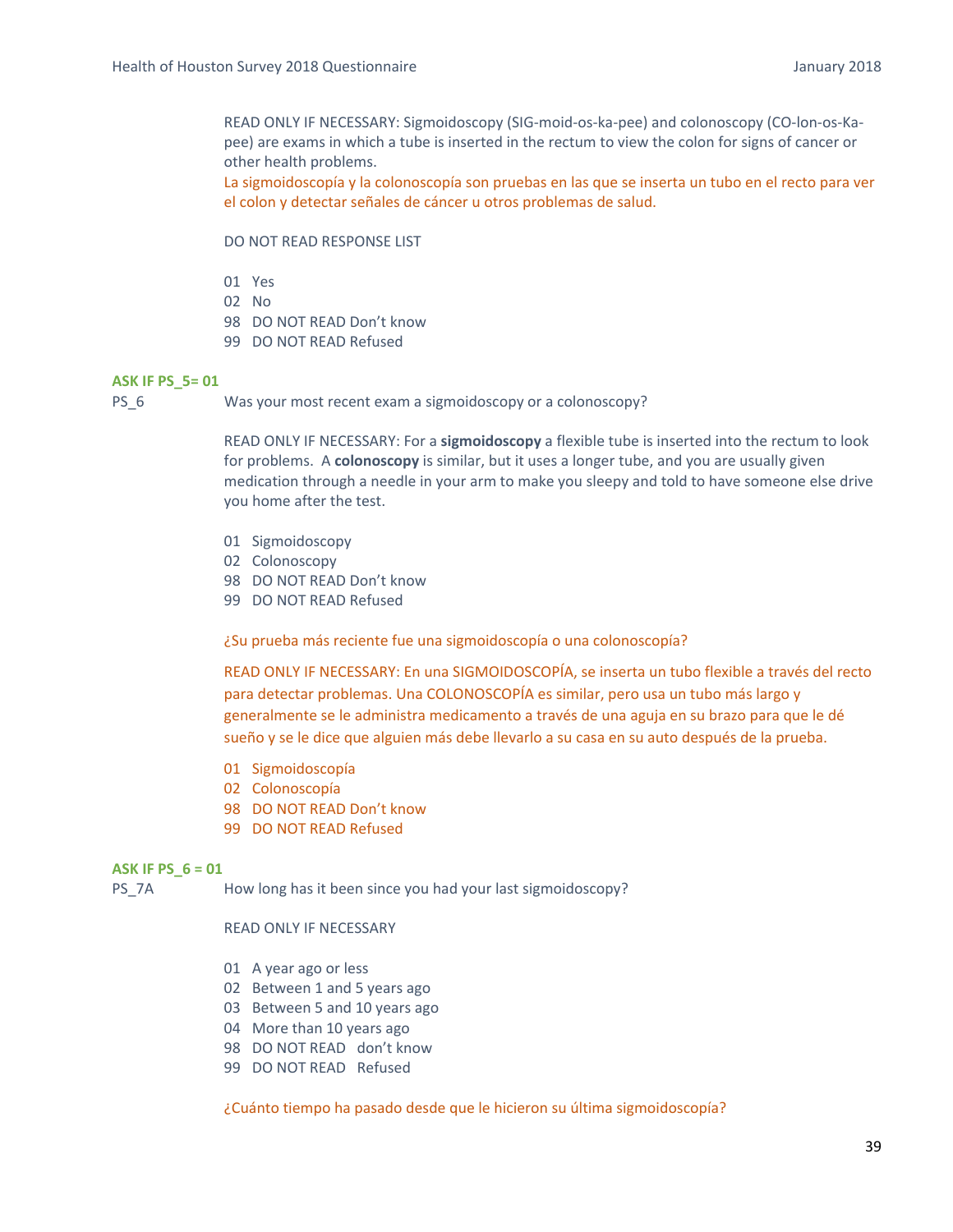- 01 Menos de un año
- 02 Entre 1 y 5 años
- 03 Entre 5 y 10 años
- 04 Más de 10 años

### **ASK IF PS\_6 = 02**

PS\_7B How long has it been since you had your last colonoscopy?

READ ONLY IF NECESSARY

- 01 A year ago or less
- 02 Between 1 and 5 years ago
- 03 Between 5 and 10 years ago
- 04 More than 10 years ago
- 98 DO NOT READ Don't know
- 99 DO NOT READ Refused

### ¿Cuánto tiempo ha pasado desde que le hicieron su última colonoscopía?

- 01 Menos de un año
- 02 Entre 1 y 5 años
- 03 Entre 5 y 10 años
- 04 Más de 10 años

### **ASK IF PS\_5 = 02**

PS\_8A What is the one most important reason why you have never had a sigmoidoscopy or colonoscopy?

DO NOT READ RESPONSE LIST ACCEPT SINGLE RESPONSE ONLY

- 01 No reason/never thought about it
- 02 Didn't know I needed this type of test
- 03 Doctor didn't tell me I needed it
- 04 Haven't had any problems
- 05 Put it off
- 06 Too expensive/no insurance/cost
- 07 Too painful, unpleasant, or embarrassing
- 08 Don't have a doctor
- 97 Other
- 98 DO NOT READ Don't know
- 99 DO NOT READ Refused

¿Cuál es la RAZÓN más importante por la que NUNCA se ha realizado una sigmoidoscopía o colonoscopía?

- 01 No hay una razón/nunca pensó en esto
- 02 No sabía que necesitaba este tipo de prueba
- 03 El médico no le dijo que lo necesitaba
- 04 No ha tenido ningún problema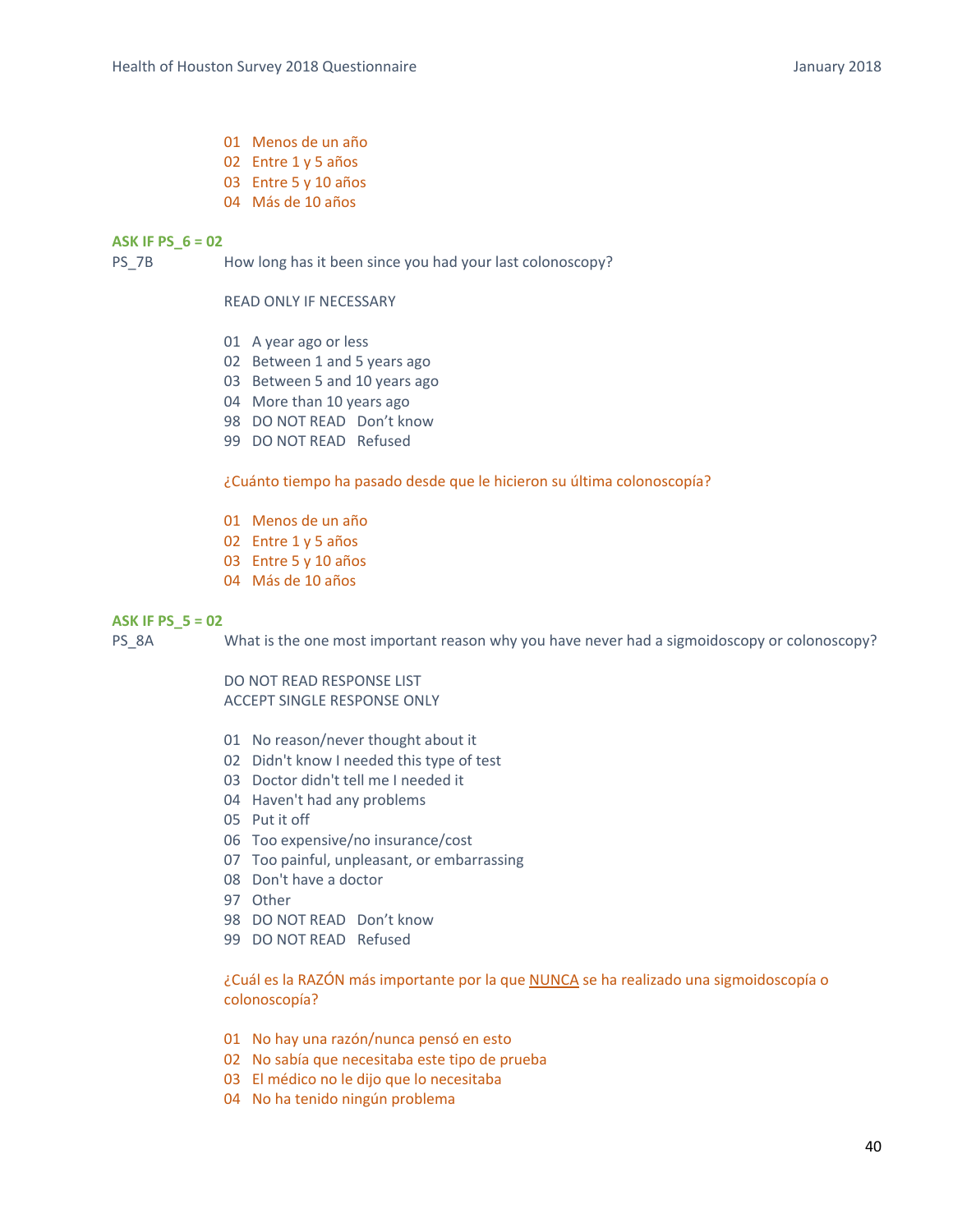# 05 Lo pospuso

- 06 Demasiado costoso/sin seguro/costo
- 07 Demasiado dolorosa, desagradable o embarazosa
- 08 No tiene un médico
- 09 Otro

### **ASK IF PS\_8A = 97**

PS\_8AO [INTERVIEWER NOTE: ENTER OTHER RESPONSE] RECORD RESPONSE VERBATIM PROBE FOR MOST IMPORTANT REASON ACCEPT SINGLE RESPONSE

### **ASK IF PS\_7A = 03 OR 04**

PS\_8B What is the one most important reason why you have not had a sigmoidoscopy in the last 5 years?

DO NOT READ RESPONSE LIST ACCEPT SINGLE RESPONSE ONLY

- 01 No reason/never thought about it
- 02 Didn't know I needed this type of test

\_\_\_\_\_\_\_\_\_\_\_\_\_\_\_\_\_\_\_\_\_\_\_\_\_\_\_\_\_\_\_\_\_

- 03 Doctor didn't tell me I needed it
- 04 Haven't had any problems
- 05 Put it off
- 06 Too expensive/no insurance/cost
- 07 Too painful, unpleasant, or embarrassing
- 08 Don't have a doctor
- 97 Other
- 98 DO NOT READ Don't know
- 99 DO NOT READ Refused

¿Cuál es la razón más importante por la que no ha tenido una sigmoidoscopía en los últimos 10 años?

DO NOT READ RESPONSE LIST ACCEPT SINGLE RESPONSE ONLY

- 01 No hay una razón/nunca pensó en esto
- 02 No sabía que necesitaba este tipo de prueba
- 03 El médico no le dijo que lo necesitaba
- 04 No ha tenido ningún problema
- 05 Lo pospuso
- 06 Demasiado costoso/sin seguro/costo
- 07 Demasiado dolorosa, desagradable o embarazosa
- 08 No tiene un médico
- 09 Otro

### **ASK IF PS\_8B = 97**

PS\_8BO [INTERVIEWER NOTE: ENTER OTHER RESPONSE] RECORD RESPONSE VERBATIM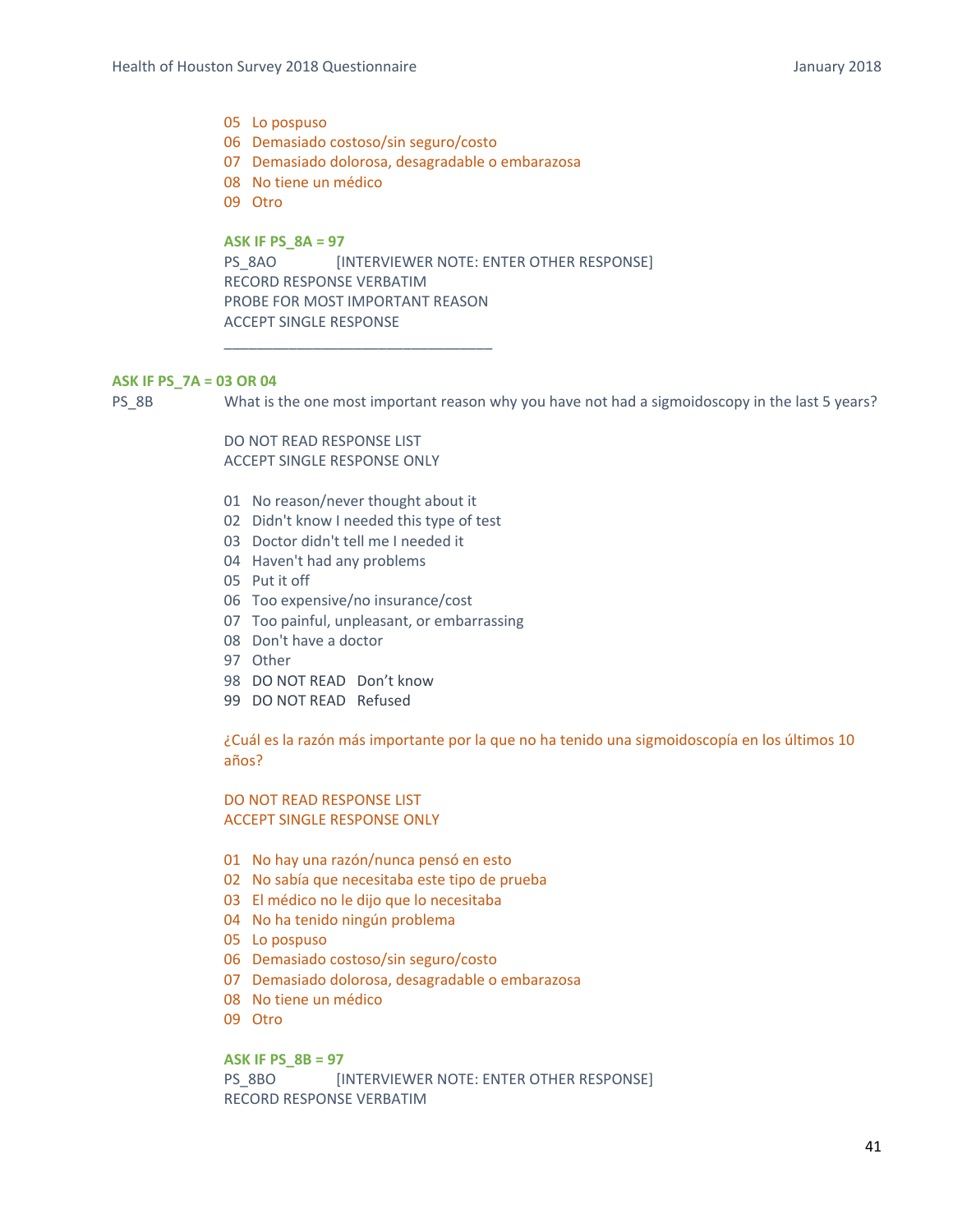# PROBE FOR MOST IMPORTANT REASON ACCEPT SINGLE RESPONSE

\_\_\_\_\_\_\_\_\_\_\_\_\_\_\_\_\_\_\_\_\_\_\_\_\_\_\_\_\_\_\_\_\_\_\_

#### **ASK IF PS\_7B = 04**

PS\_8C What is the one most important reason why you have not had a colonoscopy in the last 10 years?

DO NOT READ RESPONSE LIST ACCEPT SINGLE RESPONSE ONLY

- 01 No reason/never thought about it
- 02 Didn't know I needed this type of test
- 03 Doctor didn't tell me I needed it
- 04 Haven't had any problems
- 05 Put it off
- 06 Too expensive/no insurance/cost
- 07 Too painful, unpleasant, or embarrassing
- 08 Don't have a doctor
- 97 Other
- 98 DO NOT READ Don't know
- 99 DO NOT READ Refused

¿Cuál es la RAZÓN más importante por la que NO ha tenido una colonoscopía en los últimos 10 años?

- 01 No hay una razón/nunca pensó en esto
- 02 No sabía que necesitaba este tipo de prueba
- 03 El médico no le dijo que lo necesitaba
- 04 No ha tenido ningún problema
- 05 Lo pospuso
- 06 Demasiado costoso/sin seguro/costo

\_\_\_\_\_\_\_\_\_\_\_\_\_\_\_\_\_\_\_\_\_\_\_\_\_\_\_\_\_\_\_\_\_\_

- 07 Demasiado dolorosa, desagradable o embarazosa
- 08 No tiene un médico
- 97 Otro

### **ASK IF PS\_8C = 97**

PS\_8CO [INTERVIEWER NOTE: ENTER OTHER RESPONSE] RECORD RESPONSE VERBATIM PROBE FOR MOST IMPORTANT REASON ACCEPT SINGLE RESPONSE

### **ASK IF DEM\_2=50‐75 OR DEM\_2A= 06, 07**

PS 9 Have you ever had a blood stool test using a home kit? ¿Alguna vez se ha hecho la prueba de sangre en heces en casa?

> READ ONLY IF NECESSARY: A blood stool test is a test that may use a special kit at home or in a doctor's office to determine whether the stool contains blood Una prueba de sangre en heces es una prueba que puede hacerse en casa o en el despacho de médico, usando un equipo para determinar si las heces contienen sangre.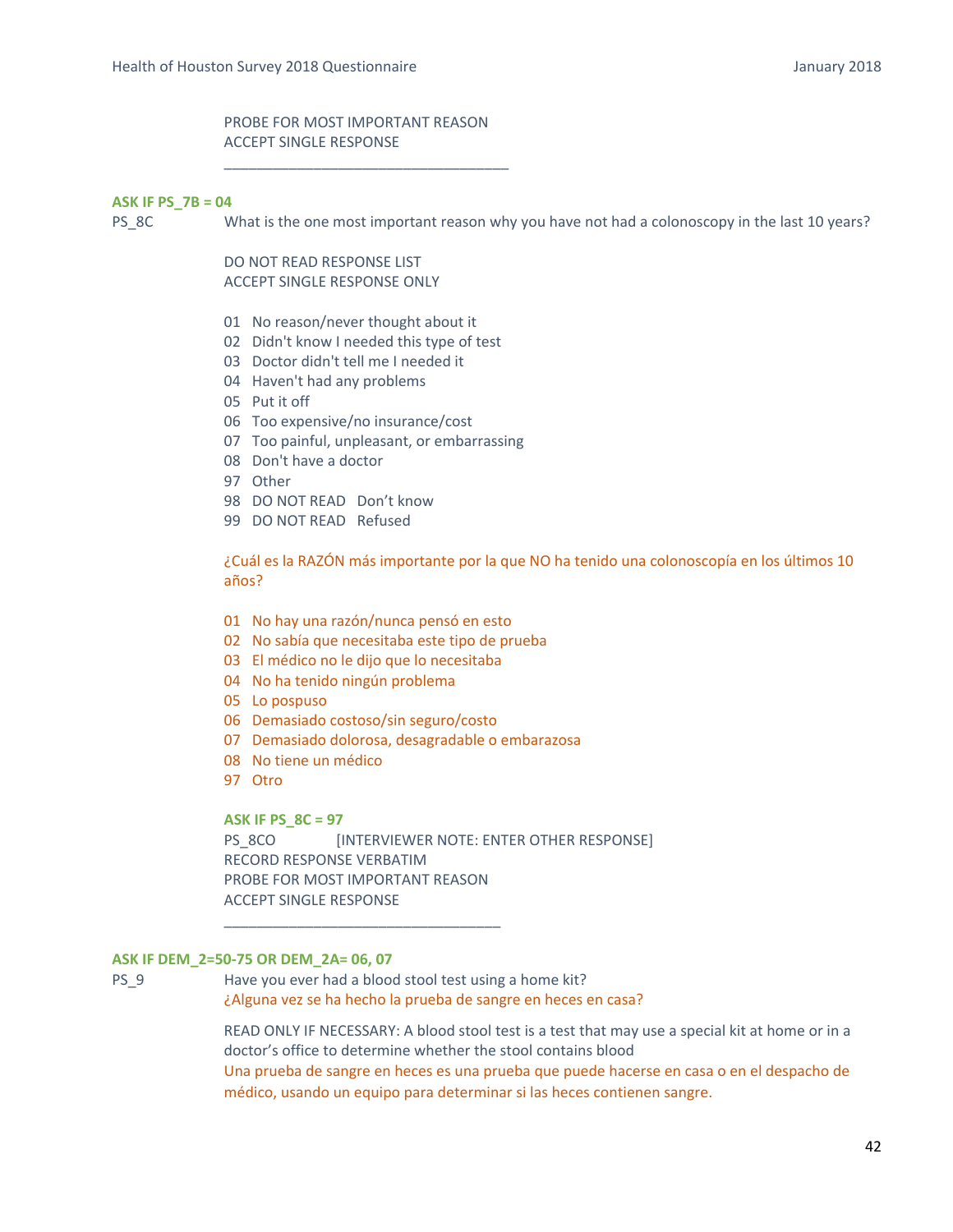- 01 Yes
- 02 No
- 98 DO NOT READ Don't know
- 99 DO NOT READ Refused

### **ASK IF PS\_9 = 01**

PS 10 How long has it been since you had your last blood stool test?

# DO NOT READ RESPONSE LIST

- 01 Within the past year **(**anytime within the past 12 months)
- 02 More than 1 year ago, up to 2 years ago
- 03 More than 2 years ago, up to 3 years ago
- 04 More than 3 years ago
- 98 DO NOT READ Don't know
- 99 DO NOT READ Refused

¿Cuánto tiempo ha pasado desde que hizo su última prueba de sangre en heces?

- 01 En el último año (en cualquier momento hace menos de 12 meses)
- 02 Más de 1 año, hasta 2 años atrás
- 03 Más de 2 años, hasta 3 años atrás
- 04 Más de 3 años atrás
- 98 DO NOT READ Don't know
- 99 DO NOT READ Refused

# **ASK IF PS\_9 = 02**

PS 11A What is the one most important reason why you have never had a blood stool test?

DO NOT READ RESPONSE LIST ACCEPT SINGLE RESPONSE ONLY

- 01 No reason/never thought about it
- 02 Didn't know I needed this type of test
- 03 Doctor didn't tell me I needed it
- 04 Haven't had any problems
- 05 Put it off
- 06 Too expensive/no insurance/cost
- 07 Too painful, unpleasant, or embarrassing
- 08 Don't have a doctor
- 09 Took blood stool test at doctor's/ health care provider office
- 97 Other
- 98 DO NOT READ Don't know
- 99 DO NOT READ Refused

¿Cuál es la RAZÓN MÁS importante por la que NUNCA se ha hecho una prueba de sangre en heces?

- 01 No hay una razón/nunca pensó en esto
- 02 No sabía que necesitaba este tipo de prueba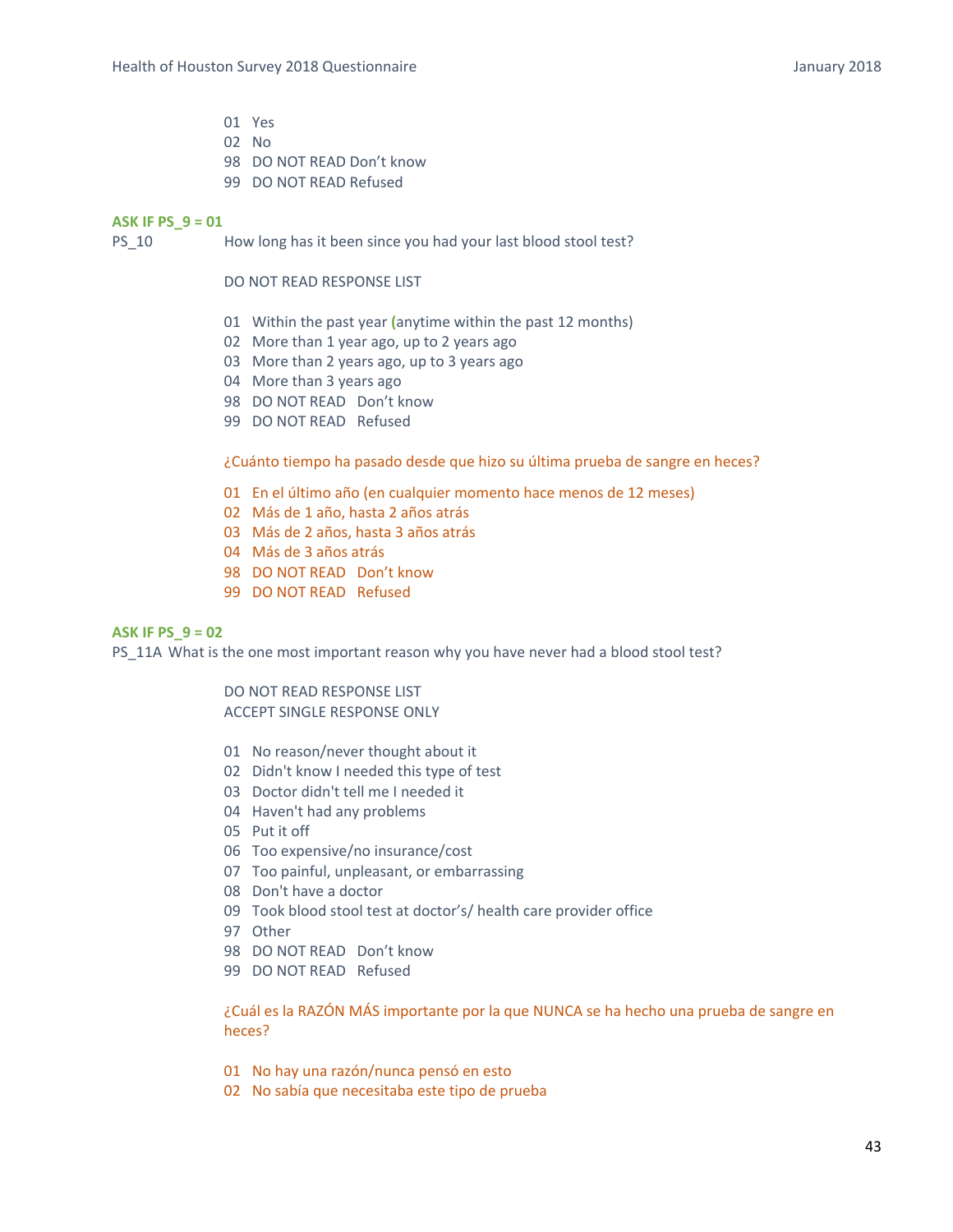- 03 El médico no le dijo que lo necesitaba
- 04 No ha tenido ningún problema
- 05 Lo pospuso
- 06 Demasiado costoso/sin seguro/costo
- 07 Demasiado dolorosa, desagradable o embarazosa
- 08 No tiene un médico
- 09 Tuvo una prueba de sangre en heces en un consultorio médico
- 97 Otra

**ASK IF PS\_11A = 97** 

PS\_11AO [INTERVIEWER NOTE: ENTER OTHER RESPONSE] RECORD RESPONSE VERBATIM PROBE FOR MOST IMPORTANT REASON ACCEPT SINGLE RESPONSE

### **ASK IF PS\_10 = 02, 03, 04**

PS\_11B What is the one most important reason why you have not had a blood stool test in the last year?

DO NOT READ RESPONSE LIST ACCEPT SINGLE RESPONSE ONLY

- 01 No reason/never thought about it
- 02 Didn't know I needed this type of test

\_\_\_\_\_\_\_\_\_\_\_\_\_\_\_\_\_\_\_\_\_\_\_\_\_\_\_\_\_\_\_\_\_\_

- 03 Doctor didn't tell me I needed it
- 04 Haven't had any problems
- 05 Put it off
- 06 Too expensive/no insurance/cost
- 07 Too painful, unpleasant, or embarrassing
- 08 Don't have a doctor
- 09 Took blood stool test at doctor's/ health care provider office
- 97 Other
- 98 DO NOT READ Don't know
- 99 DO NOT READ Refused

¿Cuál es la RAZÓN MÁS importante por la que no se ha realizado una prueba de sangre en heces en el último año?

- 01 No hay una razón/nunca pensó en esto
- 02 No sabía que necesitaba este tipo de prueba
- 03 El médico no le dijo que lo necesitaba
- 04 No ha tenido ningún problema
- 05 Lo pospuso
- 06 Demasiado costoso/sin seguro/costo
- 07 Demasiado dolorosa, desagradable o embarazosa
- 08 No tiene un médico
- 09 Tuvo una prueba de sangre en heces en un consultorio médico
- 97 Otra

**ASK IF PS\_11B = 97**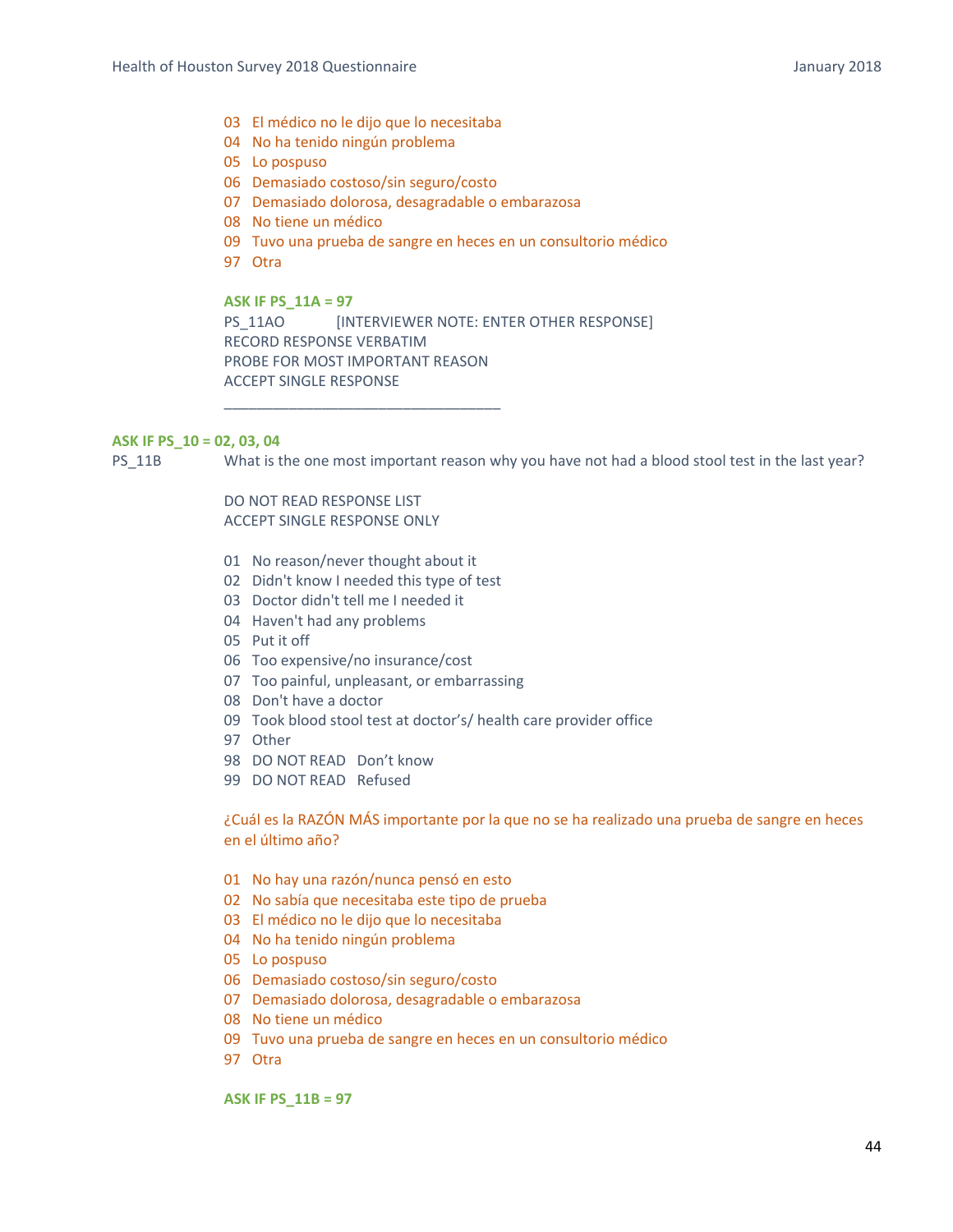# PS\_11BO [INTERVIEWER NOTE: ENTER OTHER RESPONSE] RECORD RESPONSE VERBATIM PROBE FOR MOST IMPORTANT REASON ACCEPT SINGLE RESPONSE

### **HIV**

**ASK ALL**

HIV INT The next question is about HIV, the virus that causes AIDS. The information you provide is completely confidential. La siguiente pregunta es acerca del VIH, el virus que causa el SIDA. La información que da será totalmente confidencial.

# **ASK ALL**

PS\_12 Have you ever been tested for HIV? Include testing fluids and saliva, or spit from your mouth.

READ RESPONSE LIST

- 01 Yes, in the past 12 months
- 02 Yes, but not in the past 12 months

\_\_\_\_\_\_\_\_\_\_\_\_\_\_\_\_\_\_\_\_\_\_\_\_\_\_\_\_\_\_\_\_\_

- 03 No, never tested
- 98 DO NOT READ Don't know
- 99 DO NOT READ Refused

¿Alguna vez le han realizado la prueba del VIH? Incluya prueba de fluidos/saliva/escupitajo de su boca.

- 01 Sí, en los últimos 12 meses
- 02 Sí, pero no en los últimos 12 meses
- 03 No, nunca la realizaron

# **Sun Safety**

**ASK ALL**

PS\_14 When you go outside on a warm sunny day for more than one hour, how often do you use sunscreen?

READ CATEGORIES 1‐5

- 01 Always
- 02 Most of the time
- 03 Sometimes
- 04 Rarely
- 05 Never
- 06 IF VOLUNTEERED Don't go in the sun
- 98 DO NOT READ Don't know
- 99 DO NOT READ Refused

Cuando sale en un día soleado y caluroso por más de una hora, ¿con qué frecuencia utiliza protector solar? (READ CATEGORIES 1‐5):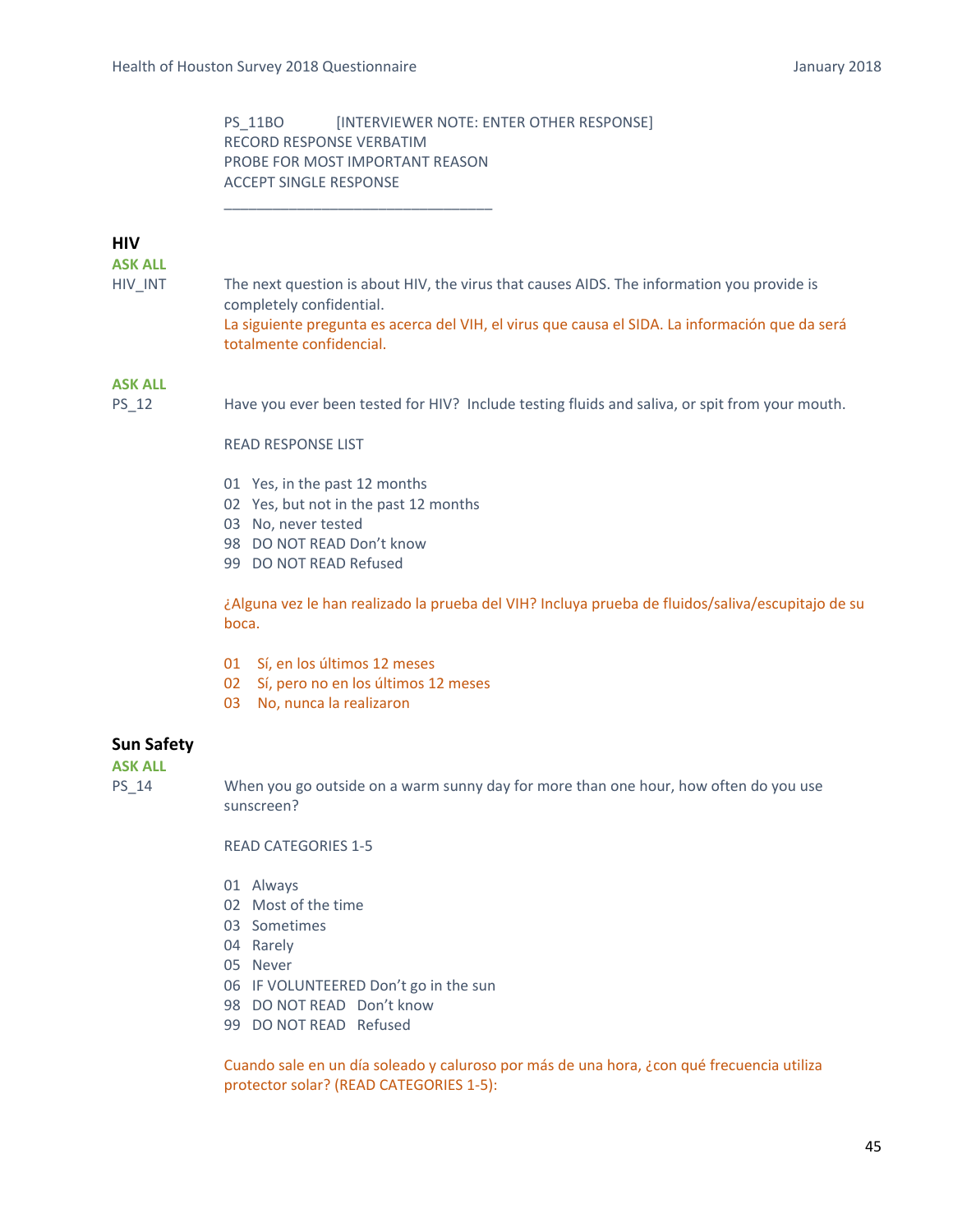- 01 Siempre
- 02 La mayor parte del tiempo
- 03 Alguna vez
- 04 Casi nunca
- 05 Nunca
- 06 SI SE OFRECE No sale al sol

# **ASK ALL**

PS\_16 During the past 12 months, how many times have you used an indoor tanning device such as a sunlamp, sunbed, or tanning booth?

> Durante los últimos 12 meses, ¿cuántas veces ha utilizado un artefacto de bronceado bajo techo tal como una lámpara solar, una cama bronceadora o una cabina de bronceado?

INTERVIEWER NOTE: Do not include times that you have gotten a spray‐on tan. No incluya las veces en las que ha utilizado un bronceador en spray.

\_\_\_\_\_\_\_\_\_\_\_\_\_Number of times **[RANGE = 0‐365]** 998 DO NOT READ Don't know 999 DO NOT READ Refused

## **ASK ALL**

PS 17 During the past 12 months, how many times have you had sunburn? Durante los últimos 12 meses, ¿cuántas veces ha tenido quemaduras por el sol?

> READ IF NECESSARY: By sunburn, we mean even a small portion of your skin turns red or hurts for 12 hours or more.

Por quemaduras por el sol queremos decir que aunque sea una pequeña porción de su piel se enrojeció o se lastimó por 12 horas o más.

\_\_\_\_\_\_\_\_\_\_\_\_\_Number of times **[RANGE = 0‐365]** 998 DO NOT READ Don't know 999 DO NOT READ Refused

# **ASK ALL**

PS 18 Have you ever had all of your skin from head to toe checked for cancer either by a dermatologist, or some other kind of doctor? ¿Alguna vez ha hecho chequear por un dermatólogo o algún otro tipo de doctor toda su piel, desde la cabeza hasta los dedos de los pies, para determinar si existe cáncer?

01 Yes

- 02 No
- 
- 98 DO NOT READ Don't know 99 DO NOT READ Refused

# **Vaccines**

## **ASK ALL**

PS\_19 During the past 12 months, did you get a flu shot or the nasal flu vaccine, called Flumist? Durante los últimos 12 meses, ¿le pusieron la vacuna antigripal o la vacuna nasal contra la gripe llamada Flumist?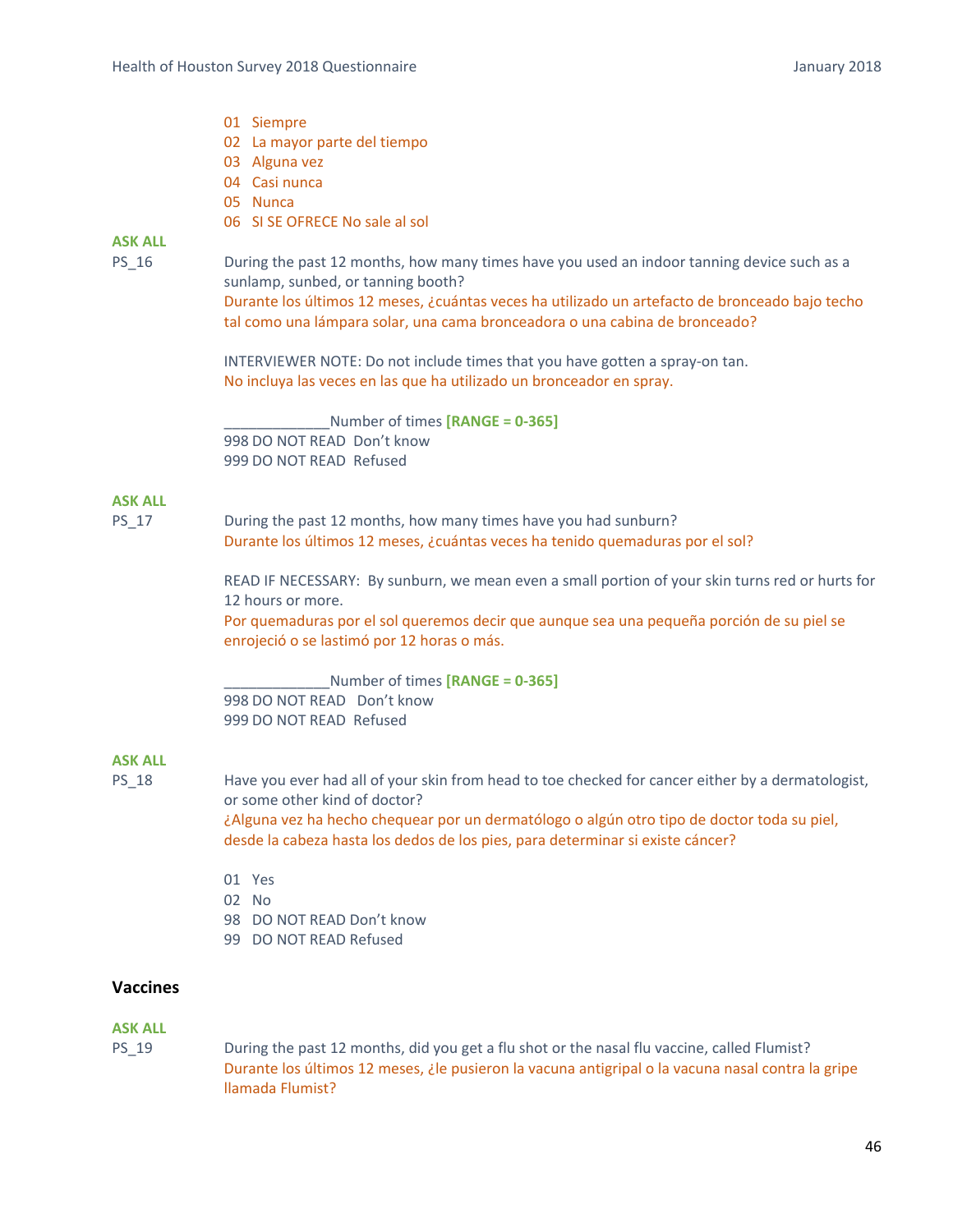- 01 Yes
- 02 No
- 98 DO NOT READ Don't know
- 99 DO NOT READ Refused

# EMPLOYMENT

### **RECORD EMP\_STARTTIME**

### **ASK ALL**

EMP INT I'd like to ask a few questions about employment now. Ahora me gustaría hacerle algunas preguntas sobre el empleo.

## **ASK ALL**

EMP\_1 Which of the following were you doing last week?

READ RESPONSE CATEGORIES ACCEPT ONE RESPONSE

- 01 Working at a job or business
- 02 Have a job or business but took time off
- 03 Not employed and looking for work, or
- 04 Not employed and not looking for work
- 98 DO NOT READ Don't know
- 99 DO NOT READ Refused

¿Cuál de las siguientes actividades estaba realizando la semana pasada?

- 01 Trabajando en un empleo o negocio
- 02 Tiene trabajo (empleo o negocio), pero no trabajó la semana pasada
- 03 No está empleado y busca trabajo
- 04 No está empleado y no busca trabajo

### **ASK IF EMP\_1 = 02**

EMP\_2 What is the main reason you were **not at work** last week?

DO NOT READ RESPONSE LIST ACCEPT SINGLE RESPONSE ONLY

- 01 Taking care of house or family (Stay at home mom/dad)
- 02 On planned vacation
- 03 Couldn't find a job
- 04 Going to school/student
- 05 Retired
- 06 Disabled
- 07 Unable to work temporarily
- 08 On layoff or strike
- 09 On family or maternity leave
- 10 Off season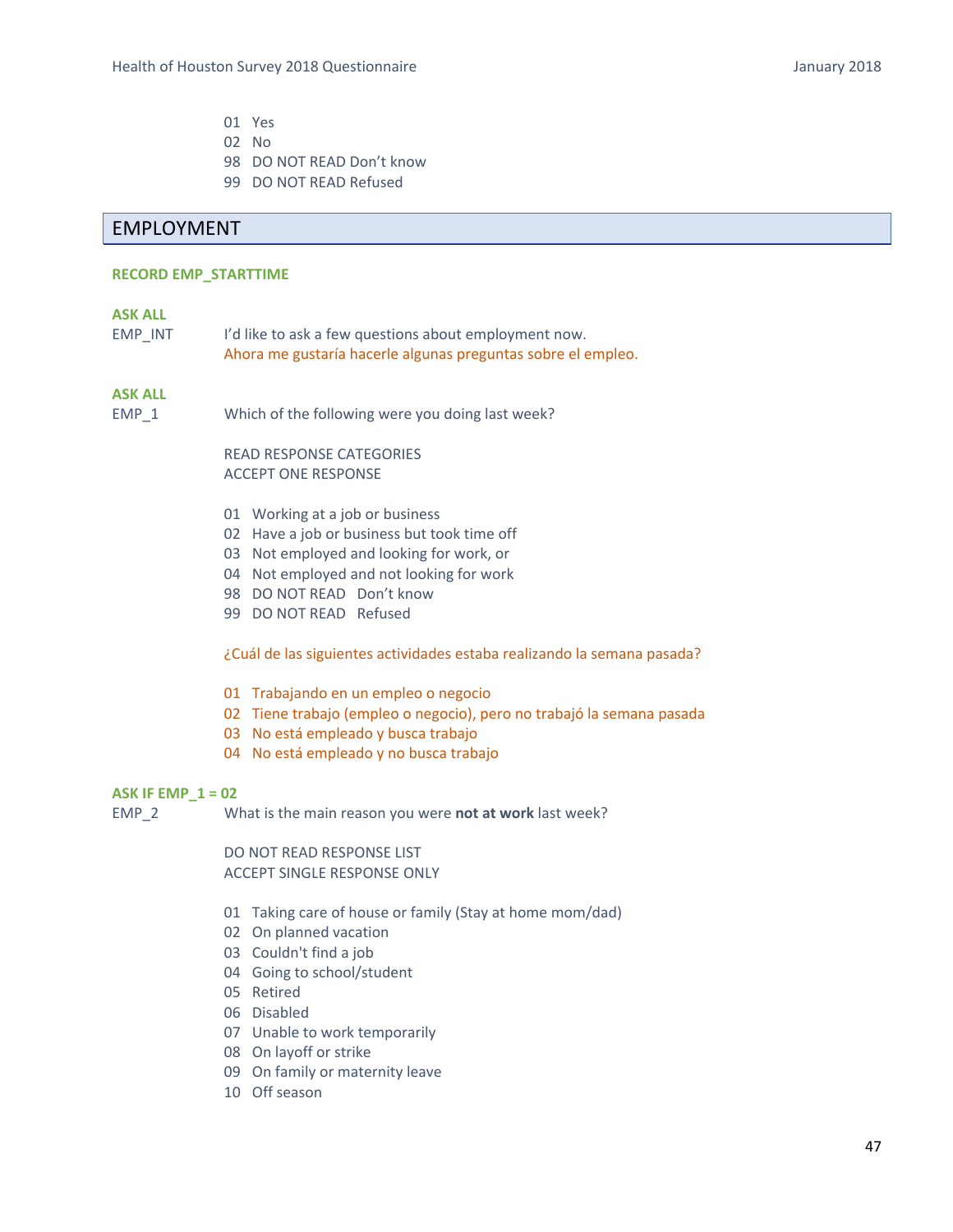- 97 Other
- 98 DO NOT READ Don't know
- 99 DO NOT READ Refused

¿Cuál es la razón principal por la que no estaba en el trabajo la semana pasada?

- 01 Cuidando su casa o familia (Mamá/papá que se queda en casa)
- 02 En unas vacaciones planeadas
- 03 No pude encontrar un empleo
- 04 Asistiendo a la escuela/estudiante
- 05 Jubilado
- 06 Discapacitado
- 07 Incapaz de trabajar temporalmente
- 08 Despedido o en huelga
- 09 Con permiso familiar o de maternidad
- 10 Fuera de temporada
- 97 Otra

### **ASK IF EMP\_2 = 97**

EMP\_2O [INTERVIEWER NOTE: ENTER OTHER RESPONSE] RECORD RESPONSE VERBATIM

### **ASK IF EMP\_1 = 03 OR 04**

EMP\_3 What is the main reason you were **not employed** last week?

\_\_\_\_\_\_\_\_\_\_\_\_\_\_\_\_\_\_\_\_\_\_\_\_\_

DO NOT READ RESPONSE LIST ACCEPT SINGLE RESPONSE ONLY

- 01 Taking care of house or family (Stay at home mom/dad)
- 02 On planned vacation
- 03 Couldn't find a job
- 04 Going to school/student
- 05 Retired
- 06 Disabled
- 07 Unable to work temporarily
- 08 On layoff or strike
- 09 On family or maternity leave
- 10 Off season
- 97 Other
- 98 DO NOT READ Don't know
- 99 DO NOT READ Refused

¿Cuál es la razón principal por la que no estaba empleado la semana pasada?

- 01 Cuidando su casa o familia (Mamá/papá que se queda en casa)
- 02 En unas vacaciones planeadas
- 03 No pude encontrar un empleo
- 04 Asistiendo a la escuela/estudiante
- 05 Jubilado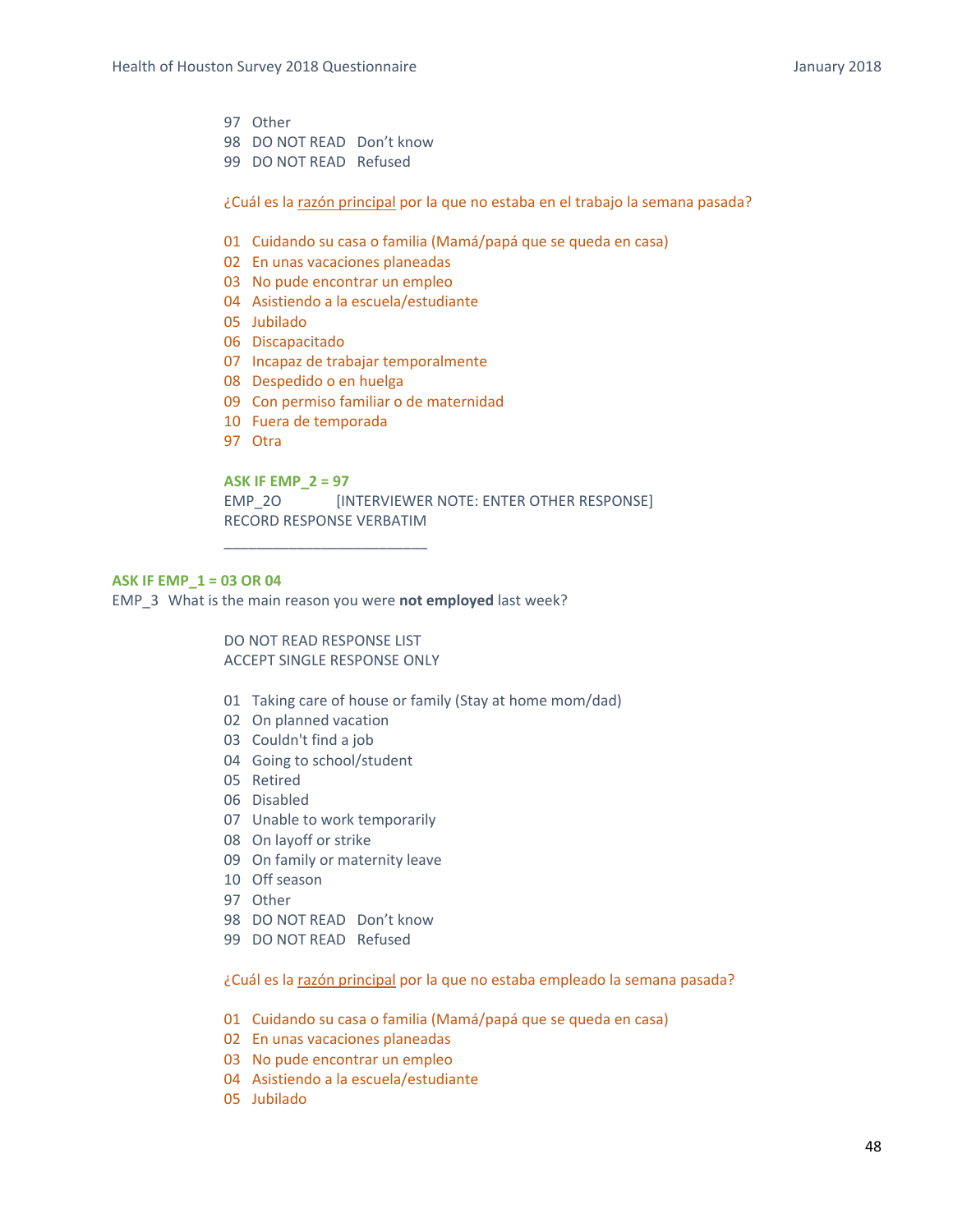# 06 Discapacitado

- 07 Incapaz de trabajar temporalmente
- 08 Despedido o en huelga
- 09 Con permiso familiar o de maternidad
- 10 Fuera de temporada
- 97 Otra
- 98 DO NOT READ Don't know

\_\_\_\_\_\_\_\_\_\_\_\_\_\_\_\_\_\_\_\_\_\_\_\_\_

99 DO NOT READ Refused

#### **ASK IF EMP\_3 = 97**

EMP\_3O [INTERVIEWER NOTE: ENTER OTHER RESPONSE] RECORD RESPONSE VERBATIM

### **ASK IF EMP\_1 = 01 OR EMP\_2 = 02, 07, 08, 09, 10 OR EMP\_3= 02, 07, 08, 09, OR 10**

EMP<sub>4</sub> At your main job, are you employed by a for-profit company, a non-profit organization, the government, are you self-employed, or are you working without pay in a family business or farm?

> READ IF NECESSARY: Where did you work most hours? READ IF NECESSARY: By main job, I mean the one at which you usually work the most hours

INTERVIEWER NOTE: If respondent indicates they work on a family business or farm FOR PAY, please clarify if it is a "For-Profit", or "Non-Profit" company; or if they consider themselves selfemployed.

- 01 For‐profit company
- 02 Non‐profit organization
- 03 Government
- 04 Self‐employed
- 05 Work without pay ‐ family business or farm
- 97 DO NOT READ Other SPECIFY
- 98 DO NOT READ Don't know
- 99 DO NOT READ Refused

En su trabajo principal, ¿usted está empleado en una compañía que busca generar ganancias, una organización que no busca generar ganancias, usted es autoempleado, o trabaja sin recibir pago en un negocio familiar o granja?

READ IF NECESSARY: ¿En dónde trabaja más horas? READ IF NECESSARY: Por empleo principal me refiero aquél en el que usted generalmente trabaja la mayor parte de horas

INTERVIEWER NOTE: Si el encuestado indica que trabaja en un negocio familiar o granja recibiendo pago, por favor clarifique si la compañía busca generar ganancias o no, o si se considera autoempleado.

- 01 Compañía lucrativa
- 02 Organización sin fines de lucro
- 03 Gobierno
- 04 Autoempleado
- 05 Negocio familiar o granja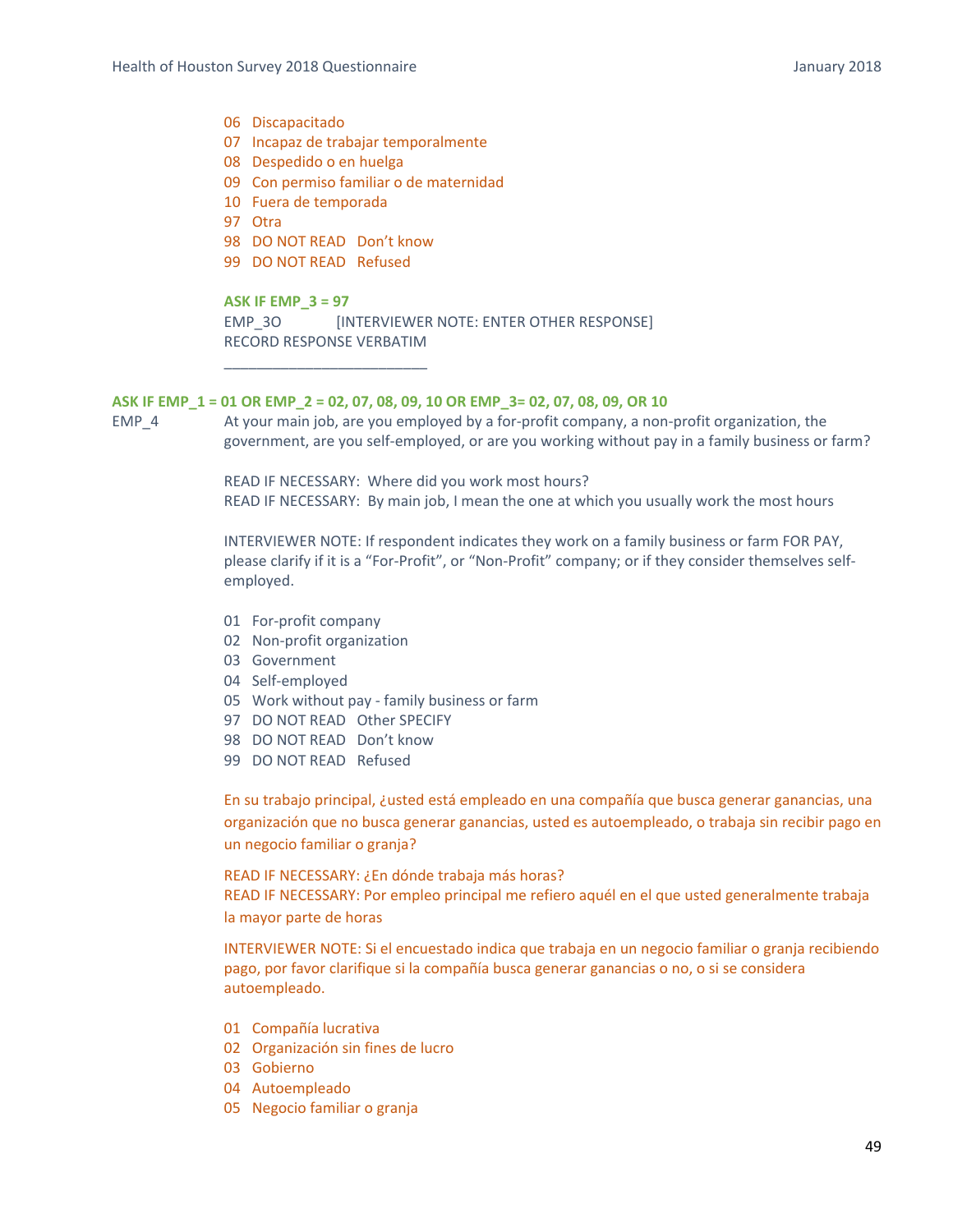### **ASK IF EMP\_4 = 97**

\_\_\_\_\_\_\_\_\_\_\_\_\_\_\_\_\_\_\_\_\_\_\_\_\_

EMP\_4O [INTERVIEWER NOTE: ENTER OTHER RESPONSE] RECORD RESPONSE VERBATIM

**ASK IF EMP\_1 = 01 OR EMP\_2 = 02, 07, 08, 09, 10 OR EMP\_3= 02, 07, 08, 09, OR 10**  EMP 5 What is your occupation? ¿Cuál es su ocupación?

> READ IF NECESSARY: For example, plumber, typist, farmer, teacher, and others. READ IF NECESSARY: What kind of work do you do at your main job? By main job, I mean the one at which you usually work the most hours

> READ IF NECESSARY: Por ejemplo, plomero, mecanógrafo, granjero, maestro, u otras. READ IF NECESSARY: ¿Qué clase de labor hace en su trabajo principal? Por trabajo principal quiero decir el trabajo en el que generalmente pasa la mayor cantidad de horas.

01 Gave response

98 DO NOT READ Don't know

99 DO NOT READ Refused

**ASK IF EMP\_5 = 01** 

EMP\_5A RECORD OCCUPATION \_\_\_\_\_\_\_\_\_\_\_\_\_\_\_\_\_\_\_\_\_\_\_\_\_\_\_\_\_\_\_\_

#### **ASK IF EMP\_1 = 01 OR EMP\_2 = 02, 07, 08, 09, 10 OR EMP\_3= 02, 07, 08, 09, OR 10**

EMP 6 What are your usual activities or duties at this job? ¿Cuáles son sus actividades o deberes habituales en este trabajo?

> READ IF NECESSARY: For example, typing, keeping account books, filing, laying bricks, teaching first grade, and others.

> READ IF NECESSARY: By main job, I mean the one at which you usually work the most hours READ IF NECESSARY: Por ejemplo, escribir a máquina, llevar los libros de contabilidad, archivar cosas, colocar ladrillos, enseñar a niños de primer grado, u otras.

READ IF NECESSARY: Por trabajo principal quiero decir el trabajo en el que generalmente pasa la mayor cantidad de horas.

- 01 Gave response
- 98 DO NOT READ Don't know
- 99 DO NOT READ Refused

**ASK IF EMP\_6 = 01**  EMP\_6A RECORD DUTIES

\_\_\_\_\_\_\_\_\_\_\_\_\_\_\_\_\_\_\_\_\_\_\_\_\_\_\_\_

### **ASK IF EMP\_1 = 01 OR EMP\_2 = 02, 07, 08, 09, 10 OR EMP\_3= 02, 07, 08, 09, OR 10**

EMP\_7 How many hours per week do you usually work at all jobs or businesses? ¿Generalmente cuántas horas a la semana trabaja en todos sus empleos o negocios?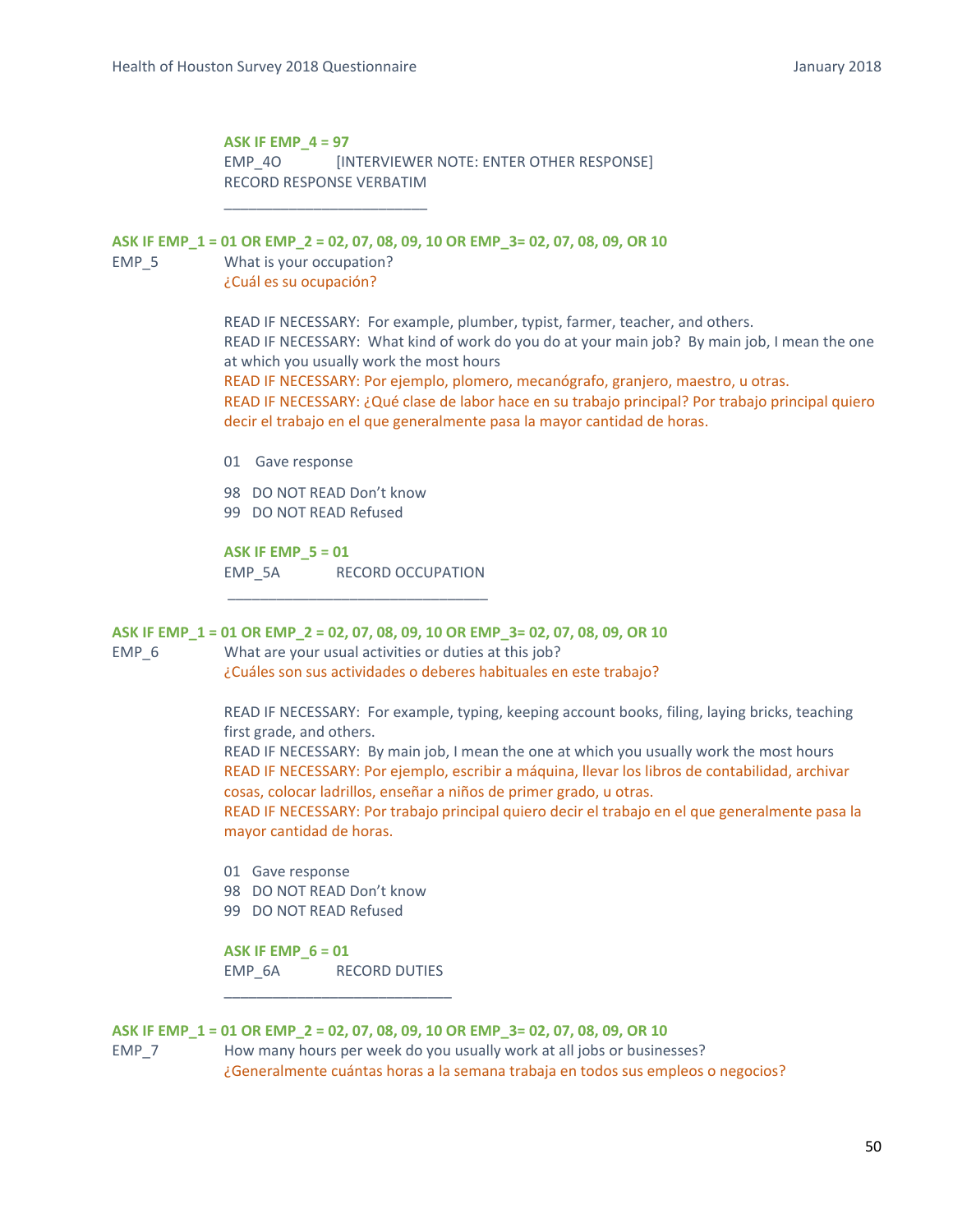\_\_\_\_\_\_\_ENTER # OF HOURS PER WEEK **[RANGE = 0‐100]** 998 DO NOT READ Don't know 999 DO NOT READ Refused

## **ASK IF EMP\_1 = 01 OR EMP\_2 = 02, 07, 08, 09, 10 OR EMP\_3= 02, 07, 08, 09, OR 10**

EMP\_8 In the past 12 months, were you ever unemployed and looking for work? En los últimos 12 meses, ¿alguna vez estuvo desempleado y buscando trabajo?

- 01 Yes
- 02 No
- 98 DO NOT READ Don't know
- 99 DO NOT READ Refused

### **ASK IF EMP\_8 = 01**

EMP\_9A In the last year, for how long were you unemployed and looking for work? ¿En el último año, durante cuánto tiempo estuvo desempleado y buscando trabajo?

# **ONE SELECTION ONLY – NOT MULTI**

| 01 |  | ANSWER GIVEN IN DAYS |  |  |  |
|----|--|----------------------|--|--|--|
|----|--|----------------------|--|--|--|

- 02 ANSWER GIVEN IN WEEKS\_\_\_\_\_\_\_\_\_\_\_\_\_\_\_\_\_\_
- 03 ANSWER GIVEN IN MONTHS
- 98 DO NOT READ Don't know
- 99 DO NOT READ Refused

# **ASK IF EMP\_9A=01**

EMP\_9AD ENTER NUMBER OF DAYS \_\_\_\_\_\_\_\_\_\_\_\_\_\_\_\_\_\_\_\_# **[RANGE 1‐30]**

## **ASK IF EMP\_9A=02**

EMP\_9AW ENTER NUMBER OF WEEKS \_\_\_\_\_\_\_\_\_\_\_\_\_\_\_\_\_\_# **[RANGE 1‐52]**

## **ASK IF EMP\_9A=03**

EMP\_9AM ENTER NUMBER OF MONTHS \_\_\_\_\_\_\_\_\_\_\_\_\_\_\_\_\_# **[RANGE 1‐12]**

## **ASK ALL**

### EMP 10 **(Post-Harvey sample only)**

 Did your employment situation change as a result of Hurricane Harvey? ¿Cambió su situación laboral como resultado del Huracán Harvey?

- 01 Yes
- 02 No
- 98 DO NOT READ Don't know
- 99 DO NOT READ Refused

### **ASK IF EMP\_10 = 1**

# EMP 10a (Post-Harvey sample only)

What was your employment status before Hurricane Harvey?

DO NOT READ RESPONSE LIST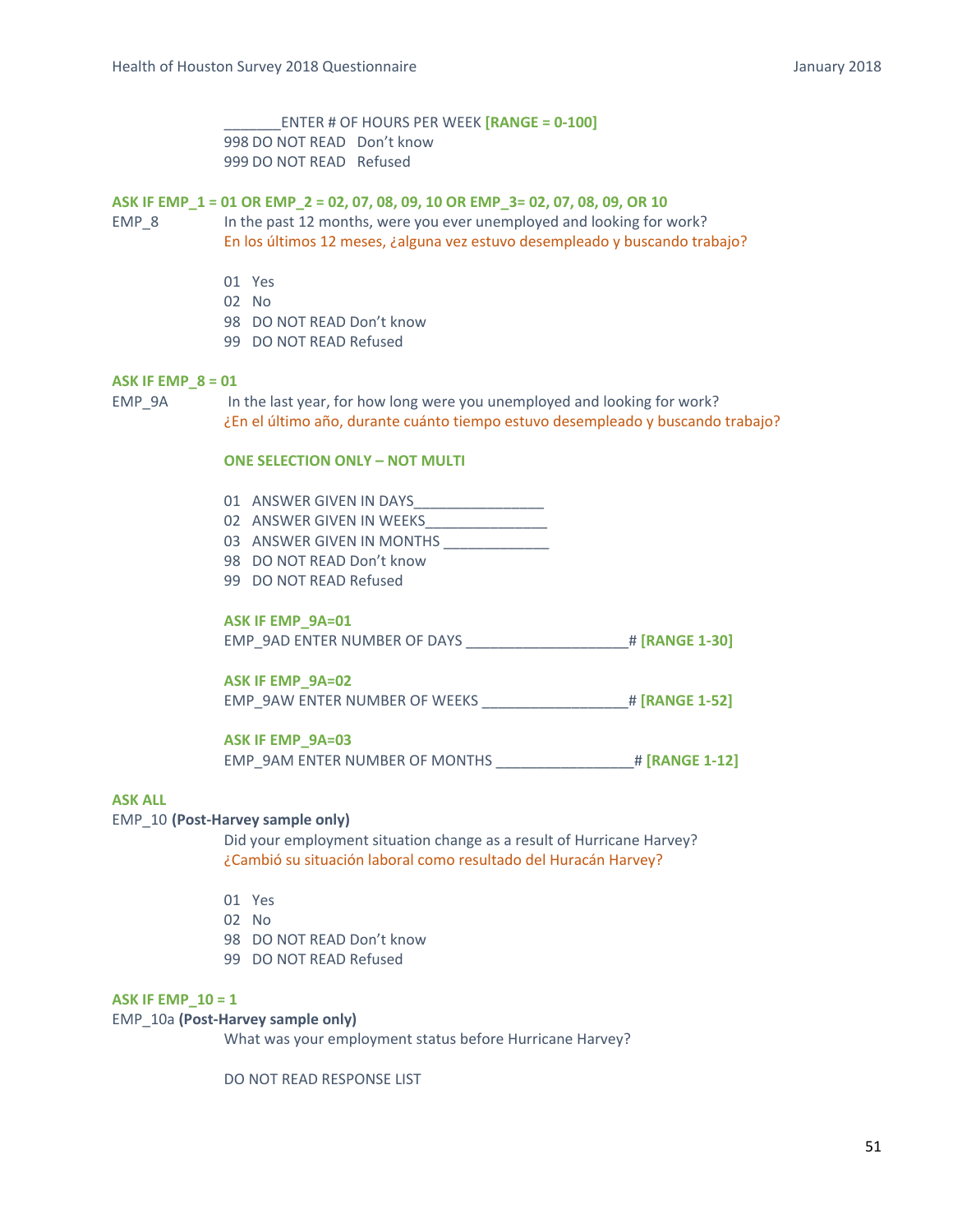INTERVIEWER NOTE: If Unemployed, probe whether seeking employment or not. If employed, prove if part or full time.

- 01 Employed full-time
- 02 Employed part-time
- 03 Unemployed and currently seeking employment
- 04 Unemployed and not seeking employment
- 05 A student
- 06 Retired
- 07 On disability and can't work
- 08 A homemaker or stay at home parent
- 98 DO NOT READ Don't know
- 99 DO NOT READ Refused

¿Cuál era su situación laboral antes del Huracán Harvey?

NOTA: Si estaba desempleado, averigüe si busca empleo o no. Si tiene empleo, pregunté si es a tiempo completo o parcial.

- 01 Empleado a tiempo completo
- 02 Empleado a tiempo parcial
- 03 Desempleado y buscando empleo
- 04 Desempleado pero sin buscar empleo
- 05 Estudiante
- 06 Retirado
- 07 Discapacitado y sin poder trabajar
- 08 Ama/o de casa o madre/padre a tiempo completo

# INCOME

### **RECORD INC\_STARTTIME**

These next few questions ask about your household income. Remember that your answers are confidential and will be grouped with others in your area.

Las próximas preguntas son sobre los ingresos de su hogar. Recuerda que sus respuestas son confidenciales y se agruparan con otras familias en su área.

## **ASK ALL**

INC\_2 What is your best estimate of **your household's** income from all sources before taxes last year? Please include money from jobs, social security, public assistance, child support, and so forth. ¿Aproximadamente, cuál fue el ingreso total del año pasado, en **su hogar**, antes de pagar impuestos? Por favor incluya todas las fuentes como dinero de empleos, seguro social, asistencia pública, etc.

> ONLY IF NECESSARY: Last year means in 2016. Include income from everybody in the household. Do not include gifts.

> IF NECESSARY: EL "ÚLTIMO AÑO" SE REFIERE A 2016. Incluya ingresos de todos los miembros del hogar. No incluya regalos.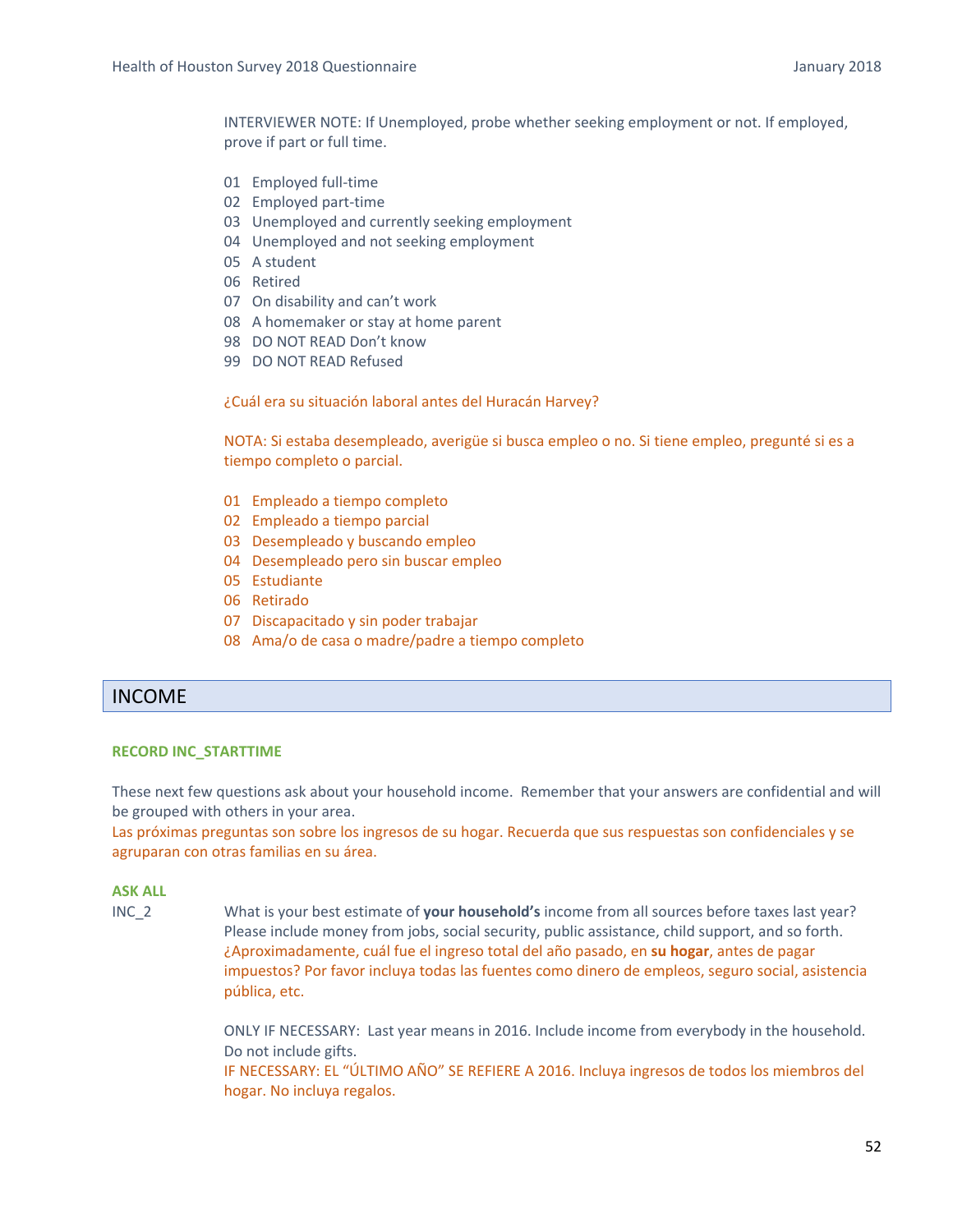### IF AMOUNT GREATER THAN \$999,995, ENTER \$999,995.

- 01 Amount Given [ENTER AMOUNT]
- 98 DO NOT READ Don't know
- 99 DO NOT READ Refused

# **ASK ALL**

INC\_3 Including yourself, how many people living in your household are supported by your total household income?

> Incluyéndolo a usted, ¿cuántas personas que viven en su hogar son mantenidas con el ingreso total del hogar?

IF NECESSARY: Please include children and adults that are not working Por favor incluye niños y adultos que no trabajan

\_\_\_\_\_\_\_RECORD # OF PEOPLE **PN: [RANGE 1 –12]** 98 DO NOT READ Don't know 99 DO NOT READ Refused

### **ASK IF INC\_3 =2‐12**

INC\_4A **How many of these (INSERT NUMBER FROM INC\_3)** people are children under the age of 18? ¿Cuántas de estas personas (INSERT NUMBER FROM INC.3) son niños menores de 18 años de edad?

> \_\_\_\_\_\_\_\_\_\_\_\_NUMBER OF CHILDREN UNDER AGE 18 **[RANGE = 0‐NUMBER FROM INC\_3]** 98 DO NOT READ Don't know 99 DO NOT READ Refused

# **ASK IF INC\_3 = 98, 99**

INC\_4B How many of the people living in your household who are supported by your total household income are children under the age of 18?

¿Cuántas de las personas que viven en su hogar y son mantenidas con el ingreso total del hogar, son niños menores de 18 años de edad?

\_\_\_\_\_\_\_\_\_\_\_\_NUMBER OF CHILDREN UNDER AGE 18 **[RANGE = 0‐12]**

98 DO NOT READ Don't know

99 DO NOT READ Refused

| Poverty Thresholds for 2015 by Size of Family and Number of Related Children Under 18 Years |                                 |        |     |              |      |      |            |       |               |
|---------------------------------------------------------------------------------------------|---------------------------------|--------|-----|--------------|------|------|------------|-------|---------------|
|                                                                                             | Related children under 18 years |        |     |              |      |      |            |       |               |
| Size of family unit                                                                         | None                            | One    | Two | <b>Three</b> | Four | Five | <b>Six</b> | Seven | Eight or more |
| One person                                                                                  |                                 |        |     |              |      |      |            |       |               |
| Under 65 years                                                                              | 12,331                          |        |     |              |      |      |            |       |               |
| 65 years and over                                                                           | 11,367                          |        |     |              |      |      |            |       |               |
| Two people                                                                                  |                                 |        |     |              |      |      |            |       |               |
| Householder under 65                                                                        | 15,871                          | 16,337 |     |              |      |      |            |       |               |
| vears                                                                                       |                                 |        |     |              |      |      |            |       |               |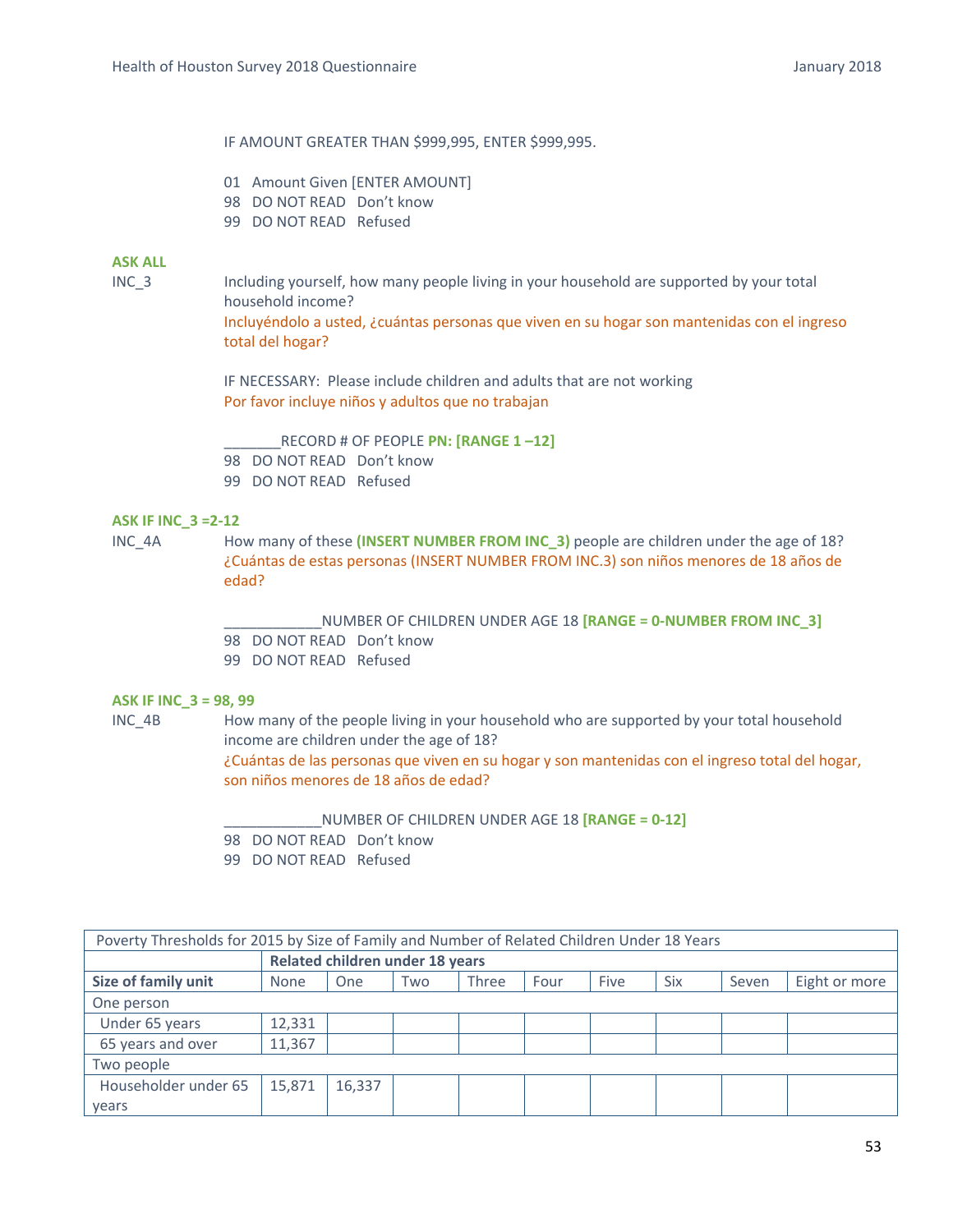| Householder 65 years        | 14,326 | 16,275 |        |        |        |        |        |        |        |
|-----------------------------|--------|--------|--------|--------|--------|--------|--------|--------|--------|
| and over                    |        |        |        |        |        |        |        |        |        |
| Three people                | 18,540 | 19,078 | 19,096 |        |        |        |        |        |        |
| Four people                 | 24,447 | 24,847 | 24,036 | 24,120 |        |        |        |        |        |
| Five people                 | 29,482 | 29,911 | 28,995 | 28,286 | 27,853 |        |        |        |        |
| Six people                  | 33,909 | 34,044 | 33,342 | 32,670 | 31,670 | 31,078 |        |        |        |
| Seven people                | 39,017 | 39,260 | 38,421 | 37,835 | 36,745 | 35,473 | 34,077 |        |        |
| Eight people                | 43,637 | 44,023 | 43,230 | 42,536 | 41,551 | 40,300 | 38,999 | 38,668 |        |
| Nine people or more         | 52,493 | 52,747 | 52,046 | 51,457 | 50,490 | 49,159 | 47,956 | 47,658 | 45,822 |
| Source: U.S. Census Bureau. |        |        |        |        |        |        |        |        |        |

**PN: USING ABOVE TABLE CREATE VARIABLE FOR FEDERAL POVERTY LEVEL USING INC\_3 AS "SIZE OF FAMILY UNIT" AND INC\_4A OR INC\_4B AS "NUMBER OF RELATED CHILDREN UNDER 18". IF INC\_3 = 98, 99, USE ADULTS FROM SCREENER (PLUS ADD # FROM INC\_4A OR INC\_4B). IF INC\_4A = 98, 99, USE INC\_4B. IF (INC\_3 AND ADULTS) OR (INC\_4A AND INC\_4B) = 98, 99, SKIP TO NEXT MODULE. IF INC\_3 = 98,99 AND SAMPTYPE = 02, SKIP TO NEXT MODULE PN: CREATE VARIABLES FOR: 100% FPL = FPL 138% FPL BY MULTIPLYING FPL X 1.38; 185% FPL BY MULTIPLYING FPL X 1.85; 200% FPL BY MULTIPLYING FPL X 2; 300% FPL BY MULTIPLYING FPL X 3. ROUND VALUES UP OR DOWN TO THE NEAREST THOUSAND: < \$14,499 = \$14,000, >=\$14,500 = \$15,000** 

# **PN: IF THE NUMBER OF ADULTS SUPPORTED BY TOTAL HH INCOME IS MISSING, USE THE NUMBER OF ADULTS FROM THE SCREENER.**

# **ASK ALL**

INC\_5 **(Post‐Harvey sample only)**  How did Hurricane Harvey affect your household income? Did it..

- 01 Decrease
- 02 Increase
- 03 No change
- 98 DO NOT READ Don't know
- 99 DO NOT READ Refused

¿Cómo afectó el Huracán Harvey los ingresos en su casa? Los ingresos…

- 01 Disminuyeron
- 02 Aumentaron
- 03 No cambiaron

# ECONOMIC HARDSHIP

## **RECORD EH\_STARTTIME**

**ASK ALL**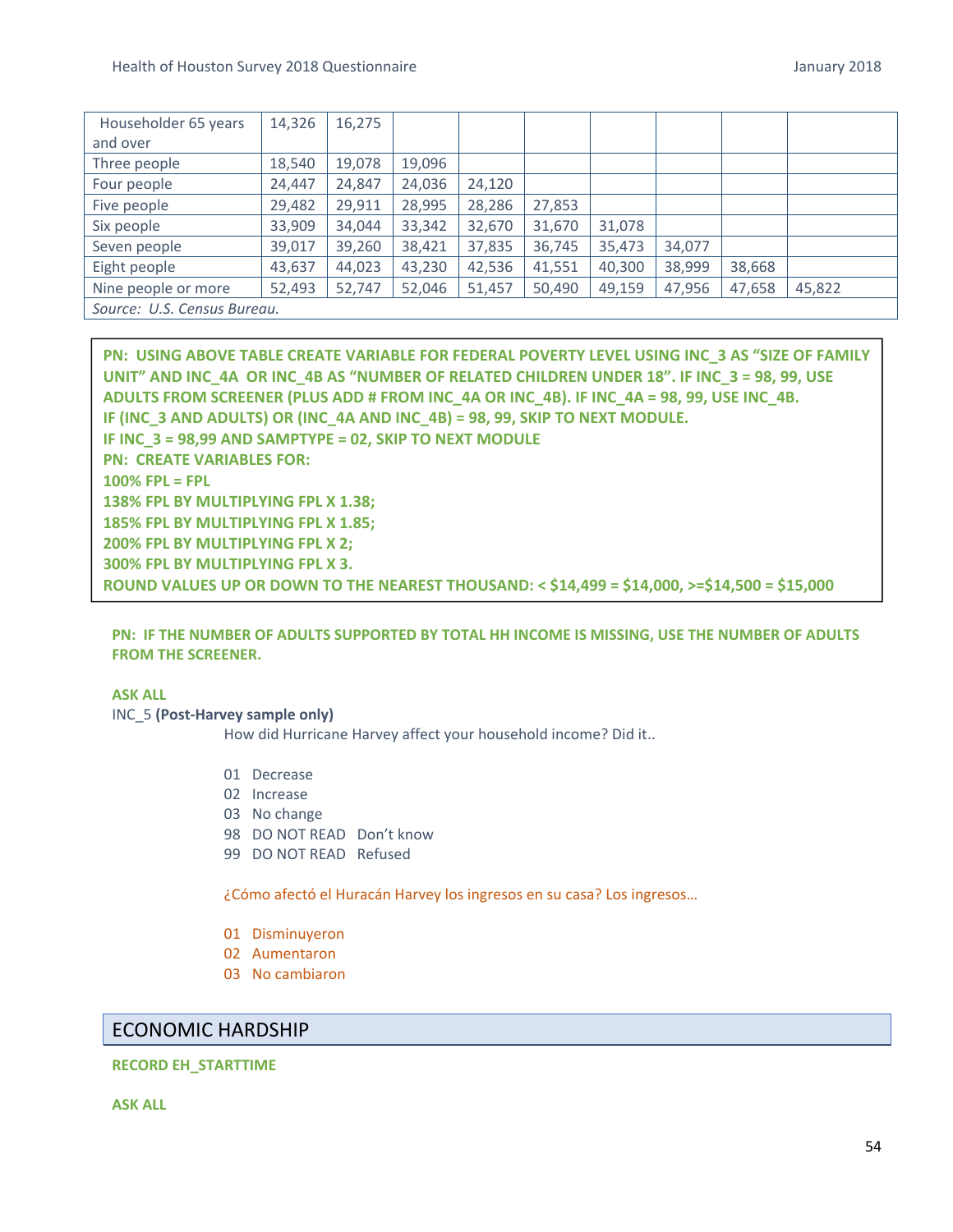EH 1 In the past 12 months, how often did you have financial difficulties that kept you from buying food or paying rent or mortgage?

### READ RESPONSE LIST

- 01 Never
- 02 Rarely
- 03 Sometimes
- 04 Often
- 05 Always
- 98 DO NOT READ Don't know
- 99 DO NOT READ Refused

¿Con qué frecuencia en los últimos 12 meses no tuvo suficiente dinero para comprar alimentos, o pagar la renta o la hipoteca?

- 01 Nunca
- 02 Rara vez
- 03 Algunas veces
- 04 Frecuentemente
- 05 Siempre

# **ASK ALL**

EH\_INT Now I'm going read you a statement that people have made about their food situation. Ahora le leeré una declaración que las personas han hecho sobre su situación alimenticia.

### **ASK ALL**

EH\_4 Within the past 12 months the food we bought just didn't last and we didn't have money to get more. Was that often, sometimes, or never true for you?

- 01 Often true
- 02 Sometimes true
- 03 Never true
- 98 DO NOT READ Don't know
- 99 DO NOT READ Refused

Dentro de los últimos 12 meses, la comida que compramos no fue suficiente y no tuvimos dinero para comprar más. ¿Sucedió eso a menudo, a veces o nunca?

- 01 A menudo
- 02 A veces
- 03 Nunca

# PUBLIC PROGRAMS

### **RECORD PP\_STARTTIME**

**ASK IF FPL <300% OR INC\_2=98, 99**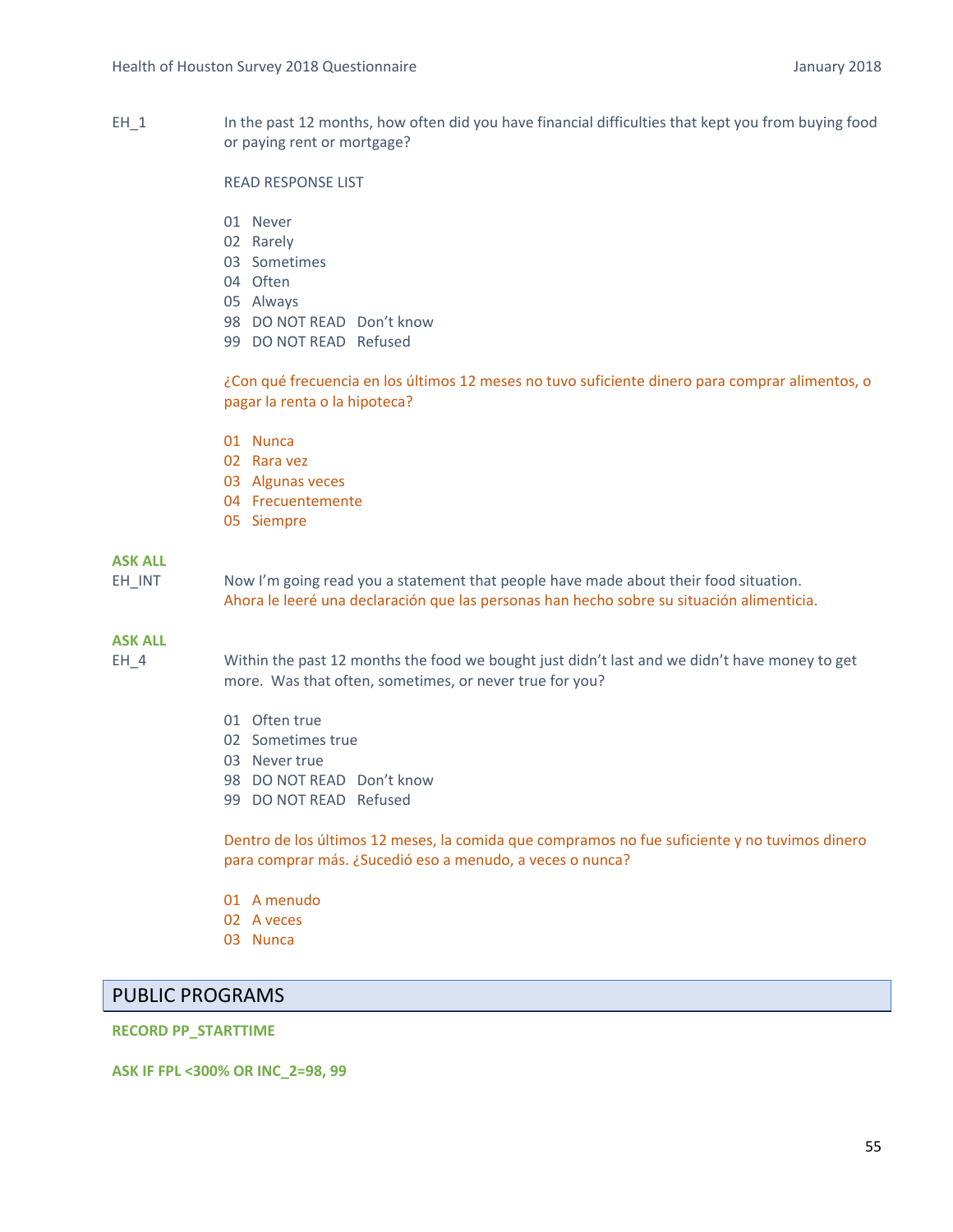- PP\_1 Are you now receiving any public assistance for either food, medical services, or financial assistance for you and your family? ¿Está usted recibiendo asistencia pública para obtener comida o servicios médicos, o asistencia financiera para usted y su familia?
	- 01 Yes
	- 02 No
	- 98 DO NOT READ Don't know
	- 99 DO NOT READ Refused

## **ASK IF PP\_1 = 01**

PP 2 Can you tell me the name of the program?

CHECK ALL THAT APPLY DO NOT READ RESPONSE LIST

- 01 TANF (Temporary Assistance to Needy Families)
- 02 Supplemental Nutrition Assistance Program (SNAP, otherwise called Food Stamps)
- 03 Supplemental Security Income, also known as SSI
- 04 Social Security Disability Insurance, also known as SSDI
- 05 WIC (Supplemental Food Program for Women, Infants and Children
- 06 Social Security or pension payments
- 97 Other
- 98 DO NOT READ Don't know
- 99 DO NOT READ Refused

¿Puede decirme el nombre del programa?

- 01 TANF (Ayuda Temporal para Familias Necesitadas)
- 02 Programa Especial de Nutrición Complementaria (SNAP), también llamados Cupones para Alimentos (Food Stamps)
- 03 Ingreso Complementario de Seguridad, también conocido como SSI
- 04 Seguro por Discapacidad de la Seguridad Social, también conocido como SSDI
- 05 WIC (Programa de Nutrición Complementaria para Mujeres, Bebés y Niños)
- 06 Pago del Seguro Social o pensión
- 97 Otro

**ASK IF PP\_2 = 97** 

PP\_2O [INTERVIEWER NOTE: ENTER OTHER RESPONSE]

RECORD RESPONSE VERBATIM ACCEPT MULTIPLE RESPONSES

\_\_\_\_\_\_\_\_\_\_\_\_\_\_\_\_\_\_\_\_\_\_\_\_\_\_

# SMOKING

**RECORD SM\_STARTTIME**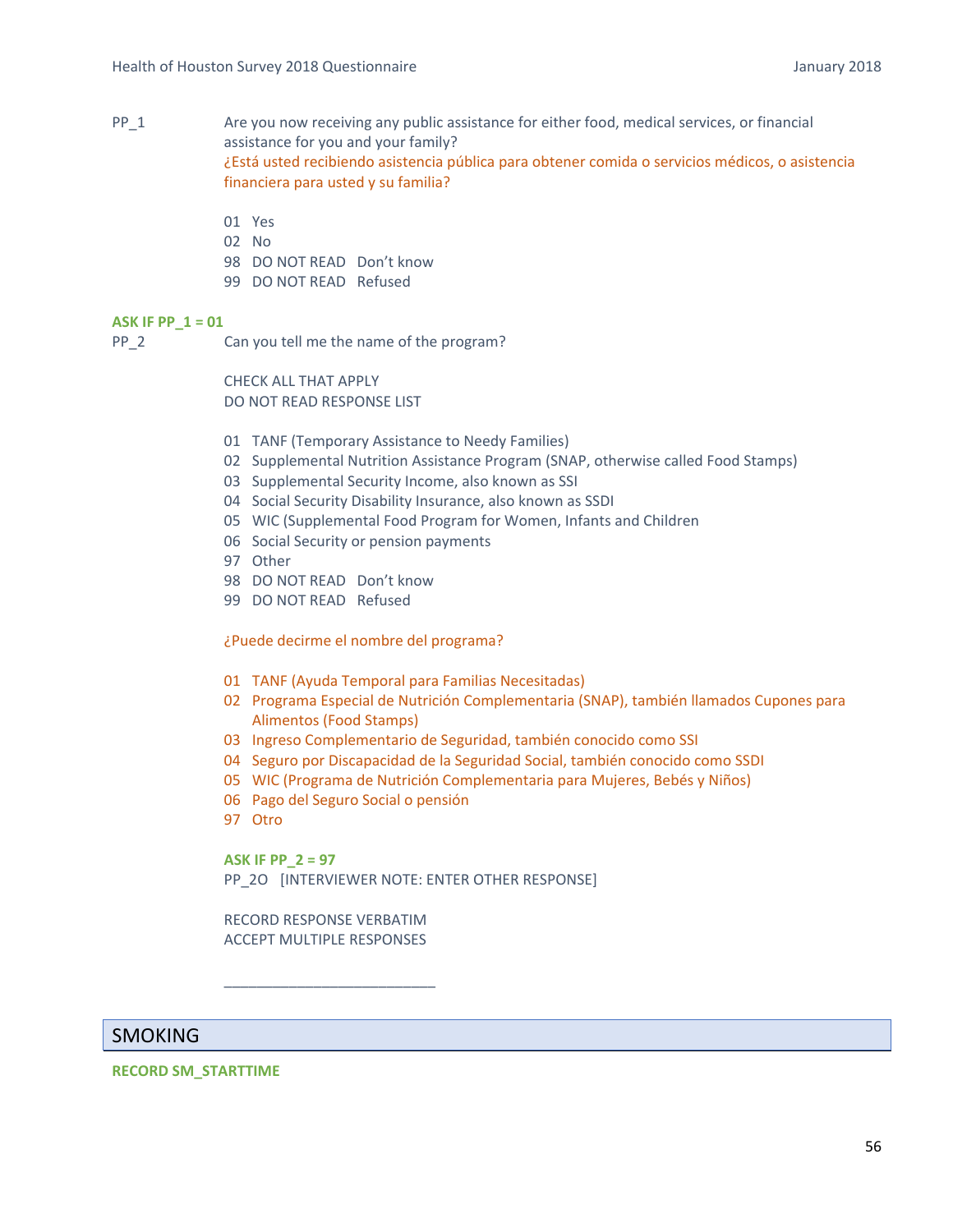# **ASK ALL**

SM 1 Altogether, have you smoked at least 100 or more cigarettes in your entire lifetime? ¿En conjunto, ha fumado por lo menos 100 o más cigarrillos en toda su vida?

> IF NECESSARY: 5 packs = 100 cigarettes IF NECESSARY: Do not include cigars, snuff or chewing tobacco, e-cigarettes or vaping. IF NECESSARY: 5 paquetes = 100 cigarrillos IF NECESSARY: No incluya puro, tabaco de mascar, cigarrillos electrónicos o vaping.

- 01 Yes
- 02 No
- 98 DO NOT READ Don't know
- 99 DO NOT READ Refused

## **ASK IF SM\_1 = 01**

SM 2 Do you now smoke cigarettes every day, some days, or not at all?

- 01 Every day
- 02 Some days
- 03 Not at all
- 98 DO NOT READ Don't know
- 99 DO NOT READ Refused

¿Actualmente fuma cigarrillos todos los días, algunos días o no fuma?

- 01 Diariamente
- 02 Algunos días
- 03 Nunca

# **ASK ALL**

- SM\_4 Do you smoke cigars every day, some days or not at all?
	- 01 Every day
	- 02 Some days
	- 03 Not at all
	- 98 DO NOT READ Don't know
	- 99 DO NOT READ Refused

### ¿Fuma usted puros todos los días, algunos días o nunca?

- 01 Diariamente
- 02 Algunos días
- 03 Nunca

# **ASK ALL**

SM 5 Do you use snuff or chewing tobacco every day, some days or not at all?

- 01 Every day
- 02 Some days
- 03 Not at all
- 98 DO NOT READ Don't know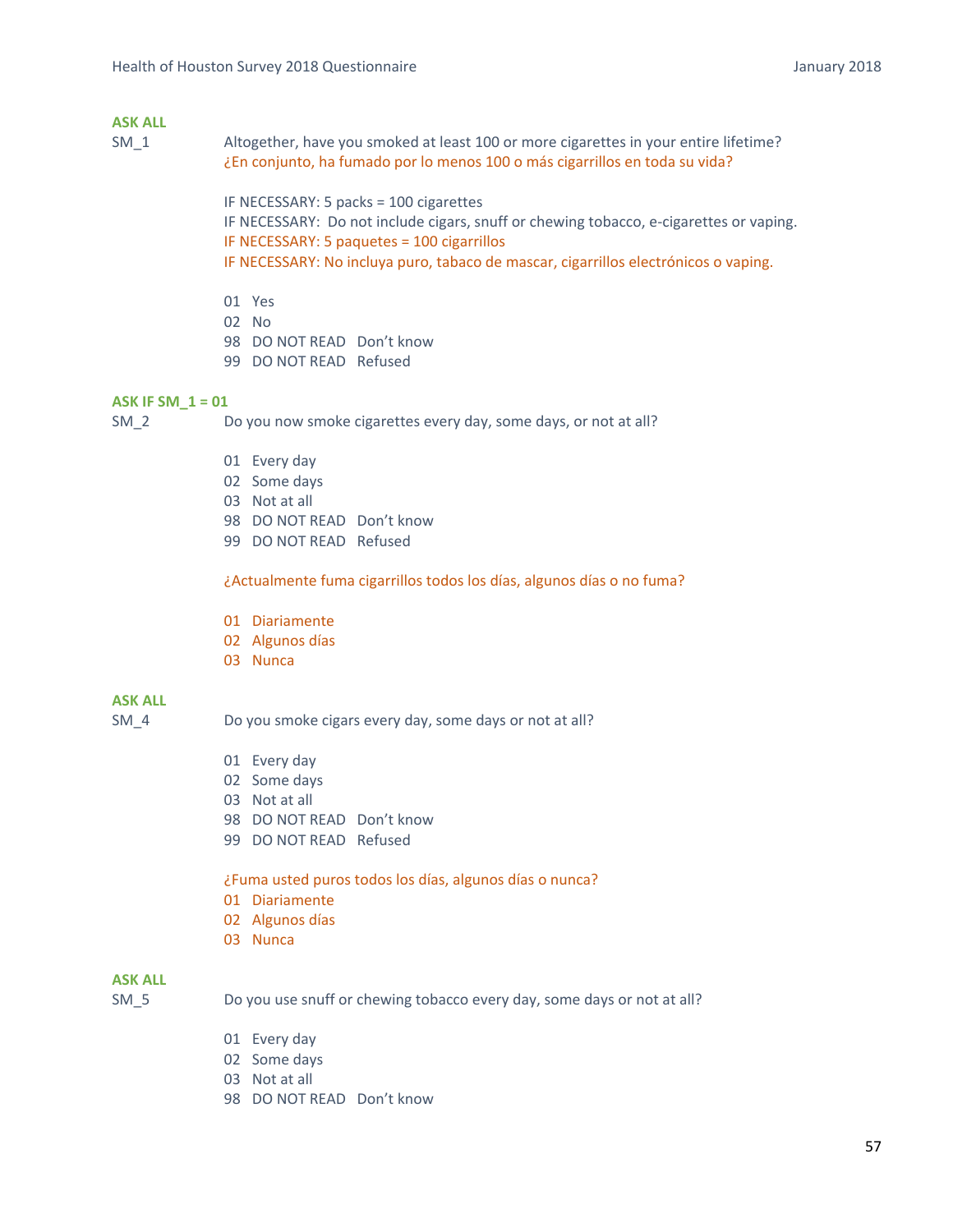## 99 DO NOT READ Refused

¿Utiliza usted tabaco en polvo o tabaco para mascar todos los días, algunos días o nunca?

- 01 Diariamente
- 02 Algunos días
- 03 Nunca

# **ASK ALL**

SM\_6 Have you ever smoked electronic cigarettes, also known as e-cigarettes or vaporizer cigarettes? ¿Alguna vez ha fumado cigarrillos electrónicos, también conocidos como eCig o vaporizadores?

- 01 Yes
- 02 No
- 98 DO NOT READ Don't know
- 99 DO NOT READ Refused

### **ASK IF SM\_6 = 01**

SM\_7 Do you now use e-cigarettes every day, some days or not at all?

- 01 Every day
- 02 Some days
- 03 Not at all
- 98 DO NOT READ Don't know
- 99 DO NOT READ Refused

¿Utiliza ahora cigarrillos electrónicos todos los días, algunos días o nunca?

- 01 Diariamente
- 02 Algunos días
- 03 Nunca

# **ASK ALL**

SM 8 On average, about how many days per week is there smoking inside of your home? En promedio, ¿cuántos días a la semana fuman dentro de su casa?

> \_\_\_\_\_\_DAYS PER WEEK **[RANGE 0‐7]** 96 DO NOT READ Rarely 98 DO NOT READ Don't know 99 DO NOT READ Refused

### ALCOHOL ABUSE

## **RECORD AA\_STARTTIME**

### **ASK ALL**

AA\_1 In the **past 12 months**, did you have any kind of alcoholic drink? En los **últimos 12 meses**, ¿ha ingerido algún tipo de bebida alcohólica?

01 Yes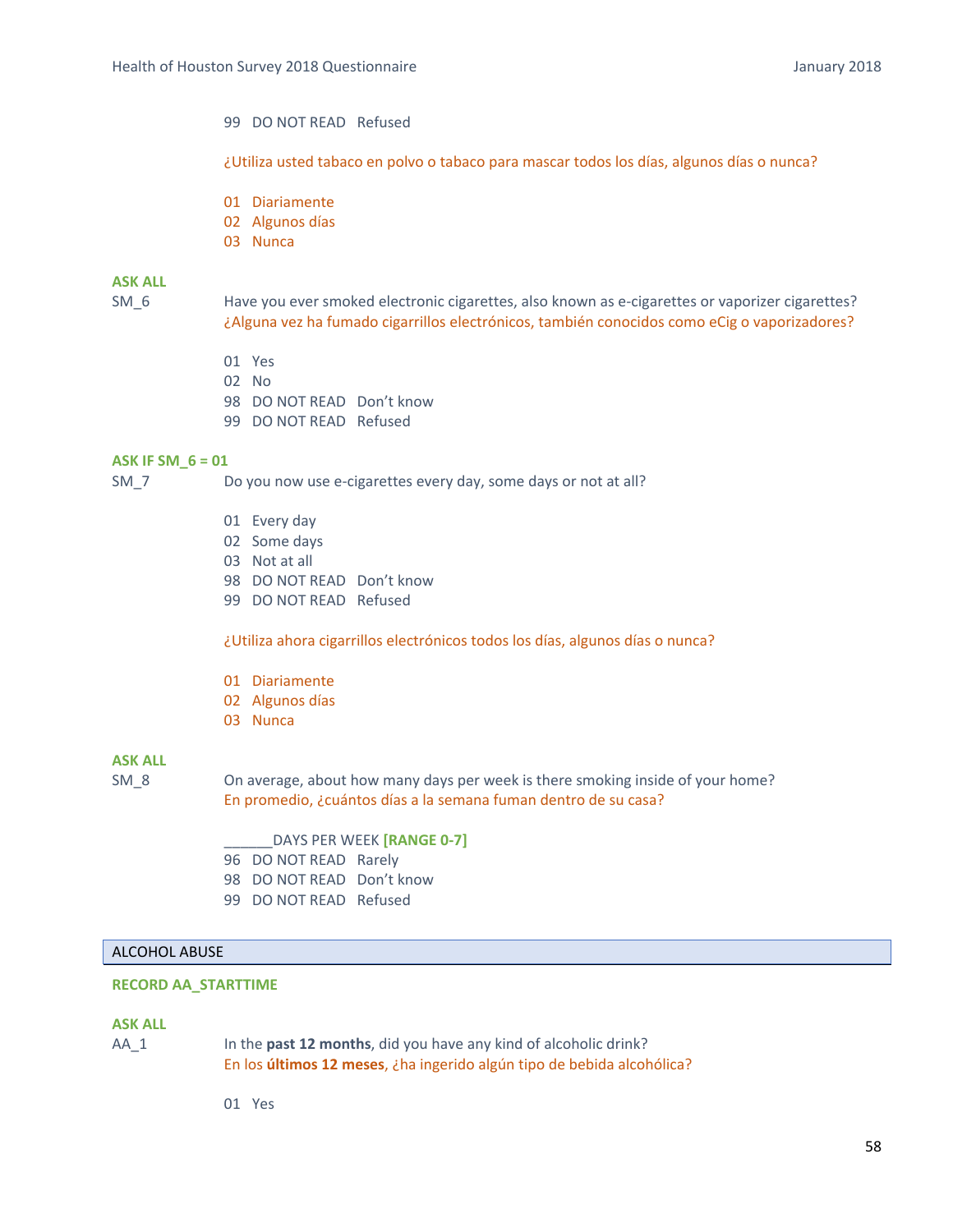02 No 98 DO NOT READ Don't know 99 DO NOT READ Refused

### **ASK IF AA\_1 = 01**

AA\_2 In the **past 12 months**, on a typical day when you drank alcohol, about how many drinks did you have?

> En los **últimos 12 meses**, cuando ha bebido alcohol, ¿aproximadamente cuántas bebidas ha ingerido en un día típico?

IF NECESSARY: By drink, we mean a 12 ounce can or glass of beer, a 5 ounce glass of wine, a mixed drink, or a shot of liquor.

Por bebida nos referimos a una lata o vaso de cerveza de 12 onzas, una copa de vino de 5 onzas, una bebida mezclada, o un trago de licor.

\_\_\_\_\_\_\_\_\_ENTER # OF DRINKS **[RANGE 1‐20]**

95 DO NOT READ Less than one drink (Menos de una bebida) 98 DO NOT READ Don't know

99 DO NOT READ Refused

### **ASK IF AA\_1 = 01 AND GENDER = 01**

AA 3A In the past 12 months, about how many times did you have 5 or more alcoholic drinks in a single day?

> En los últimos 12 meses, ¿aproximadamente cuántas veces ingirió 5 o más bebidas alcohólicas en un solo día?

\_\_\_\_\_\_\_\_\_\_\_ENTER # OF TIMES **[RANGE 0‐365]**  998 DO NOT READ Don't know 999 DO NOT READ Refused

# **ASK IF AA\_1 = 01 AND GENDER = 02 OR 97 OR 98 OR 99**

AA\_3B In the past 12 months, about how many times did you have 4 or more alcoholic drinks in a single day?

> En los últimos 12 meses, ¿aproximadamente cuántas veces ingirió 4 o más bebidas alcohólicas en un solo día?

\_\_\_\_\_\_\_\_\_\_\_ENTER # OF TIMES **[RANGE 0‐365]** 998 DO NOT READ Don't know 999 DO NOT READ Refused

# DIET AND PHYSICAL ACTIVITY

# **RECORD DPA\_STARTTIME**

### **ASK ALL**

DPA\_INT Now, think about things you ate and drank during the **last week.**

Ahora, piense en cosas que comió y bebió durante la **semana pasada**, incluyendo comidas y refrigerios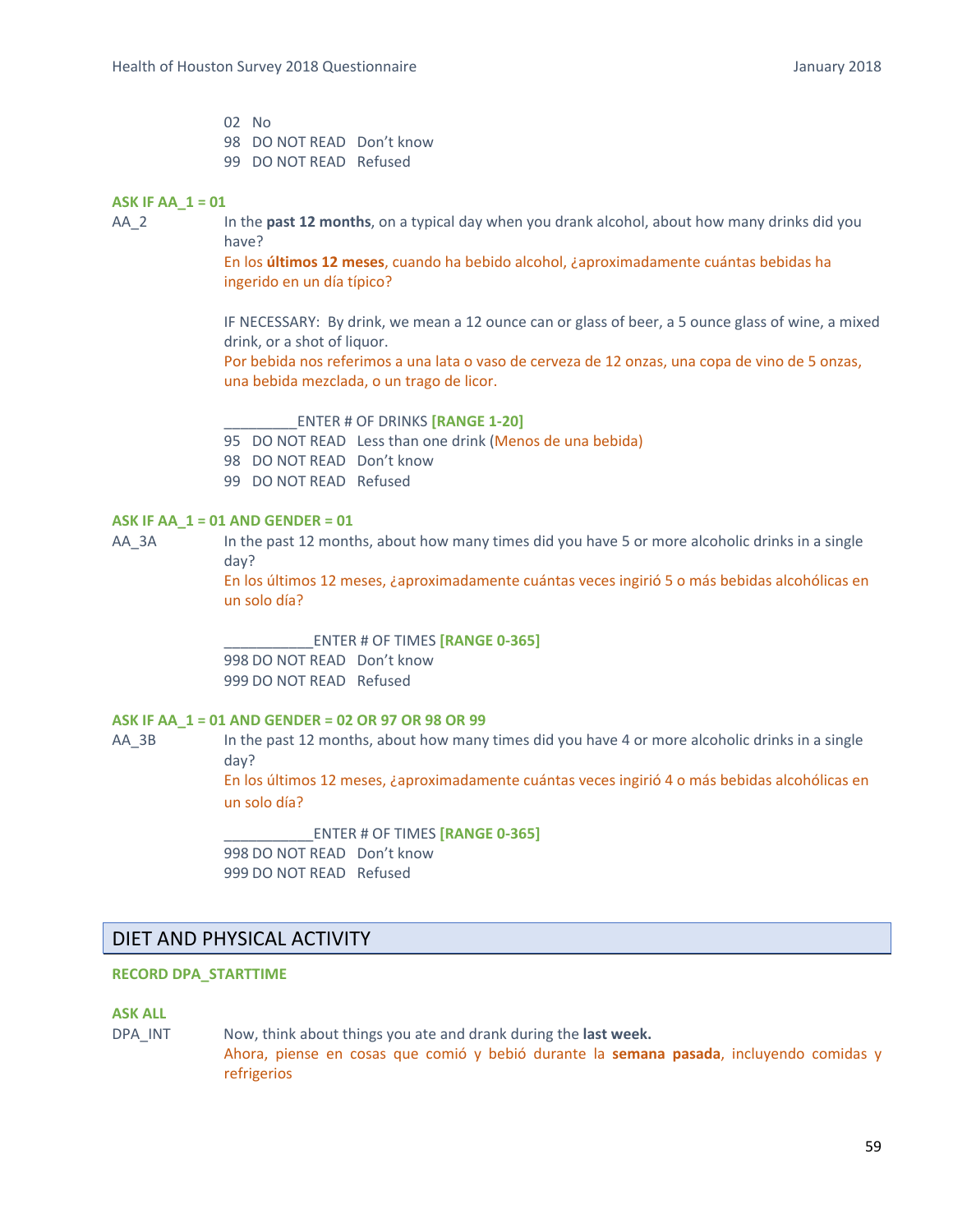DPA\_1 During the past week, how many times did you eat red meat, such as beef, pork, ham, or sausage? Do not include chicken, turkey or seafood.

La semana pasada, ¿con qué frecuencia comió carne roja, como carne de res, carne de puerco, jamón, o salchicha? No incluya pollo, pavo, pescados o mariscos.

### **ONE SELECTION ONLY - NOT MULTI**

01 ANSWER GIVEN PER DAY # times

- 02 ANSWER GIVEN PER WEEK # times
- 95 DO NOT READ Didn't eat red meat / No come carne roja
- 98 DO NOT READ Don't know
- 99 DO NOT READ Refused

# **ASK IF DPA\_1=01**

DPA\_1D ENTER TIMES PER DAY \_\_\_\_\_\_\_\_\_\_\_\_\_\_\_\_\_\_\_\_# **RANGE 0‐7**

**ASK IF DPA\_1=02** 

DPA\_1W ENTER TIMES PER WEEK \_\_\_\_\_\_\_\_\_\_\_\_\_\_\_\_\_\_\_# **RANGE 0‐21**

# **ASK ALL**

DPA\_2 During the past week, how many times did you drink carbonated drinks or soda such as Coke, or Dr. Pepper?

> En la semana pasada, ¿cuántas veces ingirió bebidas gaseosas carbonatadas o refrescos como, Coca o Dr. Pepper?

READ IF NECESSARY: One drink would be 1 can or 12 ounces READ IF NECESSARY: Do not include diet soda, canned or bottled juices or teas. Your best guess is fine. INTERVIEWER NOTE: IF RESPONDENT GIVES A NUMBER WITHOUT A TIME FRAME, ASK, Was that per day, per week or month?

IF NECESSARY: Una bebida seria 1 lata o 12 onzas

IF NECESSARY: No incluya refrescos de dieta, jugos o tés en lata o embotellados. Su mejor estimado está bien.

INTERVIEWER NOTE: SI EL ENCUESTADO DA UN NÚMERO SIN UN MARGEN DE TIEMPO, PREGUNTE, ¿Esto fue por día, por semana o por mes?)

### **//ONE SELECTION ONLY – NOT MULTI//**

01 ANSWER GIVEN PER DAY\_\_\_\_\_\_\_\_\_\_\_\_\_\_\_# times

02 ANSWER GIVEN PER WEEK # times

95 DO NOT READ Didn't drink soda / No bebe refrescos

- 98 DO NOT READ Don't know
- 99 DO NOT READ Refused

### **ASK IF DPA\_2=01**

DPA\_2D ENTER TIMES PER DAY \_\_\_\_\_\_\_\_\_\_\_\_\_\_\_\_\_\_\_\_# **RANGE 0‐7**

### **ASK IF DPA\_2=02**

DPA\_2W ENTER TIMES PER WEEK \_\_\_\_\_\_\_\_\_\_\_\_\_\_\_\_\_\_\_# **RANGE 0‐21**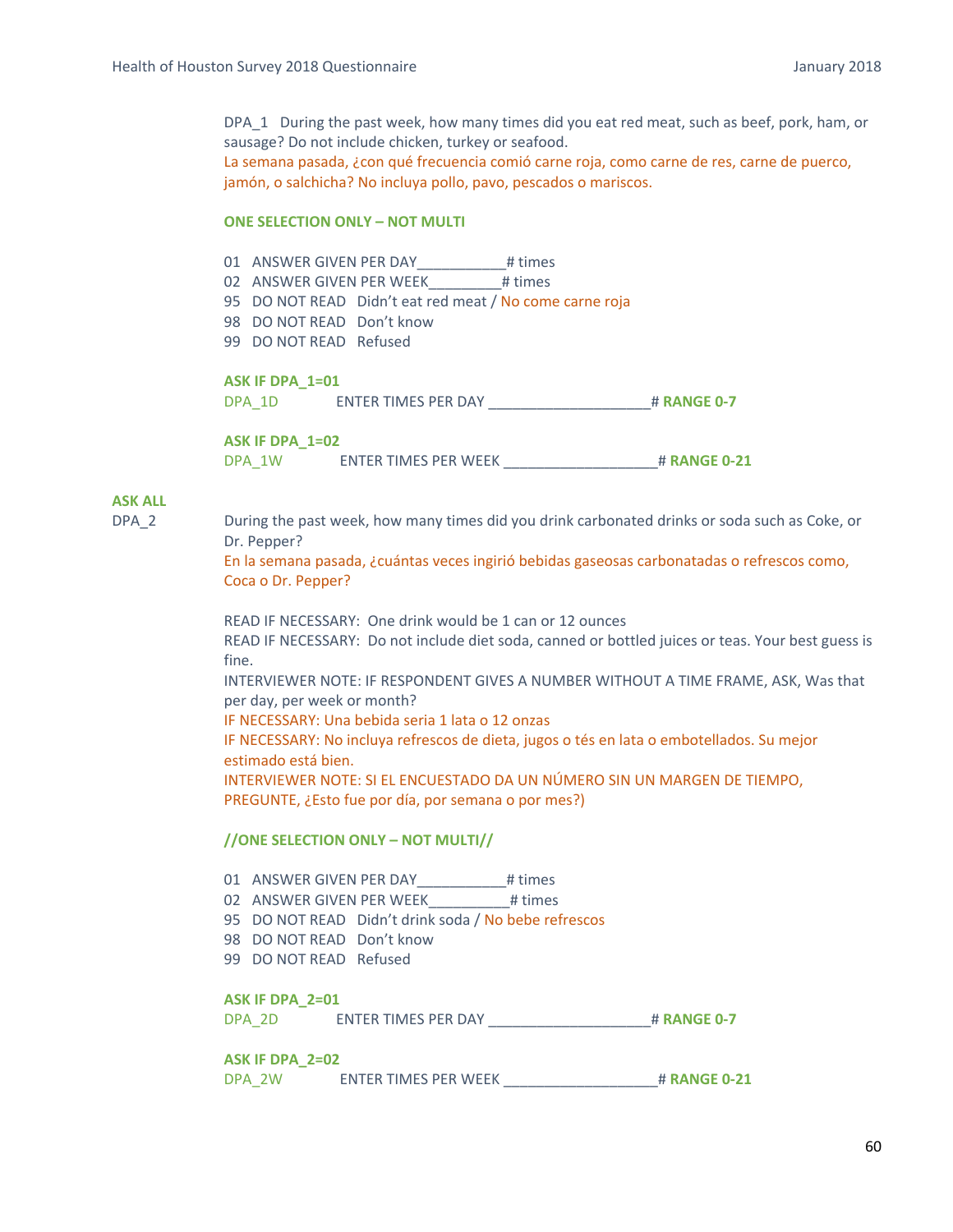# **ASK ALL**

DPA\_3 During the past week, how often did you drink sweetened fruit drinks such as Kool‐aid, cranberry drink, lemonade, sweetened tea, or Gatorade? Include drinks you made at home and added sugar to.

> La semana pasada, ¿con qué frecuencia ingirió bebidas frutales endulzadas como Kool‐aid, bebida de arándano, limonada, té endulzado, o Gatorade? Incluya bebidas hechas en casa a las que agregue azúcar.

READ IF NECESSARY: One serving of drink is 1 can or 12 oz. Una bebida seria 1 lata o 12 onzas

### **ONE SELECTION ONLY – NOT MULTI**

01 ANSWER GIVEN PER DAY # times 02 ANSWER GIVEN PER WEEK # times 95 DO NOT READ Didn't drink these drinks / No bebe refrescos 98 DO NOT READ Don't know 99 DO NOT READ Refused

#### **ASK IF DPA\_3=01**

DPA\_3D ENTER TIMES PER DAY \_\_\_\_\_\_\_\_\_\_\_\_\_\_\_\_\_\_\_\_# **RANGE 0‐7**

### **ASK IF DPA\_3=02**

DPA\_3W ENTER TIMES PER WEEK \_\_\_\_\_\_\_\_\_\_\_\_\_\_\_\_\_\_\_# **RANGE 0‐21**

### **ASK ALL**

DPA 4 In the past week, how many times did you eat fast food? En la semana pasada, ¿cuántas veces comió comida rápida?

> INTERVIEW NOTE: IF NEEDED SAY, "Such as food you get at McDonald's, KFC, Panda Express, or Taco Bell. Include fast food meals eaten at work, at home, or at fast‐food restaurants, carryout or drive through.

"Por ejemplo comida de McDonald's, KFC, Panda Express, o Taco Bell. Incluya alimentos de comida rápida ingeridos en el trabajo, la casa o en restaurantes de comida rápida, comida para llevar o comida en el auto.

#### \_\_\_\_\_\_\_\_ENTER # OF TIMES IN PAST 7 DAYS **[RANGE 1‐21]**

- 95 DO NOT READ Didn't eat fast food (No comía comida rápida)
- 98 DO NOT READ Don't know
- 99 DO NOT READ Refused

# **ASK ALL**

DPA 5 Over the past week, how many mornings did you have something for breakfast? En la última semana, ¿cuántas mañanas comió algo de desayuno?

\_\_\_\_\_\_\_\_\_ENTER NUMBER OF TIMES **[RANGE 0‐7]**

98 DO NOT READ Don't know

99 DO NOT READ Refused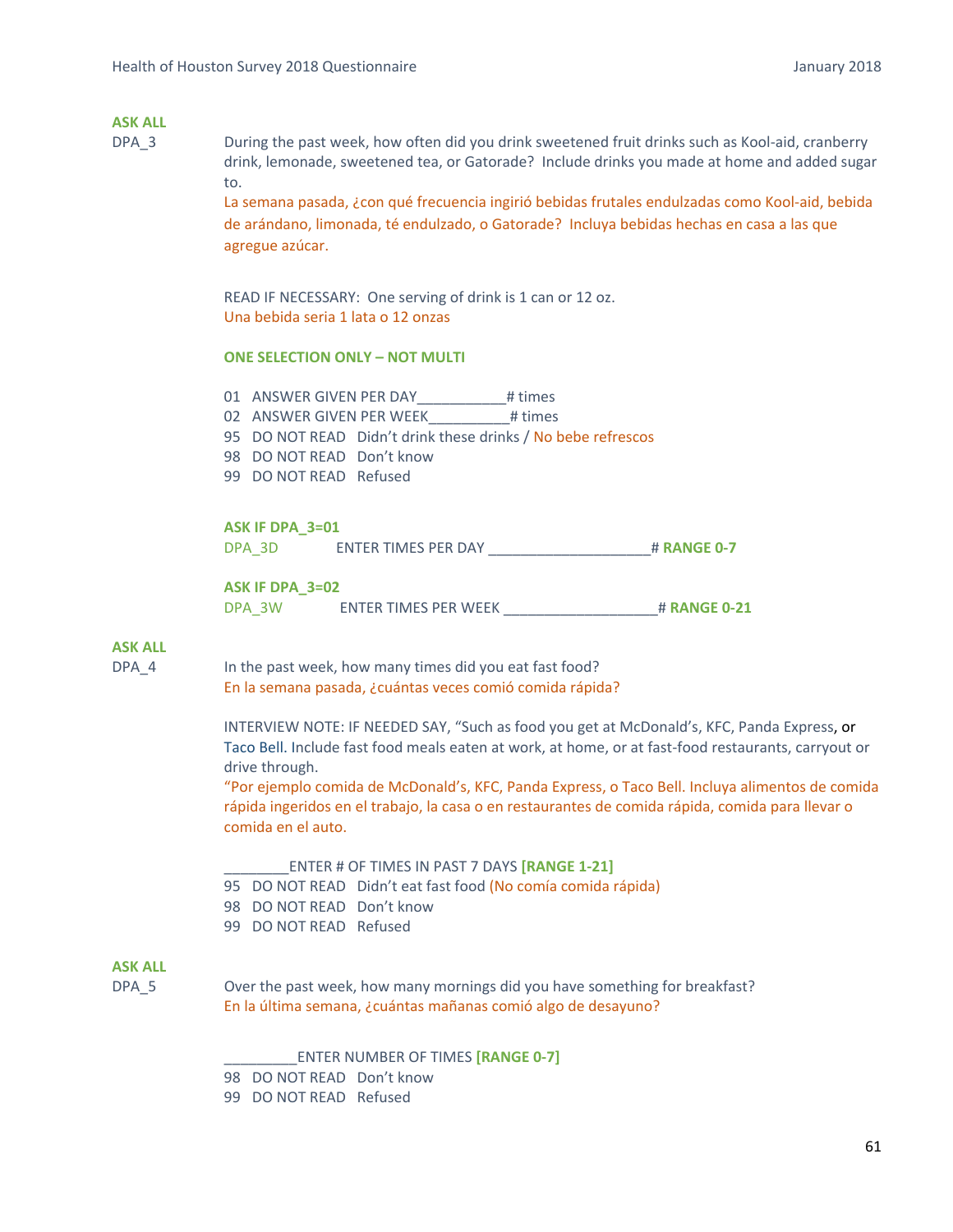# **ASK ALL**

PHYS\_INT Now think about physical activities that take **moderate** physical effort, such as walking, bicycling or gardening. Ahora piense en actividades que requieran un esfuerzo físico **moderado**, como caminar, andar en bicicleta, o la jardinería.

### **ASK ALL**

DPA\_6 During the **last 7 days**, on how many days did you do any **moderate** physical activities in your free time for at least 10 minutes?

En los **últimos 7 días**, ¿cuántos días hizo alguna actividad física **moderada** en su tiempo libre durante al menos 10 minutos? 

INTERVIEWER NOTE: IF NEEDED SAY, "Moderate physical activities make you breathe somewhat harder than normal."

INTERVIEWER NOTE: IF NEEDED SAY, "Think about only those physical activities that you did for at least 10 minutes at a time."

 "Las actividades físicas moderadas hacen que respire de una forma más agitada de lo normal". "Piense sólo en esas actividades físicas que usted hizo durante al menos 10 minutos a la vez".

\_\_\_\_\_\_\_\_\_\_\_\_\_\_ENTER # OF DAYS PER WEEK **[RANGE 0‐7]**

98 DO NOT READ Don't know

99 DO NOT READ Refused

### **ASK IF DPA\_6 = 1**

DPA\_6A How much time did you spend on that day doing **moderate** physical activities? ¿Cuánto tiempo paso en ese día realizando actividades físicas **moderadas**?

> IF NECESSARY: Think about only those physical activities that you did for at least 10 minutes at a time.

IF NECESSARY, "Piense sólo en esas actividades físicas que usted hizo durante al menos 10 minutos a la vez".

DPA\_6AH\_\_\_\_\_\_\_\_\_\_\_\_\_ENTER HOURS PER DAY **[RANGE 0‐16]** DPA\_6AM\_\_\_\_\_\_\_\_\_\_\_\_\_ENTER MINUTES PER DAY **[RANGE 0‐960]** 998 DO NOT READ Don't know 999 DO NOT READ Refused

### **ASK IF DPA\_6 =2‐7**

DPA\_6B **How much time did you usually spend on one of those days doing <b>moderate** physical activities? ¿Cuánto tiempo paso generalmente en uno de ese dias realizando actividades físicas **moderadas**?

> IF NECESSARY: Think about only those physical activities that you did for at least 10 minutes at a time.

IF NECESSARY: "Piense sólo en esas actividades físicas que usted hizo durante al menos 10 minutos a la vez".

DPA\_6BH\_\_\_\_\_\_\_\_\_\_\_\_\_ENTER HOURS PER DAY **[RANGE 0‐16]** DPA\_6BM \_\_\_\_\_\_\_\_\_\_\_\_ENTER MINUTES PER DAY **[RANGE 0‐960]**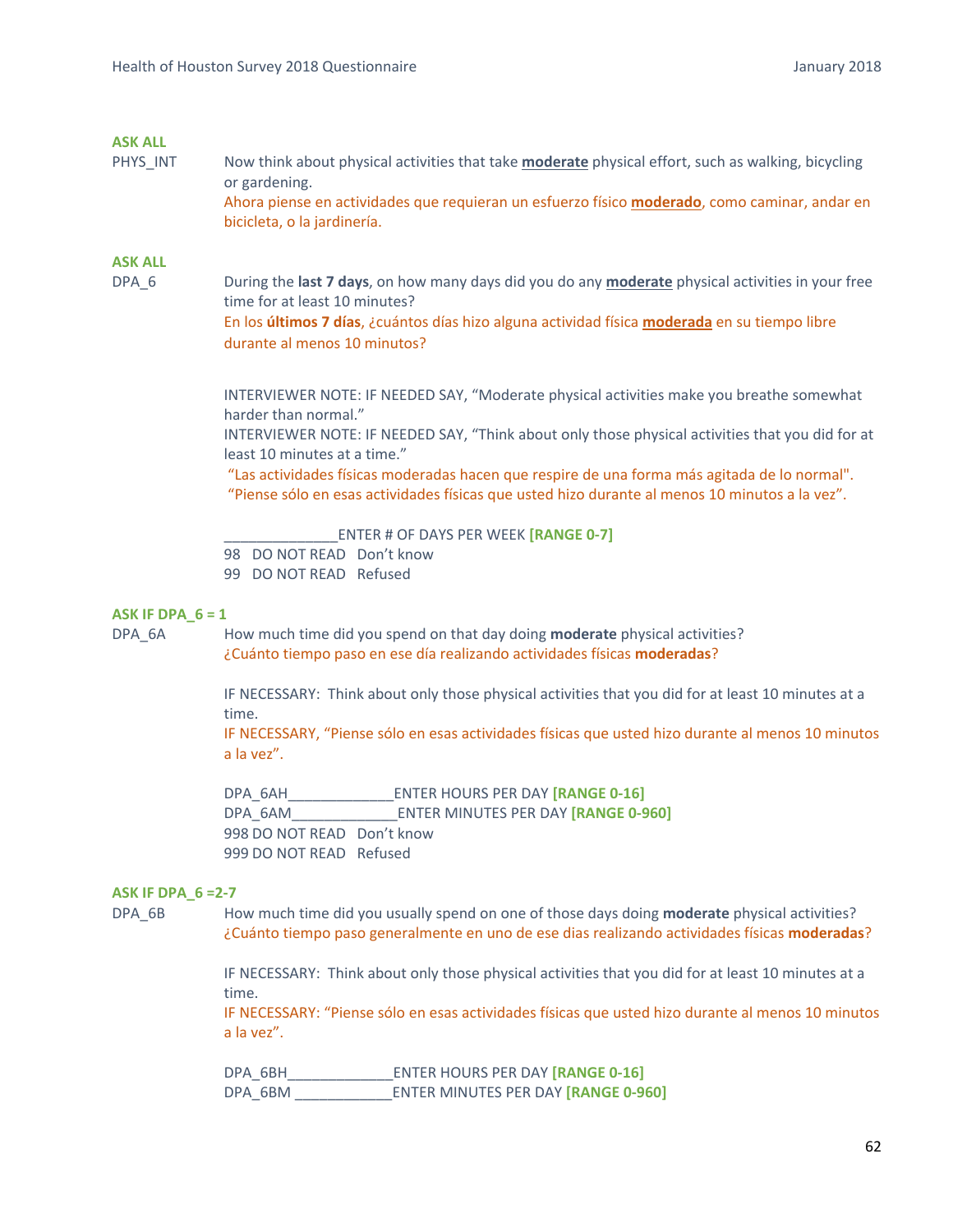998 DO NOT READ Don't know 999 DO NOT READ Refused

## **ASK ALL**

PHYS\_2 Now think about **vigorous** activities that take hard physical effort, such as aerobics, running, or fast swimming.

> Ahora piense en actividades **vigorosas** que requieren un gran esfuerzo físico, como ejercicios aeróbicos, correr, o nado rápido.

DPA<sub>7</sub> During the last 7 days, on how many days did you do any vigorous physical activities in your free time, for at least 10 minutes? En los últimos 7 días, ¿cuántos días hizo alguna actividad física **vigorosa** en su tiempo libre durante

al menos 10 minutos?

IF NECESSARY: Vigorous activities make you breathe much harder than normal. IF NECESSARY: Think about only those vigorous physical activities that you did for at least 10 minutes at a time.

IF NECESSARY: Las actividades vigorosas hacen que respire de forma más agitada de lo normal. IF NECESSARY: Piense sólo en esas actividades físicas vigorosas que usted hizo durante al menos 10 minutos a la vez.

\_\_\_\_\_\_\_\_\_\_\_\_\_\_ENTER # OF DAYS PER WEEK **[RANGE 0‐7]**

98 DO NOT READ Don't know

99 DO NOT READ Refused

### **ASK IF DPA\_7 = 1**

DPA\_7A How much time did you spend on that day doing **vigorous** physical activities? ¿Cuánto tiempo paso durante en ese día realizando actividades físicas vigorosas?

> IF NECESSARY: Think about only those physical activities that you did for at least 10 minutes at a time.

Piense sólo en esas actividades físicas que usted hizo durante al menos 10 minutos a la vez.

DPA\_7AH \_\_\_\_\_\_\_\_\_\_\_\_\_ENTER HOURS PER DAY **[RANGE 0‐16]** DPA\_7AM \_\_\_\_\_\_\_\_\_\_\_\_\_ENTER MINUTES PER DAY **[RANGE 0‐960]** 998 DO NOT READ Don't know 999 DO NOT READ Refused

### **ASK IF DPA\_7 =2‐7**

DPA\_7B How much time did you usually spend on one of those days doing **vigorous** physical activities? ¿Cuánto tiempo pasa generalmente en uno de esos días realizando actividades físicas vigorosas?

> IF NECESSARY: Think about only those physical activities that you did for at least 10 minutes at a time.

> IF NECESSARY: Piense sólo en esas actividades físicas que usted hizo durante al menos 10 minutos a la vez.

DPA\_7BH \_\_\_\_\_\_\_\_\_\_\_\_\_ENTER HOURS PER DAY **[RANGE 0‐16]** DPA\_7BM \_\_\_\_\_\_\_\_\_\_\_\_\_ENTER MINUTES PER **[RANGE 0‐960]** 998 DO NOT READ Don't know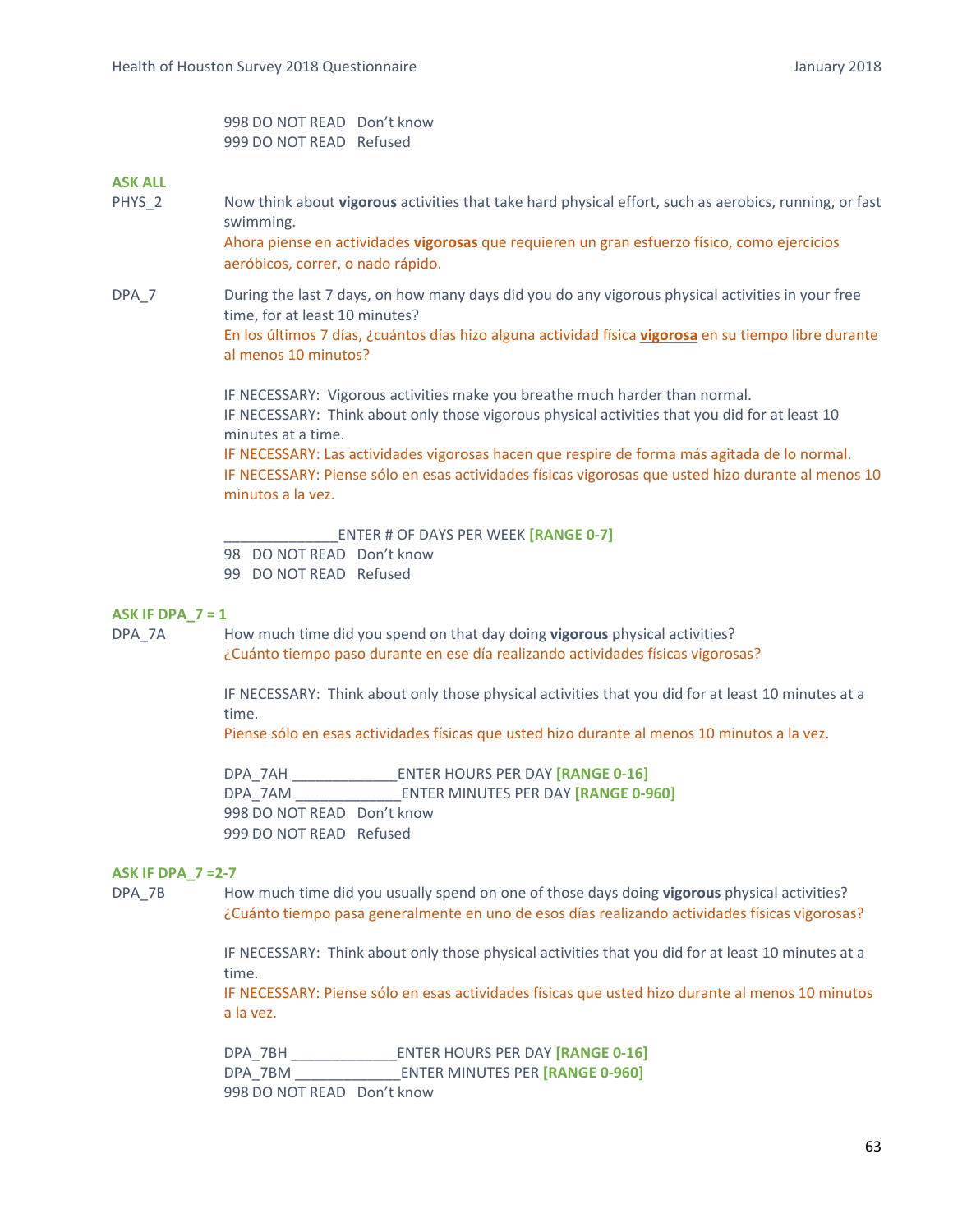# 999 DO NOT READ Refused

# **ASK ALL**

DPA\_8 In your opinion, what kinds of things keep you from being more physically active?

DO NOT READ RESPONSE LIST ACCEPT MULTIPLE MENTIONS

- 01 There aren't enough sidewalks/bicycle lanes/parks
- 02 Weather conditions (heat or cold)
- 03 Unsafe community/neighborhood
- 04 Lack of time
- 05 Too tired
- 06 Have a health condition that doesn't allow being physically active
- 07 Afraid of injury
- 08 You already get enough physical activity
- 09 No interest/don't want to
- 97 Some other reason
- 98 DO NOT READ Don't know
- 99 DO NOT READ Refused

En su opinión, ¿qué tipo de cosas le impiden ser más activo físicamente?

- 01 No hay suficientes aceras/ciclopistas/parques
- 02 Las condiciones del clima (calor o frío)
- 03 Comunidad/vecindario inseguro
- 04 Falta de tiempo
- 05 Demasiado cansado
- 06 Tiene una condición de salud que no le permite estar físicamente activo
- 07 Temeroso de sufrir una lesión
- 08 Usted ya tiene suficiente actividad física
- 09 No está interesado/no quiere
- 97 Alguna otra razón

**ASK IF DPA\_8 = 97**  DPA\_8O [INTERVIEWER NOTE: ENTER OTHER RESPONSE]

ENTER VERBATIM RESPONSE \_\_\_\_\_\_\_\_\_\_\_\_\_\_\_\_\_\_\_\_\_\_\_\_\_

# PRENATAL

# **RECORD PN\_STARTTIME**

### **ASK IF GENDER = 02 AND (DEM\_2 =18‐50 OR DEM\_2A= 02, 03, 04, 05)**

PN INT. These next questions are about pregnancy and prenatal care. Las siguientes preguntas son acerca del embarazo y el cuidado prenatal.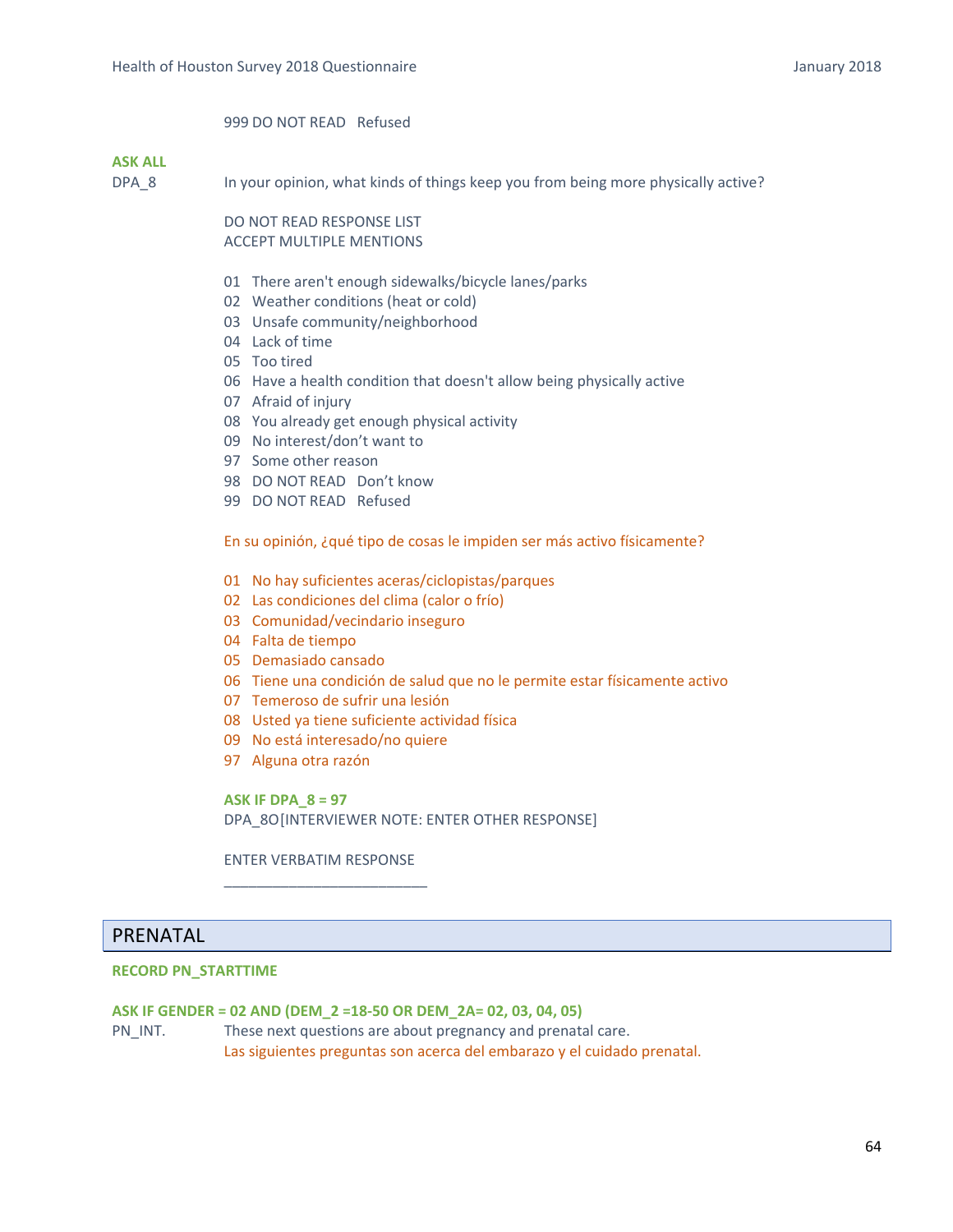INTERVIEWER NOTE: If at any time in the pregnancy section the respondent indicates that she is uncomfortable answering these questions due to the death of a child please skip to the next section and write up a problem sheet.

Si en algún momento de la sección de embarazo el encuestado indica que no está cómodo respondiendo estas preguntas debido a la muerte de un hijo, por favor pase a la siguiente sección y complete una hoja de inconvenientes.

### **ASK IF GENDER = 02 AND (DEM\_2 = 18‐50 OR DEM\_2A=02, 03, 04, 05)**

- PN\_1 To your knowledge, are you now pregnant? ¿Esta usted embarazada actualmente?
	- 01 Yes
	- 02 No
	- 98 DO NOT READ Don't know
	- 99 DO NOT READ Refused

### **ASK IF GENDER = 02 AND (DEM\_2 =18‐50 OR DEM\_2A= 02, 03, 04, 05)**

- PN 2 Have you had a pregnancy in the past 5 years that resulted in a live birth? ¿Ha estado embarazada en los últimos 5 años y dado a luz a un niño o niña vivo?
	- 01 Yes
	- 02 No **(SKIP TO CHILD SELECTION IF PN\_1 ALSO = 02, 98,99)**

98 DO NOT READ Don't know **(SKIP TO CHILD SELECTION IF PN\_1 ALSO = 02, 98,99)** 

99 DO NOT READ Refused **(SKIP TO CHILD SELECTION IF PN\_1 ALSO = 02, 98,99)** 

# **ASK IF PN\_1 = 01 OR PN\_2 = 01**

PREG INT This next question is about the prenatal care you [IF PN  $1 = 01$ , are receiving; IF PS  $2 = 01$ , received during your most recent pregnancy that resulted in a live birth]. Esta pregunta es acerca del cuidado prenatal que usted [IF PN.1 = 01, está recibiendo; IF PN.2 = 01, recibió durante su embarazo más reciente que resultó en un nacimiento con vida].

> INTERVIEWER NOTE: By prenatal care, we mean visits to a doctor, nurse, or other health care provider before your baby was born to get checkups and advice about pregnancy. Por cuidado prenatal queremos decir visitas a un doctor, enfermera o algún otro profesional de salud antes de que su bebé naciera para hacerse chequeos y recibir asesoramiento sobre el embarazo.

### **ASK IF PN\_1 = 01 OR PN\_2 = 01**

PN 3 During your most recent pregnancy, how many weeks or months pregnant were you when you had your first visit for prenatal care?

> Durante su último embarazo, ¿cuántas semanas o meses de embarazo tenía cuando acudió a su primera visita para el cuidado prenatal?

READ ONLY IF NECESSARY: Do not count a visit for a pregnancy test or WIC only. WIC is the Special Supplemental Nutrition Program for Women, Infants, and Children.

No cuente como visita si fue para hacerse una prueba de embarazo o sólo para el programa de WIC. WIC es el Programa Especial de Nutrición Complementaria para Mujeres, Bebés y Niños.

**ONE SELECTION ONLY – NOT MULTI**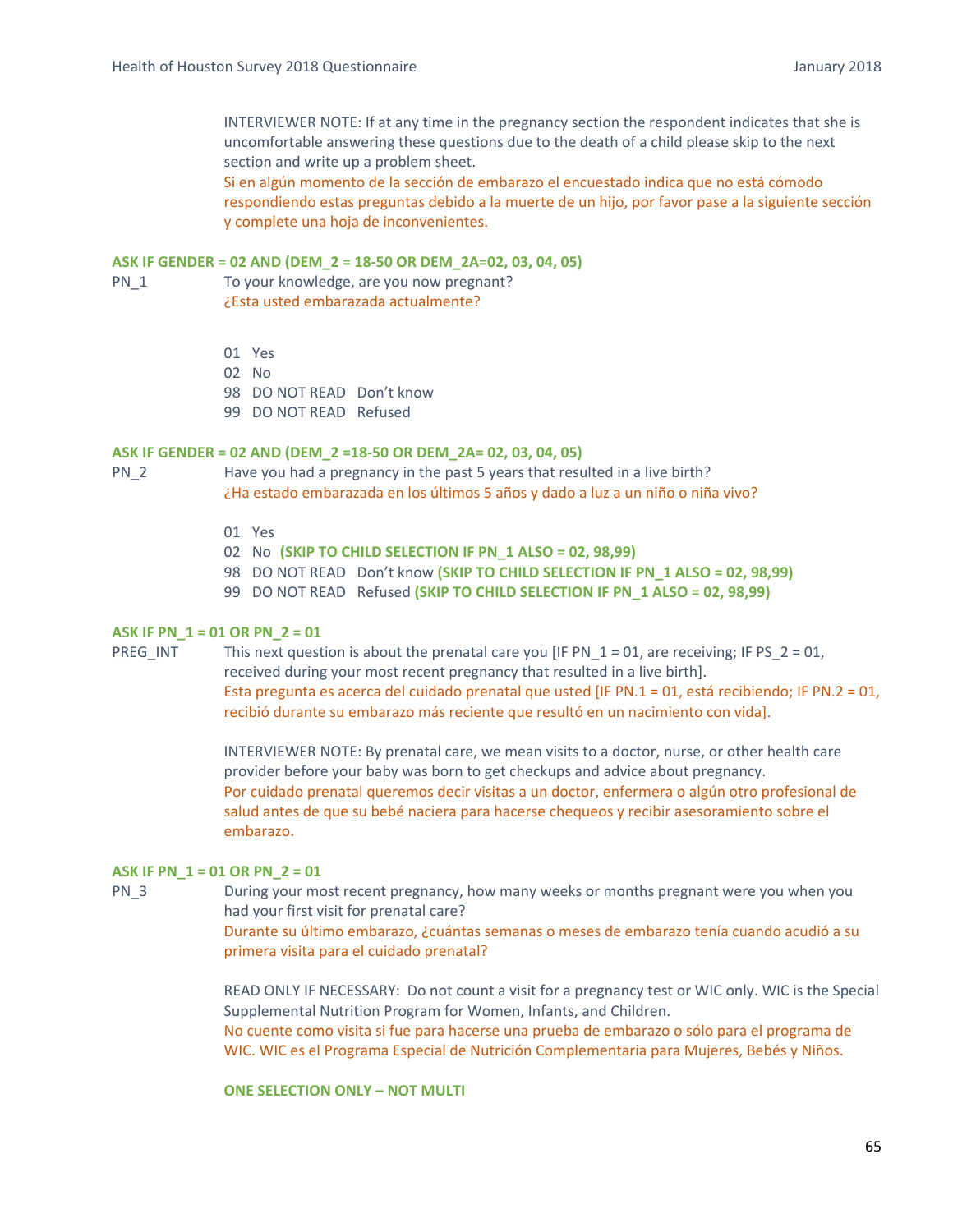- 01 ANSWER GIVEN IN WEEKS
- 02 ANSWER GIVEN IN MONTHS
- 95 DID NOT GO FOR PRENATAL CARE (NO APLICÓ PARA CUIDADO PRENATAL)
- 98 DO NOT READ Don't know
- 99 DO NOT READ Refused

#### **ASK IF PN\_3 = 01**

PN\_3W\_\_\_\_\_\_\_ENTER WEEKS **[RANGE 1‐42]** 

# **ASK IF PN\_3 = 02**

PN\_3M\_\_\_\_\_\_\_ENTER MONTHS **[RANGE 1‐10]** 

#### **ASK IF PN\_3 = 95**

PN\_4A What kept you from getting prenatal care?

DO NOT READ RESPONSE LIST ACCEPT MULTIPLE RESPONSES. PROBE: What else?

- 01 I couldn't get an appointment when I wanted one
- 02 I didn't have enough money or insurance to pay for my visits
- 03 I had no transportation to get to the clinic or doctor's office
- 04 I had too many other things going on
- 05 I couldn't take time off from work or school
- 06 I didn't have my Medicaid card
- 07 I had no one to take care of my children
- 08 I didn't know I was pregnant
- 09 I didn't want anyone else to know I was pregnant
- 10 I didn't want prenatal care
- 97 Other
- 98 DO NOT READ Don't know
- 99 DO NOT READ Refused

¿Qué le impidió obtener el cuidado prenatal? PROBE: ¿Qué más?

- 01 No pude conseguir una cita cuando quería una
- 02 No tenía suficiente dinero ni seguro para pagar mis visitas
- 03 No tenía transporte para llegar a la clínica o consultorio médico
- 04 Tenía muchas otras cosas en que ocuparme
- 05 No podía tomarme un tiempo libre del trabajo o la escuela
- 06 No tenía mi tarjeta de Medicaid
- 07 No tenía a nadie que cuidara a mis hijos
- 08 No sabía que estaba embarazada
- 09 No quería que nadie más supiera que estaba embarazada
- 10 No quería el cuidado prenatal
- 97 Otro

#### **ASK IF PN\_4A = 97**

PN\_4AO [INTERVIEWER NOTE: ENTER OTHER RESPONSE]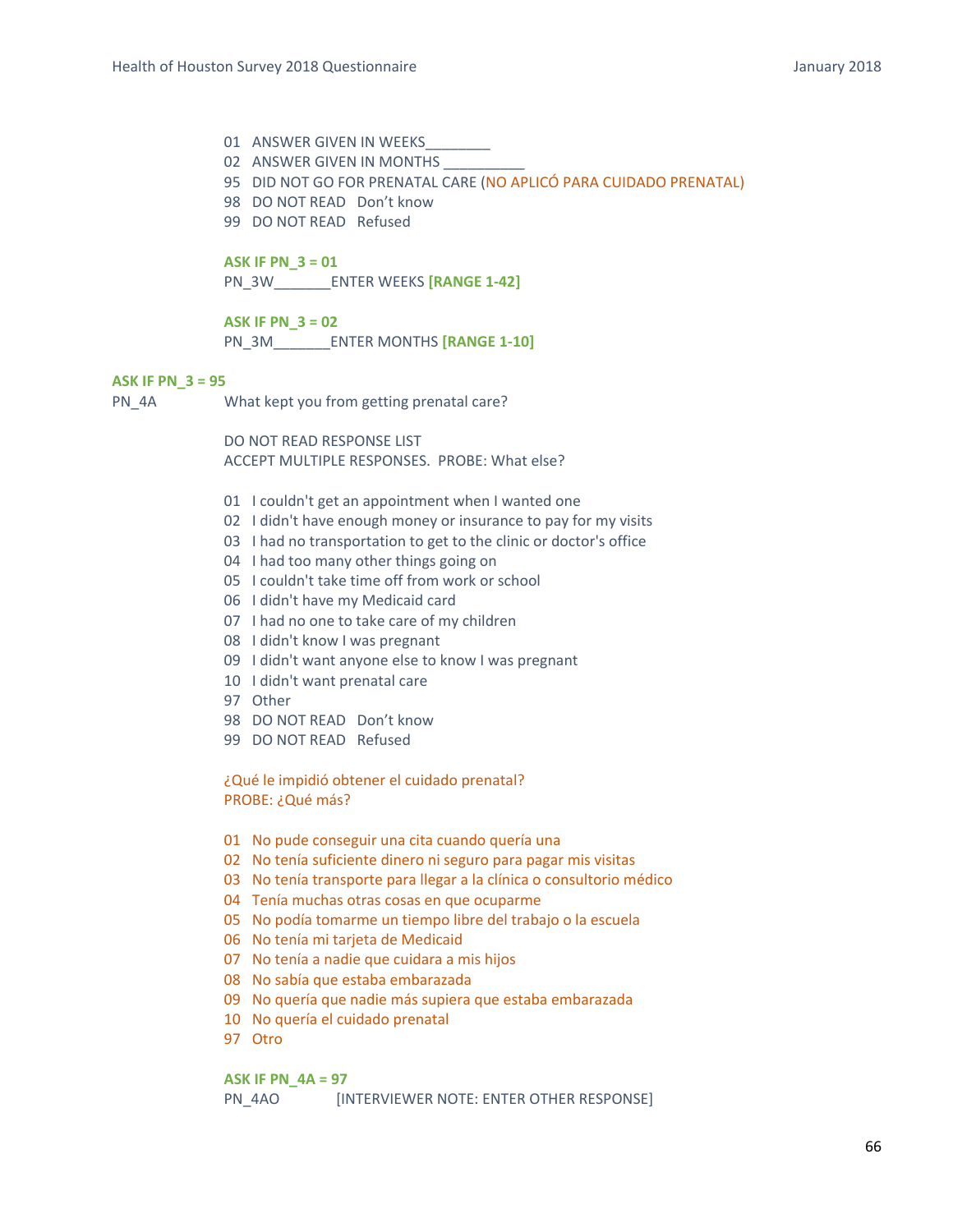# RECORD RESPONSE VERBATIM \_\_\_\_\_\_\_\_\_\_\_\_\_\_\_\_\_\_\_\_\_\_\_\_\_\_

#### **ASK IF PN\_3W>9 OR PN\_3M>2**

PN\_4B What kept you from getting prenatal care earlier?

DO NOT READ RESPONSE LIST. ACCEPT MULTIPLE RESPONSES. PROBE: What else?

- 01 I couldn't get an appointment when I wanted one
- 02 I didn't have enough money or insurance to pay for my visits

03 I had no transportation to get to the clinic

or doctor's office

- 04 I had too many other things going on
- 05 I couldn't take time off from work or school
- 06 I didn't have my Medicaid card
- 07 I had no one to take care of my children
- 08 I didn't know I was pregnant
- 09 I didn't want anyone else to know I was pregnant
- 10 I didn't want prenatal care
- 97 Other
- 98 DO NOT READ Don't know
- 99 DO NOT READ Refused

¿Qué le impidió obtener antes el cuidado prenatal? PROBE: ¿Qué más?

- 01 No pude conseguir una cita cuando quería una
- 02 No tenía suficiente dinero ni seguro para pagar mis visitas
- 03 No tenía transporte para llegar a la clínica o consultorio médico
- 04 Tenía muchas otras cosas en que ocuparme
- 05 No podía tomarme un tiempo libre del trabajo o la escuela
- 06 No tenía mi tarjeta de Medicaid
- 07 No tenía a nadie que cuidara a mis hijos
- 08 No sabía que estaba embarazada
- 09 No quería que nadie más supiera que estaba embarazada
- 10 No quería el cuidado prenatal
- 97 Otra

### **ASK IF PN\_4B = 97**

PN\_4BO [INTERVIEWER NOTE: ENTER OTHER RESPONSE] RECORD RESPONSE VERBATIM

### **ASK IF PN\_2 = 01**

PN 5 How long did you breastfeed that baby? ¿Cuánto tiempo amamantó a su bebé?

\_\_\_\_\_\_\_\_\_\_\_\_\_\_\_\_\_\_\_\_\_\_\_\_\_

INTERVIEWER NOTE: IF RESPONDENT SAYS ONE YEAR, PROMPT: Was that 10‐12 Months or greater than one year?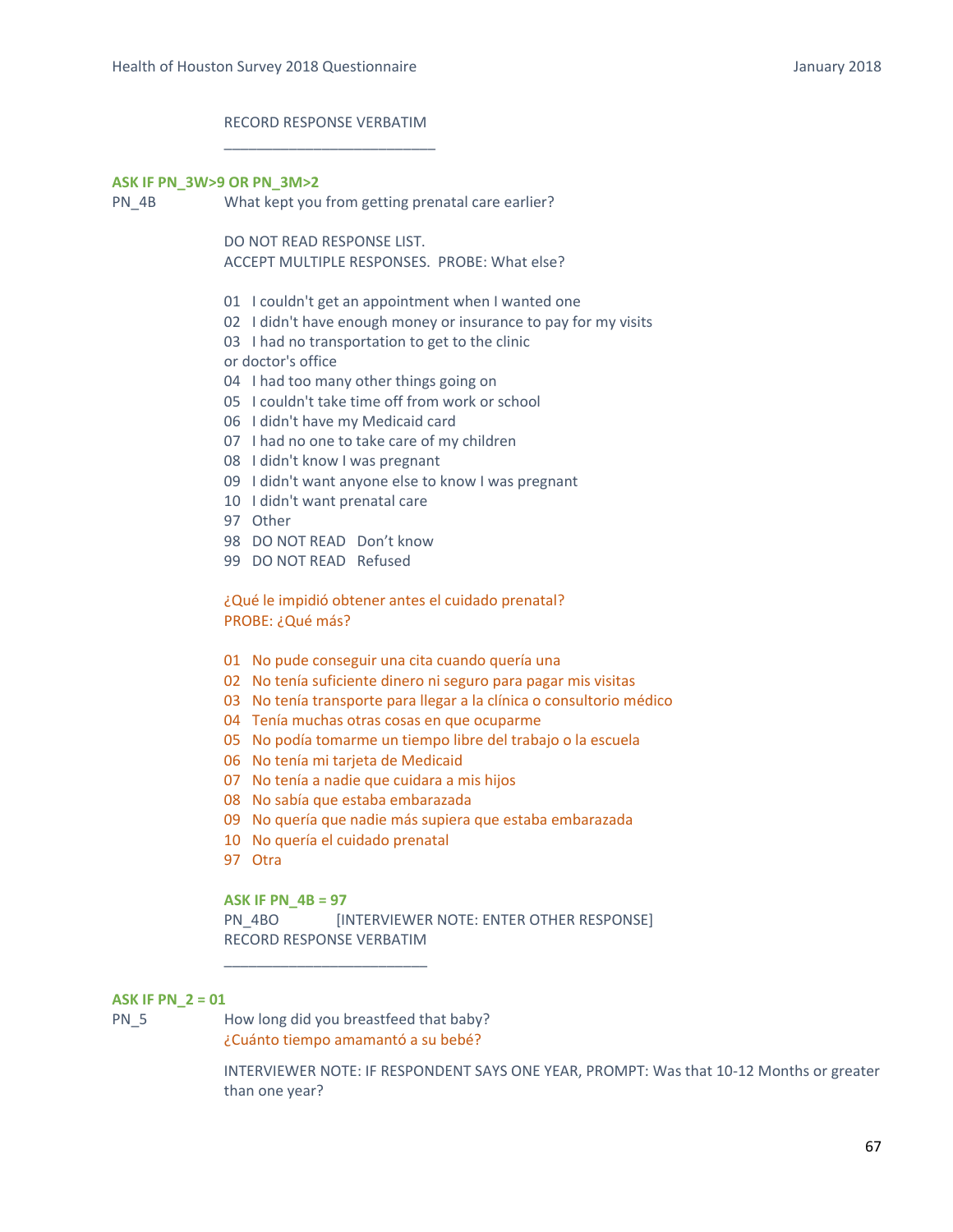#### ¿Fueron de 10 a 12 meses o un tiempo mayor a un año?

## DO NOT READ RESPONSE LIST

01 < 1 WK

- 02 1‐2 WKS
- 03 3‐4 WKS
- 04 5‐8 WKS
- 05 9 WKS ‐ <12 WKS
- 06 3 MO
- 07 4 MO
- 08 5 MO
- 09 6 MO
- 10 7‐9 MO
- 11 10‐12 MO
- 12 >1 YR
- 95 DO NOT READ Did not breastfeed (No amamantó)
- 98 DO NOT READ Don't know
- 99 DO NOT READ Refused

## **ASK IF PN\_1 AND PN\_2 = 02, 98, 99**

PN 6 If you became pregnant, what factors may prevent you from getting prenatal care?

DO NOT READ RESPONSE LIST ACCEPT MULTIPLE RESPONSES

- 01 being under stress
- 02 having family problems
- 03 feeling depressed/not thinking straight
- 04 not knowing where to get prenatal care
- 05 not having insurance/Medicaid
- 06 having problems with transportation
- 07 not planning or knowing about the pregnancy
- 08 not needing prenatal care
- 09 I wouldn't have issues getting prenatal care
- 95 Other
- 98 DO NOT READ Don't know
- 99 DO NOT READ Refused

## Si quedara embarazada, ¿qué factores le impedirían recibir atención prenatal?

- 01 Estar bajo estrés
- 02 Tener problemas familiares
- 03 Sentirse deprimido / no pensar con claridad
- 04 No saber dónde recibir atención prenatal
- 05 No tener seguro / medicaid
- 06 Tener problemas con el transporte
- 07 No planificar o saber sobre el embarazo
- 08 No necesitar atención prenatal
- 09 No tendría problemas para recibir atención prenatal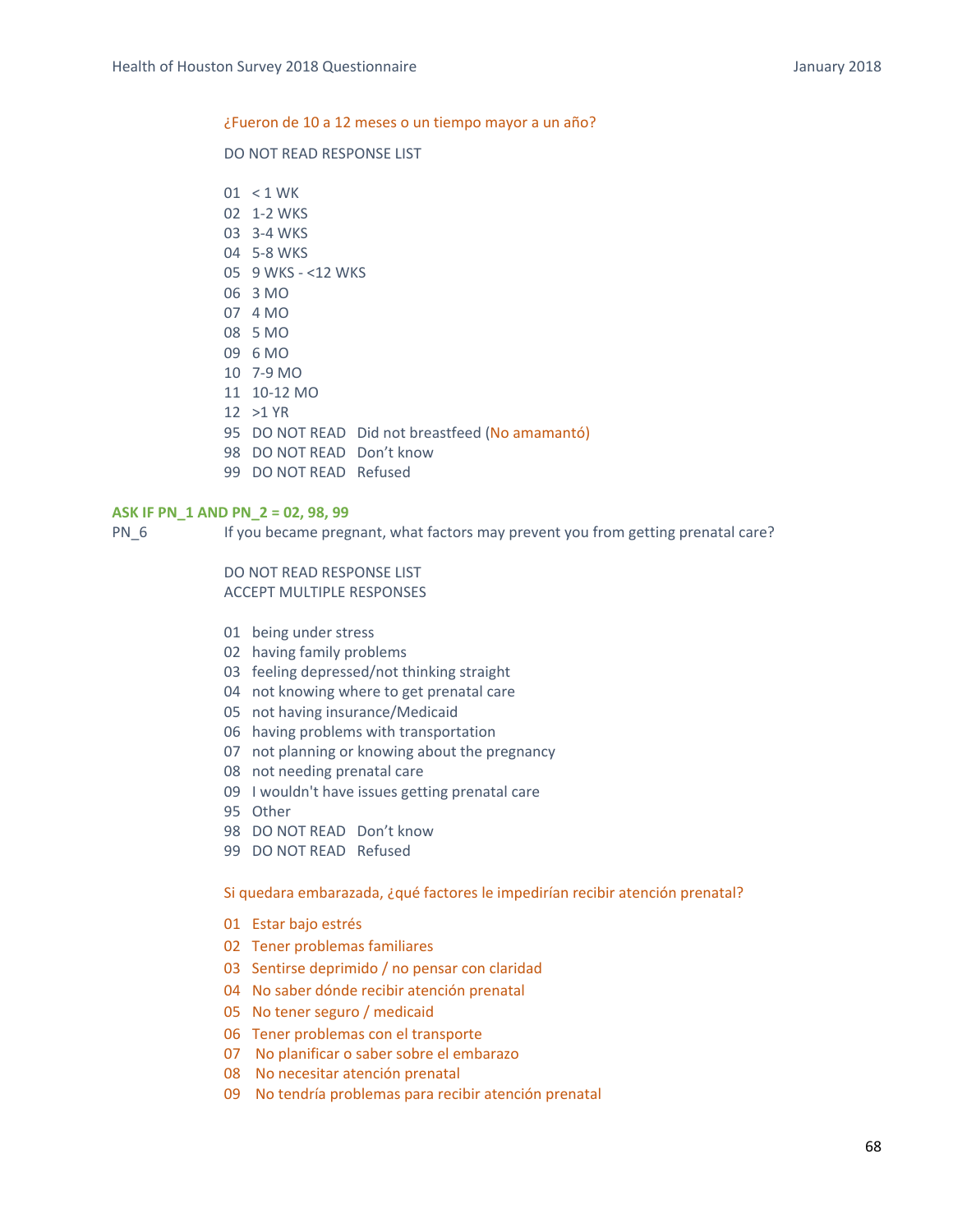95 Otro

# CHILD DEMOGRAPHICS

## **RECORD CDEM\_STARTTIME**

#### **ASK IF INC\_4A OR INC\_4B >=1**

CDEM\_2 Can you tell me, what is this child's age? This is important to know in order to ask health questions pertaining to his or her age.

¿Puede decirme cuál es la edad de este niño? Es importante saber esto para realizar las preguntas sobre salud que son pertinentes a su edad.

IF NECESSARY FOR RANDOMLY SELECTED: Remember, I am only asking about the **[RANDOMLY SELECTED NTH]** child we just identified.

Recuerde, solo le estoy preguntando sobre el [RANDOMLY SELECTED NTH] niño que acabamos de identificar.

ENTER TWO DIGIT AGE

\_\_\_\_\_\_\_\_\_\_ AGE 98 DO NOT READ Don't know 99 DO NOT READ Refused

#### **ASK IF INC\_4A OR INC\_4B >=1**

CDEM 3 Is this child a boy or a girl?

DO NOT READ RESPONSE LIST

- 01 Boy
- 02 Girl
- 98 DO NOT READ Don't know
- 99 DO NOT READ Refused

¿Es un niño o una niña?

- 01 Niño
- 02 Niña

### **ASK IF INC\_4A OR INC\_4B >= 1**

CDEM 4 Is this child of Hispanic, Latino, or Spanish origin? ¿Es este niño (IF CDEM.3. = 02 "esta niña") hispano, latino (IF CDEM.3. = 02 "hispana, latina) o de origen español?

DO NOT READ RESPONSE LIST

- 01 Yes
- 02 No
- 98 DO NOT READ Don't know
- 99 DO NOT READ Refused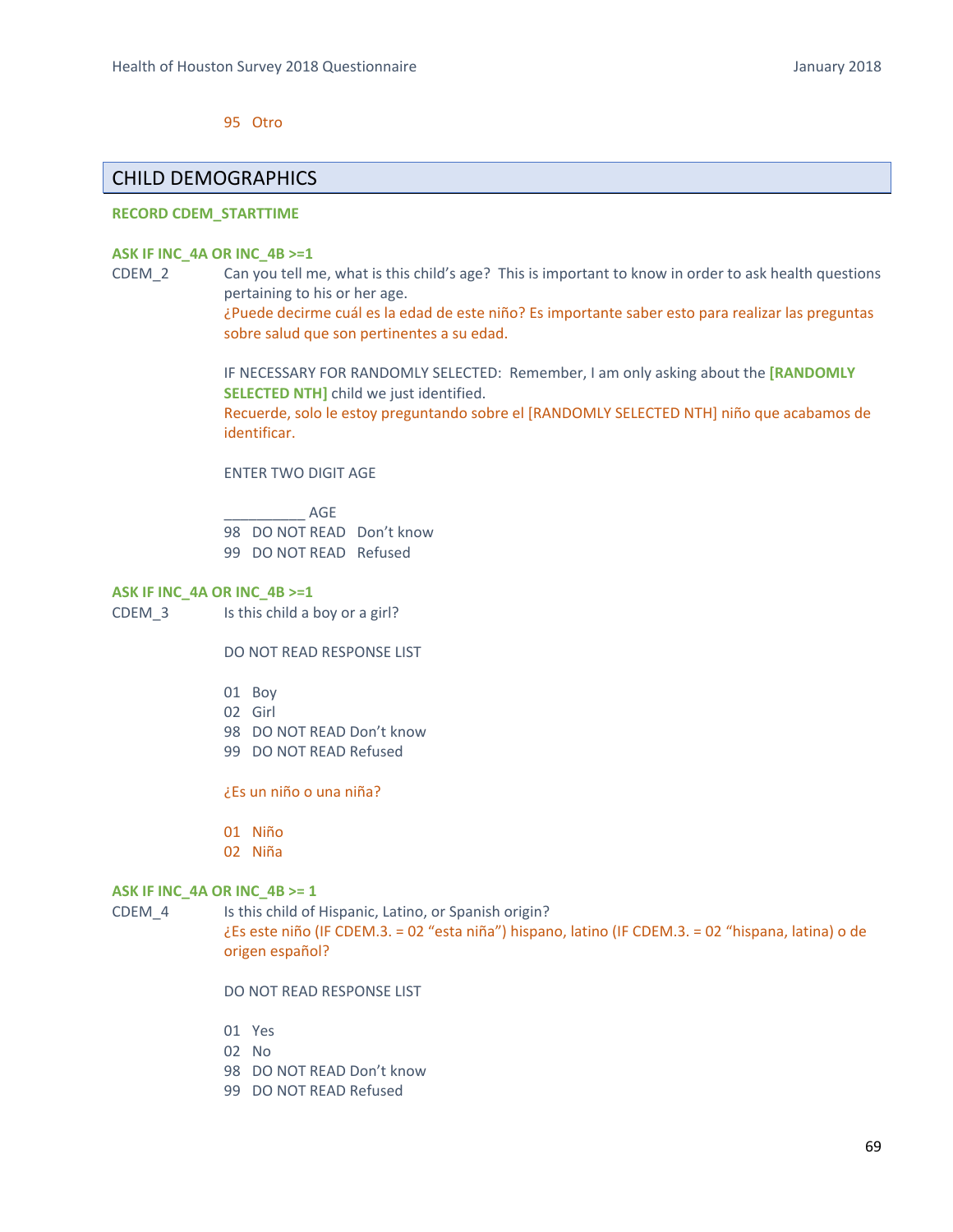# **ASK IF INC\_4A OR INC\_4B >= 1**

CDEM\_5 Would you describe this child as White, African American, Asian or some other category?

IF NECESSARY FOR RANDOMLY SELECTED: Remember, I am only asking about the **[RANDOMLY SELECTED NTH**] child we just identified.

DO NOT READ RESPONSE LIST ACCEPT MULTIPLE RESPONSES

- 01 White
- 02 Black or African American
- 03 Asian
- 04 Other
- 98 DO NOT READ Don't know
- 99 DO NOT READ Refused

¿Describiría a este niño (IF CDEM.3. = 02 "esta niña") como blanco, negro o afroamericano, asiático (IF CDEM.3. = 02 "blanca, negra u afroamericana, asiática"), u otra categoría? Recuerde, solo le estoy preguntando sobre el [RANDOMLY SELECTED NTH] niño que acabamos de identificar.

- 01 Blanco
- 02 Negro o Afroamericano
- 03 Asiático
- 04 Otro

**ASK IF CDEM\_5 = 04**  CDEM\_5O [INTERVIEWER NOTE: ENTER OTHER RESPONSE]

RECORD RESPONSE VERBATIM ACCEPT MULTIPLE RESPONSES

\_\_\_\_\_\_\_\_\_\_\_\_\_\_\_\_\_\_\_\_\_\_\_\_\_\_

### **ASK IF INC\_4A OR INC\_4B >= 1**

CDEM 6 How are you related to this child?

DO NOT READ RESPONSE LIST

- 01 Parent (including biological, step, or adoptive parent)
- 02 Grandparent
- 03 Foster parent or other guardian
- 04 Sibling (including biologic, step, and adoptive)
- 96 Other relative
- 97 Other non-relative
- 98 DO NOT READ Don't know
- 99 DO NOT READ Refused

¿Cuál es su relación con este niño (IF CDEM.3. = 02 "esta niña")?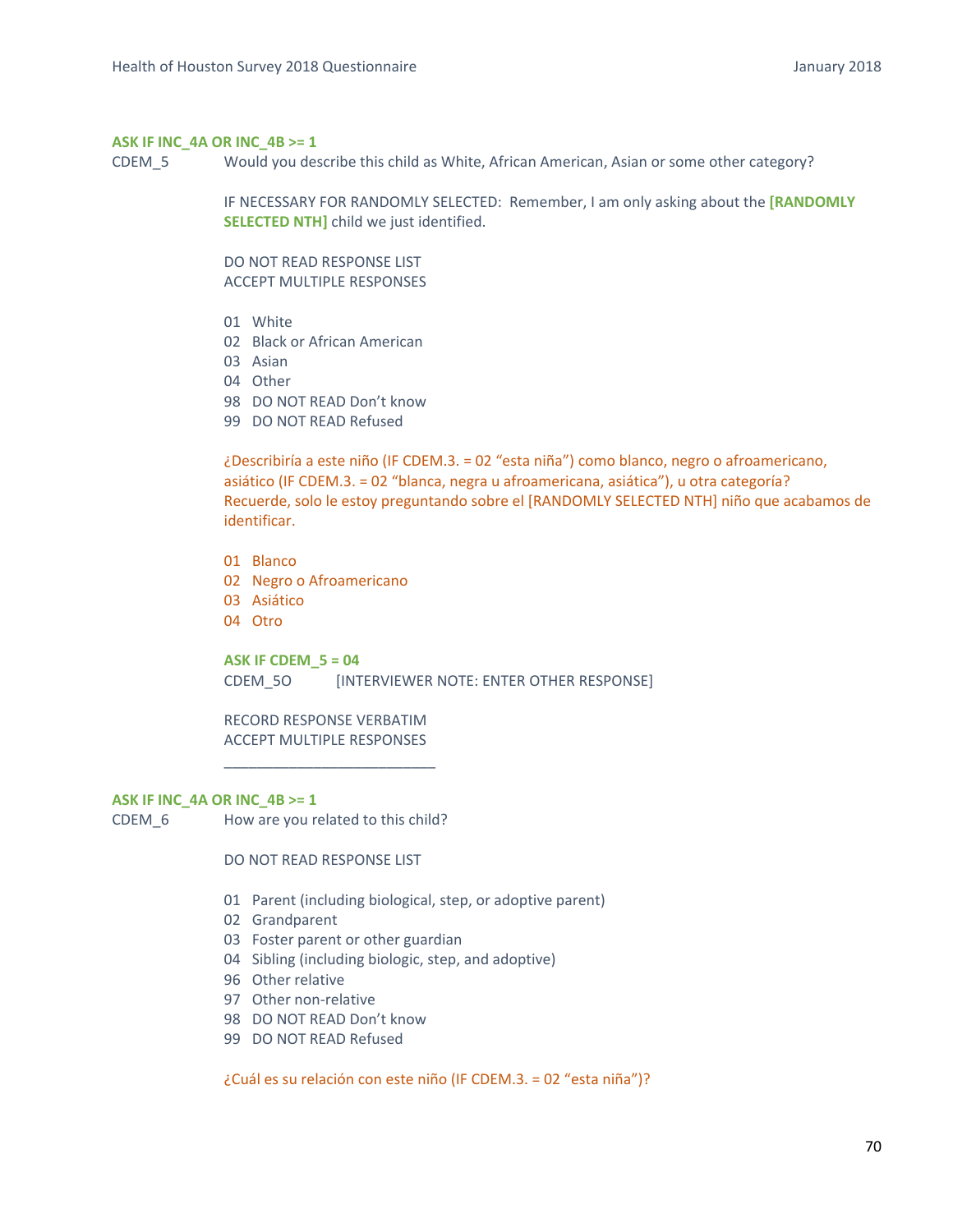- 01 Padre/madre (incluido padre/madre biológica, padrastro/madrastra, o padre/madre adoptiva)
- 02 Abuelo/a
- 03 Padre/madre sustituta u otro tutor
- 04 Hermano/a (incluido hermano/a biológica, hermanastro/hermanastra y hermano/a adoptiva)
- 96 Otro familiar
- 97 Otra persona sin vínculo de parentesco

# CHILD HEALTH INSURANCE

### **RECORD CHI\_STARTTIME**

### **ASK IF INC\_4A OR INC\_4B >= 1 AND CDEM\_6 = 01, 02, 03**

CHILINT Mow I have a few questions about your child's health insurance. Ahora tengo algunas preguntas acerca del seguro médico del niño (IF CDEM.3. = 02 "de la niña").

> ONLY IF NECESSARY: I need to quickly read through this list of types of health insurance. Necesito leerle rápidamente esta lista de tipos de seguros médicos.

### **ASK IF INC\_4A OR INC\_4B >= 1 AND CDEM\_6 = 01, 02, 03**

- CHI\_1 Is the child currently covered by any of the following types of health insurance or health coverage plans?
	- 01 Insurance through a current or former employer or union **[Interviewer note:** Yours or another family member's. This includes COBRA coverage**.]**
	- 02 Insurance purchased directly from an insurance company **[Interviewer note**: by you or another family member. This would include coverage purchased through an exchange or marketplace, such as Healthcare.gov]
	- 03 Medicare [**Interviewer note**: for people 65 and older, or people with certain disabilities]
	- 04 Medicaid/CHIP [**Interviewer note:** include TEXAS STAR, any kind of state or government‐ sponsored assistance plan based on income or a disability. CHIP stands for Children's Health Insurance Program]
	- 05 Some other source
	- 06 No Insurance
	- 98 DO NOT READ Don't Know
	- 99 DO NOT READ Refused

¿ACTUALMENTE, el niño (IF CDEM.3. = 02 "la niña") está cubierto (IF CDEM.3. = 02 "cubierta") por alguno de los siguientes tipos de seguro médico o planes de cobertura médica?

- 01 Seguro de su empleador o sindicato actual o anterior. [**Interviewer Note**: de la persona u otro miembro de la familia. Esto incluye cobertura por COBRA.]
- 02 Seguro comprado directamente de una compañía aseguradora [**Interviewer Note**: de la persona u otro miembro de la familia. Esto incluye un seguro comprado en el Mercado de Seguros Médicos como Healthcare.gov.]
- 03 Medicare [**Interviewer Note**: para personas de 65 años o más, o personas con discapacidad]
- 04 Medicaid, CHIP [**Interviewer Note**: incluye TEXAS STAR, u otra cobertura gratis o a bajo costo para personas con ingresos limitados o incapacidades. CHIP es por Children's Health Insurance Program].
- 05 Otro Plan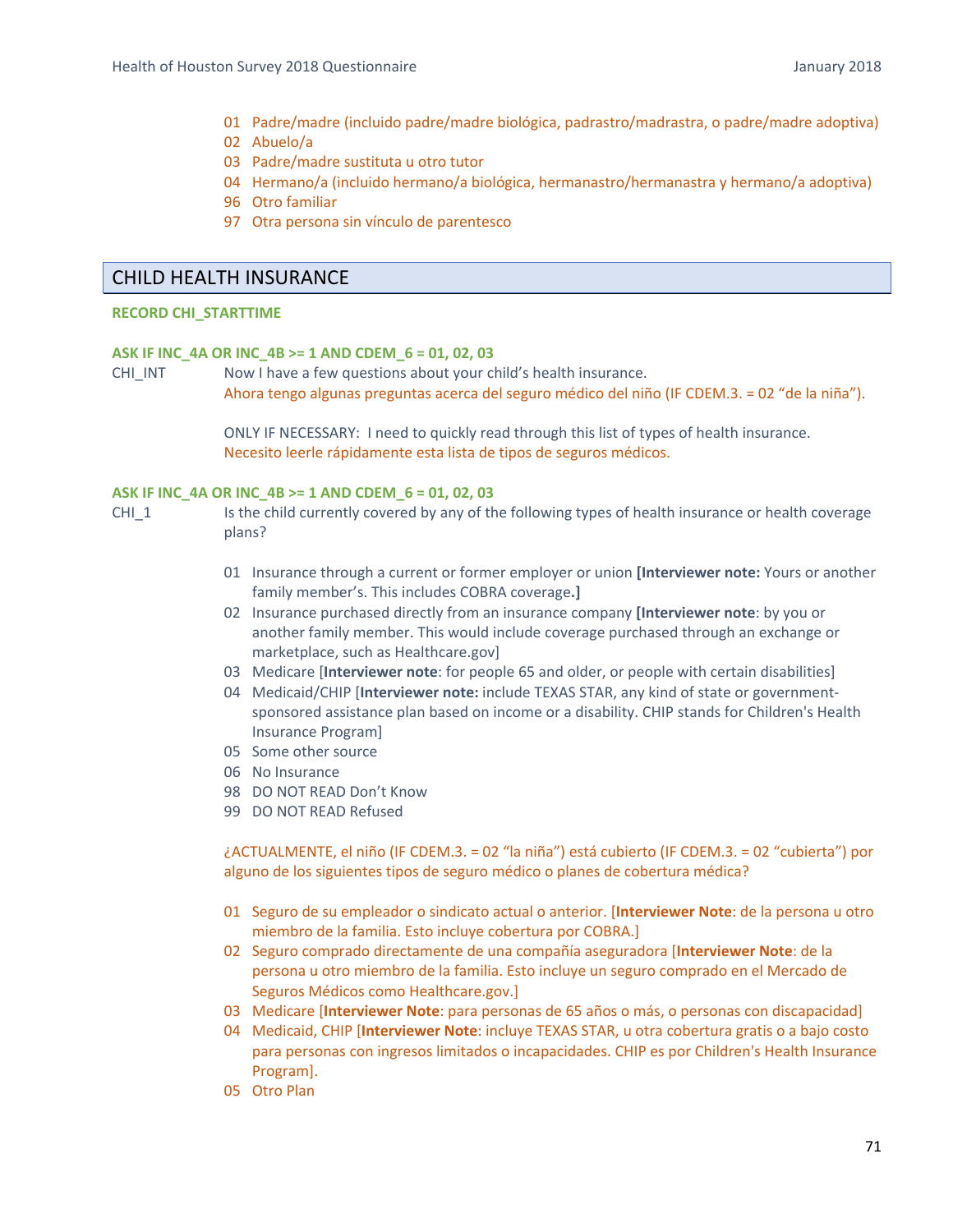### 06 No tiene seguro

**ASK IF CHI\_1 = 05**  CHI\_1GO [INTERVIEWER NOTE: ENTER OTHER RESPONSE] RECORD RESPONSE VERBATIM

\_\_\_\_\_\_\_\_\_\_\_\_\_\_\_\_\_\_\_\_\_\_\_\_\_ 98 DO NOT READ Don't Know 99 DO NOT READ Refused

### **ASK IF (INC\_4A OR INC\_4B >= 1) AND [(CHI\_1= 05, 06, 98, 99) AND (CHI\_1 NE 01, 02, 03, 04)]**

CHI\_2 **Is the child covered by Harris Health Financial Assistance Program named "My Harris Health" or** previously known as "Gold Card"? ¿Está el niño (**IF CDEM.3. = 02** "la niña") cubierto (**IF CDEM.3. = 02** "cubierta") por el Programa de

Asistencia Financiera de Harris Health llamado "My Harris Health" o anteriormente conocido como "Gold Card"?

- 01 Yes
- 02 No
- 98 DO NOT READ Don't know
- 99 DO NOT READ Refused

### **ASK IF ALL CHI\_1 = 06 OR CHI\_2=1**

CHI 3 What is the one main reason the child does not have any health insurance?

DO NOT READ RESPONSE LIST PROBE FOR THE MAIN REASON. ACCEPT ONE RESPONSE

- 01 Can't afford/too expensive
- 02 Not eligible due to working status of parent/guardian/parent/guardian changed employer/lost job
- 03 Not eligible due to health or other problems
- 04 Not eligible due to citizenship/immigration status
- 05 Family situation changed
- 06 Don't believe in insurance
- 07 Switched insurance companies, delay between
- 08 Can get health care for free/pay for own care
- 97 Other
- 98 DO NOT READ Don't know
- 99 DO NOT READ Refused

¿Cuál es la RAZON PRINCIPAL por la cual el niño (**IF CDEM.3. = 02** "la niña") no tiene ningún seguro médico?

- 01 No puede pagarlo/es demasiado caro
- 02 No es elegible debido a su condición laboral de padre/tutor/ padre/tutor cambió de empleador/perdió su trabajo
- 03 No es elegible debido a problemas de salud u otros problemas
- 04 No es elegible debido a su condición de ciudadanía/estatus migratorio
- 05 Cambió su situación familiar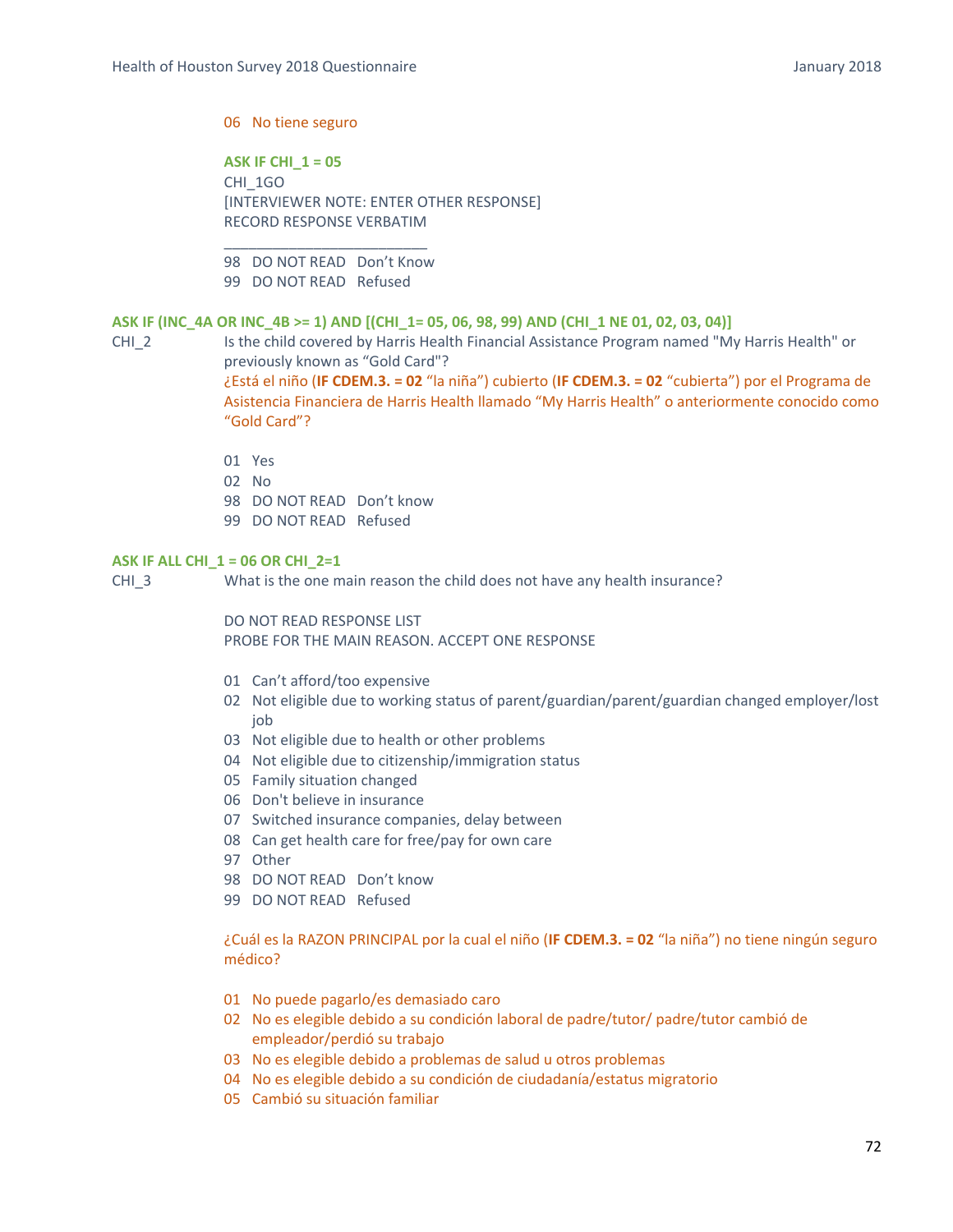- 06 No cree en los seguros
- 07 Cambió de compañía de seguros y hay un retraso entre éstas
- 08 Puede obtener atención médica gratuita/paga por atención propia

97 Otro

# **ASK IF CHI\_3 = 97**

CHI\_3O <sup>[INTERVIEWER NOTE: ENTER OTHER RESPONSE]</sup>

PROBE FOR THE MAIN REASON; ACCEPT ONE RESPONSE RECORD RESPONSE VERBATIM

# **ASK IF CHI\_1 = 06 OR IF CHI\_2=1**

CHI\_4 For how long has this child been uninsured? ¿Desde hace cuánto el niño (IF CDEM.3. = 02 "la niña") no tiene seguro médico?

#### **ONE SELECTION ONLY – NOT MULTI**

01 ANSWER GIVEN IN DAYS

\_\_\_\_\_\_\_\_\_\_\_\_\_\_\_\_\_\_\_\_\_\_\_\_\_

- 02 ANSWER GIVEN IN MONTHS
- 03 ANSWER GIVEN IN YEARS
- 95 NEVER HAD COVERAGE / NUNCA TUVO SEGURO MÉDICO
- 98 DO NOT READ Don't know
- 99 DO NOT READ Refused

#### **ASK IF CHI\_4=01**

CHI\_4D ENTER NUMBER OF DAYS \_\_\_\_\_\_\_\_\_\_\_\_\_\_\_\_\_\_\_\_# **RANGE 1‐30**

#### **ASK IF CHI\_4=02**

CHI\_4M ENTER NUMBER OF MONTHS \_\_\_\_\_\_\_\_\_\_\_\_\_\_\_\_\_\_\_\_# **RANGE 1‐11**

### **ASK IF CHI\_4=03**

CHI\_4Y ENTER NUMBER OF YEARS \_\_\_\_\_\_\_\_\_\_\_\_\_\_\_\_\_\_\_\_# **RANGE 1‐99**

# **ASK IF INC\_4A OR INC\_4B >= 1 AND CDEM\_6 = 01, 02, 03**

CHI 6 Is this child covered for dental care? ¿Tiene el niño (**IF CDEM.3. = 02** "la niña") cobertura para cuidados dentales?

> IF NECESSARY: That is, does some plan pay any part of the cost of dental care for this child? IF NECESSARY: Eso quiere decir, ¿hay algún plan que le pague alguna parte del costo de los cuidados dentales para este niño?

- 01 Yes
- 02 No
- 98 DO NOT READ Don't know
- 99 DO NOT READ Refused

# CHILD HEALTHCARE ACCESS AND UTILIZATION

**RECORD CHCU\_STARTTIME**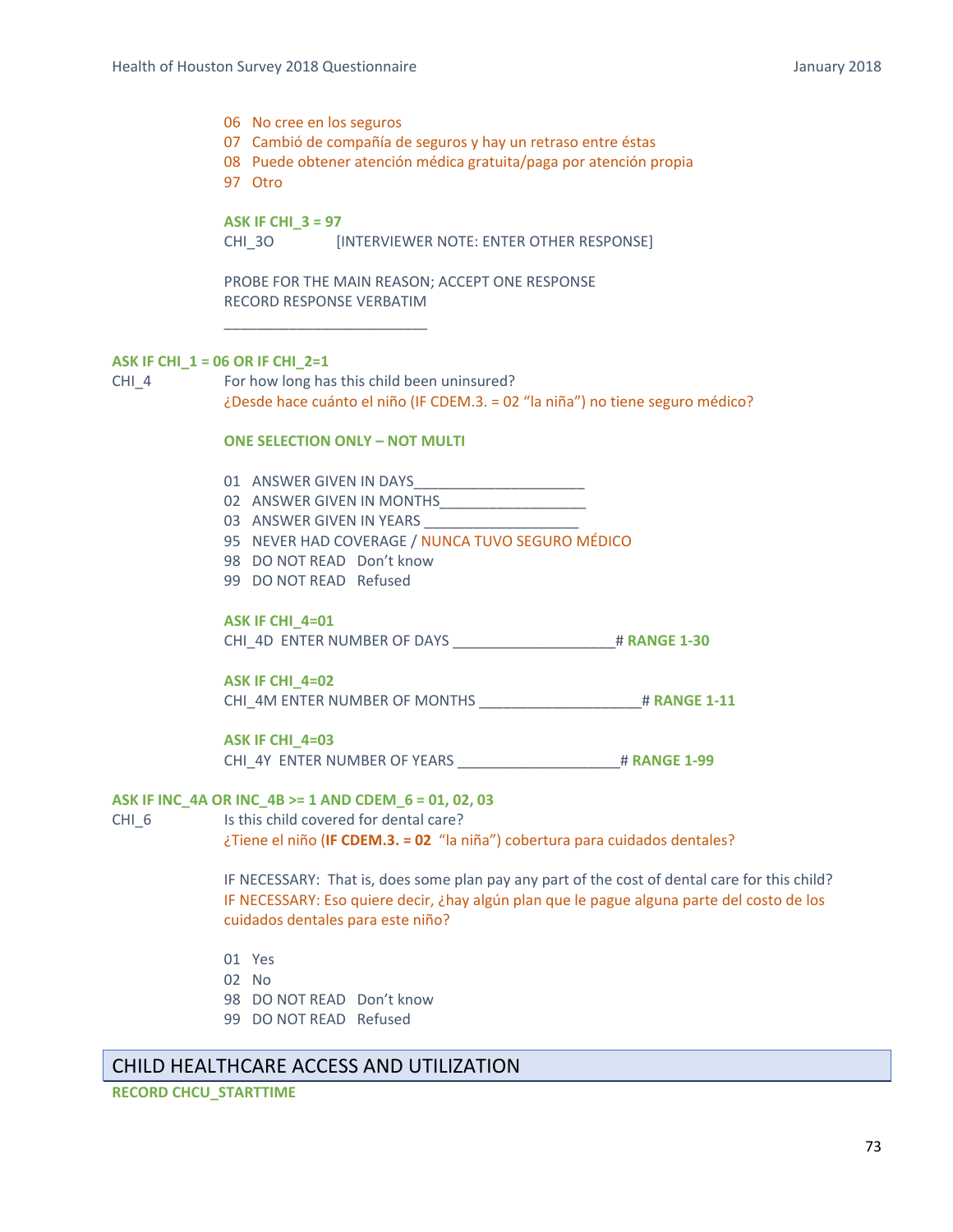### **ASK IF INC\_4A OR INC\_4B >= 1 AND CDEM\_6 = 01, 02, 03**

- CHCU\_INT The next questions are about where this child goes for health care. Las siguientes preguntas son acerca del lugar al que asiste niño (**IF CDEM.3. = 02** "la niña") para recibir atención médica y visitas de atención médica.
- CHCU<sub>1</sub> What kind of place does this child go to most often when sick a medical doctor's office, a clinic or hospital clinic, an emergency room, or some other place?

DO NOT READ RESPONSE LIST

- 01 Doctor's Office
- 02 HMO
- 03 Clinic/Healthcare Center/Hospital Clinic
- 04 Emergency Room
- 05 No one place
- 97 Some other place
- 98 DO NOT READ Don't know
- 99 DO NOT READ Refused

¿A qué tipo de lugares acude él (IF CDEM.3. = 02 "ella") más frecuentemente cuando está enfermo/a, un consultorio médico privado, una clínica o clínica hospitalaria, una sala de emergencias o algún otro lugar?

- 01 Médico/(su)/mi médico)
- 02 HMO
- 03 Clínica/Centro médico/Clínica hospitalaria
- 04 Sala de emergencias
- 05 A ningún lugar
- 97 Algún otro lugar

**ASK IF CHCU\_1 = 97**

CHCU 10 [INTERVIEWER NOTE: ENTER OTHER RESPONSE]

RECORD RESPONSE VERBATIM \_\_\_\_\_\_\_\_\_\_\_\_\_\_\_\_\_\_\_\_\_\_\_\_\_

### **ASK IF INC\_4A OR INC\_4B >= 1 AND CDEM\_6 = 01, 02, 03**

CHCU\_2 During the past 12 months did you think that this child needed help for emotional or mental health problems, such as feeling sad, anxious, nervous, or showing disruptive behavior either at home or school?

> En los últimos 12 meses, ¿pensó que el niño (IF CDEM.3. = 02 "la niña") necesitaba ayuda debido a problemas de salud mental o emocional, como sentirse triste, ansioso, nervioso, o mostrar un comportamiento perjudicial en casa o en la escuela?

- 01 Yes
- 02 No
- 98 DO NOT READ Don't know
- 99 DO NOT READ Refused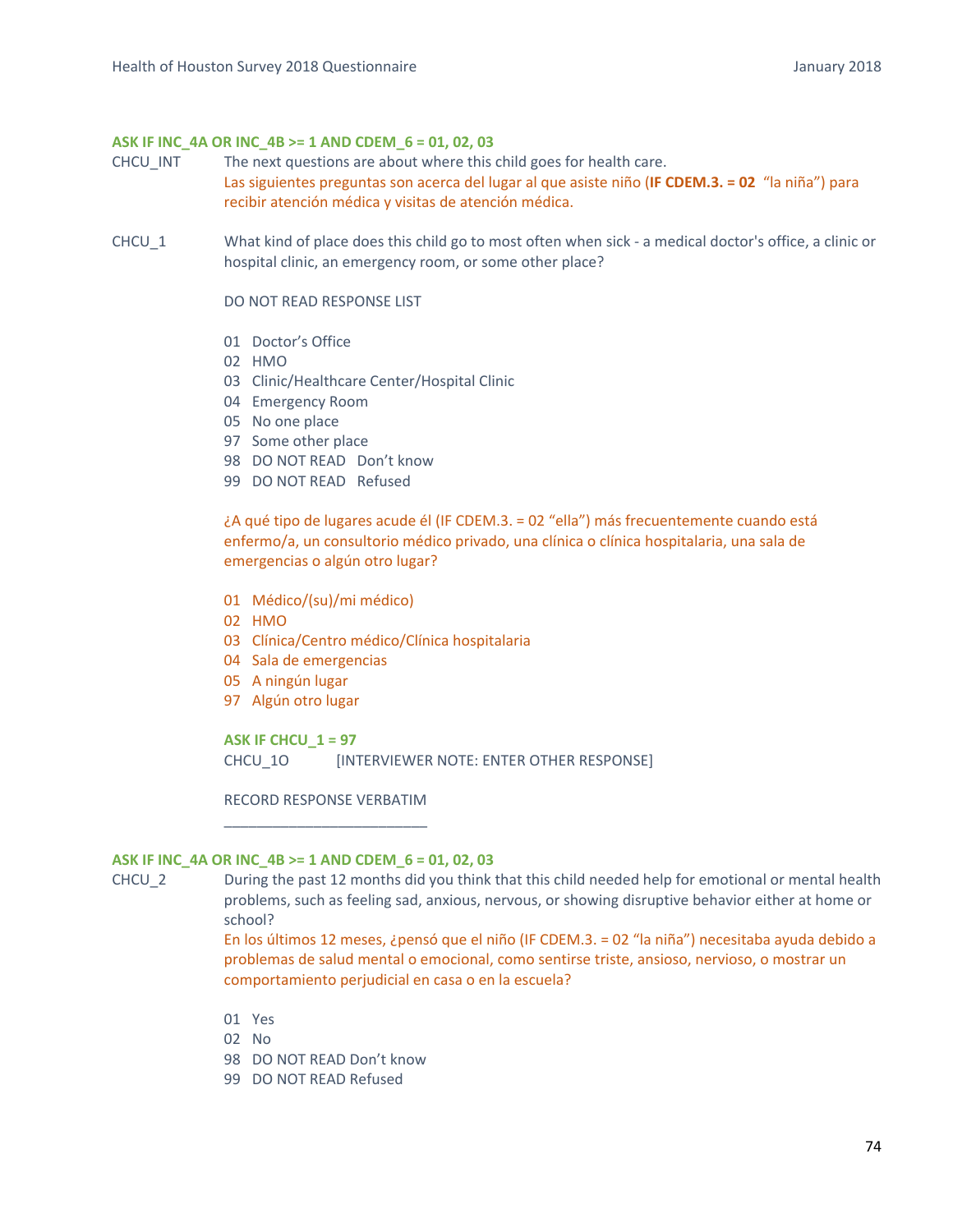# **ASK IF INC\_4A OR INC\_4B >= 1 AND CDEM\_6 = 01, 02, 03**

CHCU\_3 In the past 12 months, did you delay or could not fill a prescription for medicine for this child because of cost or lack of insurance? En los últimos 12 meses, ¿ retrasó o no pudo comprar medicamentos recetados al niño (IF CDEM.3. = 02 "a la niña") debido al costo o a la falta de seguro?

01 Yes

- 02 No
- 98 DO NOT READ Don't know
- 99 DO NOT READ Refused

# **ASK IF INC\_4A OR INC\_4B >= 1 AND CDEM\_6 = 01, 02, 03**

CHCU<sub>4</sub> In the past 12 months, did you delay or could not see a doctor when this child needed to because of cost or lack of insurance?

> En los últimos 12 meses, ¿retrasó o no pudo ver a un médico cuando el niño (IF CDEM.3. = 02 "la niña") lo necesitaba debido al costo o a la falta de seguro?

- 01 Yes
- 02 No
- 98 DO NOT READ Don't know
- 99 DO NOT READ Refused

#### **ASK IF INC\_4A OR INC\_4B >= 1 AND CDEM\_6 = 01, 02, 03**

CHCU 5 Again, the past 12 months did you delay or could not get specialist care that this child needed because of cost or lack of insurance?

En los últimos 12 meses, ¿retrasó o no pudo recibir la atención de un especialista que el niño (IF CDEM.3. = 02 "la niña") necesitaba debido al costo o a la falta de seguro?

READ IF NECESSARY: Specialists are doctors like surgeons, heart doctors, allergy doctors, skin doctors, and others who specialize in one area of health care. Los especialistas son médicos como cirujanos, cardiólogos, alergólogos, dermatólogos y otros que se especializan en un área de atención médica

- 01 Yes
- 02 No
- 98 DO NOT READ Don't know
- 99 DO NOT READ Refused

#### **ASK IF INC\_4A OR INC\_4B >= 1 AND CDEM\_6 = 01, 02, 03**

CHCU\_8 In the last 12 months did you delay or could not get mental health care that this child needed because of cost or lack of insurance?

> En los últimos 12 meses, ¿retrasó o no pudo recibir la atención para la salud mental que el niño (IF CDEM.3. = 02 "la niña") necesitaba debido al costo o a la falta de seguro?

- 01 Yes
- 02 No
- 98 DO NOT READ Don't know
- 99 DO NOT READ Refused

#### **ASK IF INC\_4A OR INC\_4B >= 1 AND CDEM\_6 = 01, 02, 03**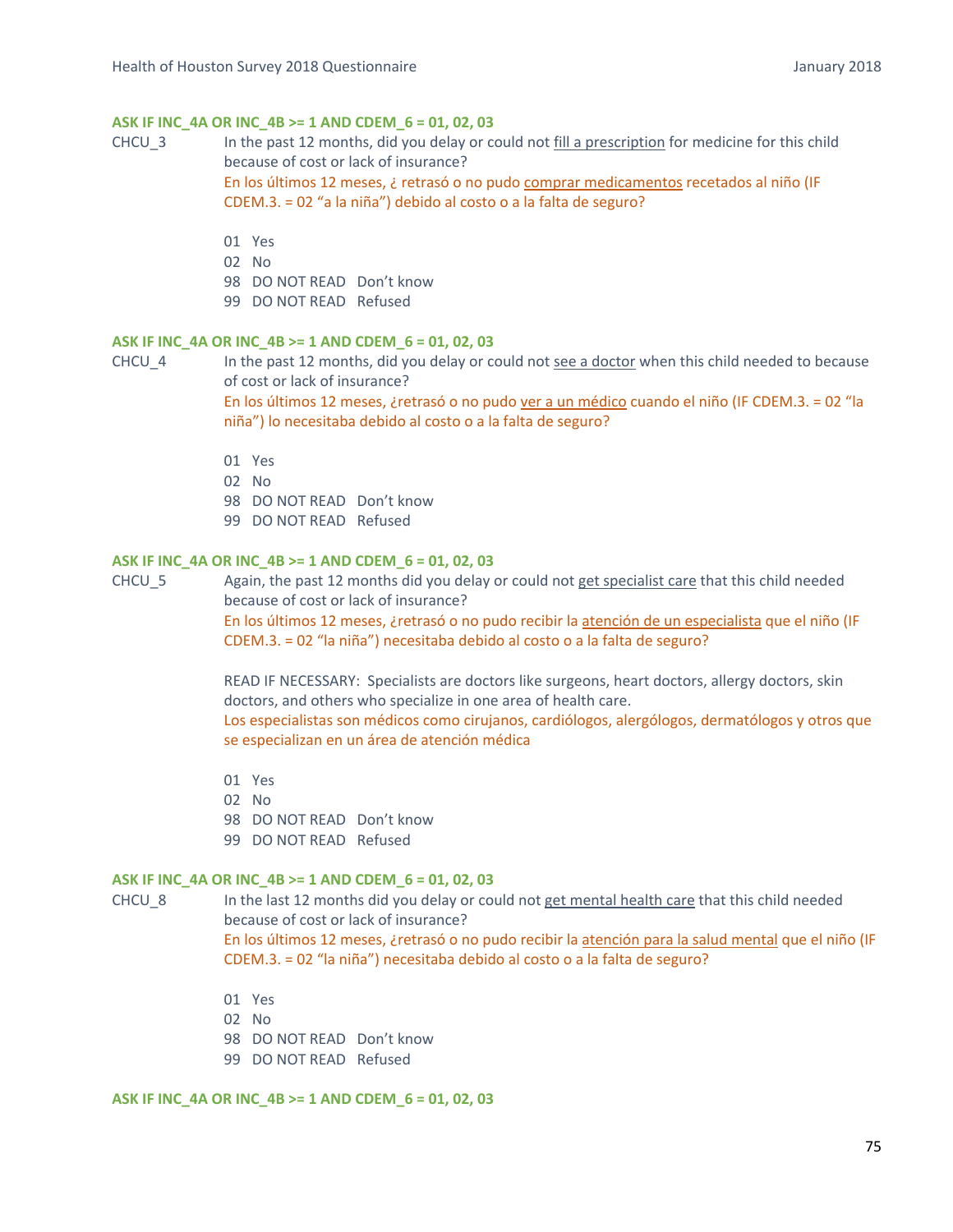- CHCU<sub>6</sub> In the past 12 months, did you delay or could not get dental care this child needed because of cost or lack of insurance? En los últimos 12 meses, ¿retrasó o no pudo recibir la atención dental que el niño (IF CDEM.3. = 02 "la niña") necesitaba debido al costo o a la falta de seguro?
	- 01 Yes
	- 02 No
	- 98 DO NOT READ Don't know
	- 99 DO NOT READ Refused

# CHILD HEALTH CONDITIONS

**RECORD CHC\_STARTTIME** 

## **ASK IF INC\_4A OR INC\_4B >= 1 AND CDEM\_6 = 01, 02, 03**

CHC\_INT Mow I'd like to ask you more detail about the health of this child.

Ahora me gustaría pedirle más detalles acerca de la salud de este niño (IF CDEM.3. = 02 "esta niña").

READ ONLY IF NECESSARY: Some of the questions are based on this child's personal traits, like height and weight.

Algunas de las preguntas se basan en las características del niño (IF CDEM.3. = 02 "de la niña"), como la altura y el peso.

### **ASK IF INC\_4A OR INC\_4B >= 1 AND CDEM\_6 = 01, 02, 03**

CHC 1 About how tall is this child now without shoes?

Aproximadamente, ¿qué tan alto es ahora el niño (IF CDEM.3. = 02 "la niña"), sin zapatos?

- 01 Answered in Feet/Inches
- 02 Answered in Meters/Centimeters
- 98 DO NOT READ Don't know
- 99 DO NOT READ Refused

### **ASK IF CHC\_1= 01**

ENTER "SIX ONE" AS '6' FEET AND '1' INCH, or "FIVE FOOT" AS '5' FEET AND '0' INCHES ENTER "FOUR ONE" AS '4' FEET AND '1' INCH, or "FIVE FOOT" AS '5' FEET AND '0' INCHES

CHC\_1F\_\_\_\_\_\_\_\_\_RECORD FEET **[RANGE = 1‐7]** CHC\_1I\_\_\_\_\_\_\_\_\_RECORD INCHES **[RANGE = 0‐11]** 

#### **ASK IF CHC\_1= 02**

ENTER "ONE EIGHTY" AS '1' METER AND '80' CENTIMETERS, or "TWO METERS" AS '2' METERS AND '00' CENTIMETERS

CHC\_1M\_\_\_\_\_\_\_\_\_\_\_ RECORD METERS **[RANGE = 0‐2]** CHC\_1C\_ \_\_\_\_\_\_\_\_\_\_ RECORD CENTIMETERS **[RANGE = 0‐99]**

### **ASK IF INC\_4A OR INC\_4B >= 1 AND CDEM\_6 = 01, 02, 03**

CHC\_2 About how much does this child weigh without shoes? Aproximadamente, ¿cuánto pesa ahora el niño (IF CDEM.3. = 02 "la niña"), sin zapatos?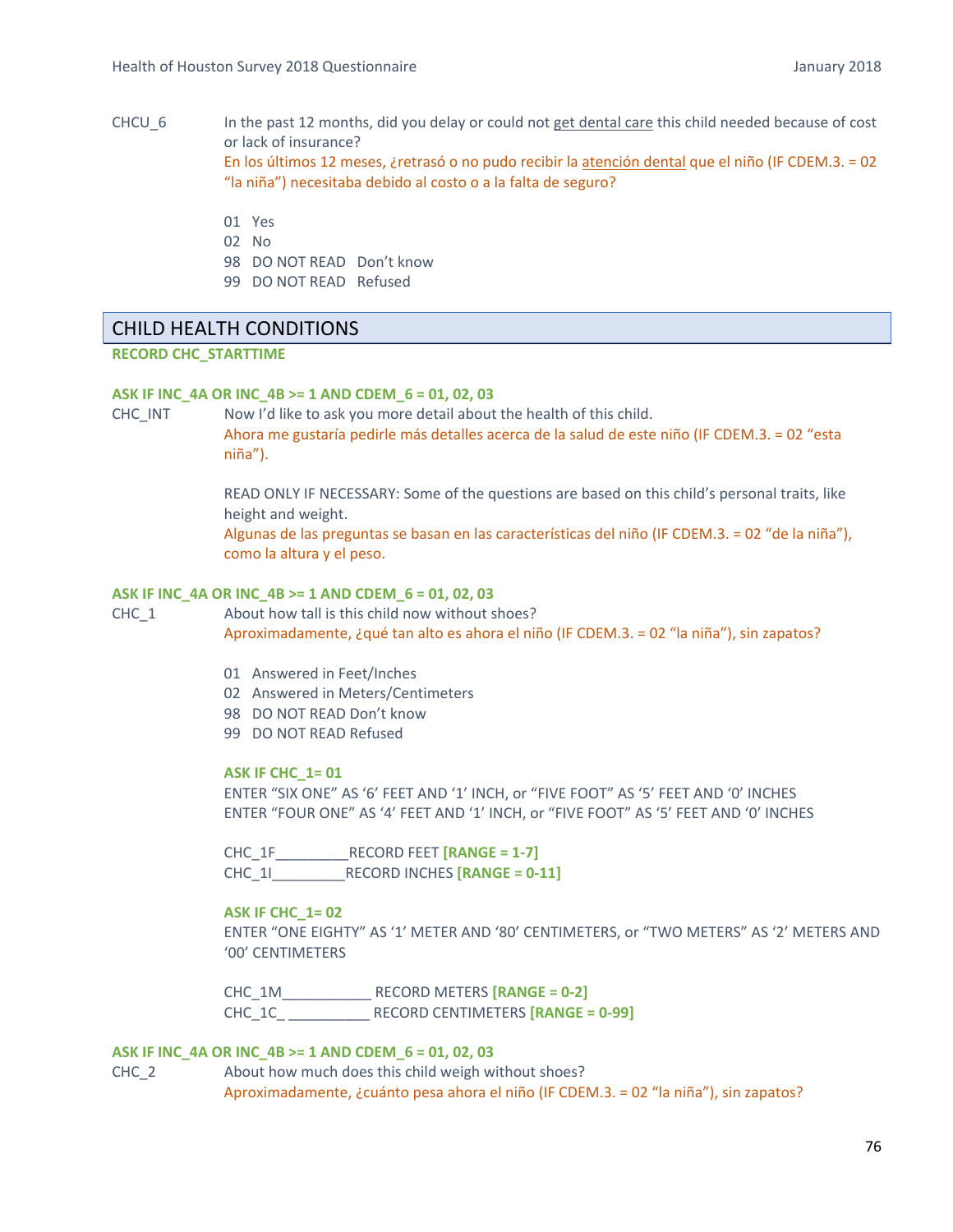01 ANSWER GIVEN IN pounds 02 ANSWER GIVEN IN kilograms 98 DO NOT READ Don't know 99 DO NOT READ Refused

# **ASK IF CHC\_2 = 01**

CHC\_2P ENTER POUNDS\_\_\_\_\_ **[RANGE = 1‐250]**

**ASK IF CHC\_2 = 02** CHC\_2K ENTER KILOS\_\_\_\_\_\_\_\_ **[RANGE = 1‐100]**

# **ASK IF INC\_4A OR INC\_4B >= 1 AND CDEM\_6 = 01, 02, 03**

CHC\_3 In general, would you say that this child's health is excellent, very good, good, fair, or poor?

DO NOT READ RESPONSE LIST

- 01 Excellent
- 02 Very good
- 03 Good
- 04 Fair
- 05 Poor
- 98 DO NOT READ Don't know
- 99 DO NOT READ Refused

En general, ¿diría que la salud del niño (IF CDEM.3. = 02 "de la niña") es excelente, muy buena, buena, aceptable o mala?

- 01 Excelente
- 02 Muy buena
- 03 Buena
- 04 Aceptable
- 05 Mala
- 98 DO NOT READ Don't know
- 99 DO NOT READ Refused

#### **ASK IF INC\_4A OR INC\_4B >= 1 AND CDEM\_6 = 01, 02, 03**

CHC\_4 Does this child currently have any physical, behavioral or mental conditions that limit or prevent him or her from doing childhood activities usual for his or her age?

- 01 Yes
- 02 No
- 98 DO NOT READ Don't know
- 99 DO NOT READ Refused

Actualmente, ¿el niño (IF CDEM.3. = 02 "la niña") tiene algún problema físico, de conducta o mental que lo limite o impida que realice actividades normales propias de su edad?

- 01 Sí
- 02 No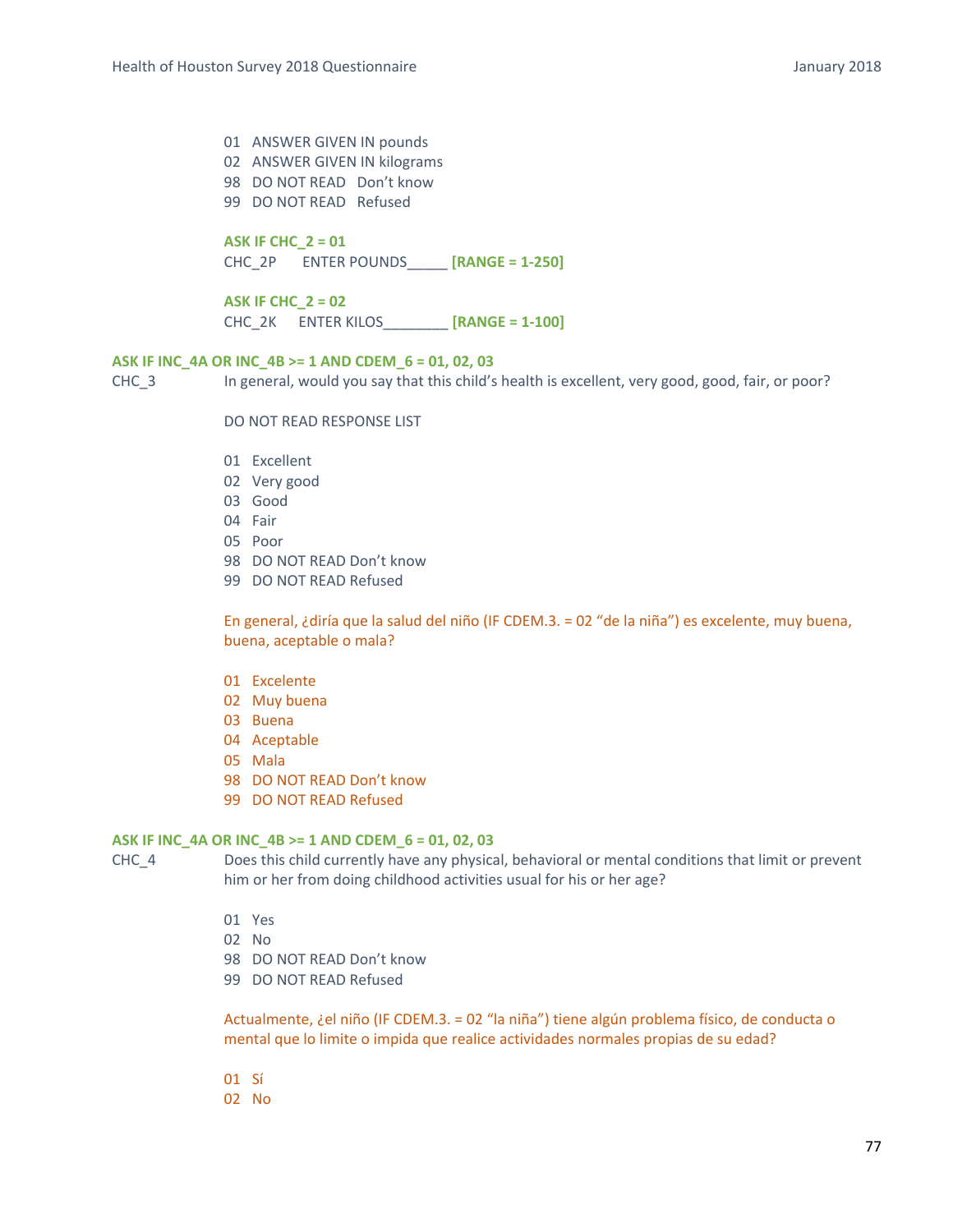- 98 DO NOT READ Don't know
- 99 DO NOT READ Refused

## **ASK IF CHC\_4 = 01**

CHC\_5 What condition does this child have? ¿Qué problema tiene el niño (IF CDEM.3. = 02 "la niña")?

- 01 Gave response
- 98 DO NOT READ Don't know
- 99 DO NOT READ Refused

**ASK IF CHC\_5 = 01** 

CHC\_5A RECORD CONDITION \_\_\_\_\_\_\_\_\_\_\_\_\_\_\_\_\_\_\_\_\_\_\_\_\_\_\_\_\_\_\_

# **ASK IF INC\_4A OR INC\_4B >= 1 AND CDEM\_6 = 01, 02, 03**

CHC\_6 Has a doctor, nurse, or other health professional ever said that this child has asthma? ¿Alguna vez le ha dicho algún doctor, enfermera u otro profesional de la salud que este niño (IF CDEM.3. = 02 "esta niña")? tiene asma?

- 01 Yes
- 02 No
- 98 DO NOT READ Don't know
- 99 DO NOT READ Refused

# **ASK IF INC\_4A OR INC\_4B >= 1 AND CDEM\_6 = 01, 02, 03**

CHC 9 Would you say that this child's dental health in general is...

READ RESPONSE LIST

- 01 Excellent
- 02 Very good
- 03 Good
- 04 Fair
- 05 Poor
- 98 DO NOT READ Don't know
- 99 DO NOT READ Refused

Diría usted que la salud dental de este niño (IF CDEM.3. = 02 DIGA "esta niña") en general es…

- 01 Excelente
- 02 Muy buena
- 03 Buena
- 04 Aceptable
- 05 Mala

**ASK IF (INC\_4A OR INC\_4B >= 1) AND CDEM\_2=11‐17 AND CDEM\_6 = 01, 02, 03** 

CHC 11 Has this child ever received an HPV shot or vaccine?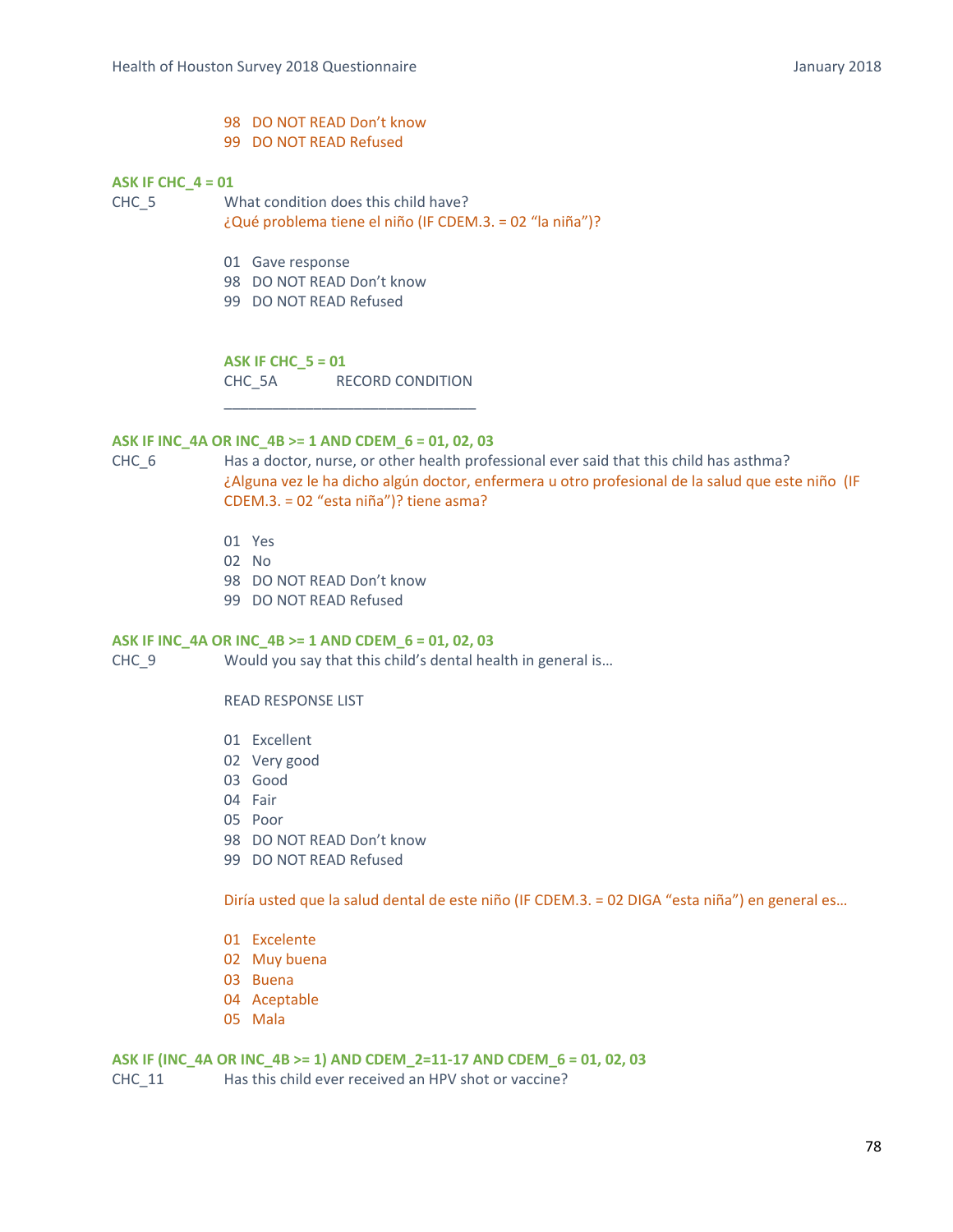¿Alguna vez le han puesto a su niño (IF CDEM.3. = 02 "niña") una vacuna o inyección contra el virus de papiloma humano (VPH)?

- 01 Yes
- 02 No
- 98 DO NOT READ Don't know
- 99 DO NOT READ Refused

### **ASK IF CHC\_11 = 01**

CHC 12 How many HPV vaccine shots did this child receive?

¿Cuántas vacunas contra el virus de papiloma humano (VPH) le han puesto a su niño (IF CDEM.3. = 02 "niña")?

INTERVIEWER NOTE: IF RESPONDENT SAYS "ZERO" OR NONE, PLEASE CONFIRM.

\_\_\_\_\_\_ # of shots **[RANGE = 0‐10]** 98 DO NOT READ Don't know 99 DO NOT READ Refused

#### **ASK IF CHC\_11 = 02**

CHC\_15A What is the main reason this child has not received HPV vaccine?

DO NOT READ RESPONSE LIST SINGLE MENTION ONLY

- 01 Provider did not recommend
- 02 Did not know about the disease
- 03 Vaccine is not needed or necessary
- 04 Not required to get the vaccine
- 05 Safety concerns
- 06 Provider indicated could vaccinate later
- 07 Uninsured or insurance doesn't fully cover shots, or co-pay or other costs too high
- 08 Shot could be painful
- 09 Vaccine not available
- 10 Difficulty making or getting to appointment/transportation issues
- 11 Concern about increasing sexual activity if receive shot
- 12 Not sexually active
- 97 Some other reason
- 98 DO NOT READ Don't know
- 99 DO NOT READ Refused

¿Cuál es la razón principal por la cual a su niño (**IF CDEM.3. = 02** "niña") no le han puesto la vacuna contra el virus de papiloma humano VPH?

- 01 El proveedor no lo recomendó
- 02 No conocía la enfermedad
- 03 La vacuna no es necesaria
- 04 No le pidieron que se pusiera la vacuna
- 05 Asuntos de seguridad
- 06 El proveedor le indicó que se podía vacunar más tarde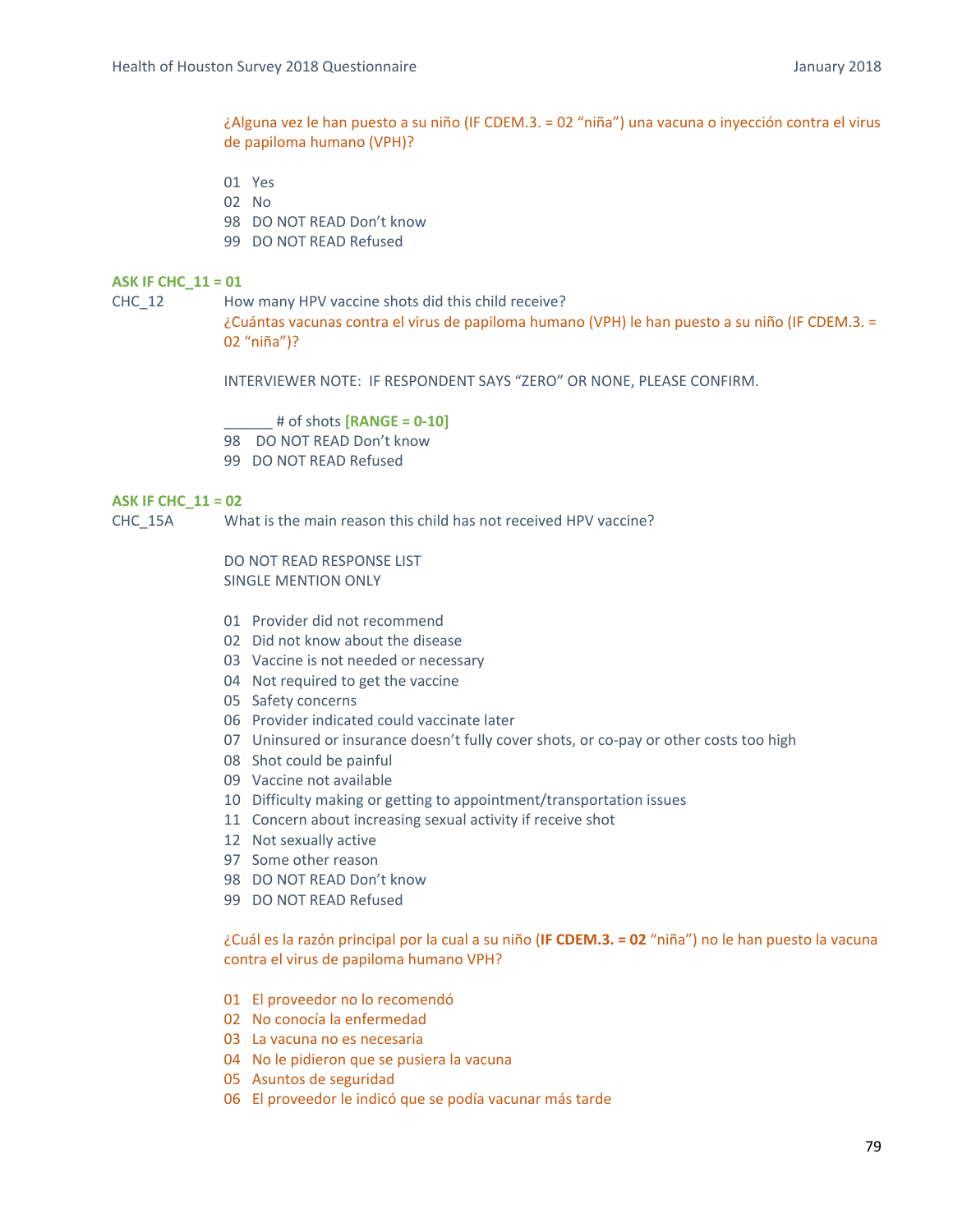- 07 No tiene seguro o el seguro no cubre la totalidad de las vacunas, o el copago u otros costos son muy altos
- 08 El pinchazo puede ser doloroso
- 09 La vacuna no está disponible
- 10 Dificultad para realizar o llegar a la cita/problemas de transporte
- 11 Preocupación sobre un incremento en la actividad sexual si se coloca la vacuna
- 12 No es sexualmente activo
- 97 Otra razon

# **ASK IF CHC\_15A = 97**

CHC\_15AO [INTERVIEWER NOTE: ENTER OTHER RESPONSE] RECORD RESPONSE VERBATIM PROBE FOR THE MAIN REASON ACCEPT ONE RESPONSE

# **ASK IF INC\_4A OR INC\_4B >= 1 AND CDEM\_6 = 01, 02, 03**

CHC\_16 How many days in a week does this child eat breakfast? ¿Cuántos días a la semana desayuna este niño (IF CDEM.3. = 02 "esta niña")?

\_\_\_\_\_ ENTER NUMBER OF DAYS **[RANGE 0‐7]**

98 DO NOT READ Don't know

\_\_\_\_\_\_\_\_\_\_\_\_\_\_\_\_\_\_\_\_\_\_\_\_\_\_\_\_\_\_

99 DO NOT READ Refused

# **ASK IF INC\_4A OR INC\_4B >= 1 AND CDEM\_6 = 01, 02, 03**

CHC\_17 Yesterday, how many glasses or cans of soda, such as Red Bull and Coke, did this child drink? Do not count diet drinks.

> ¿Ayer, cuántos vasos o latas de refresco como Coca o Red Bull bebió el niño (IF CDEM.3. = 02 "la niña")? No cuente bebidas de dieta.

IF NECESSARY: Your best estimate is fine. Su mejor estimador está bien.

\_\_\_\_\_\_ # OF GLASSES, CANS, BOTTLES **RANGE 0‐25** 98 DO NOT READ Don't know 99 DO NOT READ Refused

### **ASK IF INC\_4A OR INC\_4B >= 1 AND CDEM\_6 = 01, 02, 03**

CHC\_18 Yesterday, how many glasses or cans of other sweetened drinks, such as Kool‐Aid, fruit punch, or sports drinks did this child drink? Do not count diet drinks.

> ¿Ayer, cuántos vasos o latas de ponche de frutas, bebidas deportivas u otras bebidas endulzadas bebió el niño (IF CDEM.3. = 02 "la niña")? No cuente bebidas de dieta.

IF NECESSARY: Your best estimate is fine.

IF NECESSARY: Sweetened drinks also include any drinks with added sugar such as Sunny Delight, iced tea drink, Tampico, Hawaiian Punch, cranberry cocktail, Hi‐C, Snapple, sugar cane juice, Gatorade, sweetened water drinks, and energy drinks.

Su mejor estimador está bien.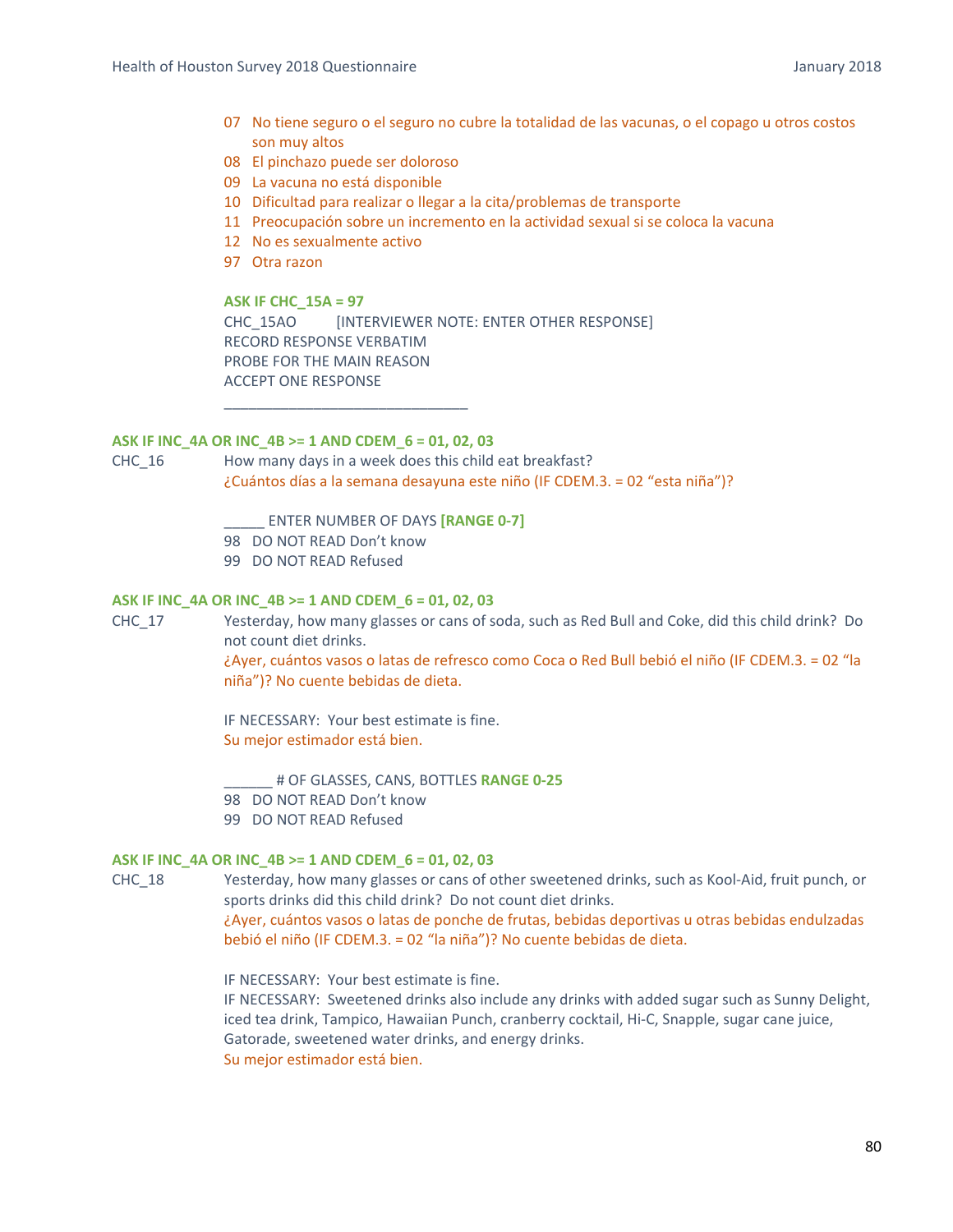Bebidas endulzadas también incluyen cualquier bebida con azúcar añadido como Sunny Delight, té con hielo, Tampico, Hawaiian Punch, Hi‐C, Snapple, jugo de azúcar de caña, Gatorade, bebidas con agua endulzadas, y bebidas de energía.

\_\_\_\_\_\_ # OF GLASSES, CANS, BOTTLES **[RANGE 0‐25]** 98 DO NOT READ Don't know 99 DO NOT READ Refused

### **ASK IF INC\_4A OR INC\_4B >= 1 AND CDEM\_6 = 01, 02, 03**

CHC\_19 In the past 7 days, how many times did this child eat fast food? En los últimos 7 días, ¿cuántas veces comió el niño (IF CDEM.3. = 02 "la niña") comida rápida?

> ONLY IF NECESSARY: This includes food you get at McDonald's, KFC, Panda Express, Taco Bell, and others. Include fast food meals eaten at school or at home, or at fast food restaurants, carryout or drive through.

ONLY IF NECESSARY: Tal como comida que consigue en McDonald's, KFC, Panda Express, o Taco Bell. Incluya alimentos de comida rápida ingeridos en la escuela, en casa, en restaurantes de comida rápida, comida para llevar o comida en el auto.

\_\_\_\_\_\_\_\_ENTER # OF TIMES LAST WEEK **RANGE 1‐21**

- 95 DO NOT READ Didn't eat fast food
- 98 DO NOT READ Don't know
- 99 DO NOT READ Refused

### **ASK IF INC\_4A OR INC\_4B >= 1 AND CDEM\_6 = 01, 02, 03**

CHC\_20 Still thinking about the past seven days, on how many days of the past seven days was this child physically active for at least 60 minutes total? ¿En cuántos días de los últimos siete el niño (IF CDEM.3. = 02 "la niña") hizo actividad física

durante al menos 1 hora?

\_\_\_\_\_\_\_ENTER NUMBER OF DAYS **RANGE 0‐7**

98 DO NOT READ Don't know

99 DO NOT READ Refused

#### **ASK IF (INC\_4A OR INC\_4B) AND CDEM\_2 = 6‐17 AND CDEM\_6 = 01, 02, 03**

CHC\_22A On a typical day, about how many hours does this child usually spend watching TV, videos, DVDs, or playing video games **[IF CDEM\_2=13‐17, INSERT:** or using the computer for fun, not schoolwork**]**?

> IF NECESSARY: Please include weekdays and weekends. DO NOT READ RESPONSE LIST

- 01 Less than 1 hour
- 02 1‐2 hours
- 03 2‐3 hours
- 04 3‐4 hours
- 05 4‐5 hours
- 06 5+ hours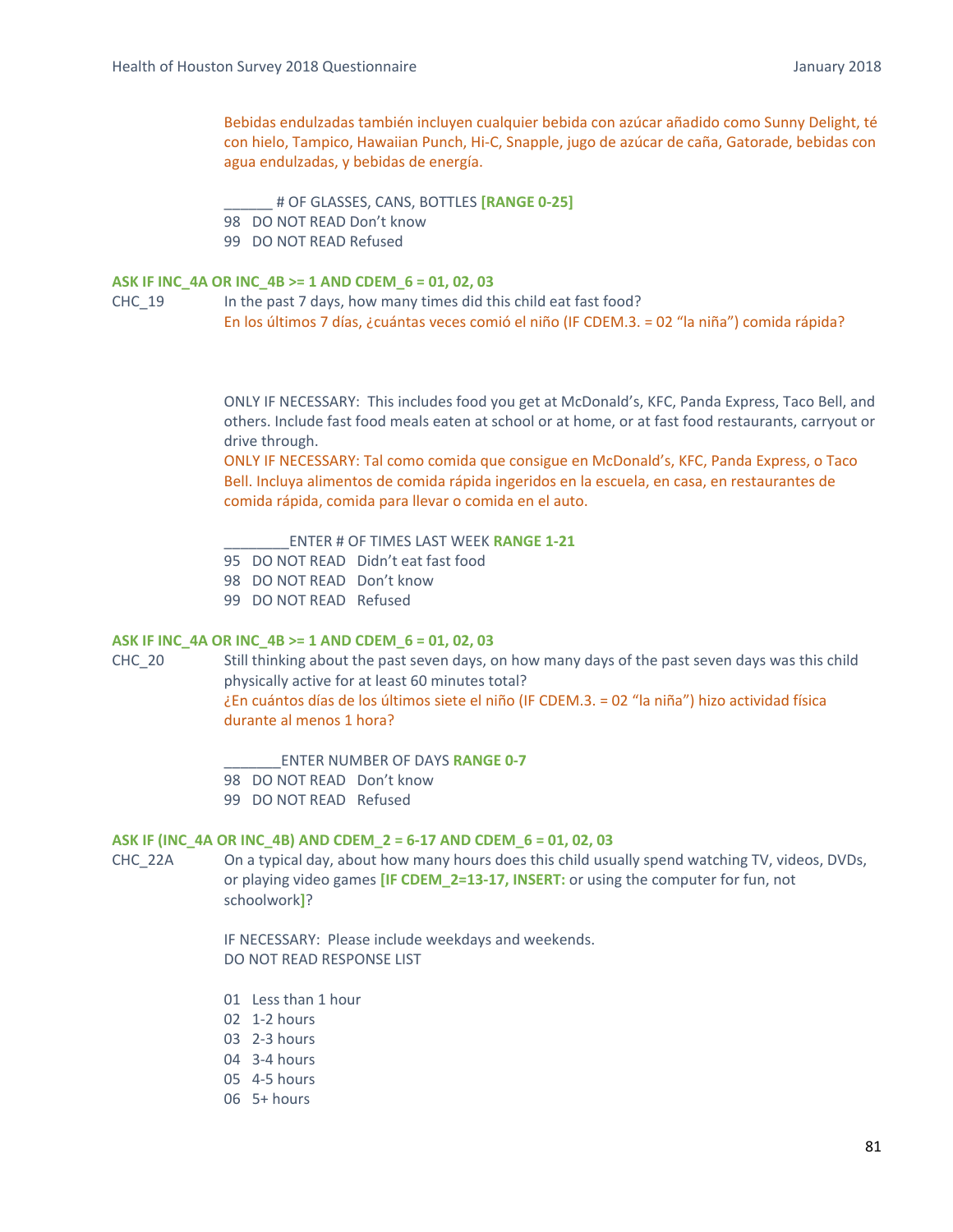95 None 98 DO NOT READ Don't know 99 DO NOT READ Refused

En un día típico, ¿cuántas horas pasa este niño (IF CDEM.3. = 02 "esta niña") mirando TV, videos, DVDs, o jugando video juegos **[IF CDEM\_2=13‐17, INSERT:** o utilizando la computadora por diversión y no para hacer trabajos escolares?**]**?

ONLY IF NECESSARY: Por favor incluya todos los días de la semana. DO NOT READ RESPONSE LIST

- 01 Menos de 1 hora
- 02 1‐2 horas
- 03 2‐3 horas
- 04 3‐4 horas
- 05 4‐5 horas
- 06 5+ horas
- 95 Nada

# EVACUATION DUE TO HURRICANE HARVEY

#### **ASK ALL**

# EV1 **(Post‐Harvey sample only)**

 Did you evacuate your home any time as a result of Hurricane Harvey? ¿Evacuó usted su casa en algún momento debido al Huracán Harvey?

- 01 Yes
- 02 No
- 98 DO NOT READ Don't know
- 99 DO NOT READ Refused

# **ASK IF EV1 = 01**

EV2 **(Post‐Harvey sample only)**  Where did you evacuate to?

- 01 Family or friend's home
- 02 Hotel or motel
- 03 Shelter
- 04 Other **SPECIFY**
- 98 DO NOT READ Don't know
- 99 DO NOT READ Refused

# ¿A dónde se fue?

- 01 Casa de un familiar o amigo
- 02 Hotel o motel
- 03 Refugio
- 04 Otro ESPECIFICAR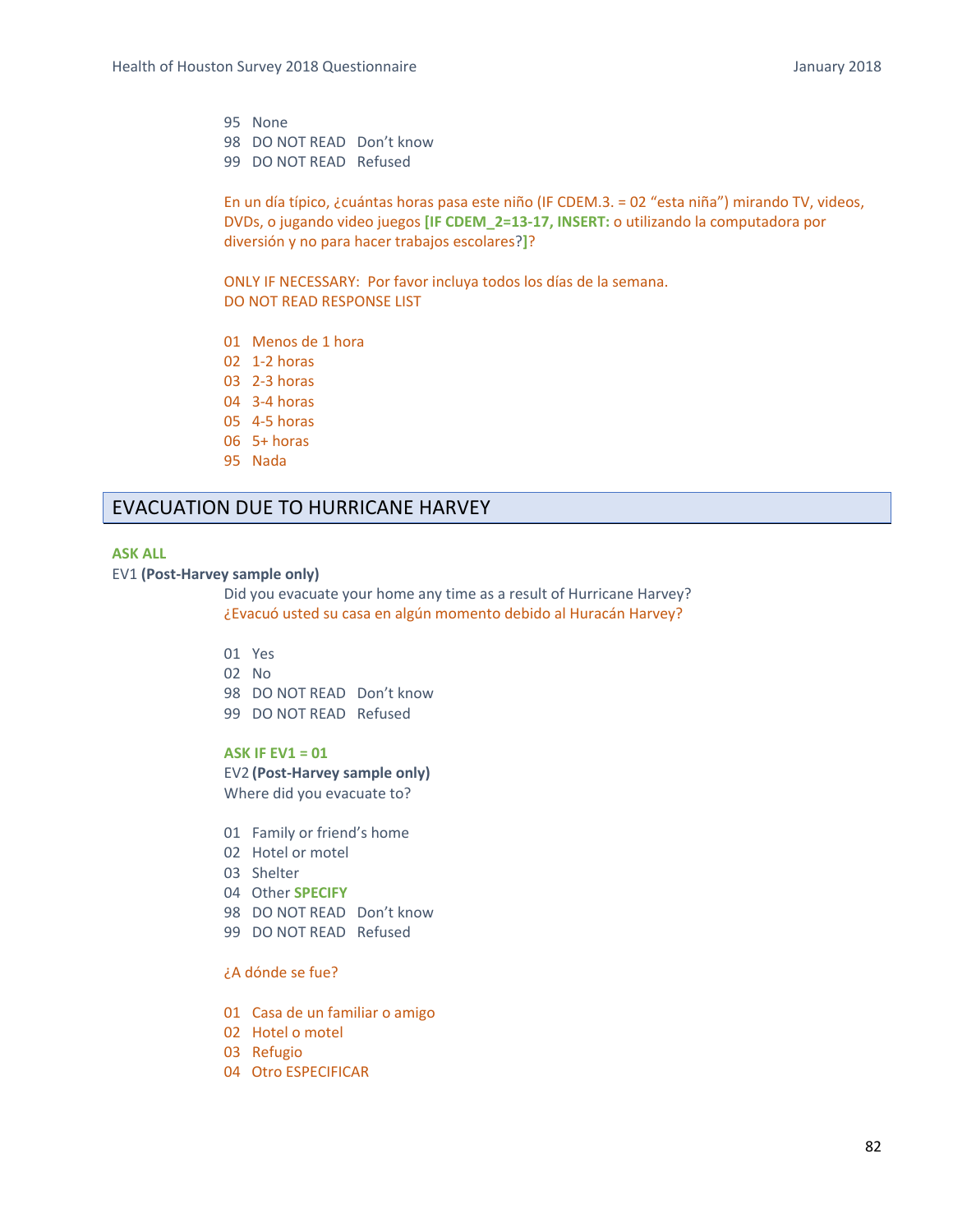# **ASK IF EV1 = 01**

EV3 **(Post‐Harvey sample only)** 

How long do you think it will be before you can move back in?

#### DO NOT READ RESPONSE LIST

- 01 Already moved back in
- 02 A few weeks
- 03 A few months
- 04 Six months to a year
- 05 Longer than a year
- 98 DO NOT READ Don't know
- 99 DO NOT READ Refused

## ¿Cuánto tiempo piensa que pasará hasta que pueda volver a su casa?

- 01 Ya volvió
- 02 Algunas semanas
- 03 Algunos meses
- 04 Entre seis meses y un año
- 05 Más de un año

#### **ASK IF EV3 = 01**

### EV4 **(Post‐Harvey sample only)**

 How long were you away from your home? ¿Por cuánto tiempo estuvo fuera de su casa?

\_\_\_\_\_\_\_\_\_days \_\_\_\_\_\_\_\_\_weeks \_\_\_\_\_\_\_\_\_months 98 DO NOT READ Don't know 99 DO NOT READ Refused

#### **ASK IF EV3 NE 01**

# PH\_ZIP (Post-Harvey sample only)

 Which zip code were you living in before Hurricane Harvey? ¿En qué código postal estaba viviendo antes del Huracán Harvey?

- 01 Provided ZIP Code Number
- 98 DO NOT READ Don't know
- 99 DO NOT READ Refused

**ASK IF PH\_ZIP =01** PH\_ZIP2

ENTER ZIP

# HOUSING

#### **RECORD HOU\_STARTTIME**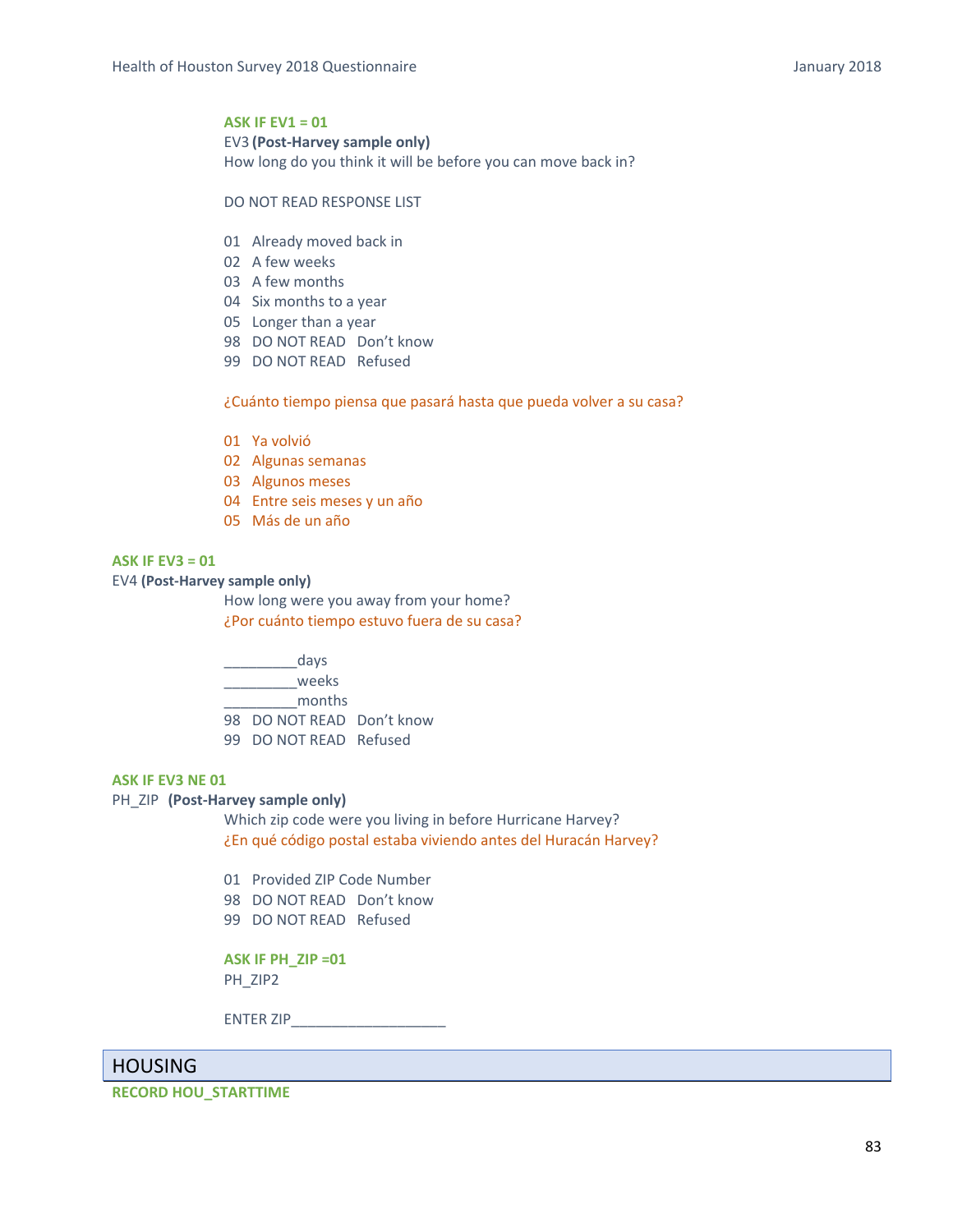# **ASK ALL**

- HOU\_INT Now I'd like to ask you some questions about your current housing and neighborhood. Ahora, tengo algunas preguntas sobre su vivienda y vecindario actual.
	- 01 Continue

## **ASK ALL**

HOU\_1 Do you own or rent your home?

- 01 Own
- 02 Rent
- 03 Other arrangements
- 98 DO NOT READ Don't know
- 99 DO NOT READ Refused

# ¿Usted es dueño de su casa o la renta?

- 01 Es dueño
- 02 Renta
- 03 Otros arreglos

# **ASK IF HOU\_1= 03**

HOU 10 **INTERVIEWER NOTE: ENTER OTHER RESPONSE**] RECORD RESPONSE VERBATIM

# **ASK ALL**

PHOU 2B Can you just tell me the name of the street you live on? This is important to assess specific needs at neighborhood level.

> ¿Me puede decir solamente el nombre de la calle en la que vive? Esto es importante para determinar si hay necesidades específicas en su comunidad.

01 GAVE RESPONSE

98 DO NOT READ Don't know

\_\_\_\_\_\_\_\_\_\_\_\_\_\_\_\_\_\_\_\_\_\_\_\_\_

99 DO NOT READ Refused

**ASK IF PHOU\_2B = 01**  HOU\_2B

ENTER NAME OF STREET **was also asset that the state of STREET** 

### **ASK IF PHOU\_2B = 01**

PHOU\_3A And what is the name of the street down the corner from you that crosses your street? ¿Y cuál es el nombre de la calle que está en la esquina de su casa y que es perpendicular a su calle?

- 01 GAVE RESPONSE
- 98 DO NOT READ Don't know
- 99 DO NOT READ Refused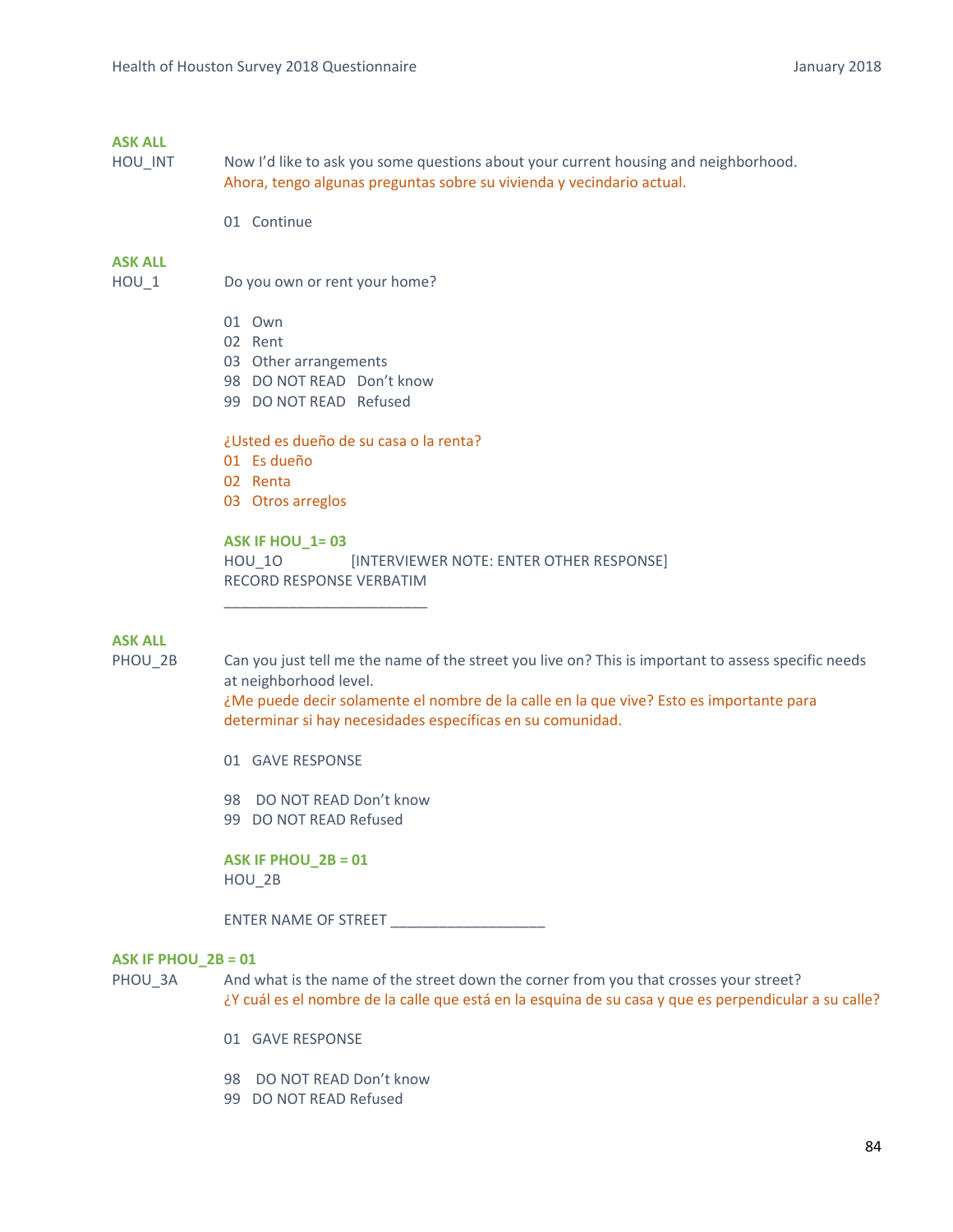# **ASK IF PHOU\_3A = 01**  HOU\_3A ENTER NAME OF STREET

## **ASK ALL**

HOU 4 How long have you lived in your neighborhood?

INTERVIEW NOTE: By neighborhood, we mean the area around where you live now.

\_\_\_\_\_\_\_\_ENTER # OF YEARS **[RANGE 1‐100]** 995 DO NOT READ Less Than One Year 998 DO NOT READ Don't know 999 DO NOT READ Refused

¿Durante cuánto tiempo ha vivido en su vecindario?

INTERVIEWER NOTE: Por vecindario, me refiero a los alrededores del lugar en donde vive ahora, dentro de una distancia que se puede caminar.

\_\_\_\_\_\_\_\_\_\_INGRESE EL NÚMERO DE AÑOS (1‐100 AÑOS) 995 DO NOT READ Menos de un año

# **ASK ALL**

HOU 5 Is there a park, playground, or open space within walking distance of your home? ¿Hay algún parque, patio de juegos o espacio abierto a una distancia a la que pueda llegar caminando desde su casa?

- 01 Yes
- 02 No
- 98 DO NOT READ Don't know
- 99 DO NOT READ Refused

# **ASK ALL**

HOU 6 What best describes the sidewalks in your neighborhood?

- 01 There are no sidewalks
- 02 There are sidewalks on some streets
- 03 There are sidewalks on almost all streets
- 98 DO NOT READ Don't know
- 99 DO NOT READ Refused

¿Qué es lo que mejor describe las aceras de su vecindario?

- 01 No hay aceras
- 02 Hay aceras en algunas calles
- 03 Hay aceras en casi todas las calles

### **ASK ALL**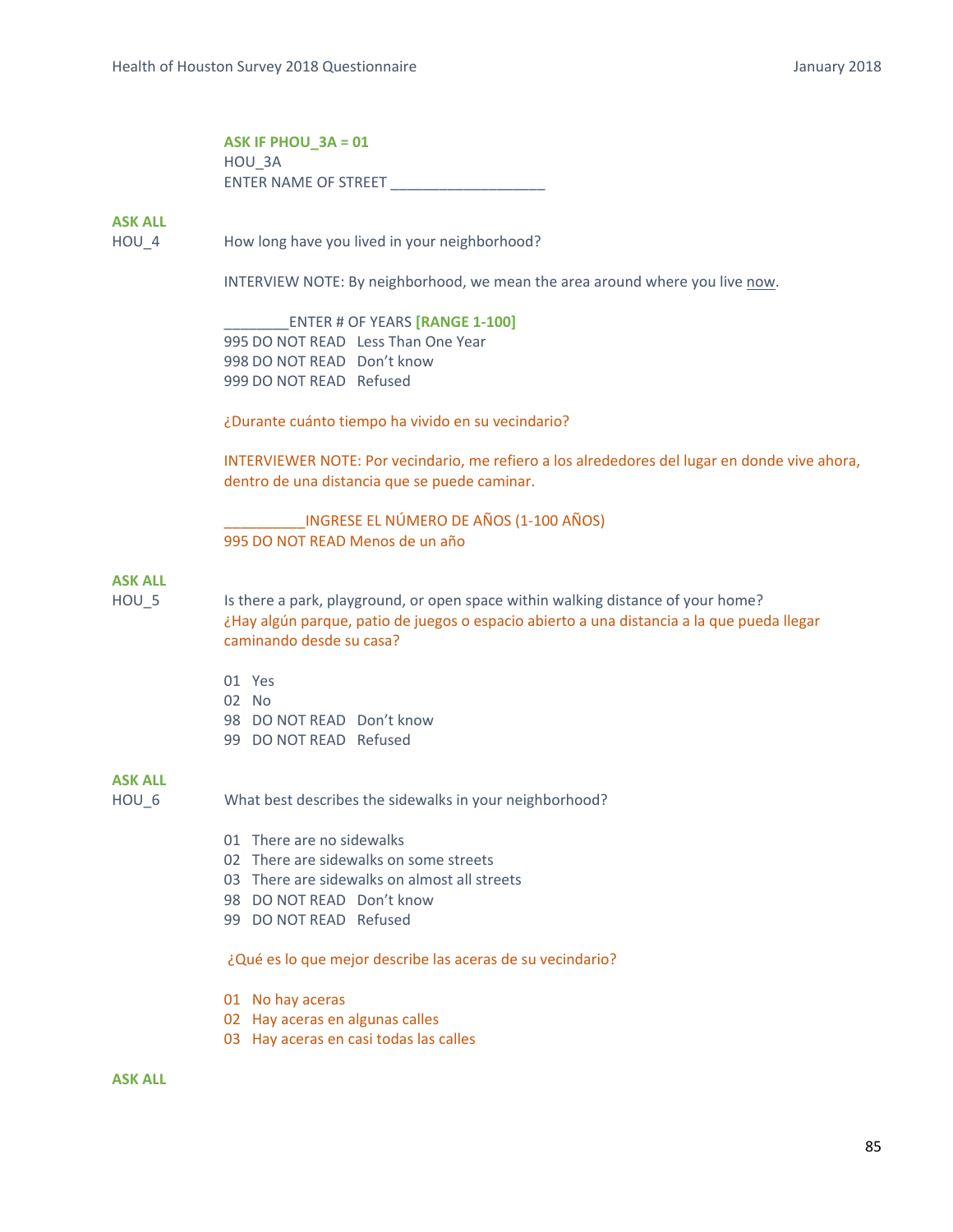HOU 7 Is there a large selection of fresh fruits and vegetables available for purchase in your neighborhood?

> ACCEPT RESPONSE 'YES' IF THEY REFER TO GROCERY STORES, FARMER'S MARKET, OR ANY LOCAL SHOPS THEY CONSIDER TO HAVE IN THEIR NEIGHBORHOOD.

DO NOT READ RESPONSE LIST

- 01 Yes
- 02 No
- 03 Doesn't eat fruits and vegetables
- 04 Doesn't shop for fruits and vegetables
- 05 Doesn't shop in neighborhood
- 98 DO NOT READ Don't know
- 99 DO NOT READ Refused

¿Existe un gran surtido de frutas y verduras frescas disponibles para comprar en su vecindario?

- 01 Sí
- 02 No
- 03 No come fruta y verduras
- 04 No compra fruta y verduras
- 05 No compra en el vecindario

# **ASK IF HOU\_7 = 01**

HOU\_8 How often are they affordable for you?

READ RESPONSE LIST

- 01 Never
- 02 Sometimes
- 03 Usually, or
- 04 Always
- 98 DO NOT READ Don't know
- 99 DO NOT READ Refused

¿Con cuánta frecuencia son accesibles para usted?

- 01 Nunca
- 02 A veces
- 03 Usualmente, o
- 04 Siempre

# ENVIRONMENTAL RISKS

# **RECORD ER\_STARTTIME**

# **ASK ALL**

ER\_INT Please tell me whether or not each of the following is a problem in your community or neighborhood.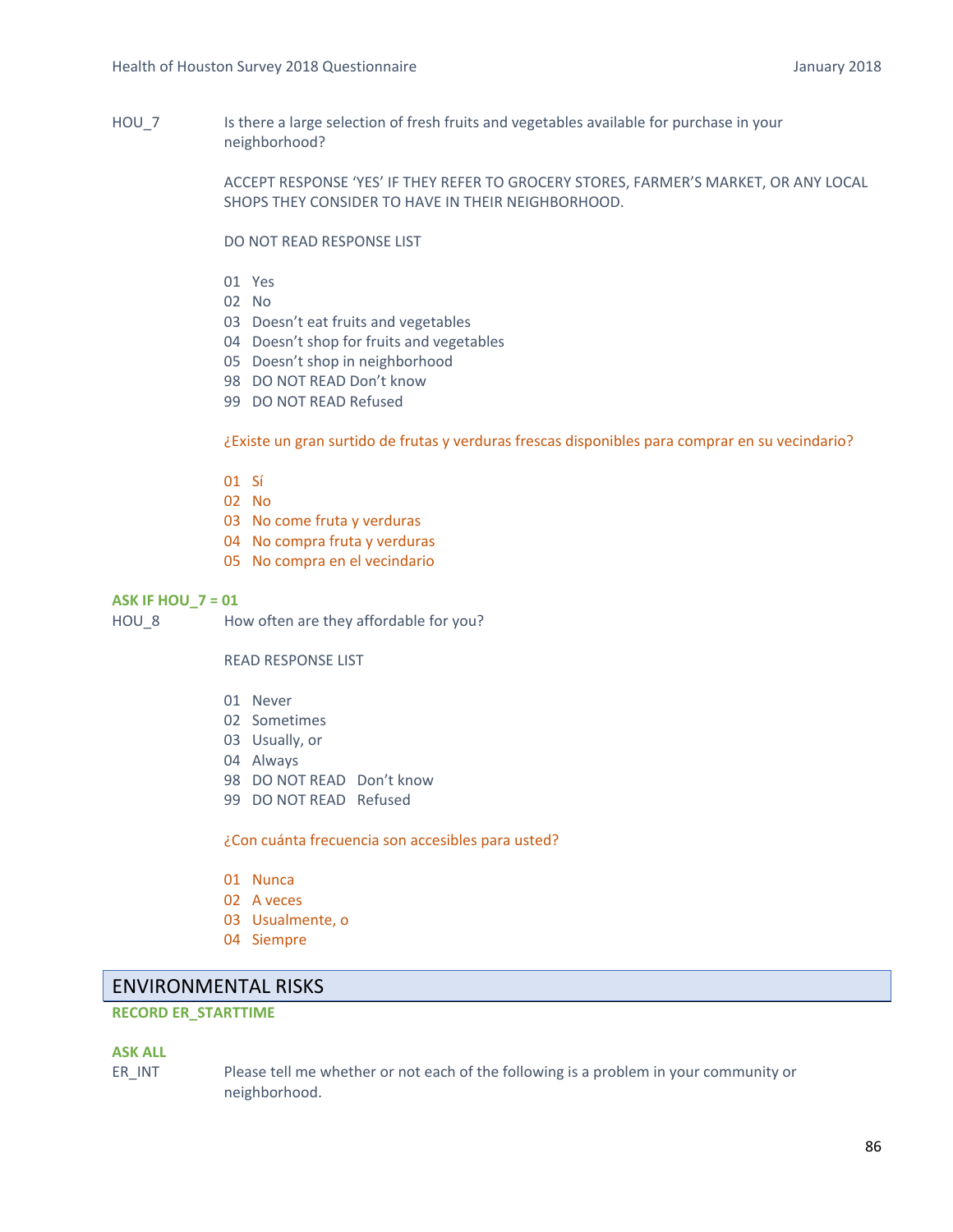Por favor dígame si alguno de los siguientes es un problema en su comunidad o vecindario.

# **ASK ALL**

ER\_1 Stray dogs or cats

ONLY IF NECESSARY: Is this a problem in your community or neighborhood? DO NOT READ RESPONSE LIST

- 01 Yes, a problem
- 02 No, not a problem
- 98 DO NOT READ Don't know
- 99 DO NOT READ Refused

#### Perros o gatos callejeros

ONLY IF NECESSARY: ¿Es este un problema en su comunidad o vecindario? DO NOT READ RESPONSE LIST

- 01 Sí, es un problema
- 02 No, no es un problema

# **ASK ALL**

ER 2 Water pollution from harmful chemicals and run off

ONLY IF NECESSARY: Is this a problem in your community or neighborhood? DO NOT READ RESPONSE LIST

- 01 Yes, a problem
- 02 No, not a problem
- 98 DO NOT READ Don't know
- 99 DO NOT READ Refused

Contaminación del agua con químicos dañinos ONLY IF NECESSARY: ¿Es este un problema en su comunidad o vecindario?

- 01 Sí, es un problema
- 02 No, no es un problema

# **ASK ALL**

ER 3 Drinking water that has an odd look, odor, or taste

ONLY IF NECESSARY: Is this a problem in your community or neighborhood? DO NOT READ RESPONSE LIST

- 01 Yes, a problem
- 02 No, not a problem
- 98 DO NOT READ Don't know
- 99 DO NOT READ Refused

Agua de beber que tiene una apariencia, olor o sabor extraño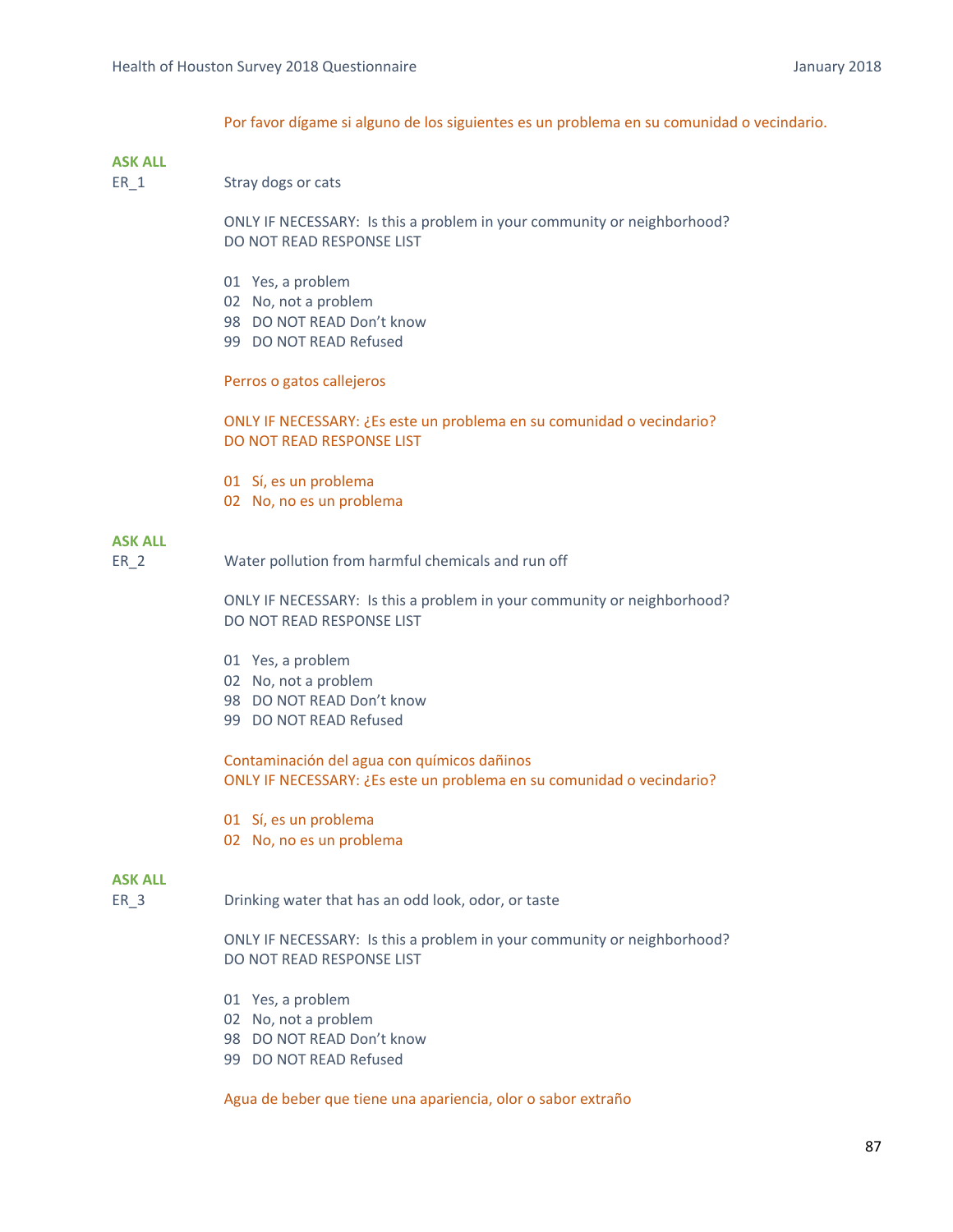### ONLY IF NECESSARY: ¿Es este un problema en su comunidad o vecindario?

- 01 Sí, es un problema
- 02 No, no es un problema

### **ASK ALL**

ER 4 Dumping waste in empty lots or ditches

ONLY IF NECESSARY: Is this a problem in your community or neighborhood? DO NOT READ RESPONSE LIST

- 01 Yes, a problem
- 02 No, not a problem
- 98 DO NOT READ Don't know
- 99 DO NOT READ Refused

Vaciado de desperdicios en lotes o zanjas vacías ONLY IF NECESSARY: ¿Es este un problema en su comunidad o vecindario?

- 01 Sí, es un problema
- 02 No, no es un problema

#### **ASK ALL**

#### ER\_5 **(Pre‐Harvey sample only)**

Fumes, smells, and smoke from traffic

 ONLY IF NECESSARY: Is this a problem in your community or neighborhood? DO NOT READ RESPONSE LIST

- 01 Yes, a problem
- 02 No, not a problem
- 98 DO NOT READ don't know
- 99 DO NOT READ Refused

Gases, olores y humo del tráfico

ONLY IF NECESSARY: ¿Es este un problema en su comunidad o vecindario?

- 01 Sí, es un problema
- 02 No, no es un problema

# **ASK ALL**

### ER\_6 **(Pre‐Harvey sample only)**

Fumes, smells, and smoke from industry

 ONLY IF NECESSARY: Is this a problem in your community or neighborhood? DO NOT READ RESPONSE LIST

- 01 Yes, a problem
- 02 No, not a problem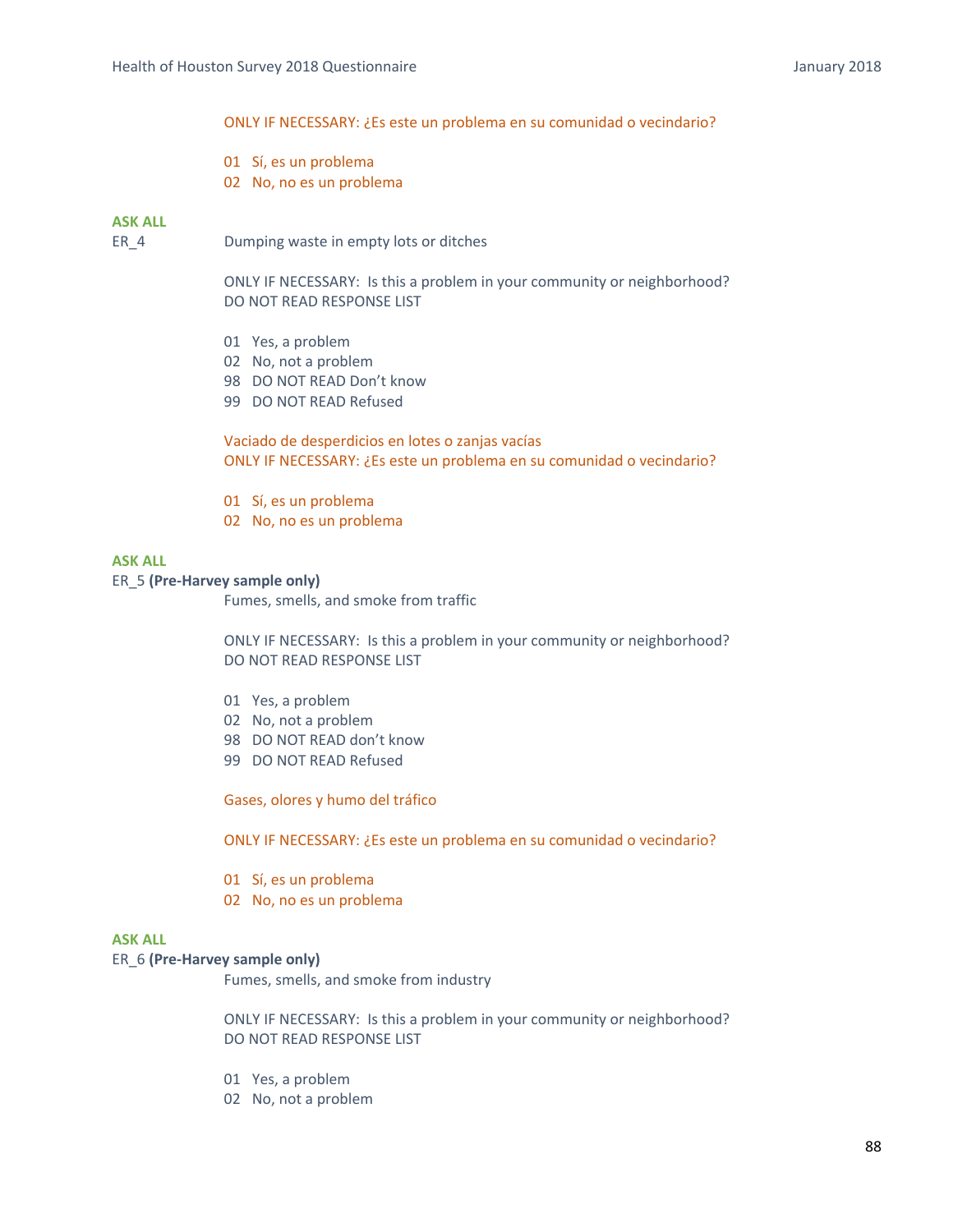- 98 DO NOT READ don't know
- 99 DO NOT READ Refused

Gases, olores y humo de la industria

ONLY IF NECESSARY: ¿Es este un problema en su comunidad o vecindario?

- 01 Sí, es un problema
- 02 No, no es un problema

# **ASK ALL**

ER 7 Are violence and crime a problem in your neighborhood? ¿Son la violencia y el crimen un problema en su vecindario?

- 01 Yes
- 02 No
- 98 DO NOT READ Don't know
- 99 Refused

# **NOISE**

# **RECORD NOI\_STARTTIME**

# **ASK ALL**

NOI 1 Thinking about the last 12 months, how much are you bothered or annoyed by the outdoor noise at your house?

## READ RESPONSE LIST

- 01 Very much
- 02 Somewhat
- 03 Not much
- 04 Not at all
- 98 DO NOT READ Don't know
- 99 DO NOT READ Refused

Pensando en los últimos 12 meses o más, ¿cuánto la ha molestado o disgustado el ruido que llega desde la calle?

- 01 Mucho
- 02 Un poco
- 03 No mucho
- 04 Nada

### **ASK IF NOI\_1 = 01 OR 02**

NOI 2 Please tell me the type of outdoor noise that bothers or annoys you the most. Is it...

PROBE FOR SINGLE RESPONSE READ RESPONSE LIST (BUT NOT in brackets)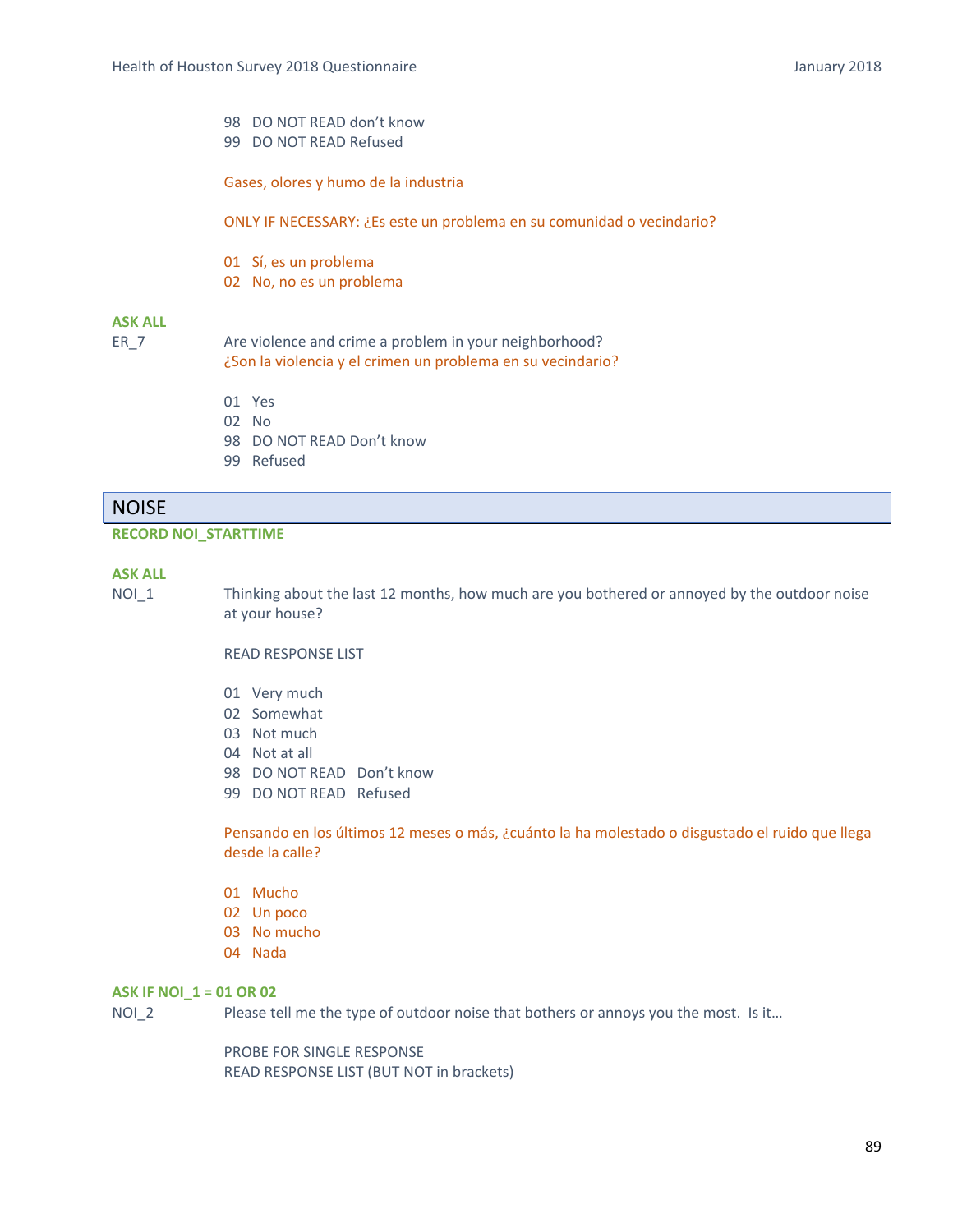- 01 Road traffic (highway, urban road, heavy trucks)
- 02 Air traffic (civil aviation, military flight)
- 03 Railway traffic (freight trains, metro)
- 04 Industry (manufacturers, building equipment)
- 05 Entertainment (bars/discos, nightclubs, noisy sports)
- 97 Some other source
- 98 DO NOT READ Don't know
- 99 DO NOT READ Refused

### ¿Por favor dígame cuál es el tipo de ruido exterior que le molesta o disgusta más?

- 01 Circulación en la calle (carretera, camino urbano, camiones pesados)
- 02 Tráfico aéreo (aviación civil, vuelos militares)
- 03 Tráfico ferroviario (tren de mercancías, metro)
- 04 Industria (manufactureros, equipo de construcción)
- 05 Entretenimiento (bares/discos, etc., deportes ruidosos)
- 97 Otro

## **ASK IF NOI\_2 = 97**

NOI 2O What other type of outdoor noise bothers or annoys you the most? ¿Cuál otro tipo de ruido exterior le molesta o disgusta más?

RECORD RESPONSE VERBATIM \_\_\_\_\_\_\_\_\_\_\_\_\_\_\_\_\_\_\_\_\_\_\_\_\_\_

# SOCIAL ISOLATION

#### **RECORD SC\_STARTTIME**

### **ASK ALL**

SC\_INT Mow I have a few questions about your neighbors. Ahora tengo algunas preguntas sobre sus vecinos.

# **ASK ALL**

SC 1 About how often do you talk to or visit with your immediate neighbors?

INTERVIEWER NOTE: Neighbors are the 10 or 20 households that live closest to you. DO NOT READ RESPONSE LIST

- 01 Just about everyday
- 02 Several times a week
- 03 Several times a month
- 04 Once a month
- 05 Several times a year
- 06 Once a year or less
- 07 Never
- 98 DO NOT READ Don't know
- 99 DO NOT READ Refused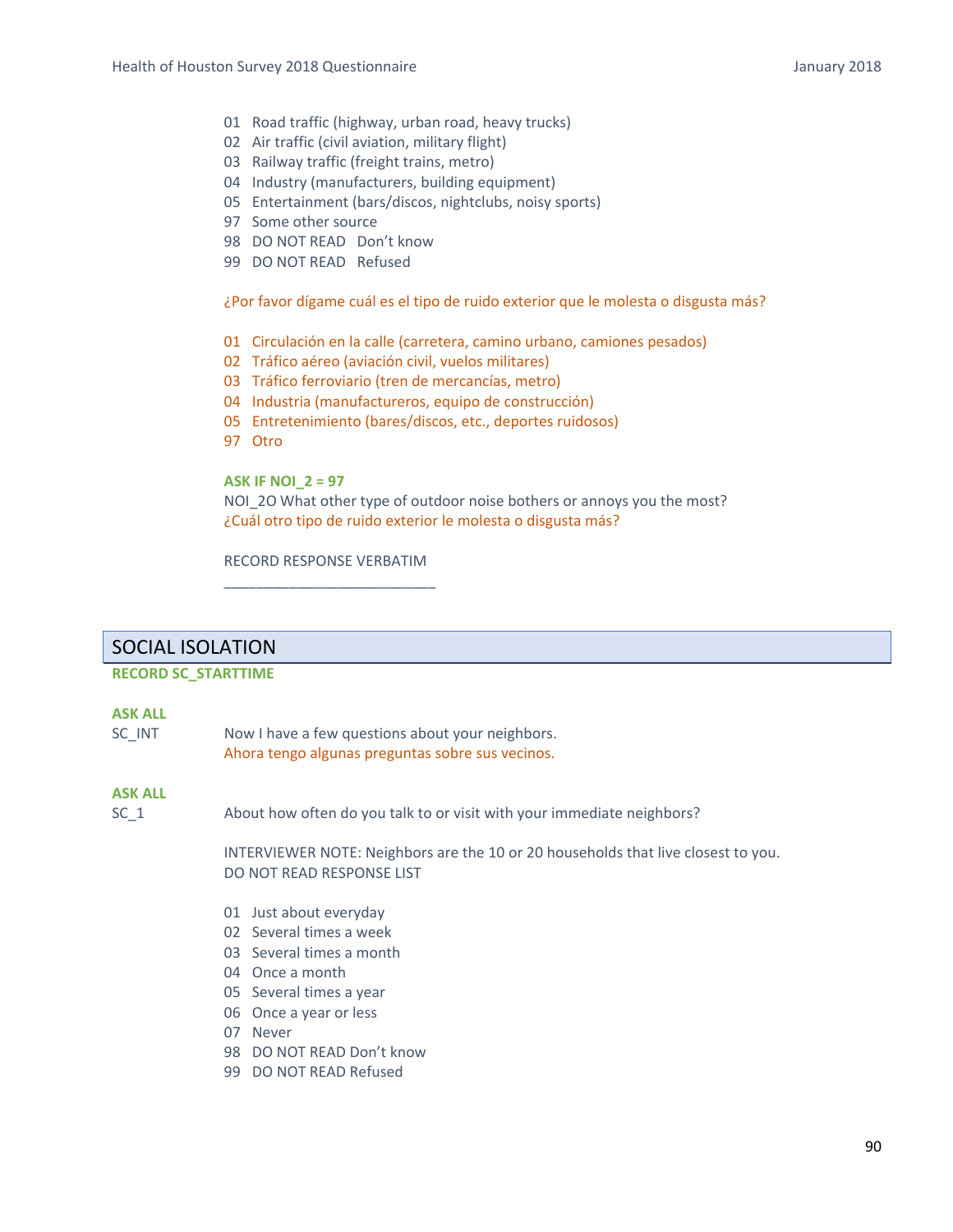¿Qué tan seguido habla o visita a sus vecinos más cercanos? INTERVIEWER NOTE: Vecinos son los 10 o 20 hogares que están más cerca de su casa.

- 01 Casi todos los días
- 02 Varios días a la semana
- 03 Varias veces al mes
- 04 Una vez al mes
- 05 Varias veces al año
- 06 Una vez al año o menos
- 07 Nunca

# **ASK ALL**

SC<sub>2</sub> Right now, how many people do you have in your life with whom you can share confidences or discuss a difficult decision?

> IF NECESSARY: You can include family. DO NOT READ RESPONSE LIST

- 01 Nobody
- 02 One
- 03 Two
- 04 Three or more
- 98 DO NOT READ Don't know
- 99 DO NOT READ Refused

En este momento, ¿cuántas personas tiene en su vida con las que puede compartir secretos o debatir sobre una decisión difícil? IF NECESSARY: Puede incluir a su familia.

- 01 Nadie
- 02 Una
- 03 Dos
- 04 Tres o más

# PEOPLE HELPING OUT POST‐HARVEY

**INTRO**  Thinking again about Hurricane Harvey… Pensando en el Huracán Harvey…

# **ASK ALL**

#### HLP1 **(Post‐Harvey sample only)**

Did anyone help you prepare for Hurricane Harvey or cope with its effects? Alguien le ayudó prepararse para el Huracán Harvey o hacer frente a sus efectos?

- 01 Yes
- 02 No
- 98 DO NOT READ Don't know
- 99 DO NOT READ Refused

#### **ASK IF HLP1=01**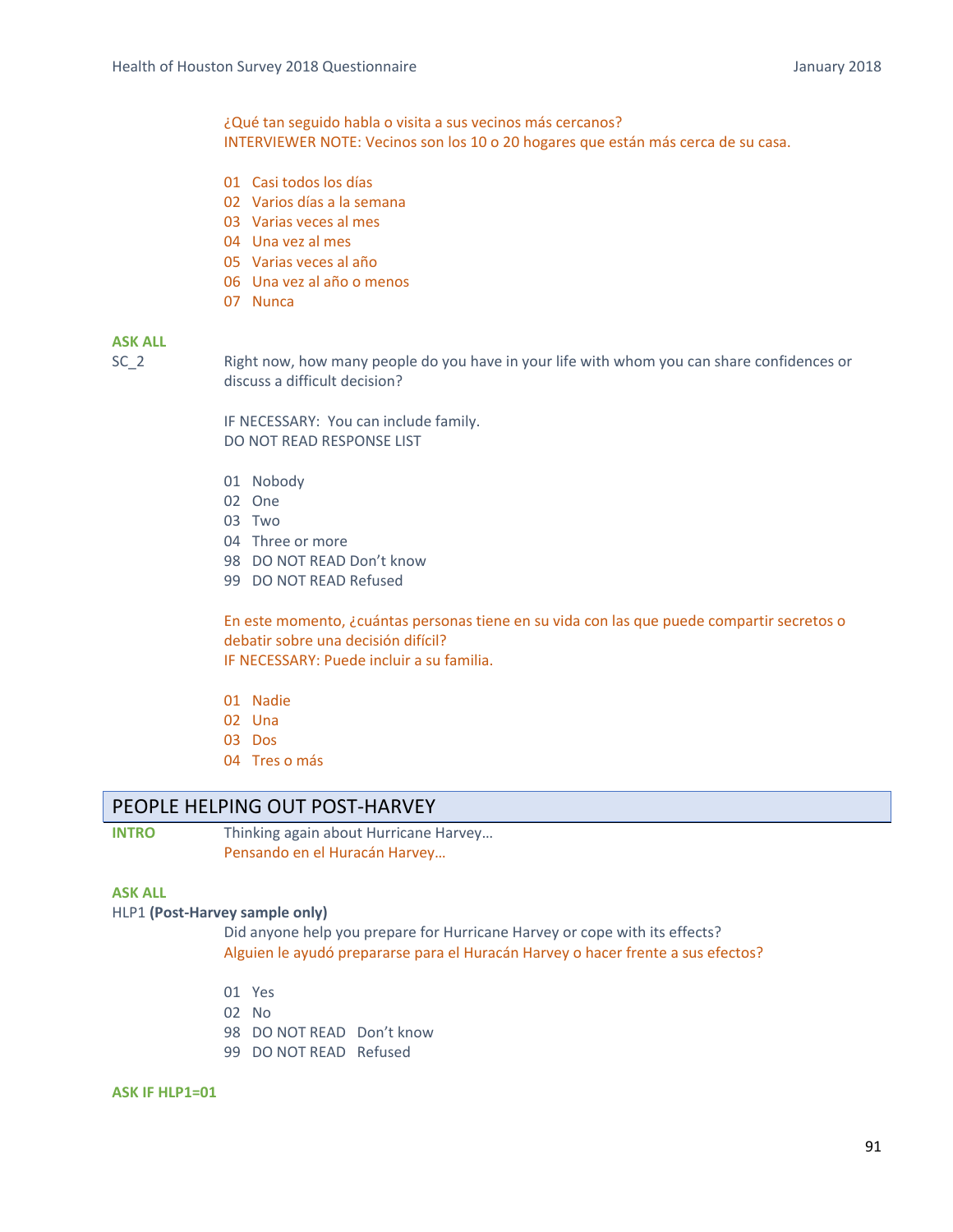#### HLP1a **(Post‐Harvey sample only)**

Who helped you?

# [INTERVIEWER: DO NOT READ RESPONSE LIST. PROBE TWICE WITH "ANYONE ELSE" BEFORE MOVING ON TO NEXT QUESTION]

#### CHECK ALL THAT APPLY

- 01 First Responders
- 02 Family or Friends
- 03 Neighbors
- 04 Co-workers
- 05 Strangers or new acquaintances
- 06 Church or place of worship
- 07 Red Cross
- 08 Shelter Volunteers
- 09 City of Houston officials
- 10 Harris County officials
- 11 FEMA
- 12 Other
- 98 DO NOT READ Don't know
- 99 DO NOT READ Refused

### Quién le ayudó?

- 01 Servicios de emergencia
- 02 Familiar o Amigos
- 03 Vecinos
- 04 Compañeros de trabajo
- 05 Extraños o nuevos conocidos
- 06 Iglesia o lugar de culto
- 07 Cruz Roja
- 08 Voluntarios de algún refugio
- 09 Funcionarios de la ciudad de Houston
- 10 Funcionarios del condado de Harris
- 11 FEMA (Agencia Federal para la Gestión de Emergencias)
- 12 Otros

# **ASK ALL**

### HLP2a **(Post‐Harvey sample only)**

 Were you able to help anyone affected by Hurricane Harvey? ¿Pudo usted ayudar a alguien que fuera afectado por el Huracán Harvey?

- 01 Yes
- 02 No
- 98 DO NOT READ Don't know
- 99 DO NOT READ Refused

#### **ASK IF HLP2A=01**

HLP2b **(Post‐Harvey sample only)**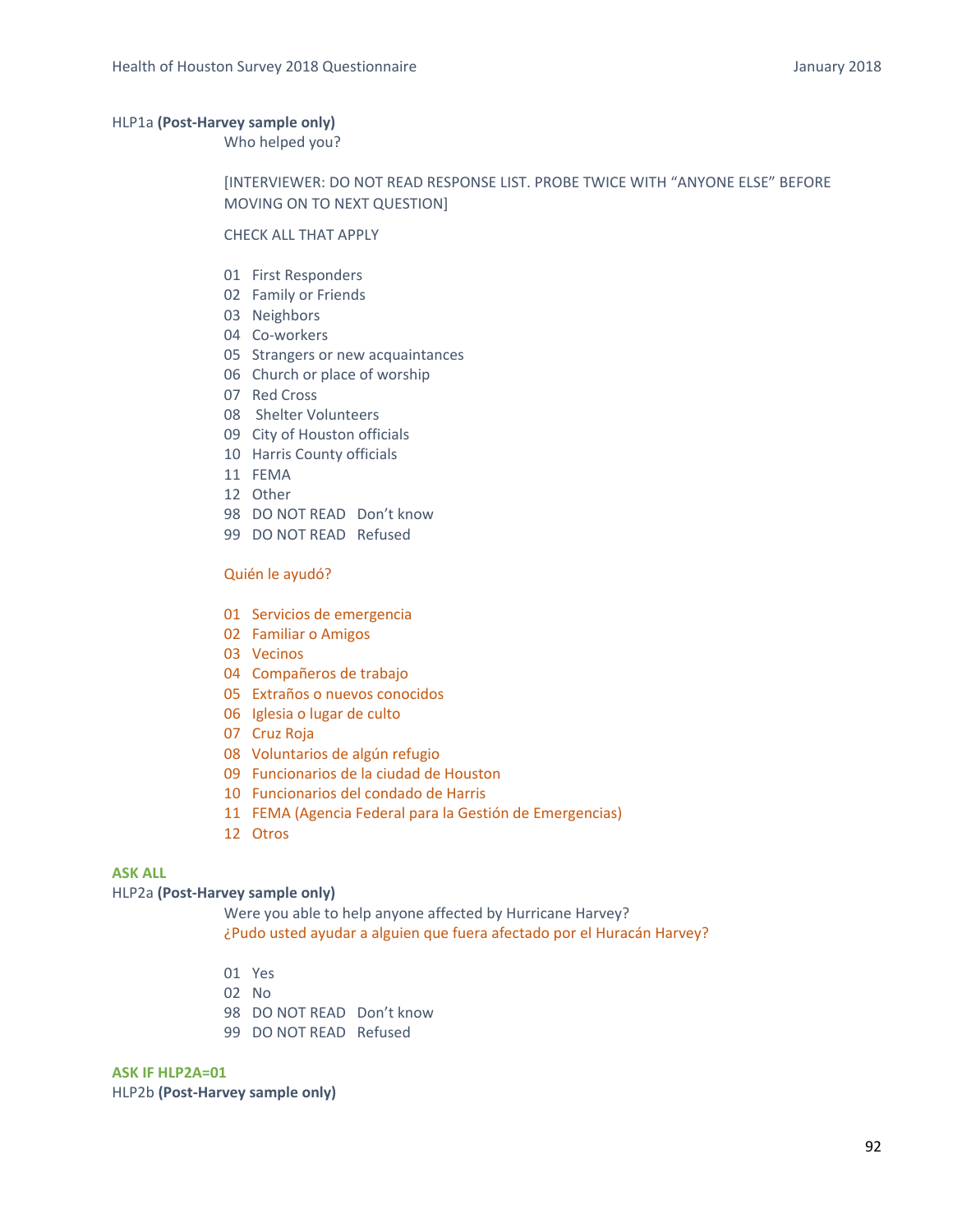In what ways did you help people?

DO NOT READ RESPONSE LIST CHECK ALL THAT APPLY

- 01 Gave a donation such as money, clothing, or food
- 02 Volunteered with a group or organization
- 03 Volunteered on your own
- 04 Provided housing for friends and/or neighbors
- 05 Provided help another way
- 98 DO NOT READ Don't know
- 99 DO NOT READ Refused

#### ¿ De qué manera les ayudó?

- 01 Realizó una donación en forma de dinero, ropa o comida
- 02 Realizó trabajos como voluntario en un grupo u organización
- 03 Realizó trabajos como voluntario por su cuenta
- 04 Dio alojamiento a amigos y/o vecinos
- 05 Ayudó de otra forma

# CAREGIVING

# **RECORD CRG\_STARTTIME**

#### **ASK ALL**

#### CARE\_1 **(Pre‐Harvey sample only)**

 In the past 12 months, have you provided unpaid care to a family member, friend, or neighbor who needs help because of disability or frailty?

En los últimos 12 meses, ¿le ha brindado cuidado gratuito a un miembro de su familia, amigo, o vecino que necesita ayuda a causa de una discapacidad o debilidad?

ONLY IF NECESSARY: By care, we mean providing personal care, running errands, providing transportation, helping with cleaning or other day to day needs. Por cuidado queremos decir cuidado personal, hacer diligencias, brindar transporte, ayudar con la limpieza o alguna otra cosa que necesiten de forma cotidiana.

- 01 Yes
- 02 No
- 98 DO NOT READ Don't know
- 99 DO NOT READ Refused

#### **ASK IF CARE\_1 = 01**

### CARE\_2 **(Pre‐Harvey sample only)**

How many hours in a typical week do you spend providing this care? ¿Cuántas horas pasa brindando este cuidado durante una semana típica?

\_\_\_\_\_\_\_\_\_\_\_\_\_NUMBER OF HOURS **[RANGE = 0‐150]** 998 DO NOT READ Don't know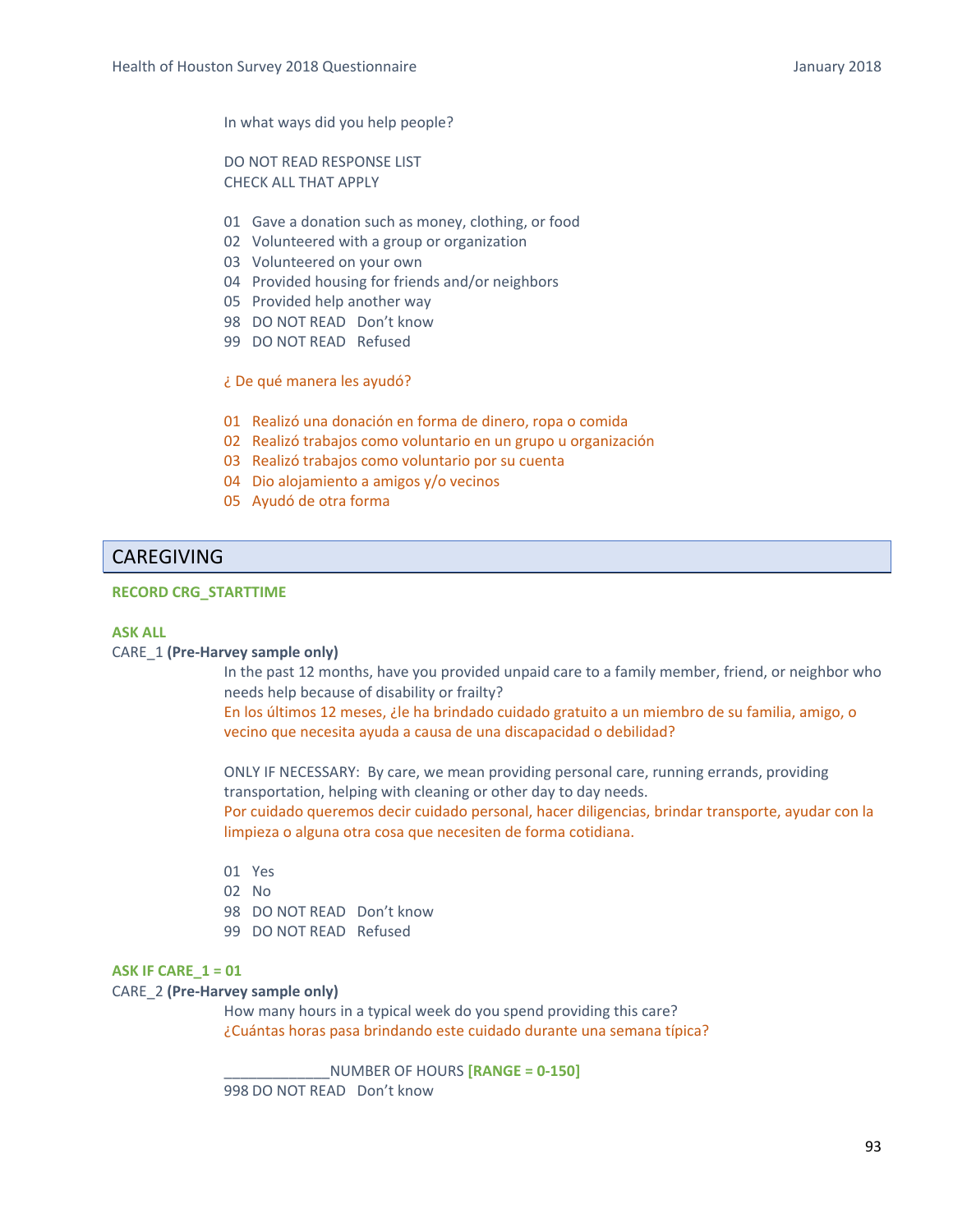999 DO NOT READ Refused

# DEMOGRAPHICS PART II

# **RECORD DP2\_STARTTIME**

**ASK ALL**

DEM 14 Were you born in the United States? Please include US territories. ¿Nació usted en Estados Unidos? Por favor incluya territorios americanos.

> INTERVIEWER NOTE: US territories such as American Samoa, Guam, Puerto Rico or Virgin Islands Territorios Americanos tales como Samoa Americana, Guam, Puerto Rico o las Islas Vírgenes.

DO NOT READ RESPONSE LIST

01 Yes

- 02 No
- 98 DO NOT READ Don't know
- 99 DO NOT READ Refused

# **ASK IF DEM\_14 = 02**

DEM 15 In what country were you born? ¿En qué país nació?

01 Gave response 98 DO NOT READ Don't know

99 DO NOT READ Refused

# **ASK IF DEM\_15 = 01**

DEM\_15A RECORD COUNTRY

# **ASK ALL**

DEM\_16 Was your mother born in the United States, your father born in the United States, both, or neither?

> ONLY IF NECESSARY: Include US territories such as American Samoa, Guam, Puerto Rico or Virgin Islands

DO NOT READ RESPONSE LIST

- 01 Yes, my mother only was born in the US
- 02 Yes, my father only was born in the US
- 03 Yes, both my mother and my father were born in the US
- 04 No, neither of my parents were born in the United States
- 98 DO NOT READ Don't know
- 99 DO NOT READ Refused

¿Su madre o su padre nació en Estados Unidos? ¿Nacieron ambos en Estados Unidos, o ninguno?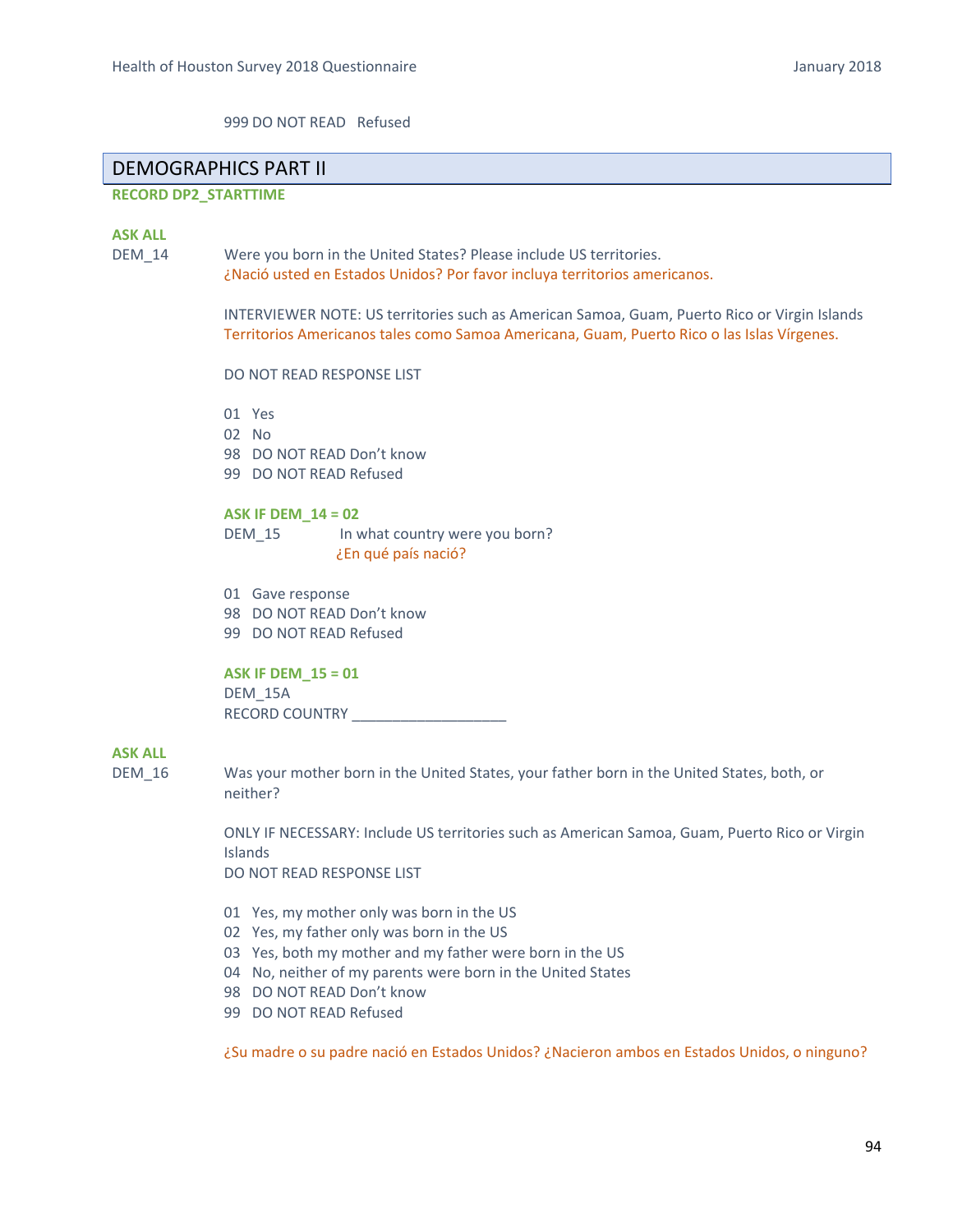Por favor incluya territorios americanos, tales como Samoa Americana, Guam, Puerto Rico o las Islas Vírgenes.

- 01 Sí, solo mi madre nació en EU
- 02 Sí, solo mi padre nació en EU
- 03 Sí, madre y padre nacieron en EU
- 04 No, ninguno de mis padres nació en Estados Unidos

# **ASK IF DEM\_16 = 02 OR 04**

DEM 17 In what country was your mother born? ¿En qué país nació su madre?

- 01 Gave response
- 98 DO NOT READ Don't know
- 99 DO NOT READ Refused

## **ASK IF DEM\_16 = 01**

DEM\_17A RECORD COUNTRY **EXECUTE** 

## **ASK IF DEM\_16 = 01 OR 04**

DEM 18 In what country was your father born? ¿En qué país nació su padre?

01 Gave response 98 DO NOT READ Don't know 99 DO NOT READ Refused

# **ASK IF DEM\_17 = 01**

DEM\_18A RECORD COUNTRY **\_\_\_\_\_\_\_\_\_\_\_\_\_\_\_\_\_** 

# **ASK IF DEM\_14 = 02**

CIT INT The next questions are about citizenship and immigration. Your answers are confidential and will not be shared with anyone.

> Las siguientes preguntas son acerca de ciudadanía e inmigración. Sus respuestas son confidenciales y no serán compartidas con nadie.

#### **ASK IF DEM\_14 = 02**

DEM 19 Are you a citizen of the United States? ¿Es usted un ciudadano de Estados Unidos?

# DO NOT READ RESPONSE LIST

- 01 Yes
- 02 No
- 03 (IF VOLUNTEERED) Citizenship application pending (Aplicación para la ciudadanía pendiente)
- 98 DO NOT READ Don't know
- 99 DO NOT READ Refused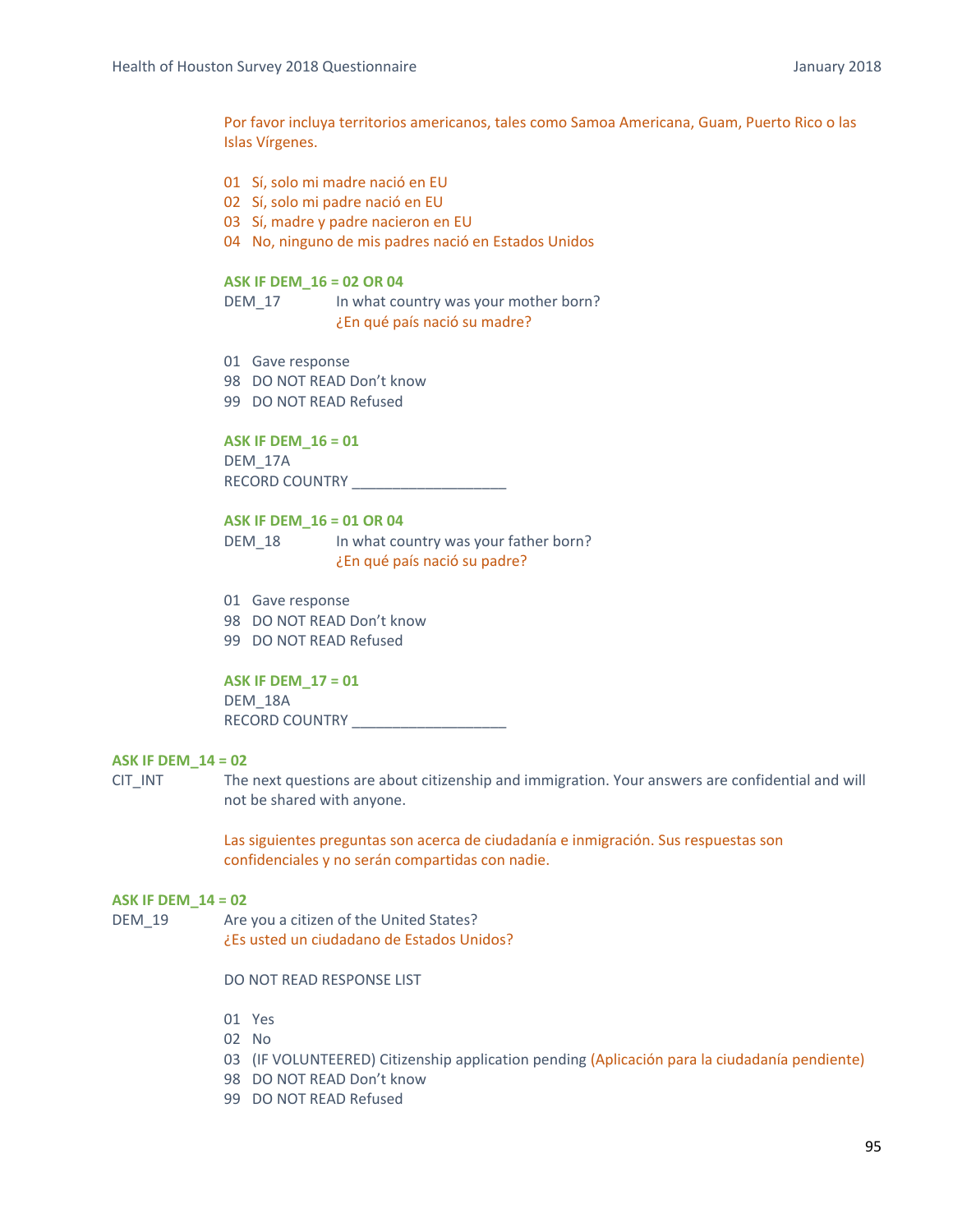# **ASK IF DEM\_19 = 2 OR 3**

DEM\_20 Do you have any of the following?

READ RESPONSE LIST

- 01 Green card
- 02 Work or student visa
- 03 Refugee status
- 04 Some other type of visa
- 05 Or none of the above
- 98 (DO NOT READ) Don't know
- 99 (DO NOT READ) Refused

#### ¿Tiene algunas de las siguientes?

- 01 Tarjeta verde
- 02 Visa de trabajo o estudio
- 03 Estado de refugiado
- 04 Algún otro tipo de visa
- 05 Ninguna de las anteriores

## **ASK IF DEM\_14 = 02**

DEM 21 About how many years have you lived in the United States? ¿Durante cuántos años ha vivido en los Estados Unidos?

- 01 ANSWERED IN NUMBER OF YEARS
- 02 ANSWERED BY YEAR FIRST CAME TO U.S.
- 98 DO NOT READ Don't know
- 99 DO NOT READ Refused

**ASK IF DEM\_21 = 01**  DEM\_21N ENTER NUMBER OF YEARS **[RANGE = 0-100]** 

**ASK IF DEM\_21 = 02** 

DEM\_21Y ENTER YEAR FIRST CAME TO US\_\_\_\_\_\_\_\_\_\_\_\_**[RANGE = 1916‐2017]**

# **ASK ALL**

- DEM\_22 Do you think of yourself as straight or heterosexual, as **(IF GENDER = 01, INSERT** "gay" **OR IF GENDER=02 INSERT** "lesbian") or homosexual, or bisexual?
	- 01 Straight or Heterosexual
	- 02 Gay (Lesbian) or Homosexual
	- 03 Bisexual
	- 04 DO NOT READ Other
	- 98 DO NOT READ Don't know
	- 99 DO NOT READ Refused